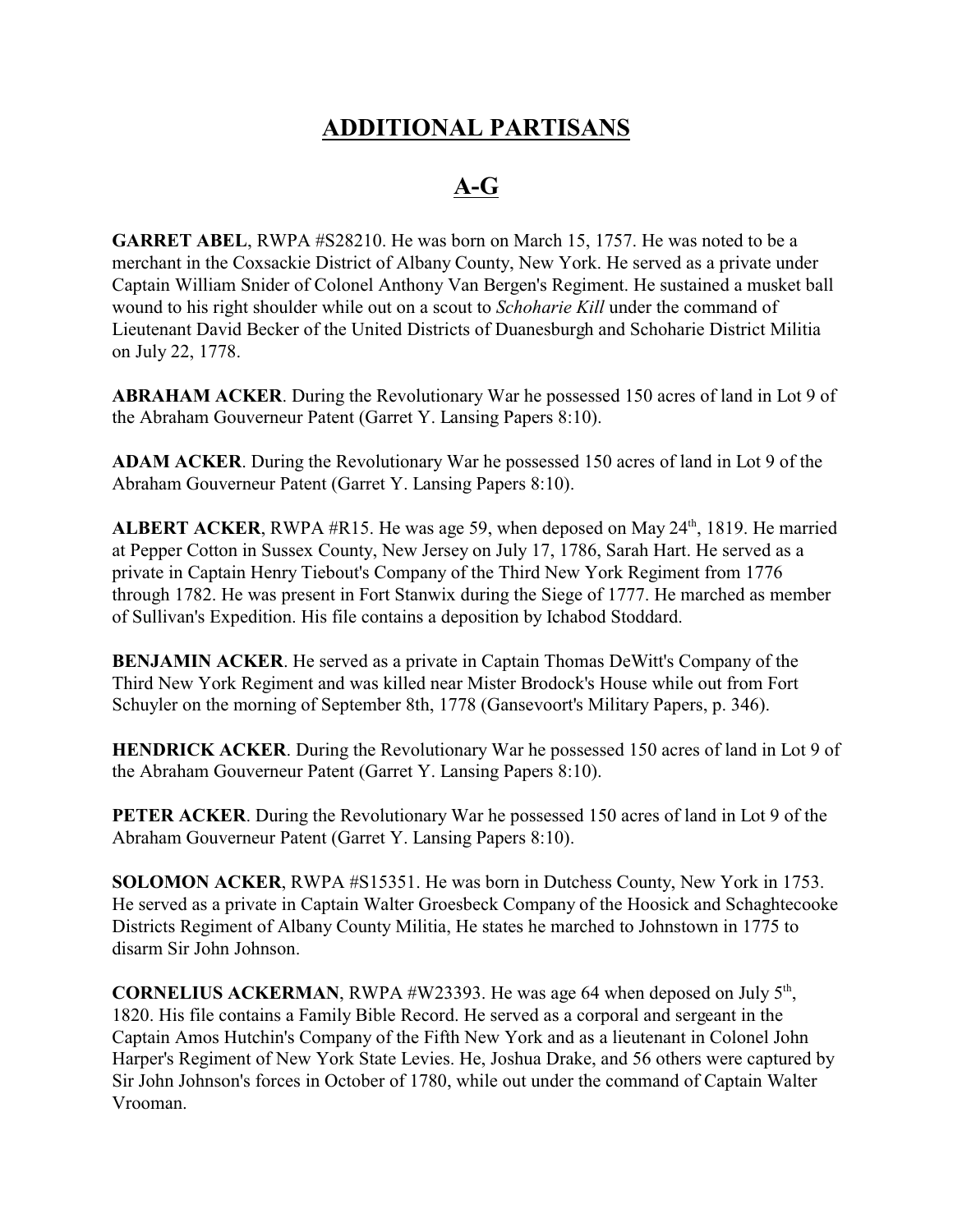**JOHN ACKERSON**, RWPA #R18. He was born in Schoharie County, New York in October of 1752. He served as a private in Captain George Mann's Company of the United Districts of Schoharie and Duanesburgh District Regiments of Albany County, New York Militia.

**HENRY ADAMY**, RWPA #S44287. He was age 65, when deposed on June 8, 1820. He enlisted as a private for the length of the war in November or December of 1776, in Captain Cornelius T. Johnson's Company of the Third New York Regiment. He states that he was stationed at Fort Stanwix during Barry Saint Leger's Siege of the fortress in July and August of 1777. He states he also took part in the Sullivan Campaign.

**JOHN AKER, RWPA #S11950. He states he was born at Black Creek about three or four miles** from the Helleburgh in Albany County, New York in 1757. He first served as a second lieutenant in Captain Jacob Van Aernam's Company of the First Rensselaerwyck Regiment of Albany County Militia [Colonel Philip P. Schuyler's Regiment] and marched to where Colonel \_\_\_\_ Bailey commanded. He was also one of seven men who volunteered to serve as privates under Captain John Williams of the City of Albany Regiment of Albany County Militia [Colonel Jacob Lansing, Junior's Regiment] and to go to Fort Constitution opposite West Point on the Hudson River and there he served as part of the tow guard monitoring vessel traffic on the Hudson River under the direction of Lieutenant Elsworth. His next tour of duty was under Captain John Price of the Albany City Regiment of Albany County Militia [Jacob Lansing Junior and Abraham Cuyler's Regiment], the sergeants being First Sergeant Hugh Dennis and Sergeant Benjamin Wallace. In 1778, he also served a tour as a second lieutenant under Captain John J. Lansing Junior and Lieutenant Colonel John H. Beekman of the Second Rensselaerwyck District Regiment of Albany County Militia [Colonel Kilian Van Rensselaer's Regiment] guarding the public stores and the quarters of Barron Von Steuben as well as going to Stillwater to attempt to save some boats from ice which was building up. In 1780, he was ordered out to the Lower Schoharie Fort under Captain Jacob Van Aernam along with First Lieutenant George Waggoner, & Ensign John Van Aernam. While at the Lower Schoharie Fort, he states that Major Barent Staats of the First Rensselaerwyck Regiment of Albany County Militia [Colonel Philip P. Schuyler's Regiment] was also present. Of this tour, he states: . . .*when the enemy came he with Capt Van Orna Lieut John Dietz with a small party to meet them with a field piece fired upon them & retreated to the fort, above the fort the enemy parted the regulars passed on the west side & the tories and indians on the east side both fired some upon the fort & fired buildings as they passed and they we fired upon them from the fort with a field piece after the enemy passed a volunteer was wanted to go on express to Albany he tendered his service which was accepted by maj- Staats & Abraham Evert Vanorna a son of the capt. Accompanied him they went to gen.* [Abraham] *Tenbrook came there in the night called him up the general sent his son with them to governor George Clinton who was then in the city the gov. told them he had no time to write and that they return and tell maj- Staats that he must pursue the enemy with all the force he could raise and that he himself was preparing to go. And that when he came to Schoharie the troops had already gone in pursuit of the enemy he then followed after to the Mohawk river the troops to or near fort Plain met the men returning.* . . . He also marched to Beaverdam and Bradts Fly under Second Major Myndert M. Wemple of the Schenectady District Regiment of Albany County Militia [Colonel Abraham Wemple's Regiment] to arrest a few Loyalists. Eaker states that he was taken hostage by some Loyalists at Bankers Hill 13 or 14 miles from Albany but was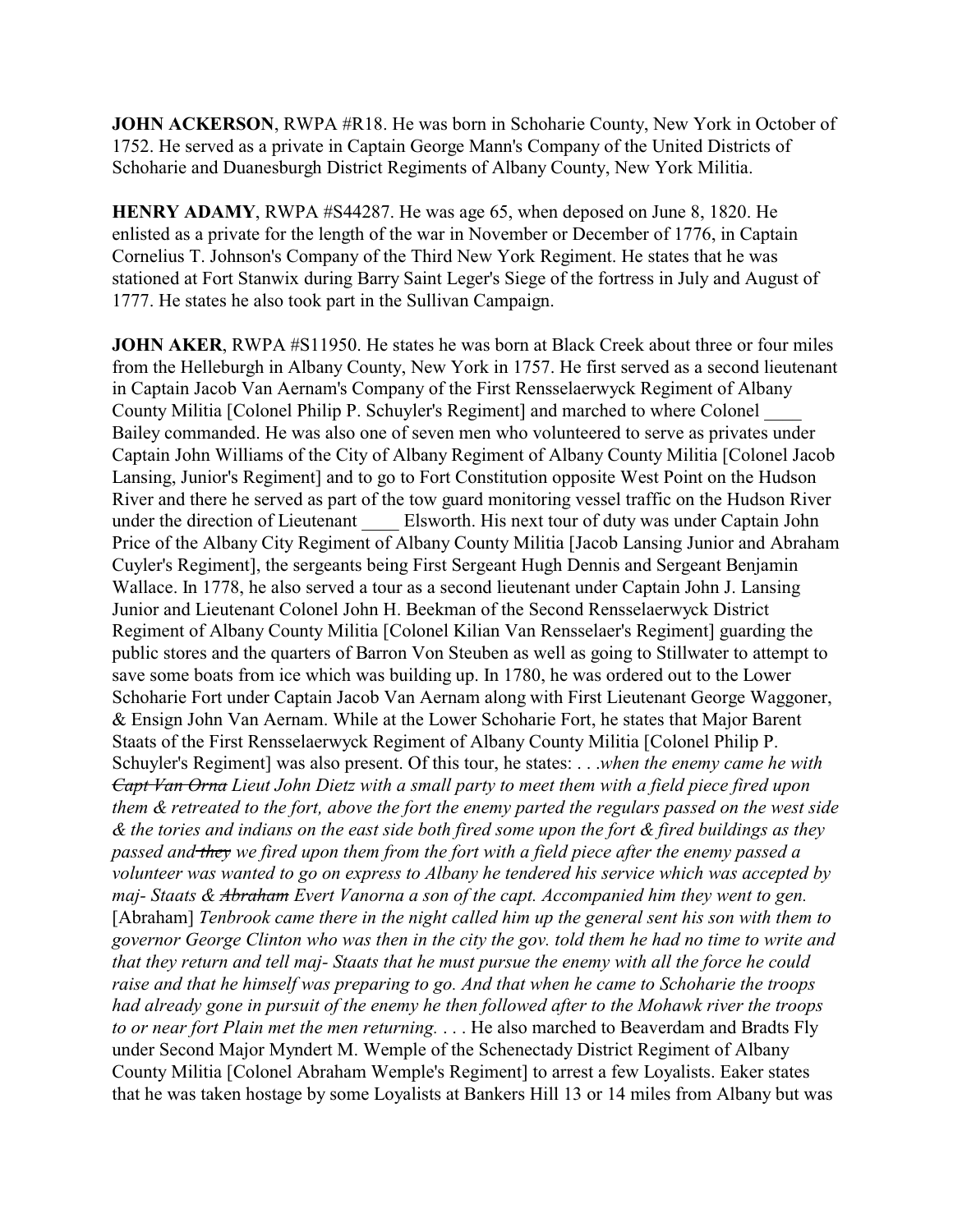not long detained . . . He also speaks of serving a tour to the Middle Schoharie Fort as a second lieutenant under Captain Henry Ostrum of Colonel P. P. Schuyler's Regiment. In August of 1780, he marched to the Upper Schoharie Fort as second lieutenant under the command of Captain Lavinus F. Lansingh's Company of the said Colonel Schuyler's Regiment, the first sergeant being Lawrence Schoolcraft. He states that he stood at the Saratoga Stone Church and watched General Johnny Burgoyne's Army pass by as prisoners-of-war. On a tour of duty at Fort Anne, he states he remembers seeing a regiment of Negroes, many of whom had been wounded in battle. His file contains a deposition by Cornelius Van Sice as to his services, and Ensign Dirrick Hans Staats at Fort Hunter.

**WILLIAM ALEXANDER**, Esquire. In 1755 Johan Jost Petri submitted an account to William Alexander For my trouble in keeping an Account of Ryding at the two carrying place[s] [one being called the *little Carrying place*] and paying the men employed in that service. Amongst those listed in this account were: Daniel Petry; Jacob Miller; Conraet Miller; Jurrie Hilts; Frederick Helmer; Jacob N. Weaver; Lawrence Herder [for providing and grinding wheat]; Lieutenant Winter [for peas, cutting and riding firewood for the winter guard, and for carrying supplies from Harkman's to Petri's Home (Petrie Family Papers ACC.1-5).

**JESSE ALLEN, RWPA #R112. He was born in 1755. He died New Bradford County,** Pennsylvania on June 24, 1824. He was married by the minister of the Reformed Dutch Church of Catskill, Greene County, New York prior to May 30, 1784, Elizabeth Eckler. At the time of his marriage, he lived on the Cotten Kill near the aforesaid of Catskill. His file contains a Family Bible Record. It is stated that he served as a sergeant in Lieutenant Colonel Marinus Willett's Corps un 1782, which is reflected in the payrolls of Captain James Cannon's Company. Gertrude Eckler, widow of the Revolutionary War Pensioner John Eckler states that Jesse married Elizabeth Eckler, a sister of John Eckler. She also states that Jesse went to Quebec and fought in the Battle there under General Richard Montgomery.

**EPHRAIM AMES**, RWPA #W9704. He was age 54 when deposed on October 2, 1820. He married in Luzerne County, Pennsylvania on April 19, 1789, Margaret Full enlisted in Lieutenant Curtis' Company of the Seventh Massachusetts Regiment while stationed at Cherry Valley, New York in 1778 and served therein until April of 1783. He was present at Cherry Valley during the Massacre of November of 1778.

**LEVI AMES**, RWPA #R177. He married at Spencertown in the Town of Austerlitz, Columbia County, New York on May 8, 1777, Ruth [....]. His widow states that he once served as a substitute for Elijah Parker. His widow also states that Levi performed duties in the Mohawk Valley for six months in 1780. Sergeant Joseph Wilbur states that his brother, Jonah Wilbur, enlisted and served with Levi in one tour. His file contains several pages from a journal written in 1779. Neither Ames nor Wilbur can be found in the New York State Comptroller's records [KDJ].

**DERICK AMMERMAN, RWPA #W23440. He was born at Jamaica in Queens County New** York, a son of Cornelius Ammerman. He married in the house of Isaac Baldwin, five miles east of the Village of Poughkeepsie in the Town of Poughkeepsie, Dutchess County, New York on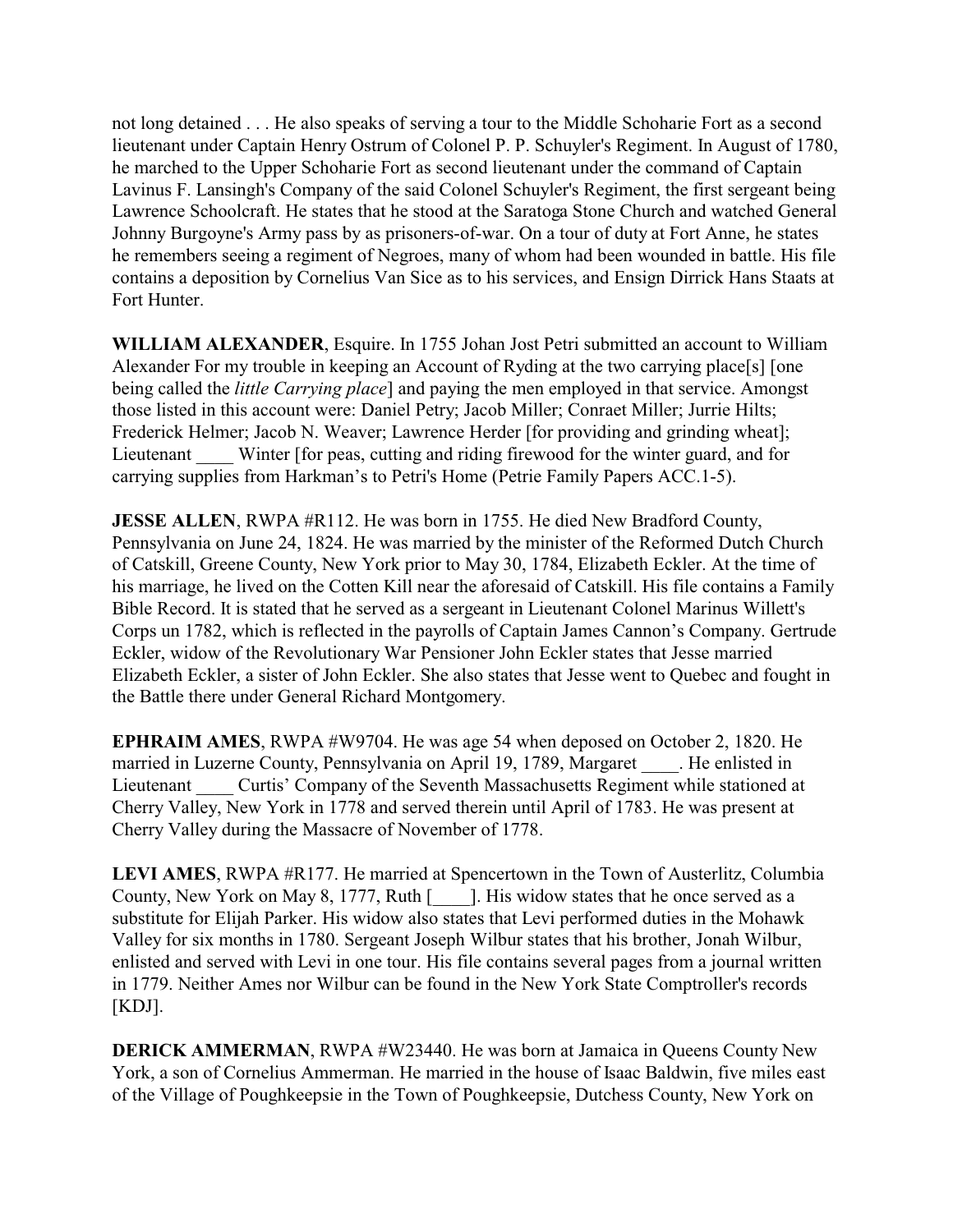January 4, 1781, Margaret Ranous. He died on February 27, 1813. His widow was a sister of John Ranous and states that their father, James Ranous, spoke only the French language. He enlisted, along with David Flynn, as a private in 1781 in Lieutenant Colonel Marinus Willett's Corps. Samuel Mills states that they both enlisted in the Second New York Regiment he served with Ammerman in the Second New York. Mills also states that they were both expert *waterman* and were selected out of the Second Regiment to man, along with some others, the barge of the Armed Vessel *Montgomery* and were engaged in carrying dispatches upon the Hudson River. David states that he attended the Ammerman's wedding. Mills states that Derick and David Flynn enlisted together in Willett's Corps and that Flynn was killed in that service during a skirmish with the Indians. Mary Baldwin, wife of Minard Viele, states that the Ammermans were married in her father, Isaac Baldwin's House.

**DAVID ANDERSON**. During the American Revolution he possessed 100 acres of land in Lot 80 of the Godfrey Miller Patent (Garret Y. Lansing Papers 9:3).

**DAVID ANDERSON**, RWPA #S45211. He was age 64 when deposed on February 4, 1824. He enlisted on January 1, 1776 in Captain Robert McKeen's Company of the First New York Regiment for 10 months. Israel Wilson states that he knew David Anderson during the Revolutionary War and that Anderson had served in Captain Robert McKeen's Company. William Ehle states that he knew David Anderson during the Revolutionary War and that Anderson had served in Captain Robert McKeen's Company.

**JAMES ANDERSON.** During the Revolutionary War he possessed 100 acres of land in Lot 2 of the Second Allotment of the Godfrey Miller Patent (Garret Y. Lansing Papers 9:3).

**LOUDEN ANDREW**, RWPA #S28970. He was born January 28, 1762 in Exeter Township, Kings County, Rhode Island, a nephew of Harrison Weaver. He states that he was raised by his Uncle Harrison Weaver and always assumed that his name was Loundon Weaver. He was once a substitute for his uncle, Harrison. He states that he did learn of his true name. Loudon Andrew until after he returned to Rhode Island after the war to visit with his mother. He appears in the Revolutionary War Rolls as Louden Weaver. He enlisted in March or April of 1781 in Captain Peter B. Tearse's Company of Lieutenant Colonel Marinus Willett's Corps, Major Elias Van Benschoten and Major Andrew Fink being a part of the corps. He re-enlisted into Captain Jonathan Pearsee's Company of Willett's Corps at the end of his nine-month tour of duty and served therein until January 5, 1784, when he was discharged at Schenectady. He received was wounded in the thigh during the Battle of Johnstown and states that the ball was never removed. He states that he performed duties at Fort Hunter, Currybush, and Warrensbush on the Schoharie Creek. He also states that he served duties at Johnstown, Fort Plain, Fort Schuyler, Fort Dayton, and Fort Herkimer while in Willett's Corps. He marched in Willett's failed Oswego Campaign. He also speaks of Sergeants Thomas Beacraft, Asa Hamlin, Elisha Hollister of Willett's Corps. He sold his pay from May 1, 1782 through December 31, 1782 to Captain Jonathan Pearsee on March 26, 1783, the receipt being dated Fort Rensselaer. John Pardee states that since the end of the war, he has met Louden Andrew and learned from him that his true name was Louden Weaver. Pardee states that he served at Fort Plain in Willett's Corps along with Louden Andrew who he then knew as Louden Weaver.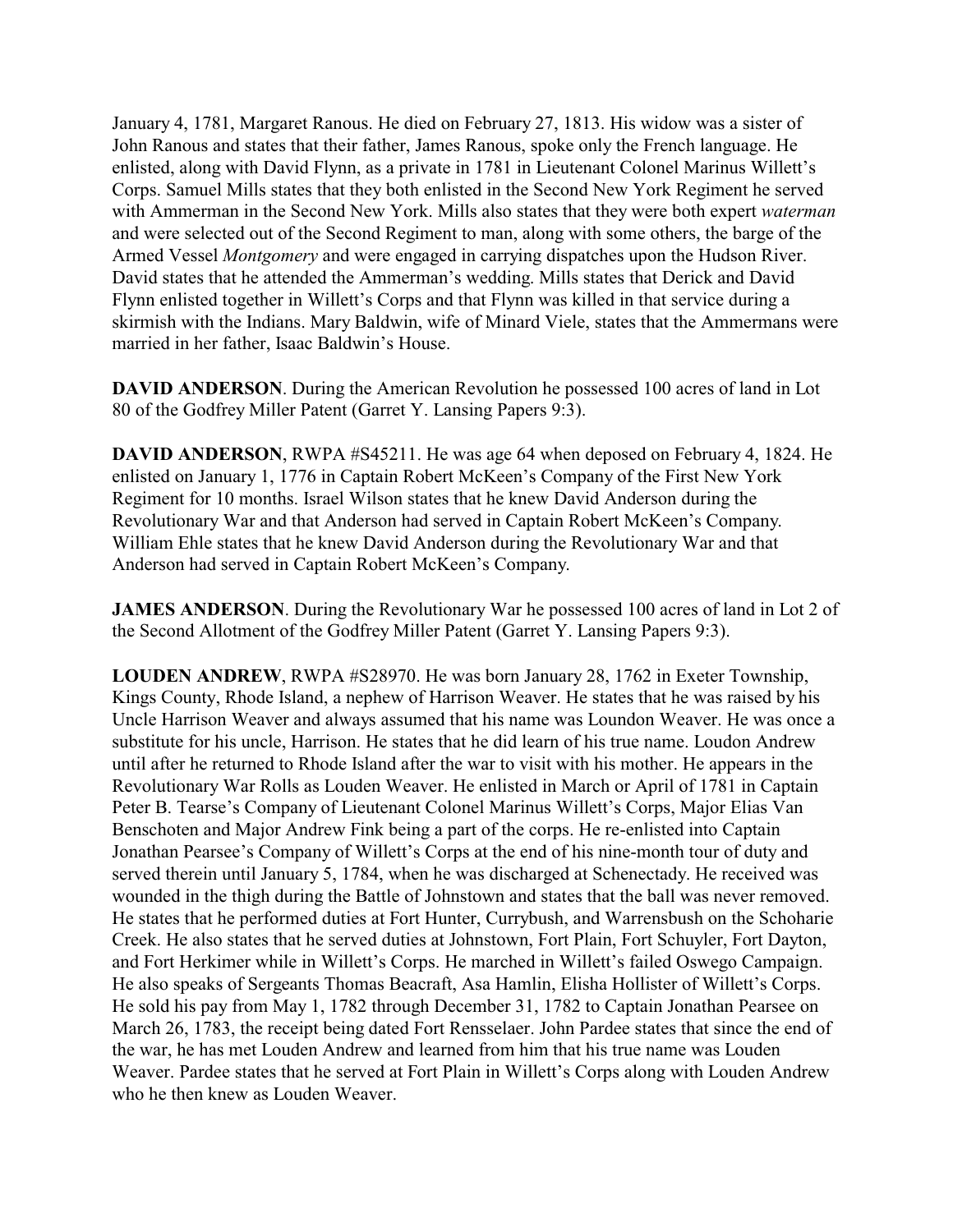**PETER ANGLE**. During the Revolutionary War he possessed 200 acres of land in Lot 22 of the Johannis Lawyer Patent (Garret Y. Lansing Papers 12:11).

**FRANCIS ANTHONY**. During the Revolutionary War he possessed 200 acres of land in Lot 16 of the Johannis Lawyer Junior Patent (GYLP Box 12 Folder 11).

**ISRAEL ANTHONY**, RWPA #W20607. He was born in Fishkill in Dutchess County, New York on December 1760. He married Elizabeth Van Aernam. He died at Troy, New York on October 22, 1835. He served as a fife major in Captain Henry Oothoudt Junior's Company of the First Rensselaerwyck District Regiment of Albany County Militia [Colonels Francis Nicholl and Philip P. Schuyler's Regiment], and was promoted to fife major in 1778. In February of 1775 Anthony marched to Johnstown and Canajoharie for one week. In May of 1778, he was marched to Fort Hunter & the German Flatts for three weeks. He states that his company was divided into four classes in 1779 through 1782, and that each class marched to the Schoharie Valley four times on two-week tours. Israel states that he once was marched to Fort Plain and from there marched out for about a day and then met Colonel Henry K. Van Rensselaer's Corps of Levies and were then sent to Schenectady where they were inspected by Brigadier General Peter Gansevoort at a place called the *poor meadow* and then onto Albany. In September of 1778, he assisted in removing the inhabitants of Beaver Dam to Greenbush or the Poesten Kill in Rensselaer County, New York. He states that once in 1779, his company was sent out to capture the Loyalist Walter Myers and his party from Canada, but failed to find them. He marched to Cherry Valley when it was attacked by the British in November of 1778. His file contains depositions by Sergeant Peter Shaver and Isaac Groat of Captain Henry Oothoudt's Company.

**JOHN ANTHONY**, RWPA #S44549. He was age 76 when deposed on May 1, 1818. He served as a private in Captain Aaron Austin's Company of the Third New York Regiment from 1776 through 1783. He was present in Fort Stanwix during Barry Saint Leger's Siege. He was also in the Battle of Yorktown. He states he also served tours in the companies of Captains Christian P. Yates, Cornelius T. Johnson, and Andrew Fink of the First New York Regiment.

**PETER ANTHONY**, RWPA #S12934. He was age 77, when deposed on June 20, 1820. He enlisted as a private in Captain Aaron Austin's Company of the Third New York Regiment in December of 1775 for the duration of the War.

## **JACOB APLY**. See also Jacob Eply.

**ABRAHAM ARNDT**. He was appointed as the second lieutenant of Captain Joseph House's Company of the Canajoharie District Regiment of Tryon County Militia on March 4, 1780. On February 28, 1785 he received title to 393 acres of land in Lot 12 of the Philip Livingston Patent for the price of five shillings and the "natural love and affection" of his father, Jacob Arndt of Forks Township, Northampton County, Pennsylvania (Montgomery County Deeds 1:317). Jacob Arndt received title to the aforesaid Lot 12 of the Philip Livingston Patent from Philip & Elizabeth Livingston of New York City, New York on September 1, 1773 (Montgomery County Deeds 1:137). Jacob Arndt also purchased 378 acres of land in the Philip Livingston Patent adjoining the aforesaid Lot 12 of the Livingston Patent on November 4, 1773 (Montgomery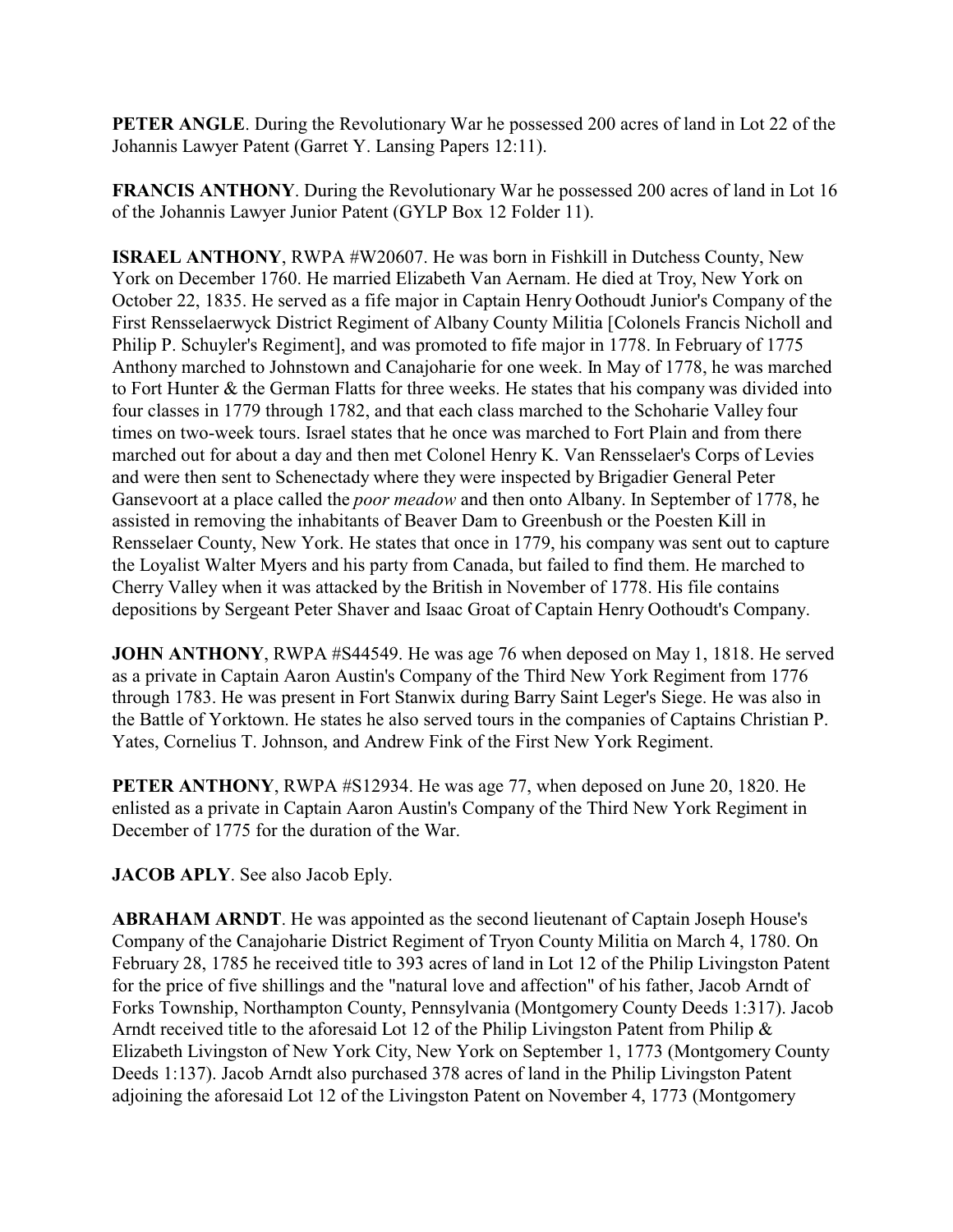County Deeds 1:140). In RWPA #W20639 Henry Sitts states that he and Arndt fought in the Battle of Oriskany under the command of Captain Abraham Coapman.

**SAMUEL ASHMAN**, RWPA #W25362. He was born in Fort Edward Township, Saratoga County, New York in February of 1764. He married in Richmond Township, Berkshire County, Massachusetts on February 17, 1796, Parthenia Raymond. He served as a private in the summer of 1781 under the command of Ensign Pliny Moore of Lieutenant Colonel Marinus Willett's Corps. In April of 1782, he served as a private in the company of Captain Job Wright of Lieutenant Colonel Marinus Willett's Corps; he states that he was first stationed at Ballstown, but was them marched to Stone Arabia, Canajoharie, Fort Plain, and then finally to Fort Nellis. He marched in the Oswego Expedition and from it to Fort Plain. He states that he was at Fort Plain when General George Washington and General Nathaniel Greene reviewed the troops. His file contains depositions by Livy Stoughton and Joseph Hewins of Willett's Corps.

**THOMAS G. ASHTON**, RWPA #S19184. He was born in Ireland in 1752. He migrated to the United States in 1772. He served as a private in Captain Samuel Hodge's Company of Lieutenant Colonel Cornelius Van Dyck's Regiment. He was out to Johnston in 1775 to disarm Sir John Johnson. He served primarily in the Upper Hudson Valley. James McKee states he marched to Johnstown with Ashton in 1775. His file also contains a deposition by Edward Garner.

**PAUL ATWELL**, RWPA #S12008. He was born in Amenia Township, Dutchess County, New York on June 16, 1765. He enlisted in April of 1781 in Captain Anthony Whelp's Company of Lieutenant Colonel Marinus Willett's Corps as a private and performed duties in the Mohawk Valley at Fort Hunter, Fort Dayton, Stone Arabia, & Johnstown before enlisting out of his company and transferring to the company of Captain Job Wright at Saratoga. His file contains a deposition by Eliphalet Kellogg of Willett's Corps.

**CONRAD AURENDORFF**. Duirng the American Revolution he resided on 200 acres of land in the Rudolph Staley Patent at the German Flatts (Garret Y. Lansing Papers 8:5). It is also noted on his certificate that Mister Staley was also known as Rutoph Steel.

**DAVID AUSTIN, RWPA #S39948. He was born on May 25, and was age 70, when** deposed on February 17, 1824. He served as a private in Captain Abraham Swartout's Company of the Third New York Regiment from November 25, 1776 through November 25, 1779. His file contains depositions Jonathan Pinckney and Seth Rowley.

**WILLIAMS AVERY**, RWPA #S12020. He was born in Lebanon Township, New London County, Connecticut on April 6, 1764. He joined Captain Simeon Newell's Company of Lieutenant Colonel Marinus Willett's Corps at General Nicholas Herkimer's Home in July of 1782. He states that Lieutenant Rial Bigham of Newell's Company commanded a group of Stockbridge Indians whom served Willett as rangers. He states that he spent the winter of 1782/3 in Fort Plain. In the winter of 1782/3, he took part in Willett's failed Oswego Expedition and says that they were fired upon by the enemy about five miles east of Fort Oswego during their retreat. He states that his feet were frozen in the failed expedition by his standing guard upon a high log. In the spring of 1783, he assisted in repairing the road running from Fort Herkimer to Fort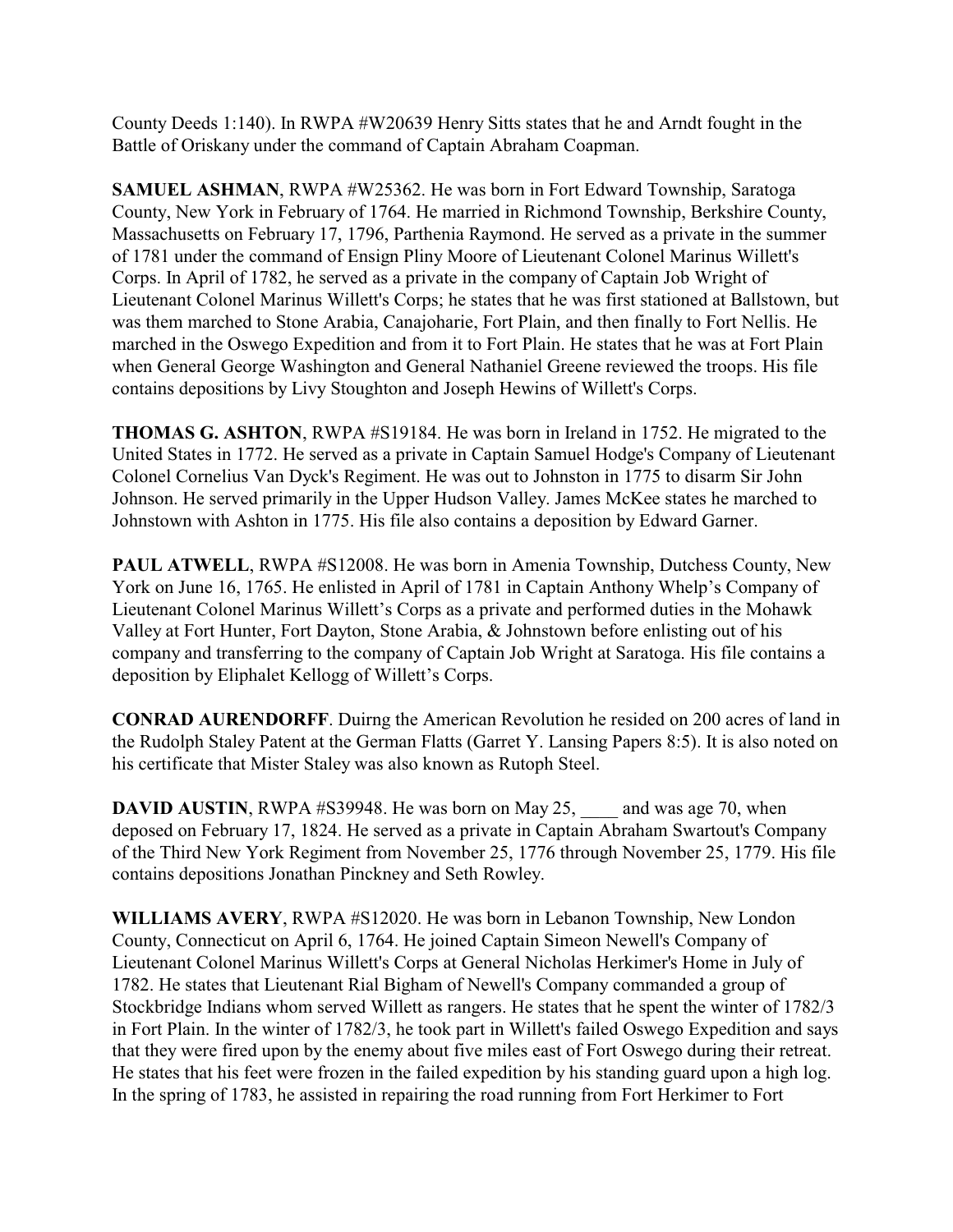Stanwix. In 1783, he also served as one of General George Washington on his trip to Fort Stanwix. For a portion of the military season of 1783, he performed services at Fort Stanwix by helping to build two blockhouses, a storehouse, and in clearing blockage from the Wood Creek. Williams notes that Colonel George Reed's Regiment (the Second New Hampshire) and an artillery company under the command of Lieutenant Alexander Thompson were also stationed at Fort Plain in 1782. His file contains depositions by Amos Hamlin and Jacob Smalling.

**ROBERT AYRES**, RWPA #W20648. He was born in Stillwater Township, Saratoga County, New York on April 12<sup>th</sup>, 1765. He married in Stillwater Township, Saratoga County, New York on March 1st, 1785, Sarah Ashton, a daughter of John Ashton. He died at Saratoga Springs in Saratoga County, New York on April 30<sup>th</sup>, 1833. His file contains a Family Bible Record. He served as a private in Captain Job Wright's Company of Lieutenant Colonel Marinus Willett's Regiment in 1782 and from marched out from Fort Plain on the failed Oswego Expedition. He states they were joined in their march towards Oswego at Fort Herkimer by a regiment from the Colony of Rhode Island. His file contains a deposition by Albert Baker of Willett's Corps.

**JONATHAN BABCOCK**, RWPA #S6589. He was born in Stonington Township, New London County, Connecticut and was age 68 when deposed on July 7, 1832. He served as a private in Captain Peter B. Tierce's Company of Lieutenant Colonel Marinus Willett's Regiment and was discharged while at Fort Plain on December 31, 1782. His file contains depositions by Elijah Babcock and John Myers.

**JOHN BACKUS**. He enlisted in Captain John H. Wendell's Company of the First New York Regiment on May 11, 1777 and was killed at Fort Schuyler on July 23, 1779 [Volume 15:178].

**JOHN BACKUS**, RWPA #W16497. He married on December 10, 1772, Magdalena Dockstader. He died on June 5, 1823. Magdalena states that he served as a private in Captain Christopher W. Fox's Company of the Palatine District Regiment of Tryon County Militia. She also states he served under Captain [Yost] House and Captain [Adam] Lipe. He was out to Caughnawaga in 1776 to disarm Sir John Johnson. He also served a tour at Fort Stanwix in 1776 as a member of Captain Christian Getman's Company of Rangers. He was out to Unadilla under Brigadier General Nicholas Herkimer in 1777. He fought in the Battle of Oriskany under the command of Captain Christopher W. Fox. He was out under the command of Captain Henry Miller of the Palatine District Regiment of Tryon County Militia in October of 1778, when the area about Fort Dayton and Fort Herkimer were burnt by the British. He was out to Springfield in July of 1778 under the command of Lieutenant Colonel Peter Waggoner. He was out when the Royal Grant Settlements of Snells Bush, Krings Bush, and Youker's Bush were burnt. He served as an acting sergeant in Captain John Casselman's Company of the Palatine District Regiment of Tryon County Militia in 1780. In July of 1780, he marched westward under the command of Brigadier General Robert Van Rensselaer to relieve Captain Samuel Gray's Batteaumen. His widow states he fought in what is called John Brown's Battle, as well as the Battle of Klocks and Failings Field on October 19, 1780. He also fought in Landmans battle on July 29, 1781. He also was out to Fort Timmerman when its environs were destroyed, and he fought in the Battle of Johnstown. Magdalena states that John was most generally stationed within Fort Paris throughout the war. Christian Walter states he served with Backus in Captain John Kasselman's Company of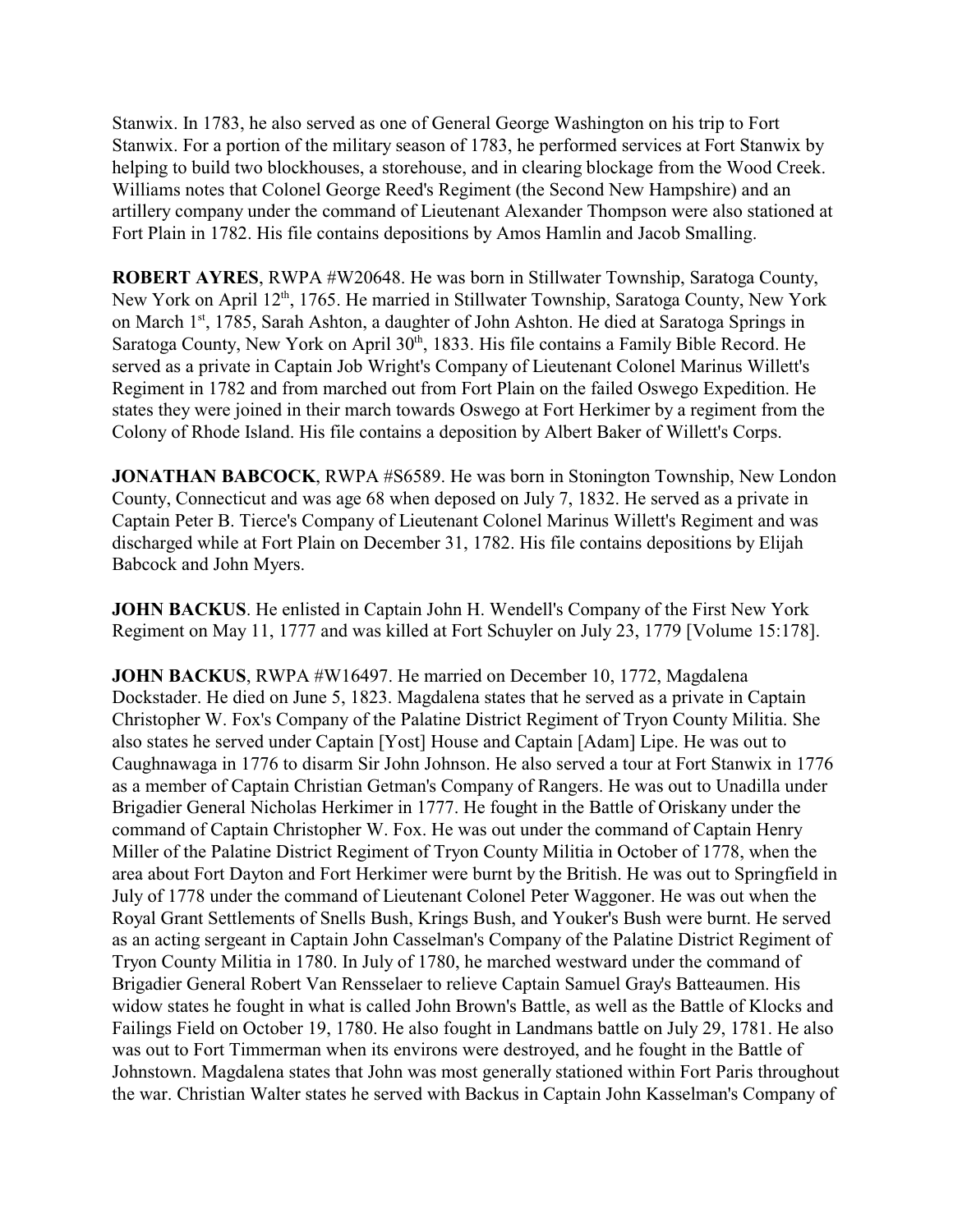Rangers. Christian also states that Backus enlisted in Captain Sufferenus Cook's Company of the Palatine District Regiment of Tryon County Militia. His file contains a deposition by Christian Walter who states that he and Backus once went to Fort Plain under the command of Captain John Bigbread. Peter Fox states that he, Captain Christian Getman, William W. Fox, John Backus, George G. Getman, Daniel Fox, Adam Thum, James Philips, and Henry Hyning [Van Hining?] were out together on snowshoes scouting in the winter of 1781. Henry Sits states that Backus marched out to the German Flatts . . . *At the time of the Genl Conflagration at the lower part of the long Cannaal below fort Herkimer and fall hill* . . . and that Backus fought in the Battle of Johnstown. Sits also states that Backus lived for a time in Fort Plain during the war and served there under Captain Adam Lipe. Henry Flanders states that Backus served a tour in Captain John Lafler's Company of Batteaumen. Jacob Snell states that Backus attacked as a substitute once for his brother, John G. Snell and that Backus fought in the Battles of Oriskany and Landman's Farm. Of the events of late April and early May, 1777, Snell states: . . . *1777 Deponent futher saith that late in Spring After Sugar boiling latter part of April, or forepart of in May, Part of said Company of Rangers, wer ordered to march Out to Turlough, with some of the Militia, on the South Side of the Mohawk river, then from Co<sup>l</sup> Coxs Reg<sup>t</sup> , however deponent cannot be sure whether Militia or part of Cap<sup>t</sup> John Winns Company of Rangers, who were Enlisted Out of Co<sup>l</sup> Coxs Reg<sup>t</sup> , deponent saith that the went a Substitute for his brother John G Snell, who was also Enlisted with the Company of Rangers Under Cap<sup>t</sup> Gettman aforesaid, And that According to the best of deponents recollection And belief having been gone on said tour 15 days, and not returned Until some time in May, that which made it a long tour deponent saith that they were sent under the command of A Cap<sup>t</sup> Seeber to Turlough, in pursuit of A large Number of disaffected Persons, turned Tories, as Understood to the Number of Forty, And when Arrived At Turlough, all being Absent from their respective Places of residence; were misled by their wives, some saying their husbands with their sons, gone to Albany, others saying gone to Schenectady, Others again, saying gone to Schoharie, so kept about, for some Several days, Until Appearing Wearisome to the Women whose husbands and sons had left home. When Stipulated, by the Cap<sup>t</sup>, With One of the ladies, to contrive to gett her husband to return home to make discovery on the rest, he to be excused, in not being taken before the Committee of Safety, which Object was effected, informed that they were incamped At a distance in the Woods, All Armed and Acquipt, and not Willing to be taken, this In the Evening, When joining and preparing, in Exerising for a the next Morning upon them, When Arriving at their place of Encampment, in a thick hemlock Woods, all had dispersed, excepting One, by the Name John Clause who took flight Onto a large hemlock, but his son hastening down, Chiefly each One found, returning home, to their Places of Abode, excepting the Son of One Markley, deponent says, that himself Alone Went to his fathers barnt, there found him, Secreting himself, And again* after coming to the house of A M<sup>*r*</sup> Otman when finding his son missing, took along <del>One of</del> One */of deponents Associate Rangers a M<sup>r</sup> John Roof, to the barnt there took young Otman, When all were gathered together, and conducted to Canajoharie at the Mohawk River, before the Committee, deponent thinks All sworn true Alligence &c Not withstanding during the course of Summer, if not all, most of them Joining the Enemy, some at the time of the Siege of Genl St Leger at Fort Stanwix in July & Augt,* . . . His file also contains depositions by William Smith, and Christian Walter.

**MALCHER BADER**. During the American Revolution he possessed 150 acres of land in the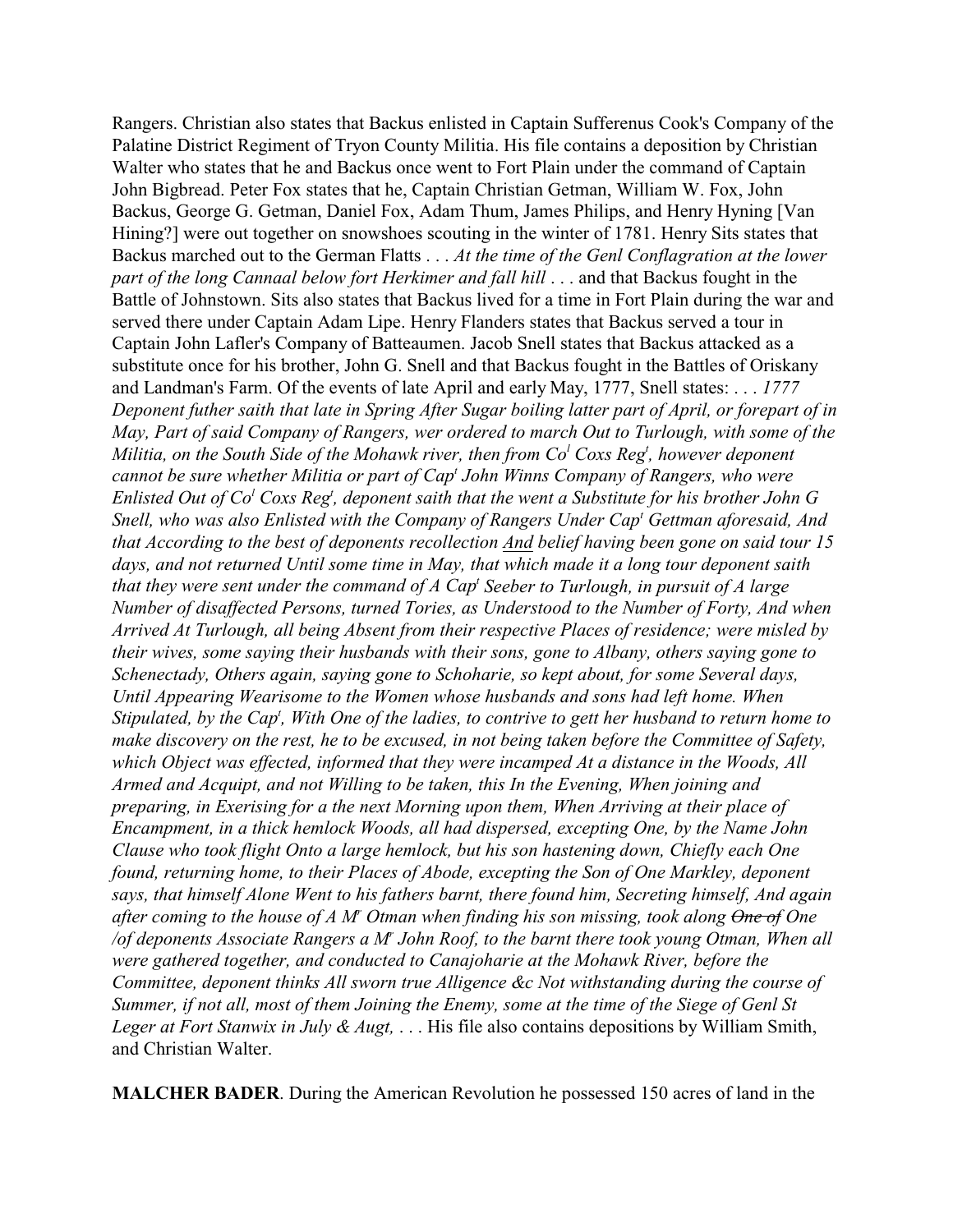Christian Garlock or Stone Arabia Patent (Certificates of Quit Rent Remission in NYSA #1211).

**JOHN BALL**, RWPA #W5767/BLWt #1197-200. He was born on July 27, 1756. He married at Schuylerville, Saratoga County, New York on March 31, 1808, Anna Swart. He died on November 7, 1838 in Saratoga County, New York. He was first commissioned as a second lieutenant in Captain Samuel Van Vechten's Company of the Fourth New York Regiment on March 2, 1776. In October of 1777 he was promoted to first lieutenant and transferred to Captain Aaron Austin's Company of the Third New York Regiment and served therein until July of 1778. . . . *That in 1777 he served with that Regiment at Fort Stanwix -- That Said Fort in the months of July & August was besieged by the British & Indians under the Command of General Baron St Ledger which lasted for the term of twenty one days. That during said siege Col Willet was ordered out with a Detachment of two hundred men to make a Sortie upon the Enemy ,That after two Captains had refused to go out as Col Willet aid he Lieut Ball volunteered his Services to Col Willett who cheerfully accepted him remarking that he was about to tender the Station to him. That at about nine O clock A.M. the Detachment marched out against the Besiegers that as they Entered a grove of Wood on the Mohawk River about a half mile from the Fort, they were attacked by the Enemy commanded by Col Sir John Johnson with his Regiment and four companies of Tories commanded by Col Butler and as he was informed after the action and believes there were not less than three hundred Indians also opposed to the small Detachment. That after three Different engagements with the Enemy, the detachment drove them across the Mohawk River plundered and Destroyed Col Butlers Encampment and also an Indian encampment on the south side of the River about one mile from the Fort That on their Return laden with the spoils of the Enemy and as they emerged from the Woods into an open field in sight of the Fort; they were attacked by the Enemy commanded by Col Sir John Johnson with his Regiment and four Companies of Tories commanded by Col Butler and as he was informed after the action and believes there were not less than three hundred Indians also opposed to the small detachment That a close & severe contest ensued in which the little band of Americans Stood opposed to not less than seven or eight hundred of the Enemy as the Prisoners and Deserters who entered the Fort afterwards acknowledged. As was ascertained by the watches of the American officers who viewed the battle from the Walls of the Fort, the Combat lasted for eleven minutes when the Enemy ceased to fire and retreated. The Detachment then gave three Cheers huzzaed for America and Protected by an over riding Providence marched triumphant to the Garrison laden with the trophies of Victory without the loss of a man or even the receipt of a scratch or wound and bringing with them as Prisoners Lieut Singleton & three soldiers of the British Army -- the day following General St Ledger Sent into the Fort a Flag born by Col Ancrum acting Adjutant Gen<sup>l</sup> of the British Army demanding an immediate Surrender of the Garrison using as a motive to it that unless the Fort and Garrison with and the American Forces as Prisoners of War stating that in case of refusal Gen<sup>l</sup> St Ledger would not be enabled longer to restrain the Savages from going down the Mohawk River and massacring the Women and Children with the tominghawk & knife as they were greatly enraged with the loss of two of their Chiefs and a number of their Warriors who had fallen in the battle the day before Col Ancrum represented the Enemies loss at twenty seven killed and many wounded.* . . . Upon his discharge from the service he received a Letter of Commendation signed by Lieutenant Colonel Marinus Willett and which Ball states is on file in the Department of War. Lieutenant Colonel Marinus Willett on July 19, 1826 stated that Ball served has his aid while he was at Fort Stanwix. Captain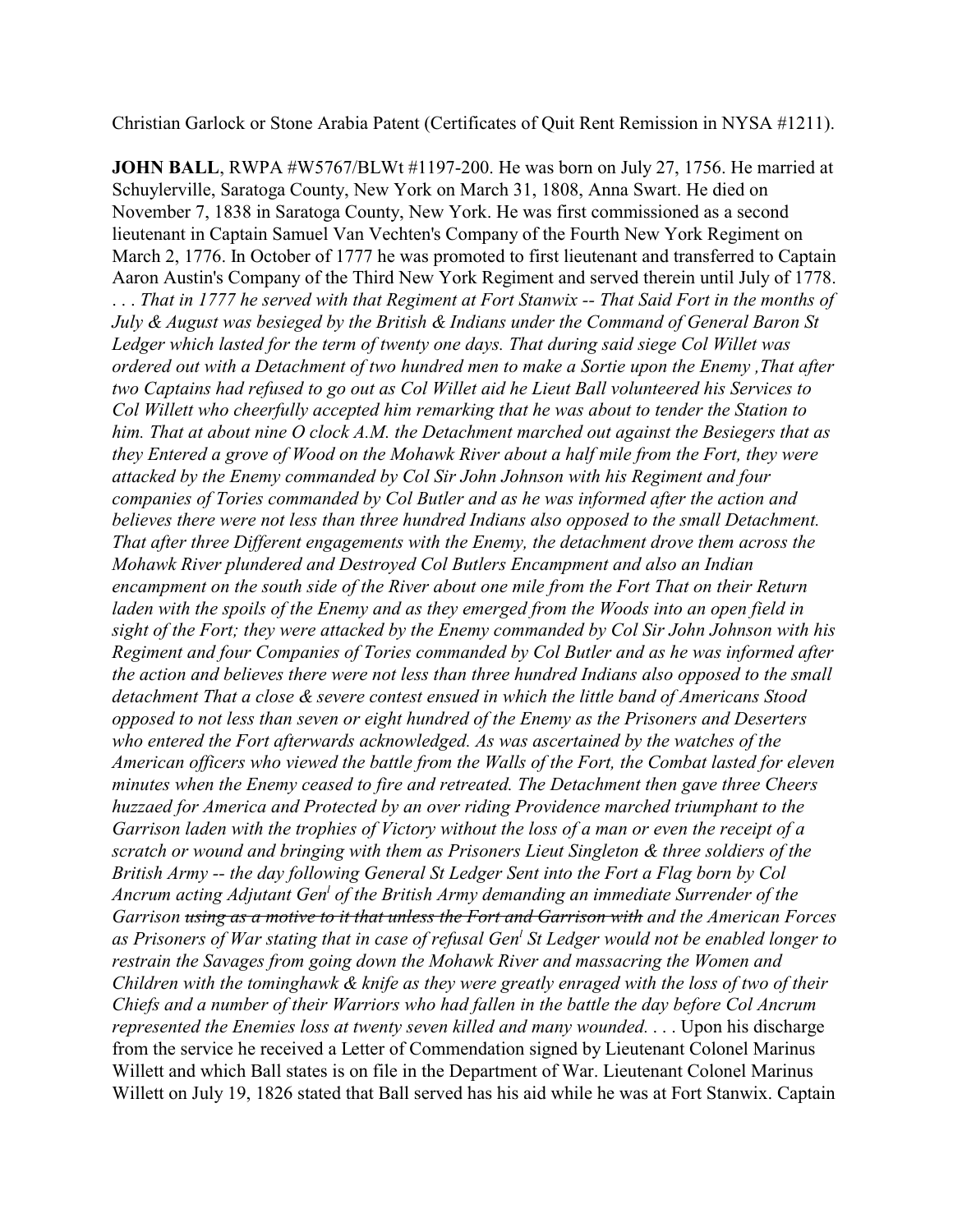Leonard Bleecker states that Ball was a fellow officer in the Third New York Regiment.

**MATTICE BALL**, RWPA #S22628. He was a son of Committee of Safety Chairman John Ball. He first enlisted as a private in Captain Christian Struback's Company of the Schoharie and Duanesburgh District Regiment of Albany County, New York Militia in 1777 and marched to Fort Edward. He was once marched to Johnstown, Harpersfield, the Upper Schoharie Fort, and the Middle Schoharie Forts on tours. He once marched to the Schoharie Kill and arrested a group of Loyalists. He was part of a detachment which captured the Loyalist Joe Ferris. He states that he assisted in the construction of the Lower Schoharie Fort in 1779. He also states that he kept wagons and horses for the Fifth New York Regiment while they were stationed in the Schoharie Valley. His file contains depositions by Peter Ball and Jacob Hillsinger.

**PETER BALL**, RWPA #S12123. He died on June 19, 1839. He was a son of Johannes Ball, Chairman of the Schoharie District Committee of Safety, and a brother of Mattice Ball. Sarah Ball died on 8 February 1840. The Lower Schoharie Fort was constructed in the summer of 1779. He served as the Quartermaster of the Schoharie and Duanesburgh District of the Albany County, New York Regiment of militia at the Lower Schoharie Fort. Jacob Enders states he served a tour with Quartermaster Ball at Johnstown. Nicholas Warner states that Ball served the entire war as the Quartermaster of the regiment. Henrick Schafer Junior, a son of Adam Schafer, states that his father and John Fink served as bakers under Ball. His file contains deposition by Jacob Becker, Jacob France, Jacob Hilsinger, and Johannes Koenig.

**JOHN BALSLE**. He served as a private in Captain [Christian] House's Company of the Palatine District Regiment of Militia. He was wounded 13 times while serving near Fort House (M1062, page 542). The American State Papers, Class 9, page 144 show that John was wounded on May 20, 1781 and was from the Canajoharie District of Tryon County, New York.

**ANDREW BALSLEY**, RWPA #S12095. He was born at Fort Plain, Herkimer County [sic], New York on October 16, 1756. He enlisted as a private in Captain Robert McKeen's Company of Lieutenant Colonel Henry K. Van Rensselaer's Regiment of Levies as a substitute for John Fevel on April 1, 1779 and performed duties at Forts Dayton and Herkimer. His file contains depositions by Jacob Shaver and George Ransier who state they served with Andrew in 1779.

**FREDERICK BANCKER**, RWPA #W23506. He was born in Hyde Park Township, Dutchess County, New York on August 14, 1758. He married in Ulster County, New York on March 13, 1781 Ellen Underhill. He died in Hyde Park Township, Dutchess County, New York on June 6, 1848. He served as a sergeant in Captain Isaac Concklin's Company of the Fourth Regiment [or Pawling's Precinct Regiment] of Dutchess County Militia. In 1777 he assisted in the taking of a British Schooner on the Hudson River near Hyde Park while under the command of Lieutenant Peter Schultz. On June 14, 1833 he testified that he . . . *again Entered the Service about the first of day of October in the year 1780 in the militia by Enlisting as a sergeant in Captain Wilson's company (thinks his name was James Wilson) for the term of forty five days. Deponent was Enlisted by Lieutenant Van Benschoten for this term for the term of twenty seven dollars & a full pair of Shoes - for the Special service of taking the women & children in company the families of Sir the Scoth tenants of Sir William Johnson from Albany to Lake George & driving a drove of*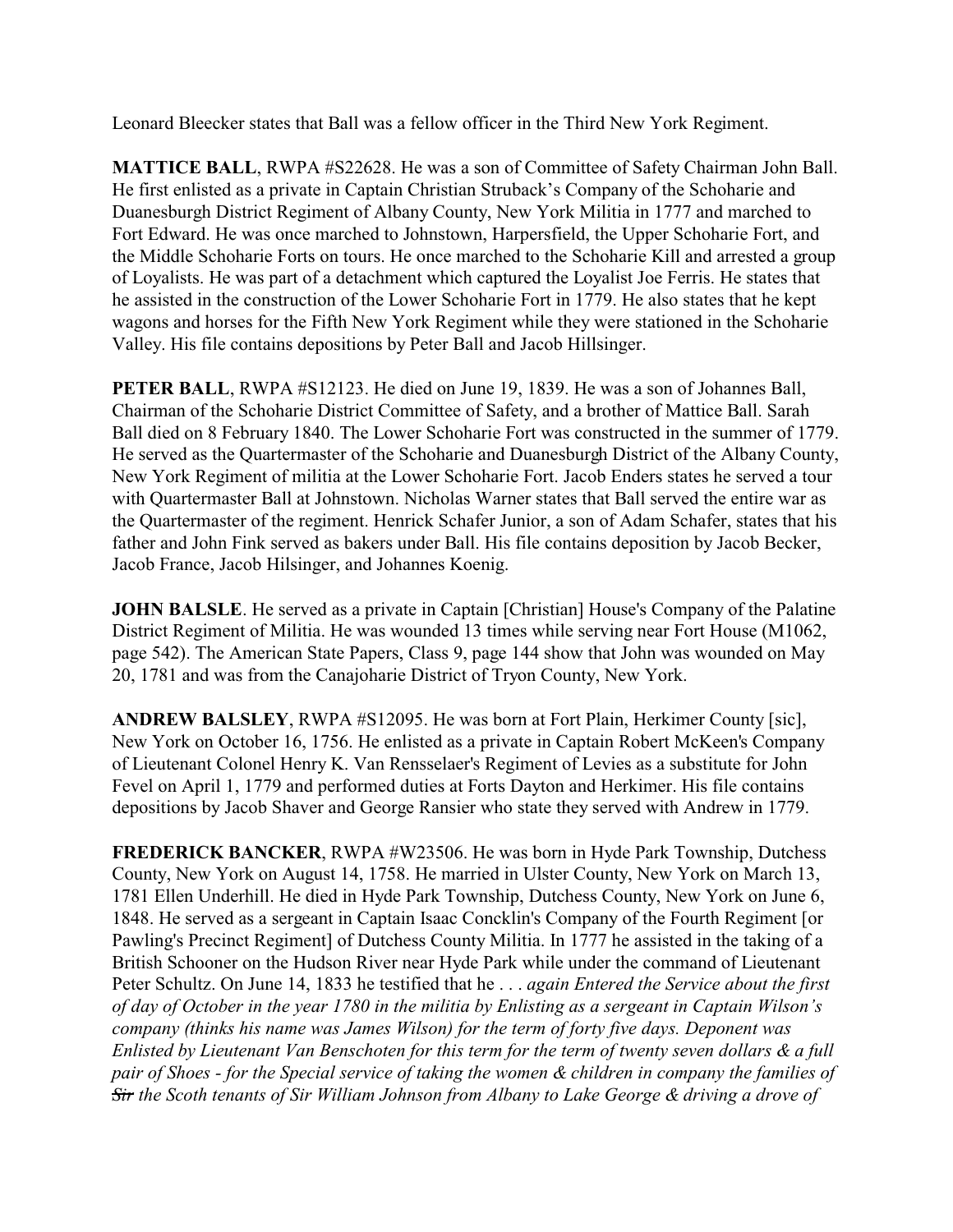*cattle from Albany to Fort Stanwix Deponent understood at the time that the heads of those families went to the Enemy in Canada with the said Johnson, that they these families had afterwards been supported at the Continental Expense & were by some arrangement with the Enemy to be sent to Lake George & thence to be flag taken under a flag of truce from Fort George to their husbands & parents in Canada — But one Company was Enlisted for this service - Van Benschoten did not go on this Expedition, the Lieutenant s were was Frances Nelson & Ensign Andrew Miller* . . . [see the RWPA of Ebenezer Hatch]. His file contains depositions by Isaac Stentenburgh, Reuben Nelson, Thomas Bancker, and Joel Nelson DeGraff, and Theophilus Nelson.

**JOHN BARKER, RWPA #W25189. He married in Catskill Township, Greene County, New** York. He died in Cain Township, Greene County, New York on December 19, 1835. His file has a Family Fracture on frame 0372. He served in the companies of Captains Silas Gray and Joseph Harrison of Lieutenant Colonel Marinus Willett's Regiment at Fort Plain and the Middle Schoharie Fort.

**LEVI BARKER**, RWPA #S12063. He was born in Waterbury Township, Litchfield County, Connecticut in 1761. He served a tour in Colonel John Lamb's Regiment of Artillery. In 1780 he served in Captain [John?] Hunter's Company of Colonel Robert Van Rensselaer's Brigade of Albany County Militia and fought in the Battle of Klock's Field and was discharged while at German Flatts. In 1782 he served a tour as a substitute for Andrew Hunter.

**STEPHEN BARKER**, RWPA #W10371. He was born on either August 2, 1759 or August 2, 1760. He married in Madison County, Kentucky on July 8, 1808 Elizabeth Massey. He died in Grant County, New York on September 15, 1843. He enlisted on May 2, 1778 as a private in Captain Thomas DeWitt's Company of the Third New York Regiment and later served in Captain George Sytze's Company of the First New York Regiment as a private. He was present at the surrender of Lord Cornwallis in 1781.

**ZENAS BARKER**, RWPA #S12116. He was born at Northbury in Plymouth Township, Litchfield County, Connecticut on January 28, 1765. He served as a private in the companies of Captain Thomas Skinner's Company of Lieutenant Colonel Marinus Willett's Regiment until October 25, 1781 and then in Captain James Cannon's Company of Willett's Regiment. He states he performed duties in the Schoharie Valley and at Fort Plain. His file contains a discharge signed by Captain Peter B. Tierce of Willett's Corps on January 1, 1784. Hezekiah Dibble of Captain Skinner's Company states he and Zenas fought in the Battle of Johnstown and were together transferred to Captain Cannon's Company.

**JACOB BARKMAN**, RWPA #S23528. He was born in New York City, New York on December 25, 1755. He served as a private in Captain [  $\Box$  ] Van Schaick's of Colonel John Lasher's Regiment. In the spring of 1778, he marched to the Schoharie Valley under the command of Lieutenant William Snyder's and again to the Schoharie Valley in the fall of 1778 under the command of Lieutenant [Anthony?] Abeel and was there stationed when Colonel William Butler arrived. In the fall of 1779, he marched to Stone Arabia and Johnstown for three months as a sergeant under the command of Captain Van Schaick.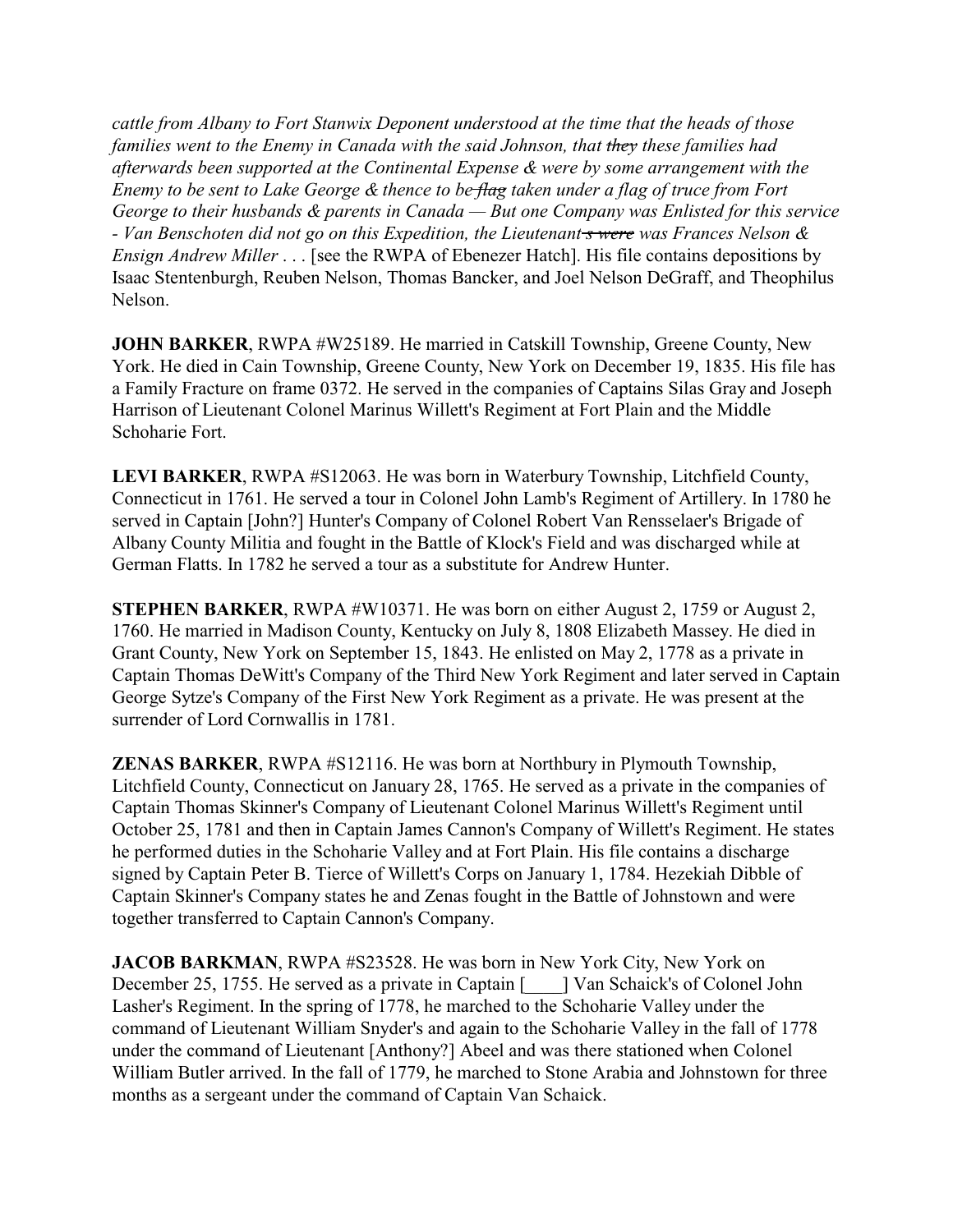**JOHN BARNES**, RWPA #S23110. He was born in Canaan Township, Litchfield County, Connecticut on December 17, 1753. He served as a corporal in Captain Job Wright's Company of Lieutenant Colonel Marinus Willett's Regiment from December 17, 1780 through 1783. He states that after being mustered in Albany they were marched to Fort Plane on the Mohawk River by way of Saratoga and Balls Town. He states that while on the Mohawk River they commonly rotated to Forts Dayton and Herkimer. In July of 1783 [sic] he and about fourteen others under the command of Sergeant Ichabod Koon were involved in a skirmish with some Indians near the Oriska Creek, about two miles from Fort Dayton, from which they marched onward to Fort Stanwix. He also speaks of an engagement with a party of Indians at Fort Stanwix a few days after the action at Oriska Creek in which he estimates twenty Indians were killed. About one week after the last said skirmish he was out with one John Cu[rwine?] to an Indian Orchard and was there ambushed by six Indians and a white man and taken; he however, states he was able to escape his captors in the night and returned to Fort Stanwix. Barnes states that amongst his mess mates were Isaac Richardson, John Bidwell, Robert Christy, and Bass Chard. John refers to his deposition in the file of Isaac Richardson. His file contains a deposition by Peter Hendrickson who states that he served with John in Willett's Corps until the time of the Oswego Expedition in which he, Peter, had his feet frozen.

**CORNELIUS BARNHART**, RWPA #W8347/BLWT #26580-160-55. He was born at Wappingers Kill in Dutchess County, New York on July 25<sup>th</sup>, 1755. He married on February 20, 1809, Elizabeth \_\_\_\_. He died in Niskayuna Township, Schenectady County, New York on March 7, 1834. He states he first served as a private in Captain Francis Smith's Company of the East Orange or Cornwall District Regiment of Orange County Militia [Lieutenant Colonel Elihu Marvin's Regiment]. He states he enlisted in Captain John Woolsey's Company [the Regiment not stated] in 1777, and was stationed at the Middle Schoharie Fort. No evidence of his services can be found within the New York State Comptroller's Records.

**DAVID BARNHART**, RWPA #W12263/BLWT28587-160-55. He was age 65 when deposed on April 2<sup>nd</sup>, 1818. He was a brother of Joseph Barnhart. In 1778 he enlisted as a substitute in the various companies of the Fourth New York Regiment. He fought in the Battle of Monmouth and took part in the Clinton Expedition of 1779. Sometime after the Sullivan Campaign, he was one of nineteen men sent out from Fort Stanwix to gather firewood and he states while thus out they were fired upon by the British and one man was killed and the rest of the detachment taken prisoner.

**JEREMIAH BARNHART**, RWPA #S12112. He was born in Hackensack Township, Dutchess County, New York in 1758. In 1776, he served as a substitute for Elnathan Footer in Captain Henry Terpenning's Company of Lieutenant Colonel Albert Pawling's Regiment. He was out under Captain Jacob Wood of Lieutenant Colonel Albert Pawling's Regiment to search for wounded man and prisoners who survived the taking of Fort Montgomery. He served as a private in Lieutenant Colonel Frederick Wiesenfelt's Regiment. He states that several Tories were held prisoner in the Courthouse at Poughkeepsie in 1778. In 1779, he was stationed at the house of Captain Samuel Conklin, about five miles from the Village of Poughkeepsie. In 1779, he was chosen by his class to be drafted for nine months and thus enrolled in Captain North's Company [sic] of the Fourth New York Regiment and were marched to Stone Arabia where they were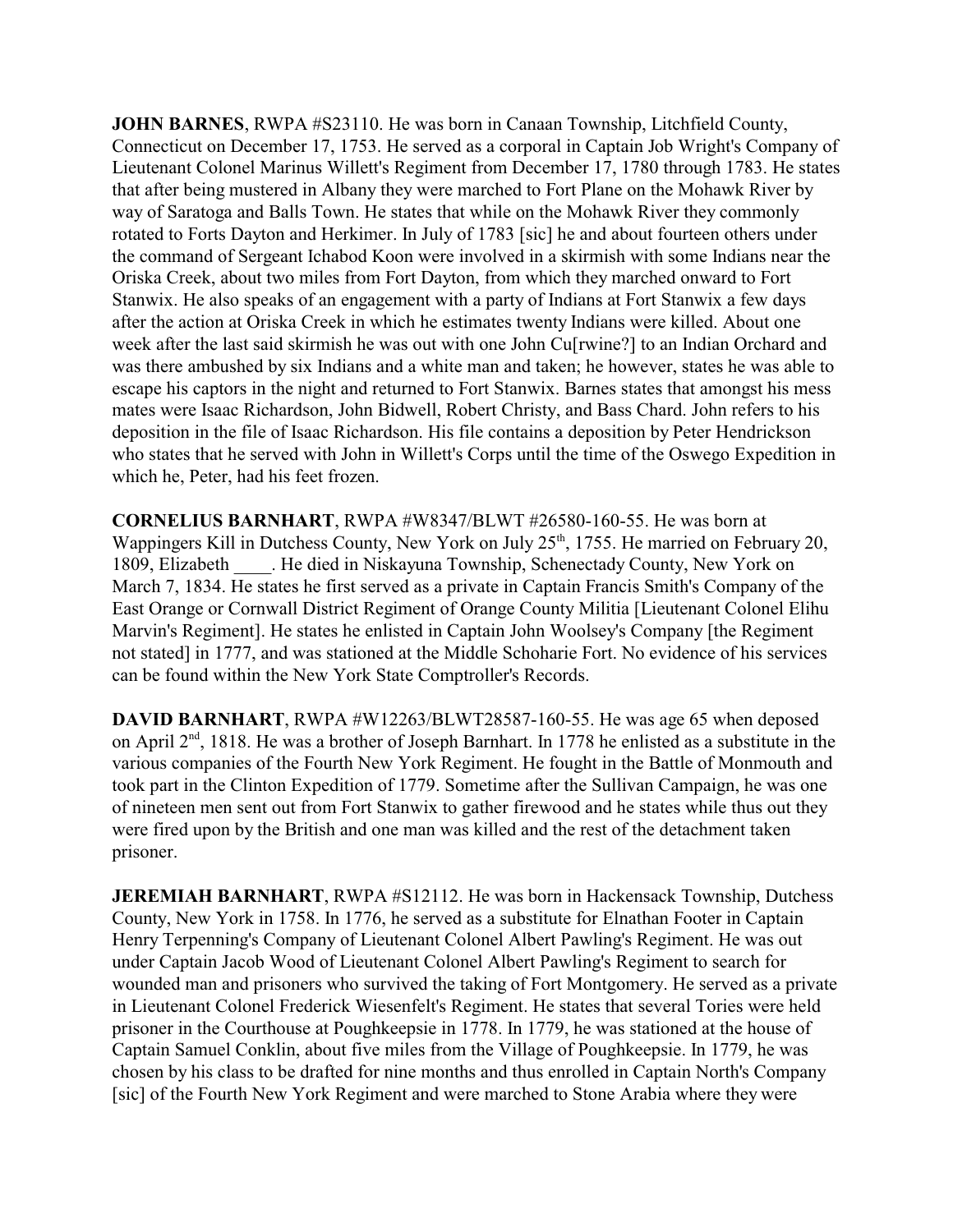employed in building a road to Lake Otsego.

**PHILLOP BARNHART**. During the American Revolution he possessed a farm of 150 acres in Lot 14 of the Johannes Lawyer Junior Patent of 1761(Garrit Y. Lansing, Box 12:11).

**STEPHEN BARNS**. He served in the Third New York Regiment and was reported to have been left at the German Flatts by mistake along with Abm. Williams, and Peter Buckstaff in August of 1778. On August 30th, 1778 General John Stark wrote Colonel Peter Gansevoort requesting a pardon for these three men (Gansevoort's Military Papers, p. 245).

**THOMAS BARNUM**, RWPA #W5788. He was born at Danbury, Connecticut on August 25, 1748. Thomas' first wife died in June of 1797. He married (2) in Manilus Township, Onondaga County, New York in either October or November of 1797 the widow Martha (Nigus) Berry. He served as a sergeant in Captain Tryanus Collins Company of the Ballston and Halfmoon District Regiment of Albany County Militia. In June of 1777 he, about 39 others under the command of Captain Stephen White of the aforesaid regiment, were ordered out to clear the woods surrounding Cherry Valley's Fort Alden. He was taken prisoner in the October 1780 burning of Ballston District.

**MICHAEL BARCLAY**, RWPA #W17231. He was born in Guildersland Township, Albany County, New York on May 17, 1758. He married on June 7, 1790 in the City of Schenectady, Schenectady County, New York on June 7, 1790 He served as a private in Jacob Arnum's Company of Colonel Philip Schuyler's Regiment of Albany County Militia In 1777 he was out under the command of Captain John Grote of the same regiment to the Schoharie Valley.

**JOHANNIS BARTH**. Johannis Barth, & his wife Maria Margaretha, of *Canajohary* sold the 100-acre Woodland Lot 17 of the Otsquago or Bleecker Patent to Jacob Yong of Canajohary on April 2, 1762. The deed was confirmed by the autograph letter signature of Johannis Barth and the mark of Maria Margaretha. The deed is witnessed by the autograph letter signatures of Jacob Kraus, John Bostman, and Andreas Reber (Montgomery County Deeds 1:69).

BENJAMIN BARTHOLOMEW, RWPA #W4128. He died on February 22<sup>nd</sup>, 1797. He married on April 20<sup>th</sup>, 1774, Abigail [\_\_\_\_\_]. His file contains a Family Bible Record. He served in the Commissary Department from 1779 until 1781 and was stationed at Schoharie. He took part in Sullivan's Campaign and was engaged in the Battle of Newton. His widow states they were both within the Middle Schoharie Fort on October 17<sup>th</sup>, 1780, and that she assisted in making up cartridges during Sir John Johnson's attack.

**PHILIP BARTHOLOMEW**, RWPA #W23508. He was a brother of John Bartholomew. He married in Schoharie County, New York on September 13th, 1791, Elizabeth Vrooman. He died on August 16th, 1824. He served in Captain Jacob Hager's Company of the United Districts of Duanesburgh and Schoharie Regiment of Albany Militia [Colonel Peter Vrooman's Regiment] in 1777. He re-enlisted in Captain Christian Strubach's Company of Colonel Vrooman's Regiment in the spring of 1778.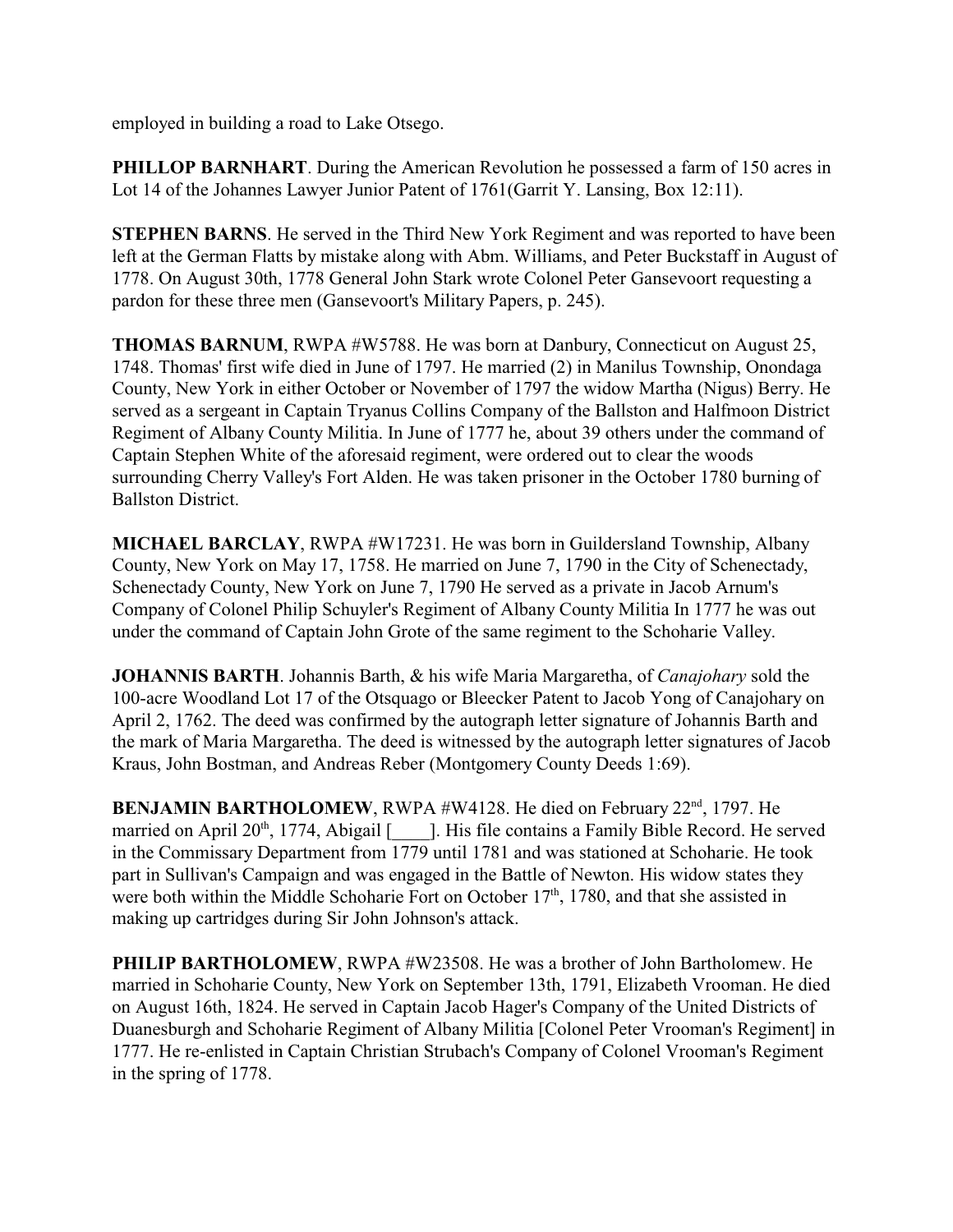**CHARLES BARTHELOMU**. During the American Revolution he possessed a farm of 100 acres in Lot 10 of the Johannes Lawyer Junior Patent of 1761 Bowman (Garrit Y. Lansing Papers, Box 12:11).

**MORRIS BARTO**, RWPA #S44595. He died February 6th, 1839. He served as a private in the companies of Captain Jonathan Titus and Theodius Fowler of the Fourth New York Regiment from the winter of 1776/7 until the war's end. The later part of the war he served in Captain Captain F. John Hamstranck's Company of the Second New York Regiment. His Bounty Land Warrant calls him Norris Bartoe, BLWt #6767.

**JACOB BASHORN**. On September 30, 1826, a John Frank testified that a Jacob Bashorn possessed 100 acres of land in Lot 29 of the Johan Jost Petry Patent during the American Revolution and that the said Bashorn's property had been destroyed by *the late enemies of the United States* during the said war (Garrit Y. Lansing Papers, Box 8 Folder 4). New York State Archives Collection #1211 contains a Certificate of Quit Rent Remission for a Jacob Bashor of the German Flatts District for a farm of 100 acres in the Johan Jost Petry Patent.

**MELCHARD BAUDER**. His sons, Leonard and Melchard, were taken prisoner in the summer of 1782 (Peter Suits, RWPA #W13941).

**NICHOLAS BAUMANN**, RWPA #R1081. He was born in Herkimer Township, Herkimer County, New York on April 14, 1761. He first enlisted as a private at the age of 16 as a private in Captain Henry Harter's Company, of which John Demuth & Peter Weaver were lieutenants and Ensign John Bellinger was ensign, in the Kingsland and German Flatts District Regiment of Tryon County Militia; commanded by Colonel Peter Bellinger, Lieutenant Colonel Frederick Bellinger and Major Lewis Clapsattle; though he performed some duties guarding Fort Dayton prior to reaching the lawful Militia age of 16. That he was enrolled in said company in the year 1777 which was the year that he attained the age of sixteen. That . . . *from the time of his first service which was as early as 1776 and before he was sixteen years old he served under the before named officers at Fort Dayton until the year 1781 when he removed to Warrensbush now in Montgomery in the State of New York except that during the winter of 1778 he went to Fort Plank at Canajoharie now below Herkimer where he served also during the said winter and whilst he remained at Fort Plank in a company of Militia commanded by Captain George Countryman — that he does not recollect the other officers in said Countryman's company except Sergeant Henry Walradt — that in the spring of the year he returned to Fort Dayton at Herkimer where his parents and their family are living* . . . *That after the burning of Herkimer and from that period to the end of the war the Inhabitants of Herkimer were continually assembled and living in Fort Dayton –that the collection of the inhabitants at said Fort was the occasion that required the constant guard and defence of said Fort — that there were sometimes short periods when no duty was required at said Fort — but such was the continual exposure that at that place that the inhabitants could not perform the usual farm labour upon their lands without an armed guard to defend them and that very often when engaged in labour upon their fields with a guard around them they were attacked by the enemy — that many of the inhabitants were killed during the said war in fields when at labor — that so much were they continually exposed and watched by the enemy that it was only by considerable parties that the inhabitants*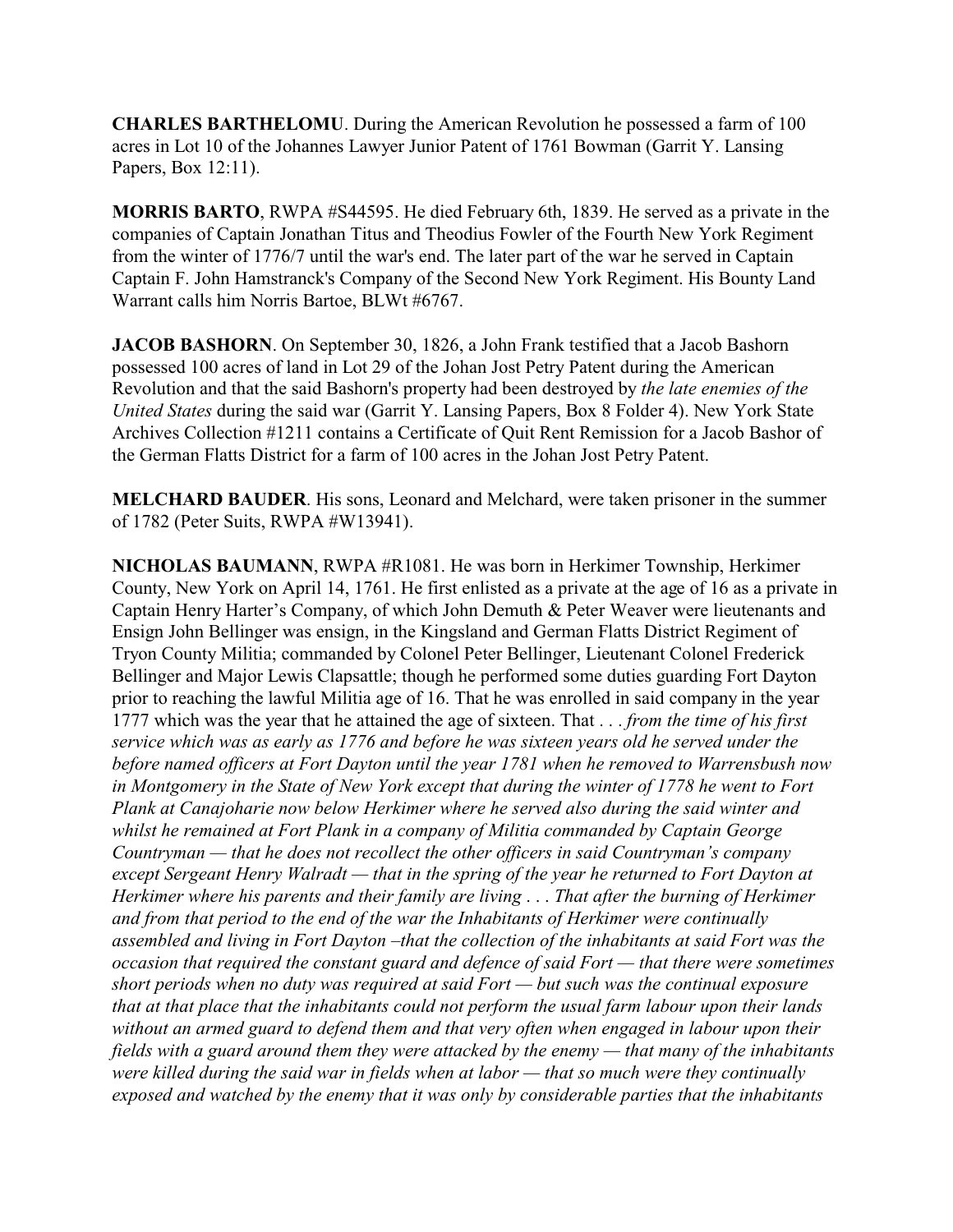*at said Fort could at all perform any labor upon their fields — That whenever they went into the fields to labor they would go out in parties and every person that did go out was obliged to carry his arms with him — that when in the field they would stack their arms place out some of their parties as sentinels and the rest would perform labour — that during his stay at Fort Dayton he had often times been thus enjoyed in labor on their lands sometimes on sentry around those at labour and sometimes at labor with sentinels around him. That very often he would perform this regular tour of guard duty at said Fort in the night time and during the day was under arms on the fields — that for a great part of the time they were obliged to keep the Fort closed and remained on duty at the said fort night and day. That this kind of service was rendered at said fort by him and the other Militia stationed at said fort from the commencement of the war until the year 1781 when he moved to Warrensbush in the County of Tryon now County of Montgomery in the State of New York that then were occasionally parties of regulars stationed at said Fort Dayton who aided the Militia in the defence of said Fort — that for the most part of the said period no regulars were stationed at said Fort and the whole defence devolved upon the said Militia among whom he was once — that this period of service was continual both in the summer and winter seasons during the whole period that he was at said fort and that he was continually engaged in this service — that besides the said s thus rendered by him at Fort Dayton he was also occasionally ordered out upon duty away from said Fort Dayton that he was ordered out twice to guard boats to Fort Stanwix. That when at Fort Plank in the winter of 1778 he was on duty also at said Fort Plank and out upon scouts — that his duty at Fort Plank was guard duty and was performed under said George Countryman — that from 1781 to the close of the war he was enrolled into the Militia at Warrenbush in the company of Captain Yeomans but his services there were unimportant that his service at Fort Dayton he considers as continual service in the service of the United States and that the same continued from the year 1776 before he was sixteen years of age until the year 1781 except the short period that he was stationed at Fort Plank and that whist at Fort Plank he rendered important services in behalf of his country* . . .. He mentions Colonel Elias Dayton, Lieut Col. Daniel Whiting, Major Barber and Capt. Joseph Bloomfield as some of the officers he remembers being at Fort Dayton. Adam Bowman states that he served with Nicholas at Fort Dayton, that he saw Nicholas performing duties within Fort Dayton prior to his reaching the age of 16, and that Nicholas once went from Fort Dayton to Fort Stanwix to guard batteaus. George Hilts states that he served within Fort Dayton with Nicholas. Christopher Bellinger, who was born on November 24, 1759 in Herkimer Township, Herkimer County, New York, states that he served with Nicholas at Fort Dayton . . . *until this Deponent left said Fort Dayton and went below with his mother and family part of the family to live at Schenectady and Albany – that the family of which this Deponent was a member left fort Dayton in the fall of 1780 and remained absent until the close of the war and that the occasion of their Departure from Fort Dayton was that the Father of this Deponent was at that time a prisoner on parole in from Canada and that but a short time before their departure the eldest brother of this Deponent was killed by the Indians on the Flatts at Fort Dayton now the Village of Herkimer – That the said Nicholas Bowman and his fathers family also moved away from Fort Dayton towards the Close of the war* . . .. His file contains depositions by Christopher Bellinger, Peter P. Bellinger, Adam Bowman and George Hilts.

**AARON BAXTER**, RWPA #S12064. He was born in Hebron Township, Hartford County, Connecticut in November of 1766. He first enlisted as a substitute of class militiamen as a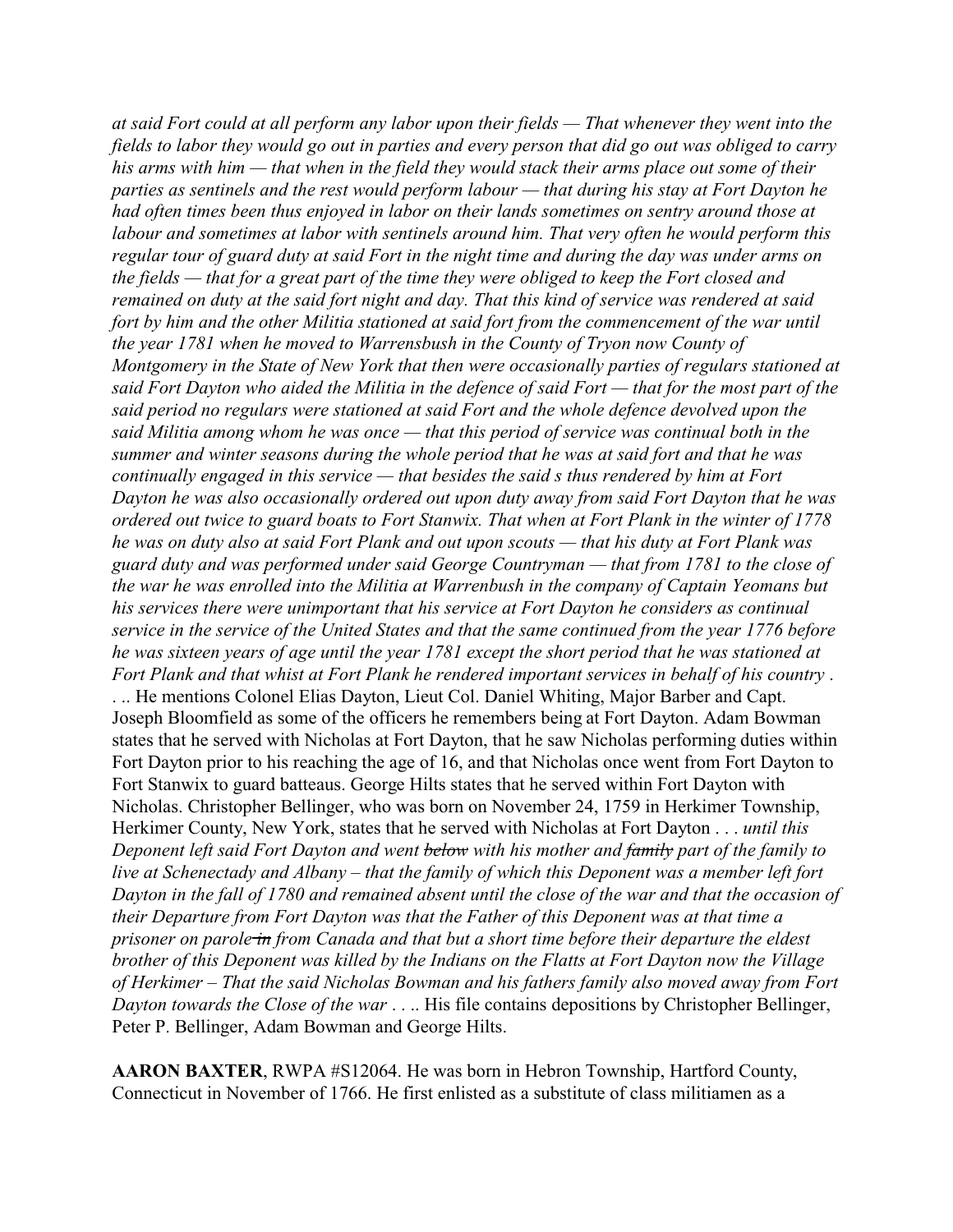private in Captain Nathaniel Henry's Company of Lieutenant Colonel Marinus Willett's Regiment in March of 1782. He performed duties at Fort Hunter, a mill place called Curry Town where there was a small picket fort, and Johnstown. Of the aforesaid tour he states that after about onemonth they were marched back towards White Plains, but he states that they returned to Fort Herkimer where they were engaged in a small skirmish with some Indians. After serving for a time at Fort Herkimer, he states that they were marched to Fort Plain, but he states: . . . *When we arrived near Fort Plain an officer came out and met us -- said the people at the Fort had the small Pox -- and there said we were dismissed on the This was on the last day of the year 1782* . . . In May of 1783, he enlisted as a private in Captain Peter B. Tierce's Company of Lieutenant Colonel Marinus Willett's Regiment as a substitute for Samuel Herford.

**MARGRIT BAXTOR**. During the American Revolution the widow Margrit Baxtor possessed a farm of 350 acres in the Petrus Van Driesen Patent (Gerrit Y. Lansing Papers 9:4).

**ABRAHAM BECKER**, RWPA #S12994. He was born near Hackensack in Bergen County, New Jersey in 1750, a brother of Catharine (Becker) Flansburgh. In the spring of 1776, he enlisted as a private in Captain Marcellus' Company of the Third New York Regiment. He states he enlisted while living at Charlotte on the Charlotte River in Otsego County, in Captain Alexander Harper's Company of Colonel John Harper's Regiment of Tryon County Militia in 1777, and marched out and arrested John Dockstader, Daniel Servos, and Jacob Servos who were all Tories then residing on the Charlotte River . . . in Otsego County, New York . . . *and who harbouring and had Joined with the Indians in opposition to the Revolution That Capt Harpers Company took said Tories as far as Cherry Valley and there delivered them over to the Committee of Safety to be conveyed to Johnstown Jail and Capt Harpers Company return back to Charlotte and remained there stationed at Lieut* [Joseph] *Bartholomews for a considerable time* . . . In 1778, he assisted in constructing the Schoharie Forts under Captain Alexander Harper. He next enlisted in the three Schoharie Valley Forts in Captain Jacob Hager's Company of the United Districts of Schoharie and Duanesburgh Regiment of Albany County Militia. In 1782, he enlisted in Captain Silas Gray's Company of Lieutenant Colonel Marinus Willett's Corps of the First New York Regiment of which Storm Becker was a lieutenant. Catherine Flansburgh states that she remembers seeing Becker performing duties in the Schoharie Valley Forts. His file also contains depositions by John Flansburgh and Jacob France.

**BARENT BECKER**, RWPA #S12193. He was born about 1762 in Schoharie County, New York. He first enlisted in 1780 as a private in Captain George Rechtmeyer's Company of the United Districts of Schoharie and Duanesburgh Regiment of Albany County Militia within the Middle Schoharie Regiment. He states he was on duty in the Middle Schoharie Fort in the when the fortress was attacked by Sir John Johnson in October of 1780. In April of 1781, he states he enlisted in Captain Aaron Hall's Company of Lieutenant Colonel Marinus Willett's Corps and was stationed within the Middle Schoharie Fort. He also states that in 1781, he was one of a scouting party that encountered a party of Loyal Indians at Harpersfield near the head of the Delaware River in Delaware County and that a skirmish broke out there which resulted in the deaths of two of his comrades. Teunis Eckerson states that they fought in the Battle at Harpersfield. His file contains deposition by John P. Becker & Tunis Ekerson .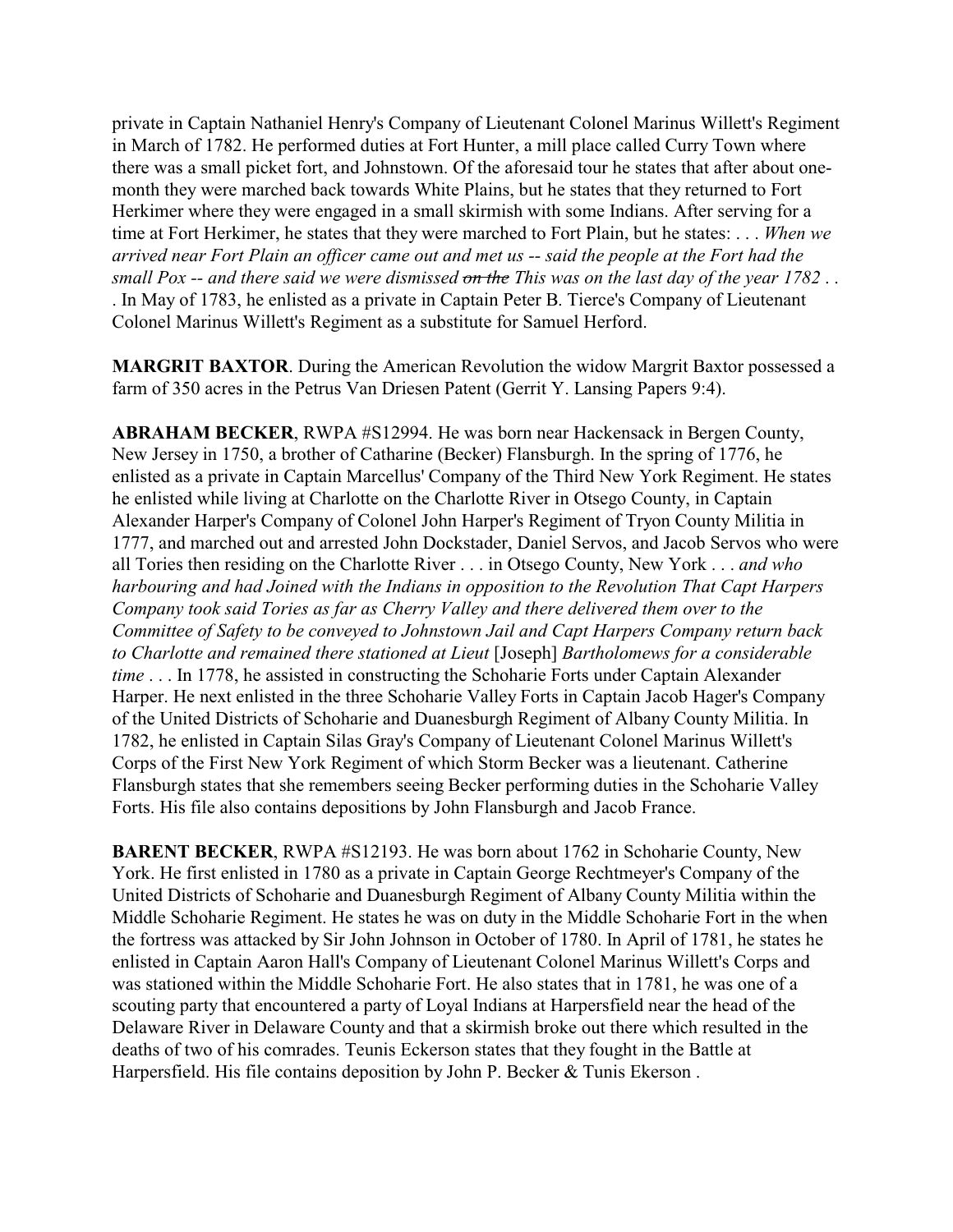**HENRY BECKER**, RWPA #S22643. He was born in Germany in 1748, and came to America about 1751. He first enlisted at Stone Arabia in Montgomery County as a private in Captain Christopher P. Yates' Company of the First New York Regiment and took part in the Battle of Saint Johns and Montreal. Following his first six months of service, he enlisted in Captain \_\_\_\_ Sever's Company of General Richard Montgomery's Corps, but was standing duty as guard during the Battle of Quebec. In 1779, he enlisted in Captain Peircy's Company of the Fourth New York Regiment and took part in Sullivan's Campaign and states that while out on a scout he became lost in the woods, but found his way back to Onondaga and their hired an Indian to guide him back to the German Flatts. His file contains depositions by James Williamson of the Fourth New York Regiment, John Lepper, & Joseph Waggoner .

**JACOB BECKER**, RWPA #R693. He was born in Clermont Township, Columbia County, New York on May 22, 1761. He states that he enlisted as a private under Captain Philip Smith's Company of the Manor of Livingston Regiment of Albany County Militia [Colonel Peter R. Livingston and First Major Henry Livingston's Regiment] and served along with Ensign Bartel Hendricks, Second Lieutenant Frederick Meyer; & Privates John Meyer, Adam Inkler, Simon Benett, Philip M. Niore, Simon Coon, Henrick Seisher, Peter Sagendorf, and several by the name of Plank. He states that Captain Smith's Company was marched to Greensbush and that there he enlisted in Captain Peter Elsworth's Company of Lieutenant Colonel Marinus Willett's Corps and took part in the pursuit of Walter Butler in late October of 1780. Interestingly, he states . . . *that while at Fort Stanwix volunteers were called for to pursue Col. Butler who had been in the vicinity of said Fort and that this declarent volunteered under an Irish Officer whose name he does not now recollect; that Butler and his party were overtaken by the party with which this declarant volunteered after a forced march of one day from said fort, the said Butler having been two days in Marching the same distance; that said Butler was overtaken on the bank of a Creek which declarant believes was Wood Creek and was killed by one of the American Indians in the engagement or Skirmish which then took place; that declarant returned with the party to Fort Stanwix where he remained until discharged some time in the fall of the year* . . . [N.B. His account of Butler's death varies so widely from the multiple accounts of the event that it would seem that either his memory was severely affected by old age or he was only relating the stories of the event he had learned from others. KDJ]. He also once served a tour as a substitute for Peter Tuff. His contains a deposition by George B. Lasher.

**JACOB BECKER**, RWPA #S12135. He was born in Schoharie Township, Schoharie County, New York on July 14, 1754. He first enlisted as a private in Captain George Mann's Company of the United Districts of Schoharie and Duanesburgh Regiment of Albany County Militia [Colonel Peter Vrooman's Regiment] in January of 1776, and marched to Johnstown to disarm Sir John Johnson. In the spring of 1776, he was pressed to go with his horse and wagon to Fort Edward to draw planks used to build boats and he states that he arrived home from Fort Edward on white Sunday. He was again called out by Captain Mann to march to Stone Arabia in June of 1776. In June of 1777, he marched to Fort Edward under the command of Ensign Lieutenant Jacob Snyder of Captain Mann's Company. Jacob states that he was called out during the wheat harvest to oppose the Loyalists commanded by John McDonald, but that a captain from Colonel John Harper's Regiment of Light Horseman commanded them in the skirmish. He states that in 1777, he was also once under Ensign Snyder to *Charlotte about between 30 and 40 miles* away.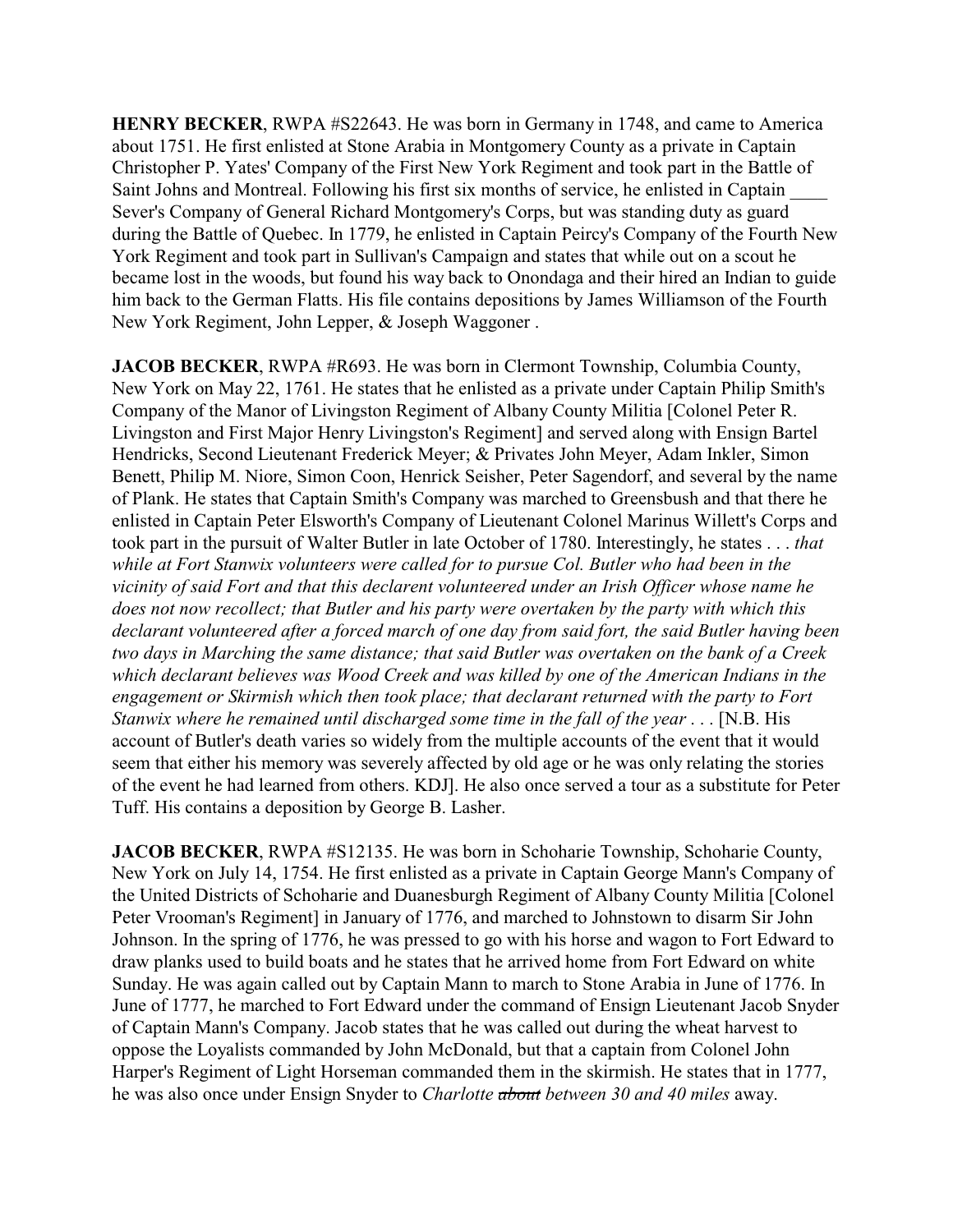Amongst other duties in 1777, he and some others were once out to arrest a Tory by the name of May. Becker states that Captain Mann quit the American Cause in 1777, and went to Canada. During the military season of 1779, he served in the Upper Schoharie Fort under the command of Second Lieutenant Johannes Dietz of Captain Christian Stubragh's Company of Vrooman's Regiment and was out on a scout to Fish Lake, at a place called Schenevus Creek. In October of 1780, he took part in the pursuit of Sir John Johnson as far as Fort Herkimer. In 1781, he performed garrison duties within the Middle Schoharie Fort. Jacob Enders and Christopher Koenig, state, they served with Becker in Colonel Vrooman's Regiment. His file also contains depositions by Johan Jost Werner, Johannes Rhinehardt, John Schoolcraft, Peter Ball, and Mattice Ball.

**JOHANNES BECKER**. On December 31, 1785 he signed his Last and Testament in the Schohary District of Albany County, New York. In his will he made the following bequests: To his eldest son, Jost Becker, £0-8-0; 128 acres of upland located on the south-side of Foxes Kill in the Philip Berg Patent adjoining the 900 Acres Patent granted to Lewis Morris, the lands of the said Jost Becker (Jost's Dwelling House being mentioned); and, two islands lying in the said Foxes Kill adjoining the 900 Acres Patent. To his two other sons, Jacob Becker and William Becker, several pieces of Lowland and Upland located on both sides of Foxes Kill in the Johannes Lawyer & John Depeyster Patent and the Philip Berg Patent as defined in a deed from Johannes Schafer Junior to the said Johannes Becker dated June 24, 1776, as well as Lots 21 & 23 of the Johannes Becker-Jacob Sternberger Patent. Johannes sons, William and Jacob Becker, are also ordered to care for their mother, Maria (nee  $\qquad$ ), for the rest of her natural life. To his grandson, Peter Becker, son of his deceased son Johannes Becker, he bequeaths Lot 19 of the Johannes Becker-Jacob Schaffer Patent located at New Durloch. To his sons: Jost Becker; George Becker; Jacob Becker; and William Becker he bequeaths all of his remaining real estate as well as a one-third interest in a sawmill erected on Koenighs Kill. To his daughter, Maria Becker, he bequeaths the sum of £50-0-0 to be paid by his aforesaid sons Jost Becker; George Becker; Jacob Becker; and William Becker. If his said daughter is to specify that she would prefer lands over monies, she is to receive by deed from her brothers Lot 36 of the Johannes Becker-Jacob Schaffer Patent located at New Durloch. His granddaughter, Maria Becker, daughter of his deceased son Johannes Becker, is ordered to receive the sum of £20-0-0 upon her twenty-first birthday. Mister Becker names as his executors his sons Jacob and William Becker. The witnesses to his Last Will and Testament were John Enders, Peter Enders, and Peter Vroman (Johannis Lawyer Papers: NYSL Mss. #SC16480).

**JOHN P. BECKER**, RWPA #S23536. He was born in Middleburgh Township, Schoharie County, New York on May 9, 1762. He first enlisted as a private in Captain George Rechtmyer's Company of the United Districts of Schoharie and Duanesburgh Regiment of Albany County Militia [Colonel Peter Vrooman's Regiment] and was stationed at the Middle Schoharie Fort. John states that there were two other forts on the Schoharie Kill called the Upper Schoharie and Lower Schoharie Forts each about six miles distance from the Middle Fort. He was appointed a sergeant in Colonel Vrooman's Regiment.

**JOHN P. BECKER, RWPA #W16187. He was born in Schoharie Township, Schoharie County,** New York in 1764, and moved with his father's family to Easton Township, Washington County,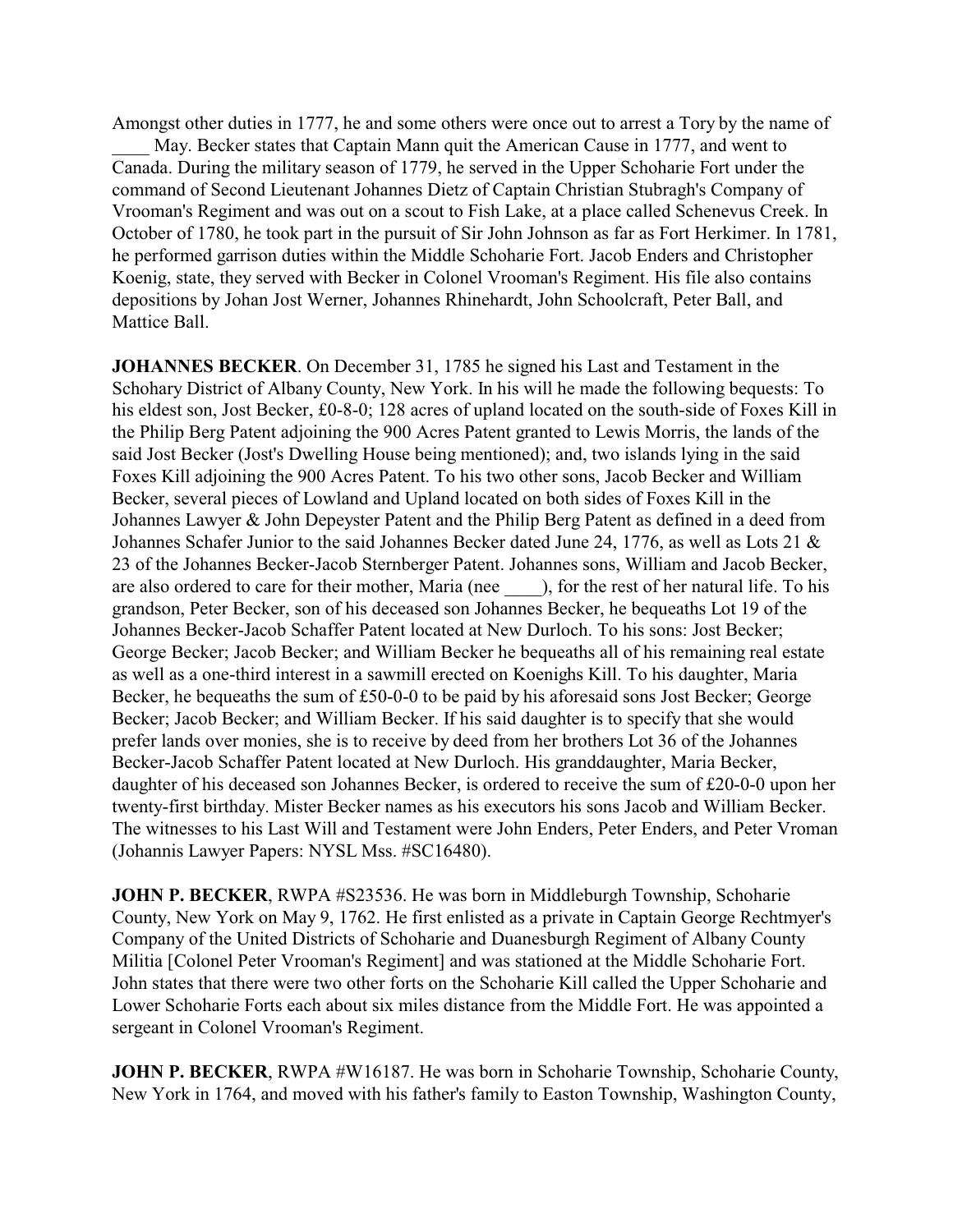New York about 1770. He married in Easton Township County, New York in the spring of 1784, Margaret Van Buren. He died on September 26, 1837. His file contains a Family Bible Transcript. He states that he went with his father to Fort George in 1775 to assist in carrying the baggage and plunder taken by Benedict Arnold's capture of Ticonderago and Crown Point, & and in escorting two Indians and a Frenchmen who had been taken prisoner. John states that in the pursuing winter he went to sleigh cannons from Ticonderago to Boston, Massachusetts under Colonel Henry Knox as far as Springfield, Massachusetts where he was dismissed. In February of 1776, he went under the command of Captain Barent J. Ten Eyck to carry loads to Canada and upon returning escorted a British Captain named \_\_\_\_ Swan, who had been taken prisoner, to Poughkeepsie. In December of 1776, he assisted in building the bridge at Mount Independence. Becker states that he was under the command of a Captain Van Voorst during the Saratoga Campaign. In the fall of 1779, he served in Captain Henry Humphrey's Company of Captain Henry Humphrey of the Charlotte Precinct Regiment of Dutchess County Militia [Colonel David Sutherland's Regiment] as a "seventy-five days man". In April of 1780, he entered the service as a substitute for his father in Captain Abram Livingston's Company of Colonel James Livingston's Regiment of Additional Continentals. In August of 1781, he served in Captain Ephriam Lake's Company of Colonel McCrea's Regiment and states that during his tour five Loyalists were captured within two to three miles of Lieutenant Colonel Cornelius Van Vechten's Residence at Saratoga and that one of them, a Loveless, was hung at the Saratoga Barracks by order of General John Stark. He states he served as a sergeant in 1782 under the command of Colonel Christopher Yates and was engaged in gathering firewood. His file contains depositions by Sarah Ensign, Edward Nelson, and Noah Page.

**PHILIP BECKER**, RWPA #S12191. He was born at Stone Arabia in Palatine Township, Montgomery County, New York in 1763. He first enlisted while living in Stone Arabia, Montgomery County as a private in Captain Garret Putman's Company of Lieutenant Colonel Marinus Willett's Corps in April of 1781 [sic:1782]. He performed duties at Fort Hunter and Fort Herkimer before being discharged while at Fort Plain. In 1782 [sic:1781], he enlisted in Captain Robert McKee's [sic: McKeen's] Company of Willett's Corps and served his entire tour at Fort Blank [Fort Plank] before being discharged from the service by Major Jellis A. Fonda who was also present there. His file contains deposition by Frederick Ulman and Jacob Philips.

**WILLIAM BECKER**, RWPA # S12188. He was born in Middleburgh Township, Schoharie County, New York in October of 1745. He served as a private in Captain George Rechtmyer's Company of the United Districts of Schoharie and Duanesburgh Regiment of Albany County Militia [Colonel Peter Vrooman's Regiment], and performed duties within the Middle Schoharie Fort. William states that he was therein stationed when the Schoharie Valley was burnt in October of 1780. He states that a Captain Par [or  $\qquad$  Oar] of a corps of Rifleman was stationed at the Upper Schoharie Fort, as was Col. Wiltsey [sic: Major Lloyd Melancton Woolsey of Colonel Lewis Dubois' Regiment of Levies]. William states that the colonel desired to surrender the fort to Sir John Johnson, but that Timothy Murphy and other of the officers within objected despite the fort being attacked several times. His file contains a deposition by Jacob Van Dyck who served with Becker in the Middle Schoharie Fort.

**CATHERINE BELL**. She was the wife of Jere Hendrick Bell and on December 6, [1761] she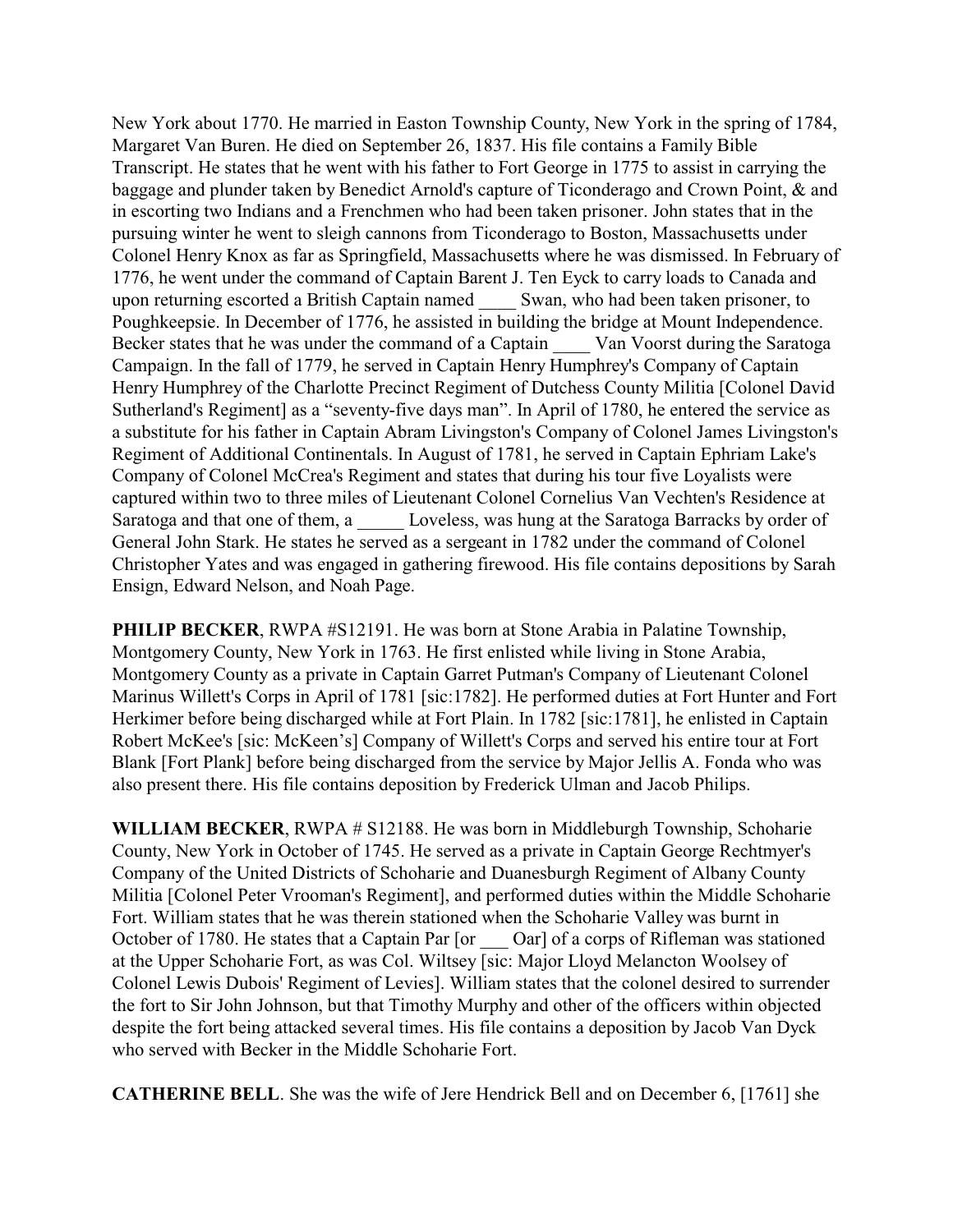was deeded Lots 11 and 13 of the Jost Herkimer Patent by Han Jost *Herchkeimer* for Love and 5 shillings. The deed was witnessed by Nicholas Herkimer and Hendrick Frey (Herkimer Family Portfolio, NYSL Mss. #SC11965).

**DORATIE BELL**. During the American Revolution he possessed 100 acres of land in the James Henderson Patent of the German Flatts (Garret Y. Lansing Papers 8:4).

**GEORGE HENRY BELL**. In January of 1779 Colonel Peter Bellinger submitted a bill to the State of New York for two months treatment of the wounds Bell had received in the Battle of Oriskany (Herkimer Family Portfolio, NYSL Mss. #SC11965). On July 14, 1783 a G H: Bell received from Johannes M. Petrie the sum of £7=13=0 on the behalf of George *herchkim* [George Herkimer] (Petrie Family Papers PNO.1-3). George's signature can also be found on Mss. #MIS.1-6 in the Petrie Family Papers.

**WILLIAM BELL**, RWPA #S28631. He was age 65 when deposed on August 25, 1820. He enlisted as a drummer in Captain William Deitz's Company of the Duanesburgh and Schoharie District Regiments of Albany County, New York Militia in the spring of 1778 and assisted in building a fort in the Town of Berne called Weidmans Fort. He states that in September of 1778 the family of Captain William Deitz consisting of his wife, several children, the Captain's Father & Mother, and a servant girl were murdered by the Indians and Tories near the Fort; the Captain also being taken prisoner; but dying on the way home from his Canadian captivity. Ball states that he went once on a scout to Schoharie with 10 or 12 others to Schoharie in 1778. Private Francis Beecraft of Captain William Deitz's Company states he, Beecraft, joined the company at Weidman's Fort and served with Ball therein. Beecraft states that he served in the new fort, *Switz Kill Fort*, about two miles from Weidman's Fort, in 1779 and witnessed Ball serving there. His file also contains depositions by David Kniskern and Johan Jost Deitz, a cousin of William Deitz.

**CHRISTOPH BELLINGER**. During the American Revolution he possessed a farm of 84 acres in the Johan Jost Petrie Patent (Certificates of Quit Rent Remissions, Mss. #A1228).

**FREDERICK BELLINGER**. In a document dated Bornaths field June 13, 1772 Frederick acknowledges the receipt of £0-45-0 for the quit rents owed by Marx Petry on 300 acres of land (Petrie Family Papers 1-57). During the Revolutionary War a Frederick Bellinger possessed a farm of 100 acres of land in Lot 35 of the George Klock Patent (Certificates of Quit Rent Remissions, Mss. #A1228).

**FREDERICK BELLINGER**. On March 9, 1728/9 *Markus Reikert of Schoharre* transferred to Frederick Bellinger *from the fall* title to Lot 6 of the April 1725 to Markus Reikert, John Jost Petry, Han Jery Schmit, and others [The Burnetsfield Patent] which begins on the southern bank of the Mohawk River at the northwestern corner of Lot 7 and runs thence  $S23^{\circ}W$  100 chains thence  $N82^{\circ}W$  11 chains thence  $N23^{\circ}E$  to the said river and then along the said river to the beginning containing 100 acres more or less. The deed bears the unique "MR" of Markus Reikert. The deed also bears the signatures of witnesses: Conrad Weisser, Johannes Scheffer, and the unique "LR" of Ludwig Reikert. The deed is authenticated with the autograph signature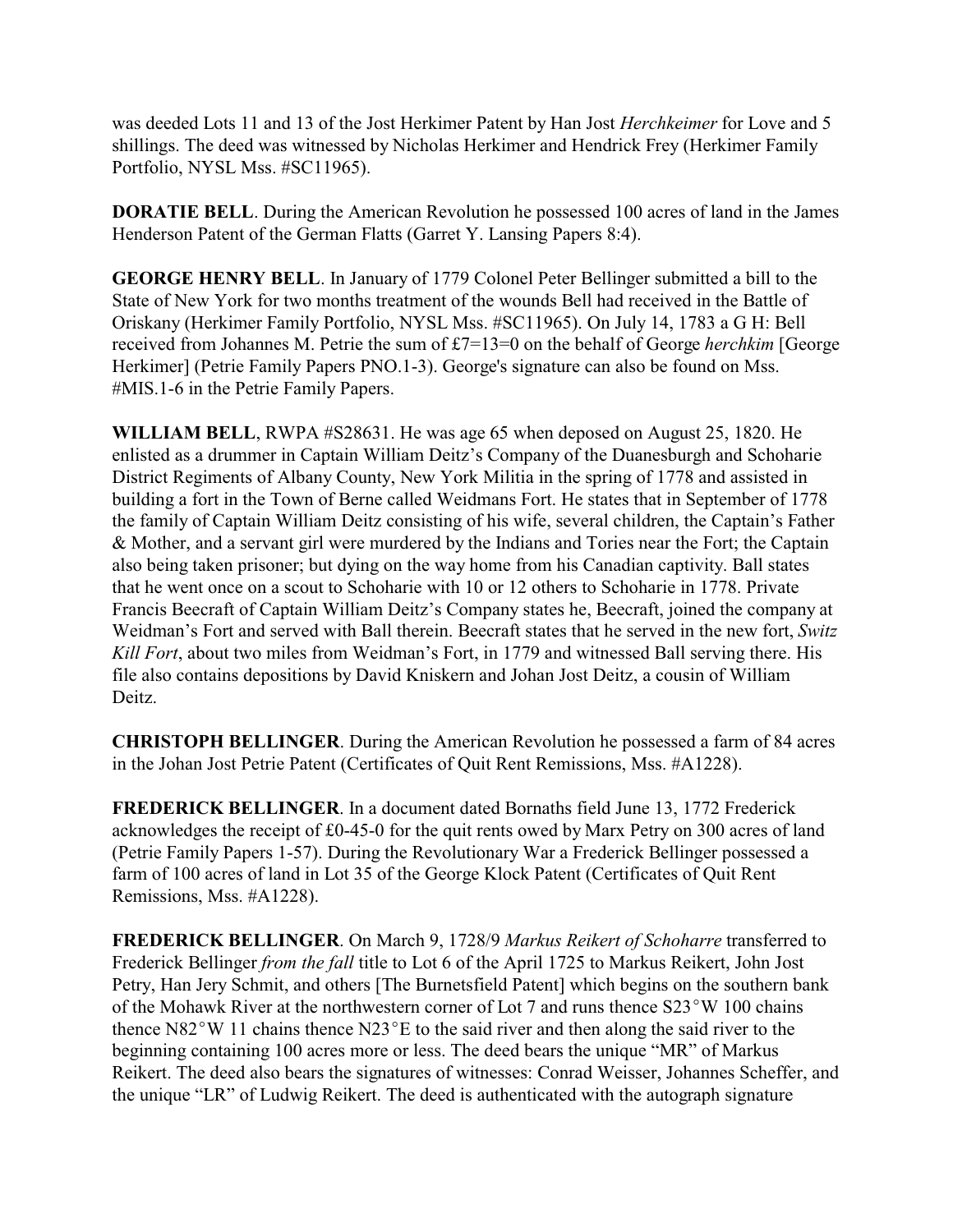Johannes Lawyer (per the original deed in the possession of A private collector in Dolgeville, New York as of 01 February 2012). On April 24, 1754, Frederick Bellinger, a yeoman of *Conajoary*, conveyed to his son, Peter Bellinger, a yeoman of Burnetsfield, for £100 title to a tract of Lowland and Woodland on the south side of the Mohawk River being Lot 34 [of the Burnetsfield Patent] beginning on the southern bank of the Mohawk River at the northern corner of Lot 35 and running thence  $S23^{\circ}W$  177 chains thence N67°W 5.80 thence N67°E to the southern bank of the Mohawk River, and thence following the river to the place of beginning containing 100 acres of land more or less. The same indenture also transfers to his son Peter Lot 6 [of the Burnetsfield Patent] which begins on the southern bank of the Mohawk River at the northwestern corner of Lot 7 and runs thence  $S23^{\circ}W$  100 chains thence N82°W 11 chains thence  $N23^{\circ}E$  to the said river and then along the said river to the beginning containing 100 acres more or less. It bears the autograph signature of Frederick Bellinger, but bears no witnesses signatures or marks (per the original deed in the possession of A private collector in Dolgeville, New York as of 01 February 2012).

**FRIDRIG BELLINGER**. On November 21, 1764, a Fridrig Bellinger of Canajohary signed his Last Will and Testament. His will was probated on June 20, 1768. The will names as his heirs his son, Thomas, and his daughter Elizabeth (Bellinger) Klock, wife of Esquire Jacob Klock. Fridrig left unto his son, Thomas, all of his moveable goods, including an instrument called in German a *Bunoltxand* & six glass windows. To his daughter, Elizabeth, he bequeathed: *All the Iron Work belonging to a Grist Mill, together with the Mill Stones, and a great Iron hoop that is on one of the said Mill stones, all at present at Christopher Foxes at the German Flats* . . . *and all* . . . *things appertaining to the said Grist Mill, as also the said Andirons, to be demanded by my said Daughter Elizabeth, or her husband the said Jacob Klock six weeks after my decease, but all other the above mentioned Articles shall not have effect before the decease of my Wif*e. . . . He names as the executors of his will Jacob Klock and Hendrick Frey, Esquire. The witnesses to his Last Will and Testament were Peter Eigenbrod, Philip Helmer, and Johannes Eigenbrodt (New York City Surrogate's Wills).

**JOHN BELLINGER**. During the American Revolution a John Bellinger possessed 200 acres of land in the Rudolph Staley Patent (Gerrit Y. Lansing 8:5).

**JOHN BELLINGER**. During the Revolutionary War a John Bellinger possessed 80 acres of land in the Johan Jost Petrie Patent (Certificates of Quit Rent Remissions, Mss. #A1228).

**JOHANNES F. BELLINGER**. During the Revolutionary War he possessed 50 acres of land in the Johan Jost Petrie Patent (Certificates of Quit Rent Remissions, Mss. #A1228).

**ODELIA BELLINGER**. She received a deed to Lots 15 and 16 in the Jost Herkimer Patent at Fall Berg [Fall Hill]. The deed has the signature of Nicholas Herkimer upon it (Herkimer Family Portfolio NYSL Mss. # SC11965).

**PETER BELLINGER.** He served as a private in the German Flatts and Kingsland District Regiment of Tryon County Militia and was killed by British forces in the field on June 29, 1778 for which his widow, Elizabeth, received Seven Years Half-Pay Pension (New York State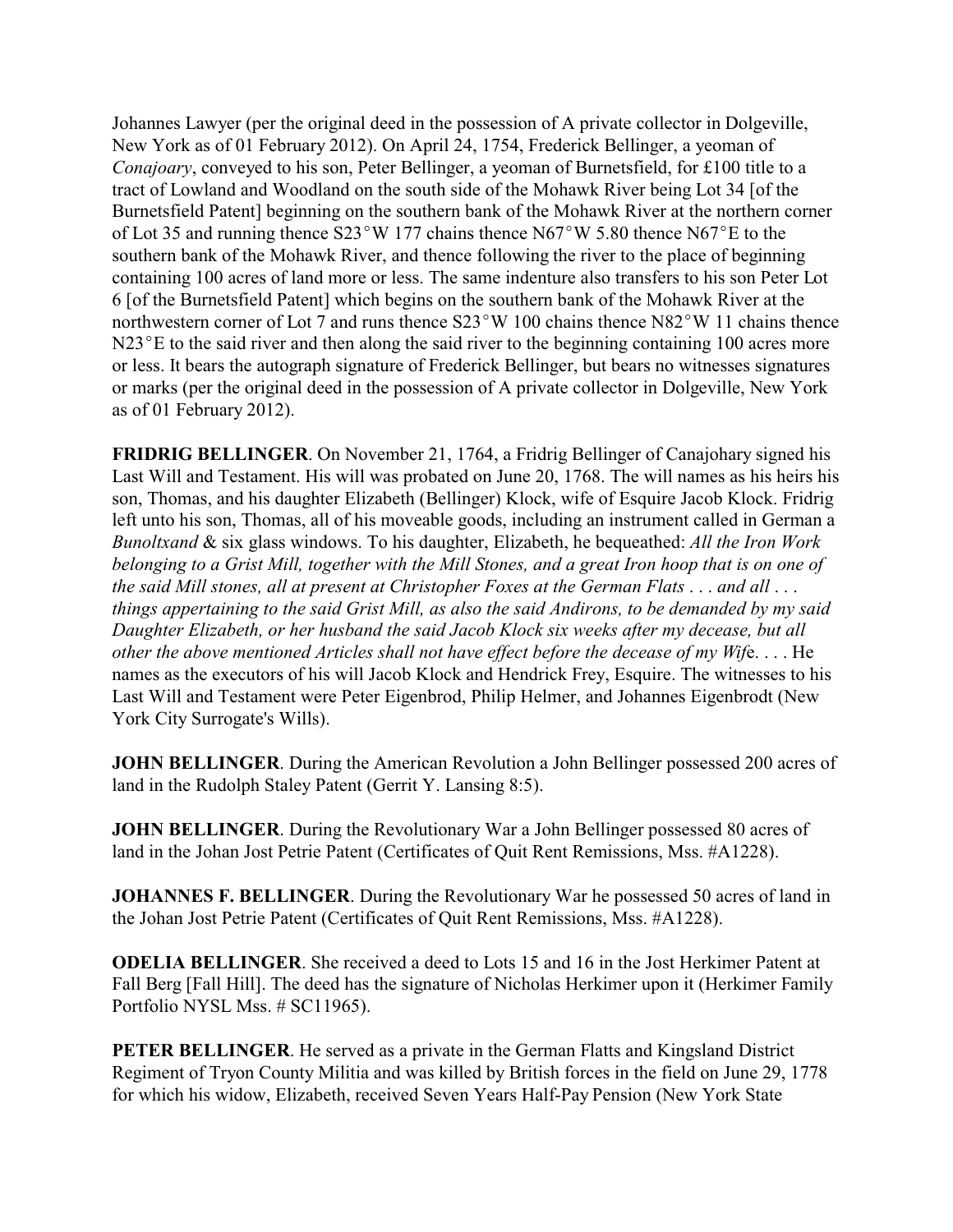Archives Audited Accounts A:291).

**PETER BELLINGER, Colonel.** In a return of his regiment found in the Herkimer Family Portfolio in the New York State Library the following data is listed: Field and Staff Officers Colonel Peter Bellinger; Lieutenant Colonel Frederick Bellinger; Adjutant George Demuth; and Surgeon [Wi]lliam Petry. The following company commanders and the strengths of their companies is also noted: 1st Company Captain Fred<sup>k</sup> Getman with one captain, one lieutenant, one ensign, two sergeants, two corporals, and 11 privates; 2nd Company Captain Henry Harter with one captain, two lieutenants, one ensign, four sergeants, three corporals, and 28 privates; 3rd Company Captain Henry Staring with one captain, one ensign, one sergeant, one corporal, and 11 privates; 4th Company Captain Jacob Small with one captain, one lieutenant, one ensign, two sergeants, one corporal, and 19 privates; 5th Company Captain Henry Huber with one captain, one lieutenant, two sergeants, one corporal, and 6 privates; and the 6th Company Captain Frederick Frank with one captain, two lieutenant, one ensign, four sergeants, three corporals, one drummer, and 28 privates (Mss. #11965(13)). During the Revolutionary War a Peter Bellinger possessed 50 acres of land in the Johan Jost Petrie Patent (Certificates of Quit Rent Remissions, Mss. #A1228).

**PETER BELLINGER Junior.** On October 28, 1765 he received a lease of title to the southern tier of Lot 33 and northern tier of Lot 34 of the First Tract of the Rudolph Staley Patent; as well as Lots 15, 25, 66, & 98 of the Second Tract of the Rudolph Staley Patent from Peter Remsen who had received title to the said tracts of land from Hans Dederick Staley, Johan Joost Herchheimer Junior and 26 others on September 18, 1765. The deed of lease was validated by Peter Remsen's autograph signature and witnessed by the signatures of *Willam Cunigham* [Cunningham?] and *Crean Brush* (per the original deed in the possession of a private collector in Dolgeville, New York as of 01 February 2012). He received from Peter Remsen a deed of release of the same tracts on October 29, 1765 (per the original deed in the possession of A private collector in Dolgeville, New York as of 01 February 2012). See also Peter Pellinger Junior. See also Peter Pellinger Junior.

**PITTER F. BELLINGER**. He died at the *Langkantel* [Long Candle] on February 9, 1785 at the age of 68 years, 1 month, and 19 days. He lived as a married man for 39 years and was widowed for the last eight years of his life. His wife Anna Marereta (nee \_\_\_\_) proceeding him in death. He fathered 11 children of which two sons: Johannes Bellinger and Johann Friederick Bellinger survived him. He was also survived by six daughters: Elisabeth, Catarina, *Marereta*, Maria, *Torothea*, and Anna. His son, Johann Peter Bellinger, preceded him in death. He was the grandfather of 38 grandchildren [of which 33 survive]: from daughter Elisabeth 5; from son Johannes 6; from son Johann Peter 5; from daughter Marareta 4; from daughter Maria 5; from daughter Catarina 3; from son Johann Friederick [4]; from daughter Torothea 1; and from daughter Anna 4 (per the original obituary written German in the possession of a private collector in central Herkimer County, New York as of 18 November 2012).

**DARIUS BENJAMIN**, RWPA #S23122. He was born in 1758. He served as a private in Captain Moses Cantine's Company of the Northern District Regiment of the Ulster County Regiment of Militia and fought in the Battle of White Plains. In 1777 he marched to Schoharie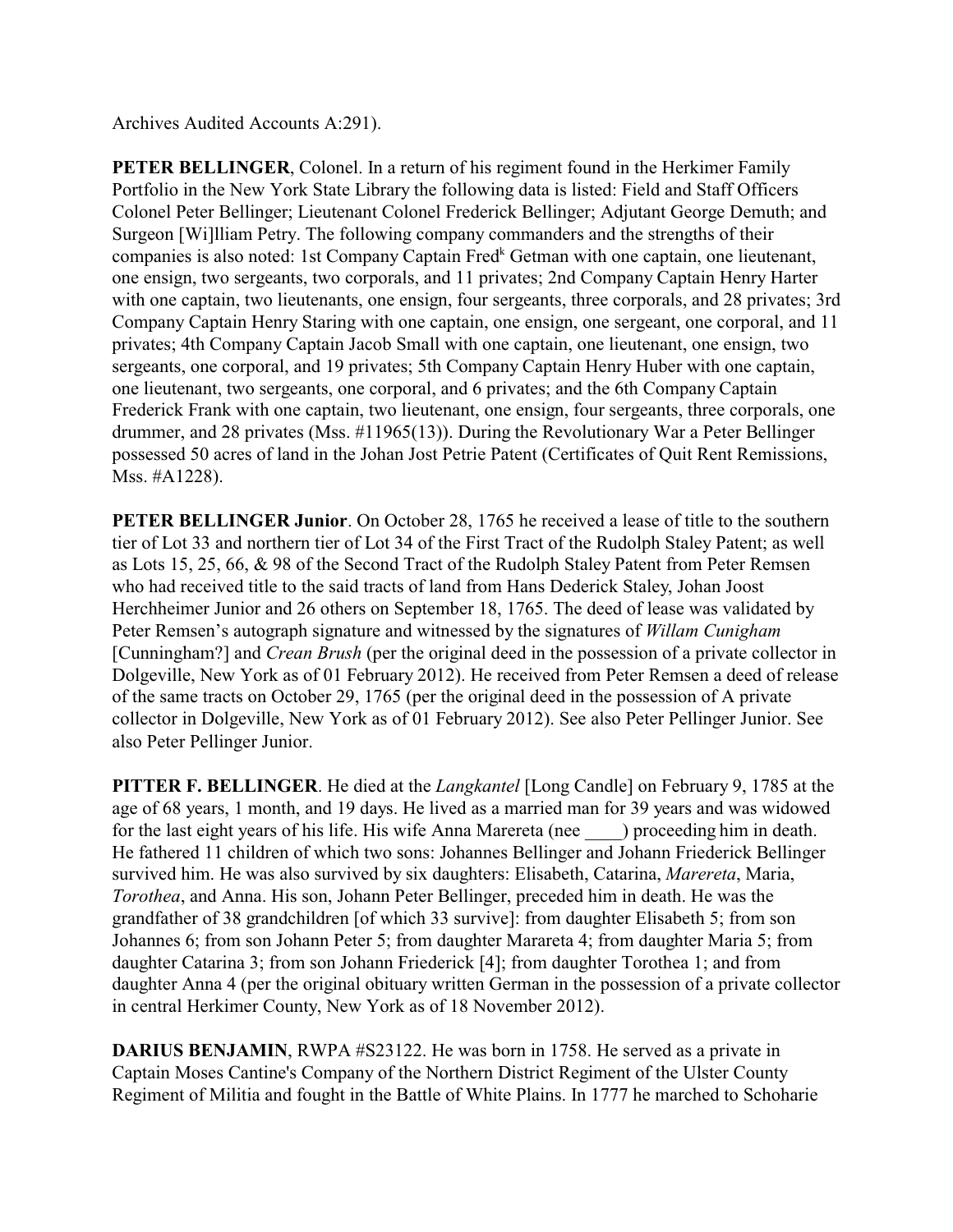under the command of Captain [Hendrick?] Schoonmaker, Major [Cornelius E.?] Wynkoop, and Albert Pawling of the Ulster County Regiments of Militia and from Schoharie to Harpersfield and then back again to Schoharie. Joshua Baker states he marched to Schoharie along with Darius.

**EBENEZER BENJAMIN, RWPA #S12151. He was born a brother of Benjamin Benjamin. He** enlisted as a private in Captain Joseph Harrison's Company of Lieutenant Colonel Marinus Willett's Corps on April 6, 1782 for nine months and served in the Schoharie Valley. His file contains a deposition by Benjamin Benjamin and Isaac Richardson.

**ISAAC BENEDICT**, RWPA #S12156. He was born in Ridgefield Township, Fairfield County, Connecticut in 1764. He enlisted as a private in Lieutenant Colonel John Harper's Corps in 1780 under the command of Captains Joseph Harrison and Isaac Bogert. His file contains depositions by Orderly Sergeant Seth Rowley and James Benedict.

**JONATHAN BENTON**, RWPA #S29627. He was born in Salisbury Township, Litchfield County, Connecticut on May 19, 1759. About July 1, 1781 he enlisted as a private in Captain [\_\_\_\_] March's Company of Major Seth Rowley's Detachment of Massachusetts Levies and marched to Schoharie where they were incorporated into Lieutenant Colonel Marinus Willett's Corps. He then went to Fort Plain and marched from there marched to Johnstown thence Stone Arabia thence to Fort Herkimer & the German Flatts and thence back to Fort Plain. He fought in the Battle of Bennington under the command of General Rossiter. Joseph Hewins states that and Benton along with about eight others were chosen to guard Fort Dayton while the main body of troops marched up the West Canada Creek in pursuit of Major John Ross' forces in late October, 1781. His file also contains depositions by Silas Barns and John Ford.

**ABRAHAM BERGH**, RWPA #W17282. He was born in Schoharie Township, Schoharie County, New York in July of 1760. He married per the records of the Saint Paul's Lutheran Church of Schoharie, Schoharie County, New York on January 23, 1791, Lena Schaefer. He died on April 21, 1835. He first enlisted as a private in Captain George Mann's Company of the United Districts of Schoharie and Duanesburgh Regiment of Albany County Militia [Colonel Peter Vrooman's Regiment] in 1775 and marched to disarm Sir John Johnson. From 1776 through 1783; he served in Captain Christian Strubach's Company of Vrooman's Regiment at the Lower Schoharie Fort. His file contains depositions by Jacob Schoolcraft, John Schoolcraft, & Bartholomew Swart.

**PHILIP BERGH**, RWPA #S28999. He states that in 1832 the records of the Schoharie Lutheran Church were being stored within the Schoharie County Courthouse. He first enlisted as a private in Captain George Mann's Company of the United Districts of Schoharie and Duanesburgh Regiment of Albany County Militia [Colonel Peter Vrooman's Regiment] and was stationed at the Lower Schoharie or Stone Fort in Schoharie. He states that at the time that Cobles Kill was burned his company was at Vroomans Land from which they were ordered by Colonel Vrooman to immediately return to the Stone Fort. That the next day they intended to have gone to Cobleskill to bury the dead that deponent  $\&$  the Company started for that purpose  $\&$  when they had proceeded about two miles & had got on the west side of the Schoharie Creek, they met an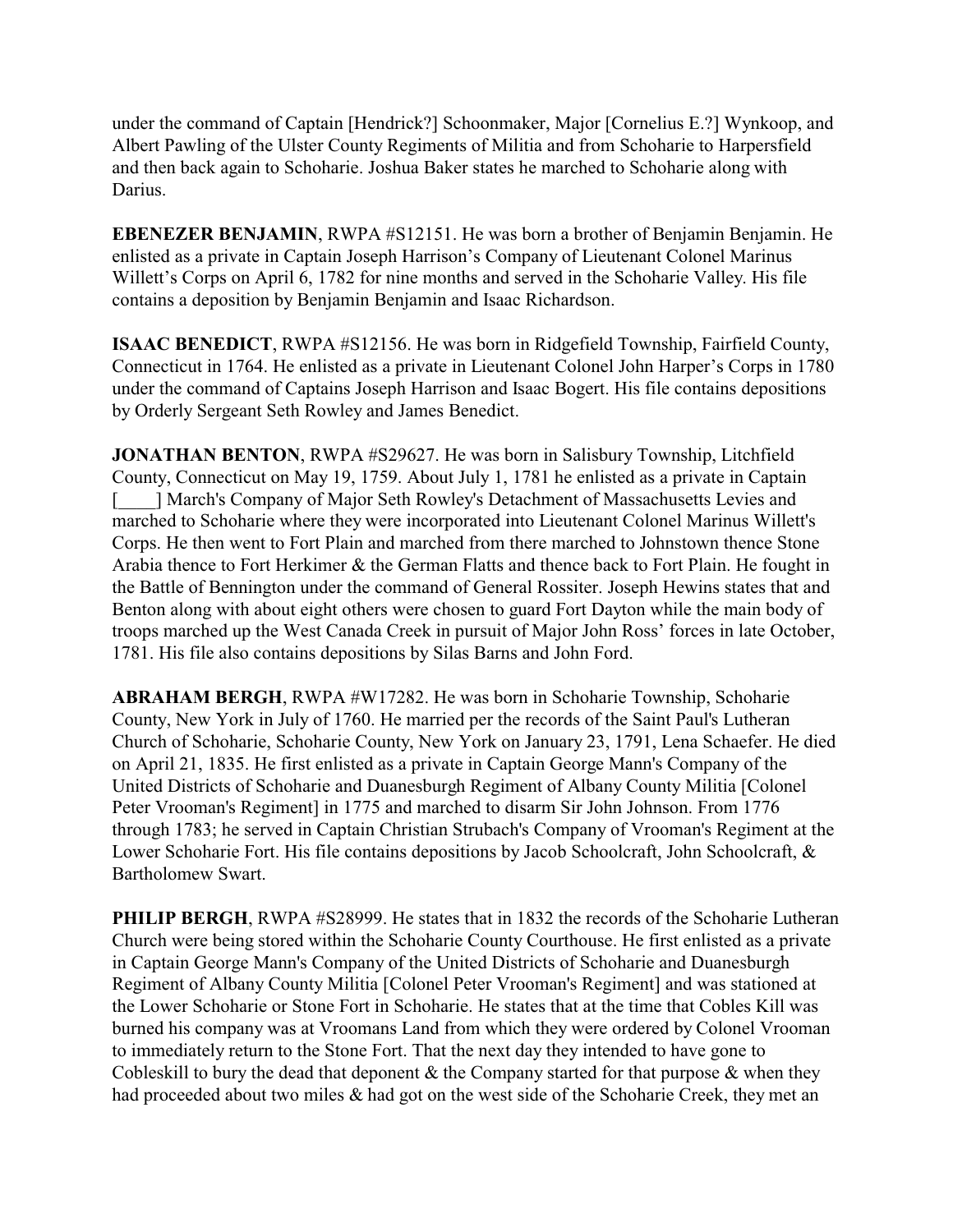express from Cobleskill . . . *Who told them that the Indians in Cobleskill were as numerous as the trees in the woods* . . . the company then turned back & went to the stone fort & remained there. Later when he was serving within the picket fort at Kneskerns Dorph, the Indians attacked Vroomans Land and killed Adam Vrooman and Derick Hagadorn. Philip states that they were ordered to the picket fort at Vroomans Land and that the next morning they went in pursuit of the said Indians and that about six or eight miles out the van of their detachment was attacked by the Indians and a Mister Falk was killed and John Jost Haga [sic] was wounded by the Indians. He states that he was one of those who erected the pickets which surrounded the Stone Fort at Schoharie. He was on duty in the Middle Schoharie Fort when Sir John Johnson burned the Schoharie Settlements in October of 1780. His file contains depositions by Jacob Enders & Christopher Koenig.

**JOSEPH BERNER**, RWPA #S12998. He was born in Dutchess County, New York in 1756. William Becker states that he served with Berner in Captain Benjamin Dubois' Company of the Fifth New York Regiment in 1779 and that they were discharged together at the Middle Schoharie Fort. Jacob Fersten of Captain Dubois Company of the Fifth New York Regiment states that he frequently saw William Becker on duty along Berner in Fort Dubois in Cobuskill along with Berner and that both were discharged from the regiment while at the Middle Schoharie Fort in January of 1780. Leonard King states that states that he frequently saw William Becker on duty along Berner in Fort Dubois in Cobuskill along with Berner and that both were discharged from the regiment while at the Middle Schoharie Fort. His file also contains a deposition by Johannes Koenig.

**DAVID BERRINGER**, RWPA #R791. He was born in Rhinebeck Township, Dutchess County, New York on December 21, 1750. He served as a first sergeant in Captain George Sharp's Company of the Fourth Rennselaerwyck District Regiment [Colonel Stephen J. Schuyler's Regiment] of Albany County Militia. Christopher Norton states that he was raised in the home of David Berringer, brother Lieutenant George Berringer's home in Greenbush Township, Rensselaer County, New York, and while serving in Colonel Schuyler's Regiment they marched from the Town of Greenbush to Fort Hunter and from there to *Fort Blanc* [sic: Fort Plank] in the spring of 1779. His file also contains a deposition by Nicholas Hogh.

**BENJAMIN BILLING**. He served at Cherry Valley as a lieutenant in the 7th Massachusetts Regiment and is said to have resigned from the service while there on September 27, 1778 due to a dissatisfaction with his rank (McKendry's Journal).

**PETER BIRCKI**, RWPA #W17319. He was born at Elson, Germany on July 10, 1758, a son of Jaob Bircki. He appears in the New York State Comptroller's Records as Peter Barga. He states he came to America when he was about 12 years old along with his father's family. He states that his father, Jacob Bircki, settled at Germantown in Schuyler Township, Herkimer County or about six miles west of Fort Dayton after arriving in the Port of Philadelphia. He married in Minden Township, Montgomery County, New York on September 14, 1790, Anna Elizabeth Young, a daughter of John Christian Young. He died at Sandy Creek in Oswego County, New York on June 29, 1845. He first enlisted as an Orderly Sergeant in Captain Jacob Seeber's Company of Colonel Cornelius D. Wynkoop's Regiment in 1776, and states that for the first six months of his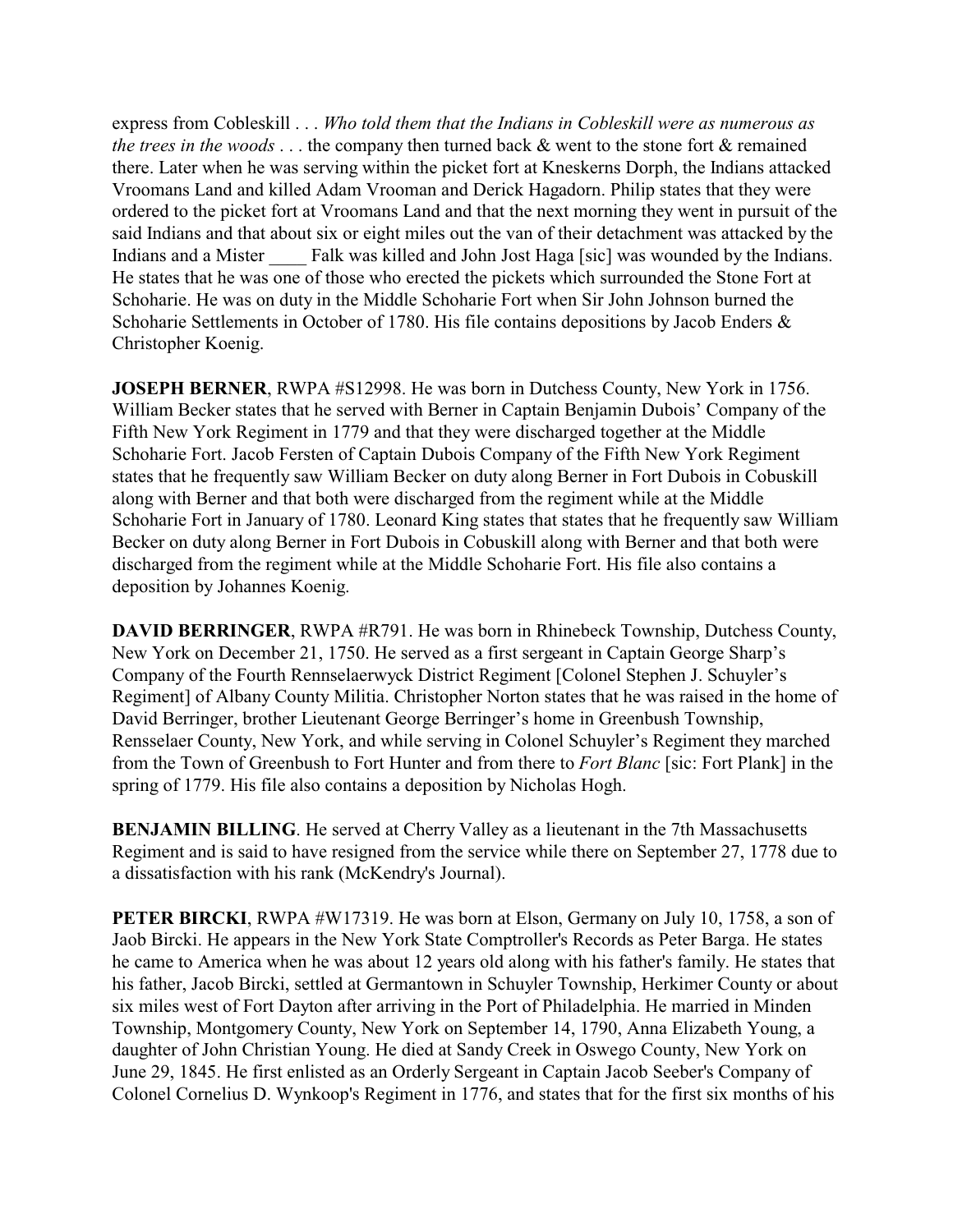tour he served at the various posts along the Mohawk River. He states that in the latter part of 1776, he and Captain Seeber's Company was attached to a regiment known as the Jersey Blues, Colonel Elias Dayton's Regiment, and marched to Fort Stanwix to assist in its reconstruction. He states from Fort Stanwix, they marched to the now Village of Herkimer and assisted in the construction of Fort Dayton. In 1777, he enlisted in Captain Billy McGee's Company of Batteaumen, at Forts Edward and Miller. He states that McGee's Company was mustered at Albany and while on his march from Schuyler he remembers seeing the Irish of Schenectady celebrating Saint Patrick's Day. After returning home to Schuyler, he spent the next two years serving in Captain Henry Staring's Company of the Kingsland and German Flatts Regiment of Tryon County Militia. In the late summer of 1780, the bulk of the area's Militiamen having either been killed or taken prisoner, the remaining inhabitants abandoned Germantown and removed their families to Fort Dayton. At Fort Dayton he enrolled in the company of Captain Henry Harter. He states that in 1781, he was amongst those who accompanied Lieutenant Colonel Marinus Willett in pursuit of Captain Walter Butler. He states that he was also drafted once to serve a tour at Canajoharie. He states he also accompanied General Robert Van Rensselaer in his pursuit of the forces of Sir John Johnson in October of 1780. Peter states that he was once out to Oneida under the command of Captain Marks Demuth and Captain William McGee [sic]. Bircki also states that while at Fort Dayton the Militia was twice relieved, once by Continental Troops men under the command of Ensign [ ] Mason and once by Continentals under the command of Ensign [  $\Box$  ] Doty. See also his deposition in the Pension Application of Jacob Rema (RWPA) #W16387).

LEVI BLAISDELL, RWPA #W25251/BLWt 26394-160-55. He was born in Amesbury Township, Essex County, Massachusetts on September 20, 1757. He married in the Town of Coeymans, Albany County, New York on 23 October 1814, Polly Cronk. He died on June 1, 1833 in the Town of Coeymans, Albany County, New York. He first served in a regiment of Massachusetts Troops and states that in 1776 he assisted in the construction of *a floating bridge fastened by Anchors and Cables across the Lake to Fort Independence* at Fort Ticonderago. In 1776 he also assisted in the construction of a galley christened *The Gates*. He speaks of a 1777 attack on *the Block Fort near Diamond Island, on Lake George, which they took, and made prisoners of the British garrison in the Fort, with the loss of but one man of this Declarers Company* . . . while serving in Colonel Johnson's Regiment of Massachusetts Troops. Levi states that Colonel Johnson's Regiment was ordered by General Benedict Arnold to take a British redoubt containing three field pieces. He states that in the attack on the aforesaid redoubt . . . *the right hand file leader of this Declarent received a shot from musket ball, which, whilst he was presenting his musket to fire wounded him in the left hand, and right arm & shoulder, and his musket dropped down by his side*. Blaisdell states that in the taking of this redoubt, 12 British Artillery men, who were with the field pieces . . . *ran into a Small log house, from which one of them Cried out for quarters, which on their Stacking their arms, as ordered, was granted them* . . . *He states that . . . Upon this occasion, General Arnold, rode up on full gallop across the British entrenchments hallowing out, "Come on boys, Come on, the day is ours." and whilst animating and encouraging our troops, that General received his wound in the ankle or leg, which also wounded his horse —* . . . Levi states that General Reidisel and Major Ackland were either killed or wounded in the taking of the redoubt. He states that as General Burgoyne's men surrendered the arms, the Rebel musicians continuously played *Yankee doodle* until all of the British troops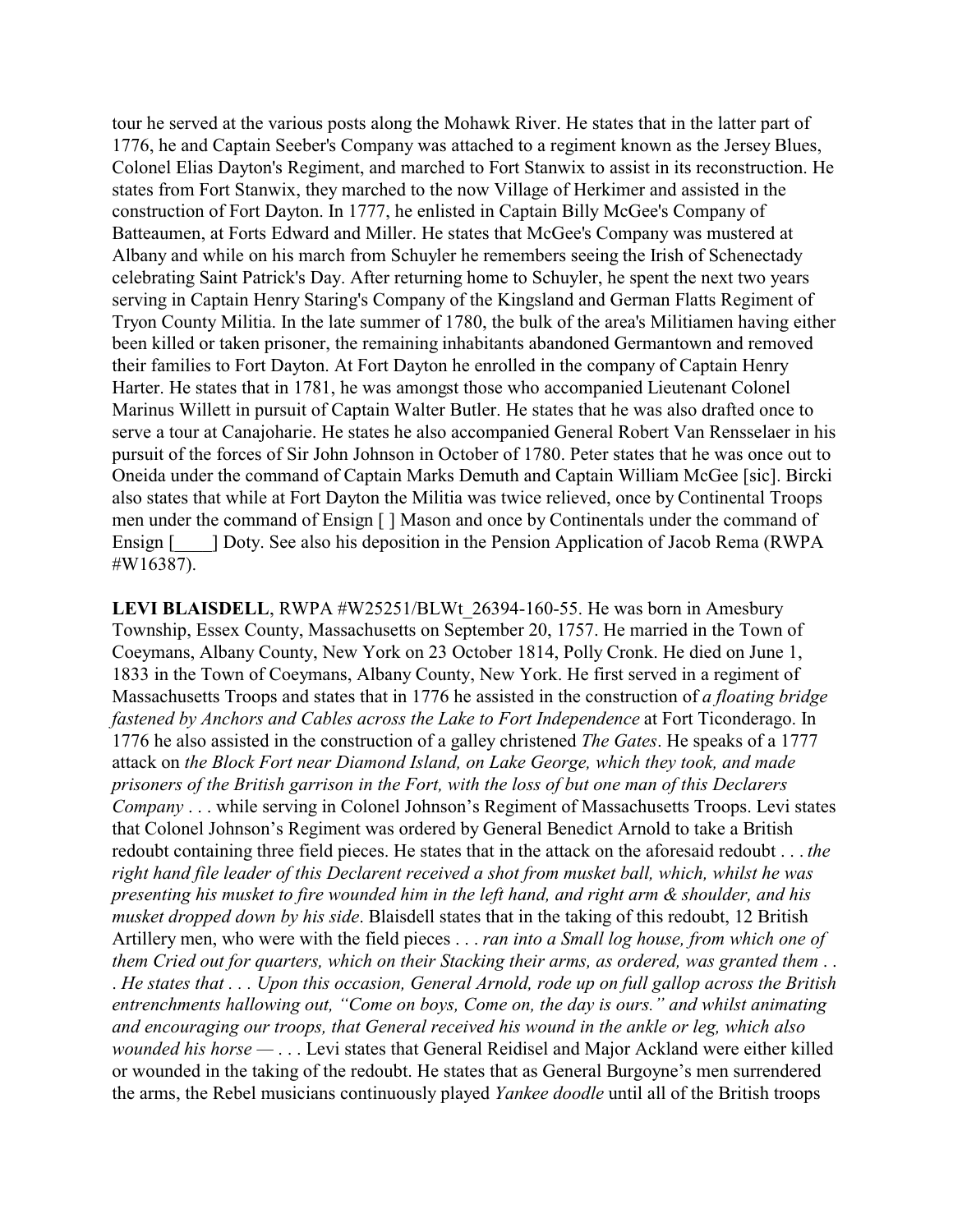had passed through the Rebel's ranks. Blaisdell states that in the Battle of Bemis Heights Colonel Johnson's Regiment lost 36 men, killed or wounded; one of the companies having lost all of its officers except its ensign who was promoted to captain and the non-commissioned officers of the company were promoted to subalterns the day following the battle. In 1780, Blaisdell moved to the Town of Coeymans in New York and enlisted as substitute for a class of six men headed by Major Conradt Ten Eyck and as the company was to provide an ensign, he was given that rank. The men raised by this class were mustered by Captain [John] Sanford and then incorporated into Captain Benjamin DuBois's Company of Colonel Lewis DuBois' Regiment of Levies and marched to Fort Plain and Stone Arabia. He states that *Colonel Peter Gansevoort with the Continental Troops* were but three miles away when Colonel John Brown was killed on the *Summer fallow* on the morning of October 19, 1780, but it is obvious that he is confusing Gansevoort and his men with the Albany County Militiamen under Brigadier General Robert Van Rensselaer. Of the events of October 19, 1780, he stated . . . *Col<sup>o</sup>* Gansevoort's reg<sup>t</sup> then *pursued the enemy, in three divisions, & at George Clock's they drove the enemy across the river* . . . *The next morning they pursued the Enemy till they arrived At Lake Otsego near Cooperstown, and having been without provisions for nearly three days, the friendly American Indians advised our troops to Swathe their bodies with red Elm Bark, and lighten their bandage three times a day, to prevent the bad effects from hunger – which on trial was found beneficial – Thereupon finding that further pursuit was useless, they returned to Fort Plain* . . .

**FREDERICK BLANK**. Frederick was naturalized a citizen of the Colony of New York along with 149 others, many of them Mohawk Valley men on September 11, 1761 (https://books.googleusercontent.com/books/content?req=AKW5Qaekhmrh7H4cIaFsSyptlylcf2o OqVFI9t5ErveNcI56OSpoR\_\_9rNDNzW3HAqqiOMzkjhYrpdmKOG4uyj5A\_ou2qwqfWS3fw9 0KKB8-q0clG\_wgfaaxRBD02QdIEnn7qle8BtgwWvsIM9ykgkot-vJX\_oc-RKoo-qi0lro-BjrmsuV 3IP9dLOAMFNC41GvZZsrXw9OQcgyaTe8\_\_Tk3d\_x\_f7XrNF9kyFfj\_k2tqiodPfHf2ZcCBukn RmCGTeBweqINp-LMxExE6bTyCwDKOhFo6\_vhP\_fdAU\_rR9n-1DFnLQwldi8). Frederick married by June 23, 1764 Otilia Wagonerin, a widow of both Jost House and Issac Reit, and on June 23, 1764 they purchased a portion of Lot Two of the Hartman Windecker Patent from Jacobus and Gertrude (Windecker) Pickard' Gertrude Windecker being a daughter of Hartman Windecker

(https://books.google.com/books?id=L2BIAQAAMAAJ&pg=PA208&dq=%22hartman+Windec ker%22,+%22Jacobus+pickard%22&hl=en&sa=X&ved=0ahUKEwjq6uHHpunfAhUjjoMKHcJ WBT4Q6AEIKjAA#v=onepage&q=%22hartman%20Windecker%22%2C%20%22Jacobus%20 pickard%22&f=false). On the 13<sup>th</sup> Sunday after Trinity, 1766 the Lutheran Congregation of Cani-Schohary met for worship in Mr. Blanck's barn. and on May 9<sup>th</sup>, 1767 Frederick, his wife Otilia, Peter Wagoner, George Rosner, and Catherine (Wagoner) Rosner deeded 20 acres of Lot of the Weiser/Waggoner Patent of 1723 to Wilhelm Dillenbaugh, John Pickard and George Countryman, Trustees for the Evangelical Lutheran Church which would become known as St. Pauls Lutheran Church of Minden (Royden Woodward Vosburgh's 1914 History of St. Pauls Lutheran Church of Minden).

The parentage and birth of Frederick Blank's wife, Otilia, born Utilia Wegner, on August 16, 1716 is found in the records of the Stone Arabia Lutheran Church [hereafter: SAL] which records in Familial form all of the offspring of Peter and Anna Margaretha (Laucsin) Wagener of Stone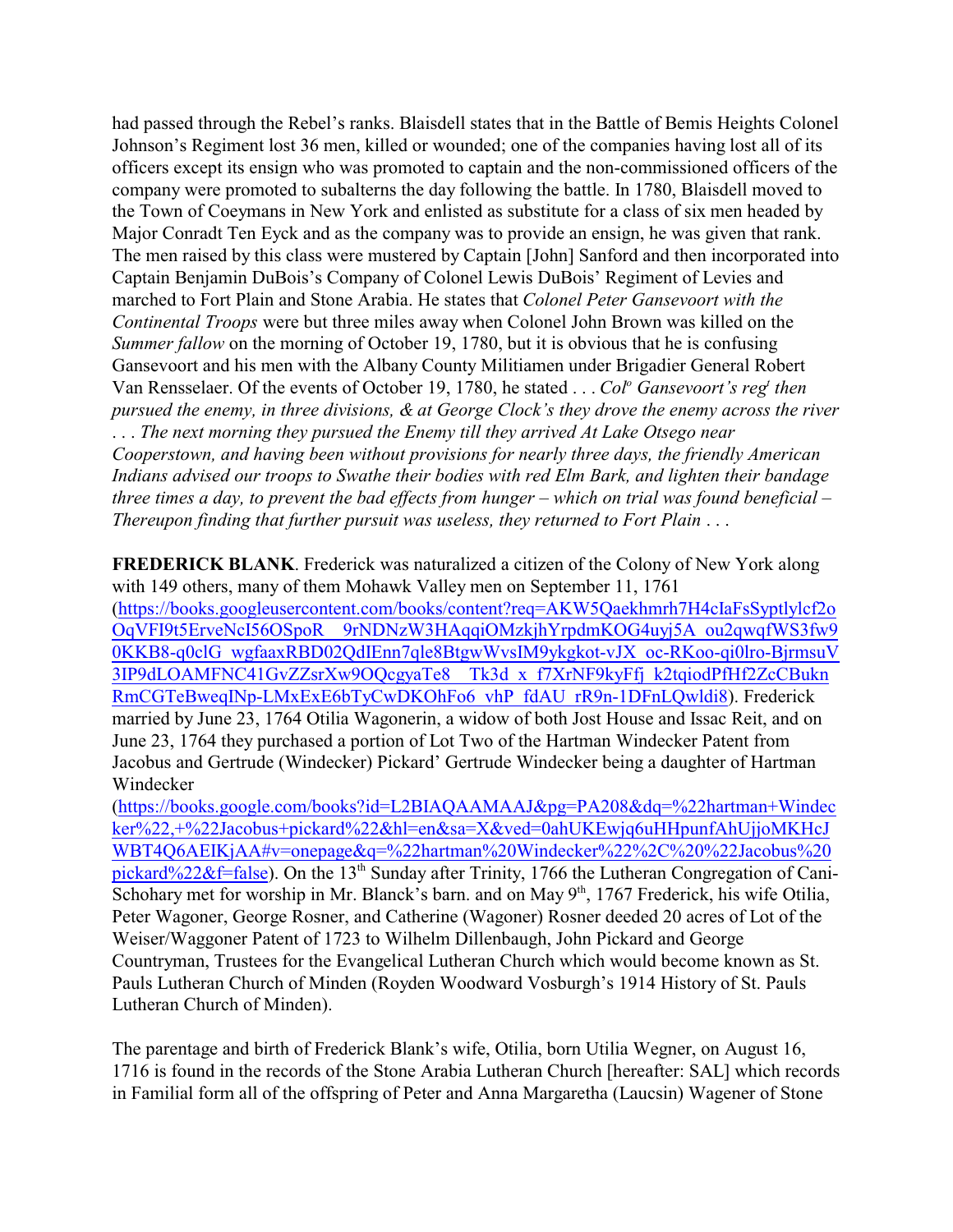Arabia. The suffix "in" in early German Records denotes the birth surname of a female. Also born into the family of Johann Peter and Maria Margaretha (Laucsin) Wagener of Stone Arabia was a daughter, Anna Margaretha Wagener on April 15, 1712, who would on March 19, 1735, marry Henrich Tillebach per the records of the SAL. The maiden name of Otilia or Delia Blank is revealed in the SAL baptisms of the children of Isaac and Utilia Reit [anglicized later to Isaac Wright]: Her first child noted being her son Johannes Reit on June 2, 1753 who's baptismal record notes his parents to be Isaac Reit and Utilia Reitin gebohrne [born] Wagnerin, and the baptism record Isaac Reit [anglicized to Isaac Wright], a son of Isaac Reit and wife Utilia on July 29, 1755.

Further proof of the parentage of Utilia Blank is found in the April 1914 writings of Royden Woodward Vosburgh of New York City concerning the History of Lutheran St. Paul's Church in the Town of Minden otherwise known as THE GEISENBERG CHURCH:

"Peter Wagoner, George Ressnor and Maria Catharine his wife, Fredrick Blank and Ottilia [Delia] his wife, of the Mohawk River, Albany County to Wilhelm Dillenbaugh, John Pickard and George Countryman, Trustees for the Evangelical Lutheran Church of the same place. Deed dated the ninth day of May 1767 conveying 20 acres of Land, being part of Lot No. 3 within the Limits and bounds of a certain Patent granted to Peter Wagoner and others on the 20th day of June 1723, on the south side of the Mohawk River. Under this Deed the Lands were held and occupied by the Trustees of the Church, now known as the Lutheran St. Paul's Church in the Town of Minden, Montgomery Co. down to the next conveyance."

**JAMES BLAKSLEY**. James is said to have been from the District of Vermont. He was appointed a captain in Colonel Lewis Dubois Regiment of Levies on July 1, 1780 (Malcom Letters, NYHS).

**LEONARD BLEEKER**, RWPA # S29017/BLWt #158-300-Capt. He died on March 9, 1844. He was appointed a second lieutenant in Captain Marinus Willett's Company of Colonel William McDougal's Regiment of the New York Line. On November 20, 1776 he was promoted to captain in the Third New York Regiment and served as such as until November 4, 1783. He states that for a short term prior to the War's end, he served as a brevet major. His Orderly Book kept during the Sullivan Clinton Campaign has been published. His file contains his original commission as Major of the Army by the Congressional Act of October 10, 1783. Lieutenant Colonel Marinus Willett states that Bleecker fought under the command of General Montgomery in Colonel Alexander McDougall's Regiment, Captain Marinus Willett's Company and was amongst the first to land at take part in the capture of St. Johns in 1775. His file contains depositions by Peter Faulkner and Aid Major William Popham of the Continental Line.

**WILLIAM BLIMLY**, RWPA #S12236. He was born in Claverack, Columbia County, New York in 1760, a brother of Henry Blimly. On July 20, 1832, Blimly testified *That in 1778 or 79 he entered the service of the United States as a substitute in place of Peter W Snyder in the Company of Capt Jacob Phillips for one month — Went to Johnstown & was there as substitute*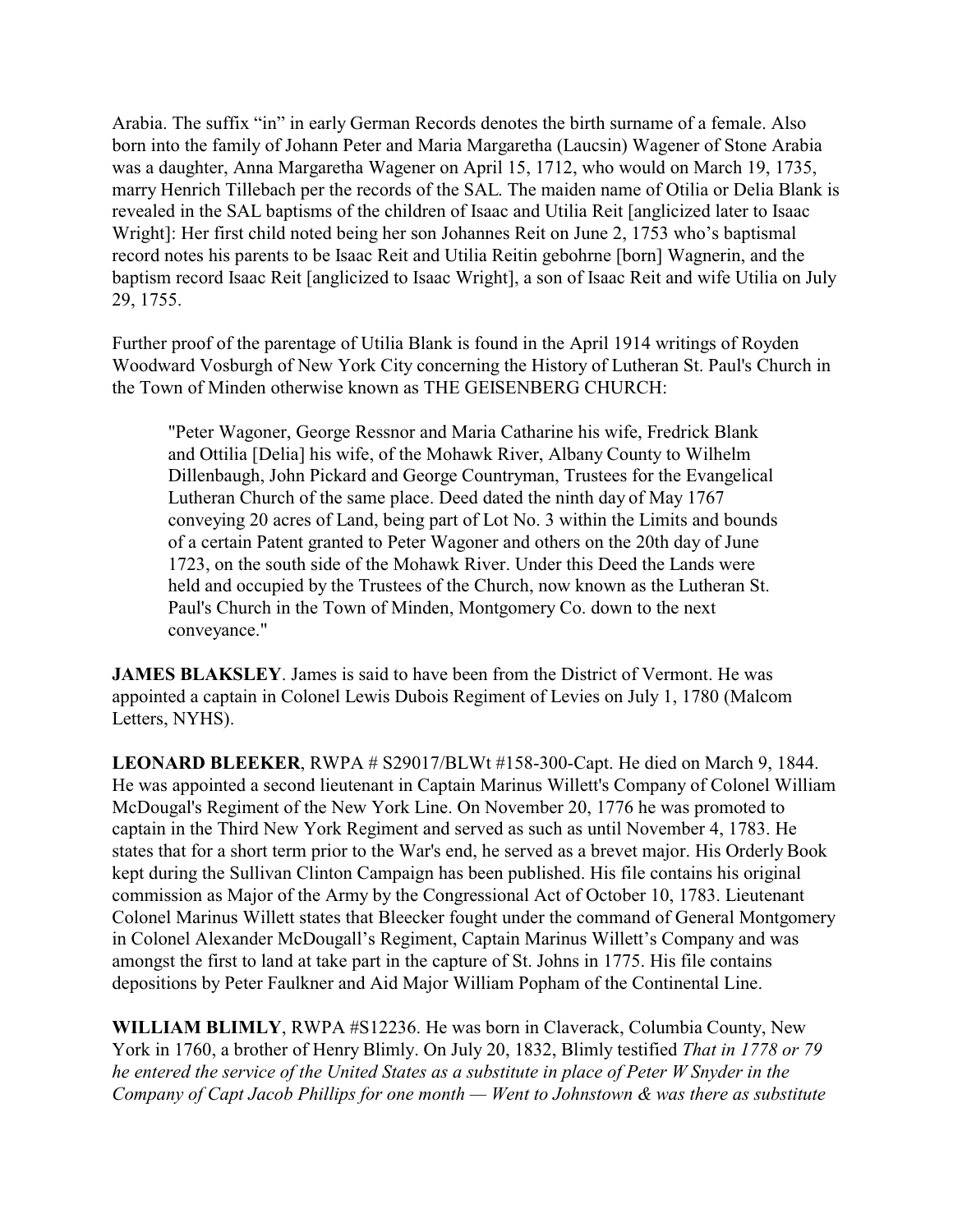*for his brother Henry Blimly to Schoharie one month in the Company Commanded by Adely Ten Broeck Ensign. In the spring of 1779 or 80 he enlisted in the Continental line in the Company of Capt* [Israel] *Smith & Regiment of Col* [Frederick] *Wisenfelt for nine months. Marched first to East Camp, thence to Albany, thence up the Mohawk River to Lake Otsego alias sago. This was the expedition Commanded by Genl* [John] *Sullivan against the Indians followed down the Susquehanna to the meeting of three Rivers. He assisted in distroying the Indian villages, & all their grains returned late in the fall to Morristown in the State of New Jersey where the army wintered, but this deponent was discharged his term of service having expired, & he returned home he enlisted, he thinks in 1780 or 81 the officers he has forgotten. Marched first to Schoharie thence to Fort Stanwix. There he started in a company of Capt Walter Frowman on a scout to destroy the Indian Boats on some Lake. They did not find the Boats, but on their return they were deceived by the Indians, British, & tories & taken Prisoners at Canasaraga. This Deponent had his arms pinioned tell the circulation of the blood was stopped when he was loosened by the Indian Chief Brant. He was carried to Montreal & confined one year in the Long House. He was then carried up the River 45 miles & confined on an Island a full year. He was then brought back to Montreal thence to Quebec & there was exchanged, put on board a Cartul & brought to Boston & from there returned home.* . . . He states he was captured on October 17, 1780 And on the 17<sup>th</sup> of October 1782, he recollects Old Captain Law who had charge of the *prisoners, told them they must get ready to go home the next day — On the 18th they started from said Island, & he arrived home sometime in November* . . . William also testified on July 24, 1835 . . . *That this deponents name is pronounced both as "Blimly" & "Plimly" that this deponents father used "P" which letter among the Dutch people is generally pronounced "B" & he thinks this may account for his name not being found on the Rolls & he hopes a reexamination may be had —* . . . His file contains depositions by William Holsapple and Henry Speed.

**JOSEPH BLOOMFIELD**, RWPA #W10418. He was born in New Jersey. He married in Courtlandt Township, Westchester County, New York on November 25, 1820 Isabella (Ramsay) Macomb, Joseph died in Burlington Township, Burlington County, New Jersey on November 3, 1833. He served in the Mohawk Valley as a lieutenant in the Third New Jersey Regiment under the command of Colonel Elias Dayton. He was wounded in the Battle of Brandywine. A portion of his 1776 journal is found in the New York State Library in Albany, New York and contains details on the building of Fort Dayton.

**GEORGE BOACHUS**, RWPA #S39951. He was age 57 when deposed on May 27, 1818. He enlisted as a private in Captain John Fink's Company of the First New York Regiment in 1777 for the length of the war. He fought in the Battles of Monmouth and Yorktown. On 27 May 1818, Major Andrew Fink states that Boachus served in the Schoharie and Mohawk Valleys under his command in Lieutenant Colonel Marinus Willett's Corps.

**HENRY BOGART**, RWPA #W20750. He was born August 20, 1761. He married in Stillwater Township, Saratoga County, New York on October 5, 1787, Prudence Veeder. He died in Brockville Township, Ontario Province, Canada on June 25, 1834. He resided at Cherry Valley at the onset of the war and in 1777 he enlisted in Captain Robert McKeen's Company of the Canajoharie District Regiment of Tryon County Militia and served there until just after the November 11, 1778 Massacre. He states that he was wounded twice in a skirmish with the enemy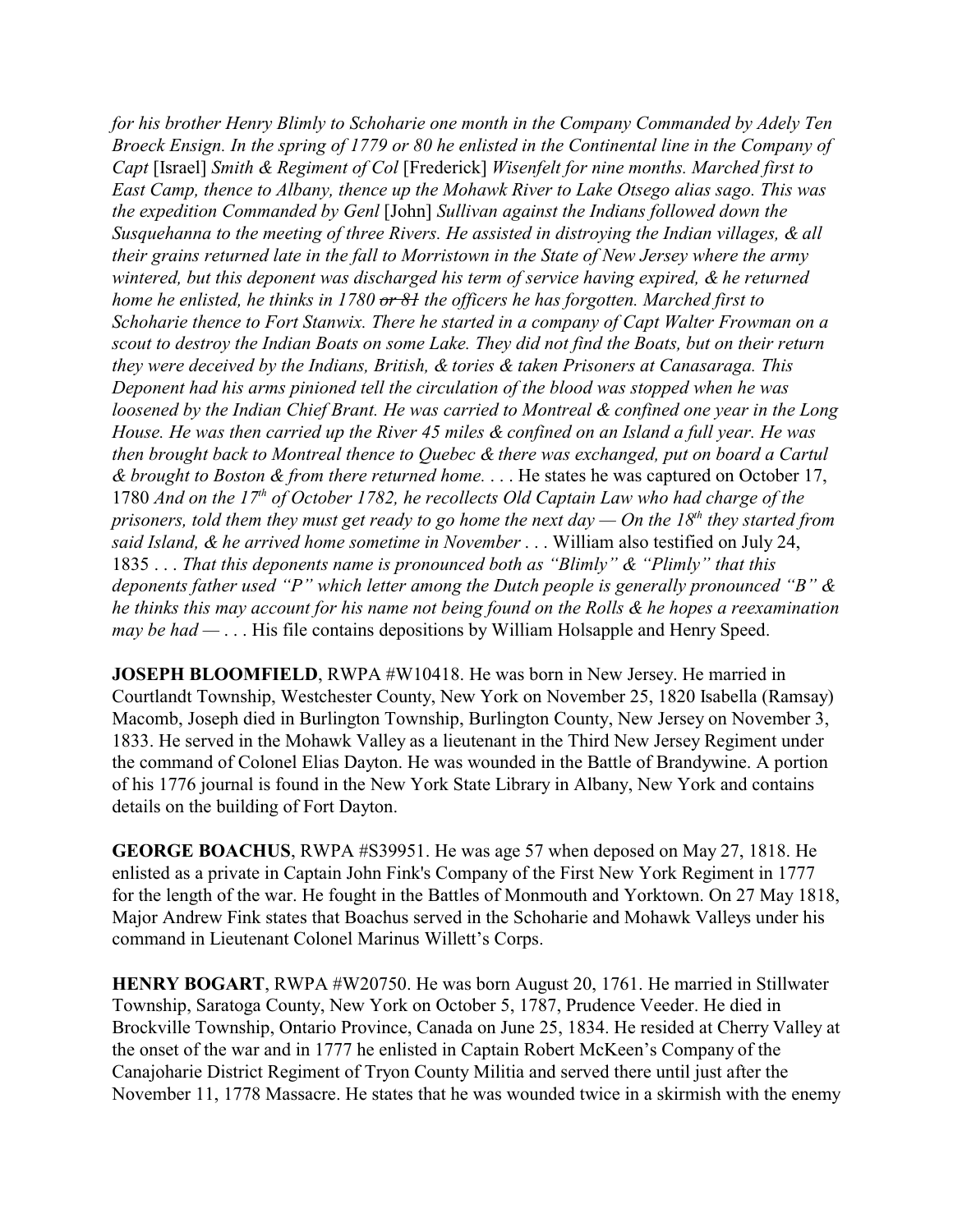in the Schoharie Valley in 1778 or 1779. After November of 1778, he served in Captain Emanuel DeGraff's Company of the Mohawk District Regiment of Tryon County Militia. In the fall of 1778, he served at Johnstown and at a block house between Johnstown and the Fish House on the North River for several weeks. He states that he fought in the Battle of Johnstown.

**JOHN BOGART**, RWPA #S23547. He was born a son of Henry J. Bogart. In May of 1777 he escorted the wife of the British Captain McIntosh from Albany to New York City and General Howe's by way of General Mc Dougall's Headquarters. In late 1776 he was appointed the master of the 75-ton sloop "*Magdaline*", in the place of his father, and plied the Hudson River and served as such intermittently through 1782, his sloop being under the direction of the Quarter Master's Department. In 1778, he was out on two-thirty day expeditions to the Schoharie Valley under the command of Colonel Jacob Lansing Junior of the City of Albany Regiment of Albany County Militia in 1777, the second of which was to the Lower Fort. In December of 1779 he escorted a French Priest carrying intelligence from Canada to General George Washington's Headquarters in New Jersey. In late July of 1780 he marched as an ensign under the command of Colonel Abraham Wemple to the relief of the Canajoharie Settlements and was stationed at Fort Plain and Stone Arabia. Later in the fall of 1780 he marched to Fort Plank and Fort Plain as an ensign in Captain Abraham Yate's Company of Colonel Abraham Cuyler's Regiment and fought in the Battle of Klocks Field. He later marched in Lieutenant Colonel Marinus Willett's failed Oswego Expedition. His file contains a deposition by Quarter Master General Morgan Lewis attesting to Bogart's services as the master of the sloop *Magdaline*.

**HUPER BOGHALL**. During the American Revolution he occupied 150 acres of land in Lot 14 of the William E. Spornheier Patent (Garret Y. Lansing 9:4).

**BETHUEL BOND**, RWPA #W21686. He was born in Dover Township, Dutchess County, New York and was age 69 when deposed on May 20, 1832. He married in Westfield Township, Washington County, New York in 1791 Lydia Dolphi who died on August 9, 1845. Bethuel died at Chautaugeras, New York on August 15, 1841. He states he served as a private in the company of Captain William Ford and Lieutenant Harrison Richmond of Colonel John Brown's Regiment of Bay State Levies in 1780 [he does not appear on this company's rolls (KDJ)]. Bond states he was engaged in a battle with the British while at the Middle and Lower Schoharie Forts on October 18, 1780 and took part in the pursuit of Sir John Johnson as far to the north-west as Fort Plain. His file contains depositions by Phineas Higgins, Stephen Miller, and Warren Hull.

**RICHARD BOND**, RWPA #R997. He married in the house of Daniel Van Antwerp in the Toen of Duanesburg, Schenectady County, New York in November of 1780, Angelica Van Antwerp, a daughter of Daniel Van Antwerp. Amongst the guest at his wedding were Angelica's parents; Angelica's uncle, Simon Van Antwerp and his wife Nultie; Angleica's sister's, Nancy wife of John Bond and Peggy Cassity; and Richard's brothers Peter and John Bond. He died July 1, 1831. John DeGraff states that he had served with Richard for one-month in the Middle Schoharie Fort in 1779 under Captain Jesse Van Slyck's of the Schenectady District Regiment of Albany County Militia. Reuben Wheaton states that he served with Bond in August of 1780 when the Fort Plank settlements were destroyed. George Staley states that he remembers Bond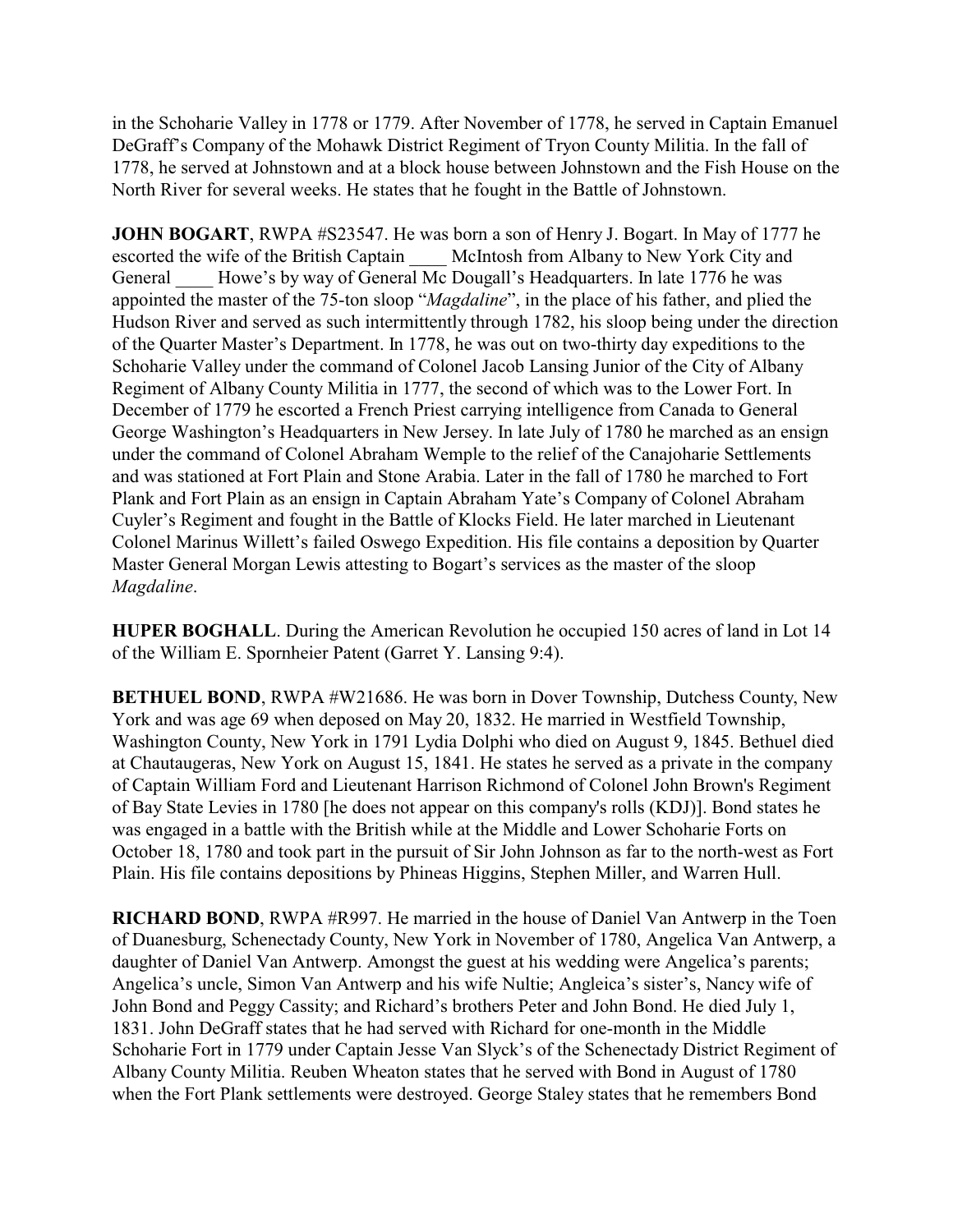being present in an expedition up the Mohawk River after the destruction of Warrensburgh. James Barhyte states he remembers seeing Bond on duty in the Schoharie Valley in September or October of 1778 and again in October of 1781 in pursuit of Sir John Johnson. Lewis D. Peek states that Bond took part in the relief of Fort Plank settlements in August of 1780. His file also contains a deposition by Jacob Lyport. Hermon Peters states that he performed duties at Fort Plain along with Bond under the command of Captain Jellis A. Fonda and at Stone Arabia under Lieutenant James H. Peek of the Schenectady District Regiment. Gershom Van Derheyden states that while he, Gershom, was serving at Fort Stanwix he was often ordered out as an express to Forts Dayton, Herkimer, & Plain and remembers frequently seeing Bond at the lower forts on duty.

**DAVID BONESTEEL**, RWPA #R470. He was born in Claverack Township, Columbia County, New York in 1758. In May or June of 1775, he marched to Fort Stanwix to repel a possible approach by the British. He served as a private under Captain Henry Stupplebeen of the Second Claverack District Regiment of Albany County Militia [Lieutenant Colonel Stephen Hagaboom's Regiment].

**HENRY BONESTEEL**, RWPA #R1006. He was born on May 10, 1761. He served as a private in Captain Peter B. Tierce's Company of Lieutenant Colonel Marinus Willett as a substitute for three years for which he received a bounty of twenty bushels per month. He states that he served in the chain of forts which stretched from Albany to Fort Stanwix.

**JACOB BORST**. During the American Revolution he possessed 150 acres of land in Lot 4 of the Jacob Borst Patent [also known as the Mathew Bowman or New Dorlach Patent] (New York State Archives Collection #A1211).

**JOOST BORST**. During the American Revolution he possessed a farm of 150 acres in Lot 3 of the Hendrick Bouk Patent of March 19, 1754 (New York State Archives Collection #A1211).

**PHILIP BORTEL, RWPA #R1034. He was born in the Livingston Manor of New York in** November of 1758. He married in the Town of Spencertown, Columbia County, New York in February of 1776, Martha Depew. He died in Halfmoon Township, Saratoga County, New York on July 5, 1835. He served as a private and as a fifer in the company commanded by Captain Jasper Huyck of the First Claverack District Regiment [Colonel Robert Van Rensselaer's Regiment] of Albany County Militia. In 1779 he performed a tour of duty at the fort in Johnstown under First Lieutenant Michael Horton of Captain John Bartee's Company of the First Claverack District Regiment. His file contains a deposition by John Van Husen.

**ANDREW BORTLE**, RWPA #R26156. He was born in the Manor of Livingston in New York on May 2, 1762. He stood duty in the Schoharie Valley in the spring of 1779 under the command of Colonel [Henry] Van Rensselaer.

**JOHN W. BOUCK**, RWPA R1053. He married in Schoharie Township, Schoharie County, New York on July 15<sup>th</sup>, 1772, Maria Kreusler. He died in Schoharie Township, Schoharie County, New York on December 31<sup>st</sup>, 1830. He served as the second lieutenant of Captain Jacob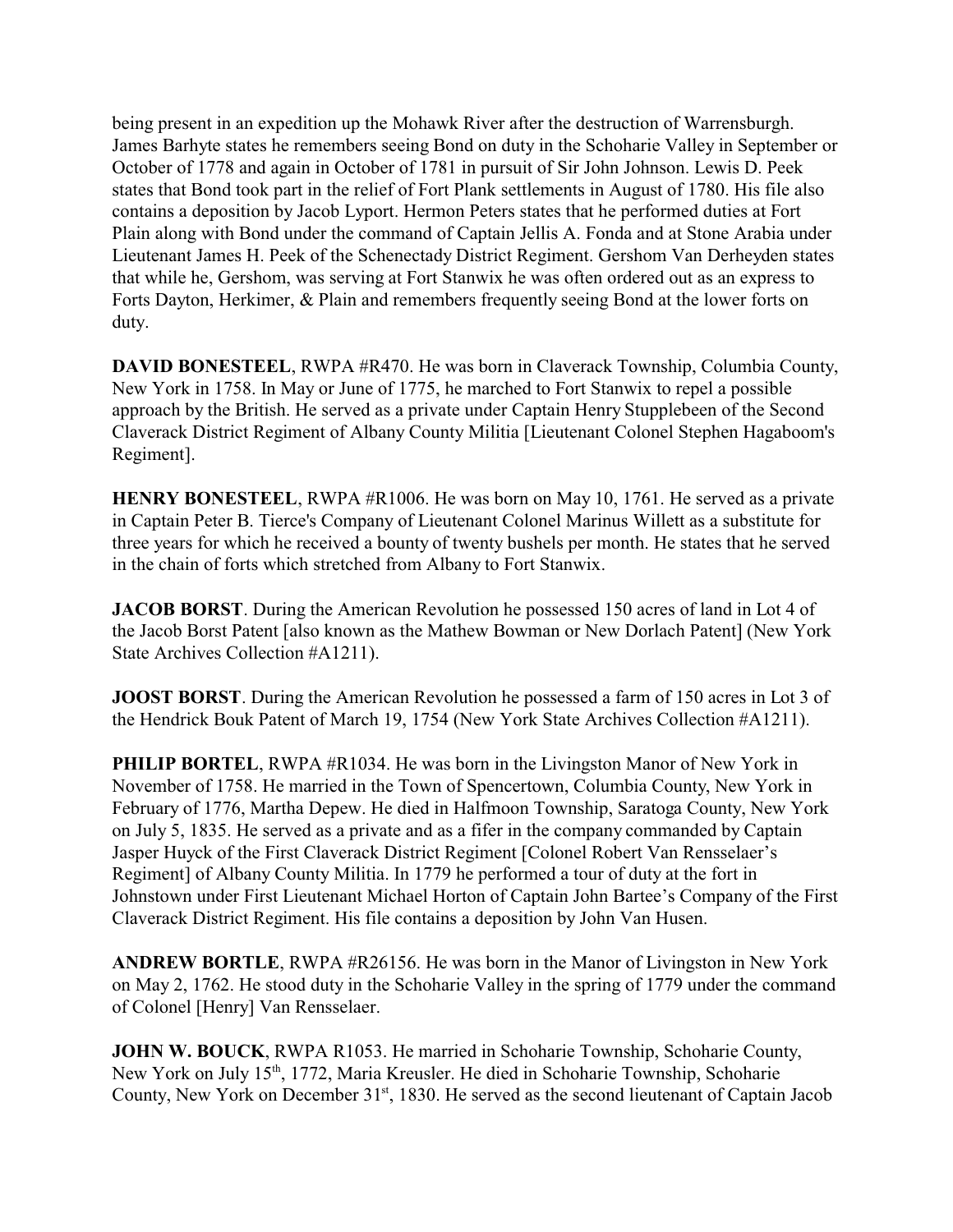Hager's Company of the United Districts of Schoharie and Duanesburgh Regiment of Albany County Militia. His Second Lieutenant's Commission is found within his file. Ensign John L. Lawyer of Captain Jacob Hager's Company states that when the "Older" Johannes Bouck moved to Canada, Johannes W. Bouck quit using the middle initial "W" since he was then the only Johannes Bouck in the neighborhood. Lawyer states that Hager's Company was once mustered at the rocks where Christina Slater lived. Lawyer also states that he and Bouck were present at the capture of Harry Hare [sic: Henry Hare].

**PETER BOUCK, RWPA #W18625. He married, per the records of the Schoharie Lutheran** Church of Schoharie County, New York on February 3<sup>rd</sup>, 1788, Maria Heens. Isaac Laraway states that he, Laraway, Peter Bouck, Henrich Shafer Junior, Johannes Koenig, Jacob France, and John Schoolcraft, enlisted together in Captain Silas Gray's Company of Lieutenant Colonel Marinus Willett's Corps in 1782. William Denny states that he, William, enlisted in Gary's Company in 1782 along with Peter Bouck, Isaac Laraway, Henrich Shafer Junior, Johannes Koenig, and John Schoolcraft, enlisted together in Captain Gray's Company in 1782. His file also contains depositions by Jacob France, Johannes Koenig, Adam Follock, John Schoolcraft, and Henry Schoolcraft Junior.

**ADAM BOUMAN**, RWPA #S10379. He was born within the Canajoharie District of Tryon County, New York on December 14<sup>th</sup>, 1758, a brother of Nicholas Bouman. He served in Captain John Bradbig's Company of the Palatine District Regiment of Tryon County Militia as a private. In 1777, and assisted in rebuilding Fort Stanwix. In 1778, he enlisted in Captain John Demuth's Company of Rangers in the Kingsland and German Flatts Regiment of Tryon County Militia. He states that he took part in the pursuit of Captain Walter Butler in 1781. He also states that he served within the company of Captain Henry Harter. Nicholas Bowman states that their family resided within Fort Dayton until 1781, when their parents moved to Warrensbush. His file contains depositions by John Kinster and Captain Henry Herter's son, Philip Herter.

**JACOB BOVEE**, RWPA #S23135. He was born at Onleat, New Jersey on November 29<sup>th</sup>, 1756. In 1775, he served as a Teamster in the Jersey Blues and carried supplies to Montreal. He served a one-month tour at Fort Plank as a private in November and December of 1777 under the command of Captain Jellis J. Fonda of Colonel Abraham Wemple's Regiment. He marched to the Schoharie Valley under the command of Captain Walter Vrooman in August of 1778 [sic]. In October of 1778, he was stationed at the home of Colonel John Butler near Caughnawaga for three weeks under the command of Captain Abraham Van Eps of the Schenectady District Regiment of Albany County Militia. He was also drafted to serve tours at Stone Arabia and Johnstown. John Quackenboss states that he served at three-week tour at Fort Plank along with Bovee. His file also contains a deposition by Alexander Van Eps.

**NICHOLAS P. BOVIE**, RWPA #W16916. He died in the Town of Schenectady in Schenectady County, New York on March 11, 1796. His file contains a Family Bible Record. He received an Invalid Pension for tomahawk wounds to his right arm and right hip, as well as being scalped when he was ambushed while out about a mile from Fort Stanwix while serving as a private in the Company of Captain Garret S. Veeder of the Third New York Regiment. He was sent to the Hospital at Schenectady to recover from his wounds. John J. Schermerhorn states that he,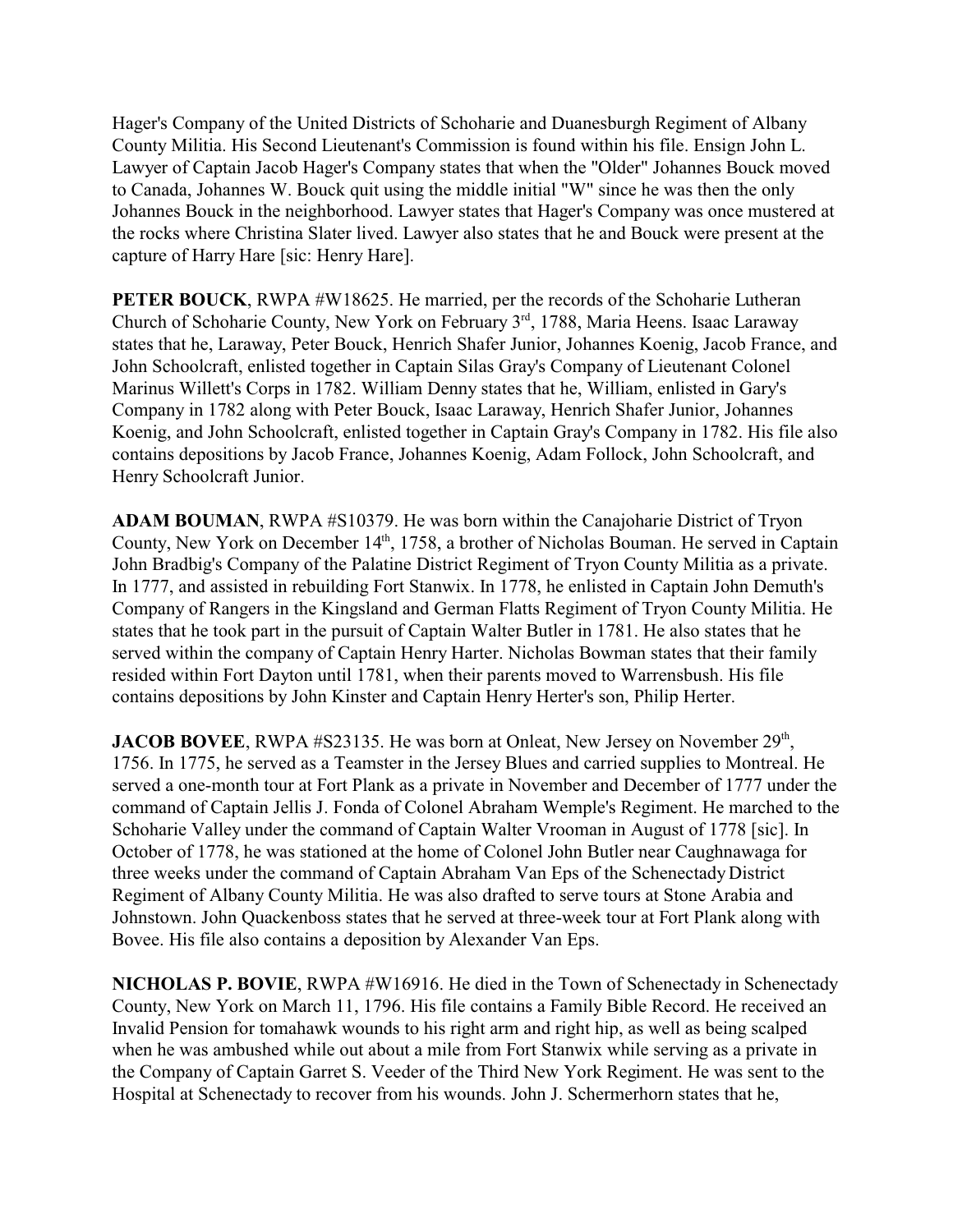Schermerhorn, James Lighthall, and Gideon Vanderheyden carried Bovie into Fort Stanwix after he was found wounded. James Van Vorst states that Nicholas was known as *Sculpennick* after recovering from his wounds.

**NICHOLAS R. BOVIE**, RWPA  $#S12275$ . He was age 71 when deposed on August  $17<sup>th</sup>$ , 1832. He appears to have also been known as Nicholas Ann Bovee. He first served as a private in Captain Reuben Symond's Company of Batteaumen in 1777. He performed duties at Johnstown, Canajoharie, and Fort Stanwix. He fought in the Battle of Klock's Field under the command of Captain David McMaster of the Mohawk District Regiment of Tryon County Militia.

**JOHN P. BOYEA**, RWPA #W15824. He was also known as John Peter or John P. Boyer. He was born in 1759 in Pertique or Pertigal, France [sic], per his children Conrad Boyer and Anna Eva (Boyer) Snyder. He married on March 20, 1780, per the records of the Reverend Abraham Rosencrantz, Catherine Rickard. He died September 20, 1832 in Lenox Township, Madison County, New York. He first enlisted in 1776 in Captain Aaron Aorson's Company of the Third New York New York for the length of the War.

**MATHIAS BOWDEN**, RWPA #W258. He married in Hanover Township, Morris County, New Jersey, Martha Cosby. He died in Cladwell Township, Essex County, New Jersey on November 29<sup>th</sup>, 1820. He enlisted as a private at Cherry Valley, New York in Captain Robert McKean's Company of the First New York Regiment in 1777 and served for the duration of the war. He fought in the Battles of Monmouth, Kings Bridge, Stillwater, and Yorktown.

**PETER BOWEN**. He is stated to have had a brother, John Bowen who had removed to Canada (Herkimer Family Portfolio, NYSL Mss. #SC11965).

**MATHEW BOWEN**. During the Revolutionary War he possessed 150 acres of land in Lot 14 in a patent granted in the Mathew Bowman Patent (Garret Y. Lansing Papers 12:10).

**ADAM BOWMAN**. Adam Bowman of Niagara, Quebec Province, Canada sold by the hand of his attorney, Jacob Bowman, on July 4, 1787 sold to Adolph Walrath of *Canejohary* and Catherine his wife, late widow and relict of Peter Bowman deceased,131 acres of land described in a deed to Peter Bowman dated May 11, 1768. Adam Bowman is noted in this indenture to be a heir at law of the said Peter Bowman deceased. This said deed was witnessed by Chris P. Yates and Maria Yates (Montgomery County Deed 1:470).

**GOTTLIEB BOWMAN**. During the Revolutionary War he owned 150 acres of land in Lot 1 of the New Mathew Bowman Patent (Garret Y. Lansing Papers 12:10).

**JESSE BRADLEY**, RWPA #R1131/BLWt #16265-160-55. He married in Lee Township, Berkshire County, Massachusetts on May 3, 1825, Bathsheba Bliss. He died in Lee Township, Berkshire County, Massachusetts on August 10, 1850. He served as a private in Captain Isaac Marsh's Company of Colonel Sear's Regiment of Massachusetts Levies and was stationed at Fort Plain, New York from July 21, 1781 to November 2, 1781 per a Muster Roll. Per Bathsheba Bliss Bradley the following quotation is found in an account book once belonging to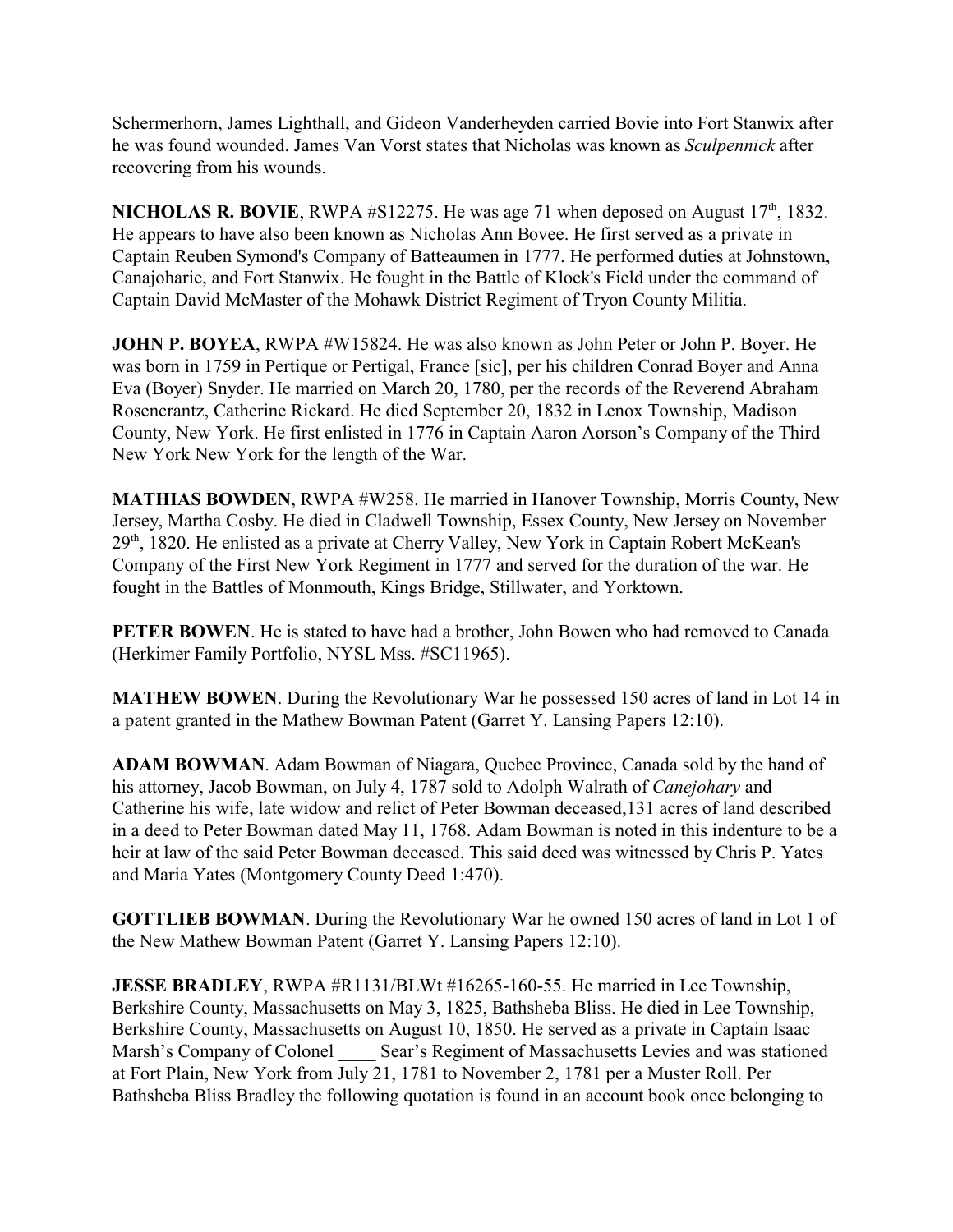Jesse Bradley: *in 1781 I went three months tour to the west was stationed at Stonrobby & Fort* Plain left home the 15<sup>th</sup> of August was in a battle at Johnstown the next week after Cornwallis was taken at York supposed to be the last battle fought in the Revolutionary war in the 18<sup>th</sup> year *of my age - now in my 81.*

**JAMES BRADSHAW**. He is stated to have been farmer in the Newton Martin area and is noted to have sold two stacks of hay to William McKendry of the 6th Massachusetts Regiment on January 18, 1779 (McKendry's Journal).

**HENRY BRADT**. During the Revolutionary War he possessed 100 acres of land in Lot 59 of the Adoniah Schuyler Patent (Garret Y. Lansing Papers 9:4).

**LODOWICK BRAKEMAN**, RWPA #R1148. He served as the captain of a company in Lieutenant Colonel John Harper's Regiment of Tryon County Militia. His file contains his will and a Family Register by William Murray. Joshua Odonald states that Brakeman was on duty within the Middle Schoharie Fort in May of 1778.

**JOSEPH BRANT**. In the first printing of The Bloodied Mohawk is made mention of the wounding of Captain Brant in a skirmish with the Canajoharie District Militia west of Fort Plank. Just prior to this encounter, Brant and his marauders had been operating in the Minisinck area as per his report to the commander of Fort Niagara:

"Oghwage, [July] 29th., 1779

I beg leave to acquaint you, that I arrived last night from Minisink, and was a good deal disappointed that I could not get into that place at the time I wished to do, a little before day -- instead of which, I did not arrive till noon when all the Cattle was in the woods, so that we could get but a few of them. We have burned all the Settlement called Minisink, one Fort excepted, round which we lay before about an hour, and had one man killed and one wounded: we destroyed several small stockade Forts. and took 4 scalps and 3 prisoners, but did not in the least injure women or Children. The reason that we could not take more of them was owing to the many Forts about the place, into which they were always ready to run like Ground Hogs. I left this place about 8 o'clock the next day and marched 15 miles. There are two roads, one through the woods, the other alongside of the river. We were coming up this road next morning, and I sent two Men to examine the other, the only way that the rebels could come to attack us: those men found the Enemy's path not far from our Camp, and discovered that they had got before, to lay in ambush: the two rascals were afraid, when they saw the path, and did not return to inform us, so that the rebels had fair play at us. They fired on the Front of our people, when crossing the river. I was then about 400 yards in the rear. As soon as the firing began, I immediately marched up a hill on their rear with 40 Men, and came round on their Backs -- the rest of my Men were all scattered on the other side: however, the rebels soon retreated, and I pursued them until they stopped upon a rocky Hill, round which we were employed, and very busy, near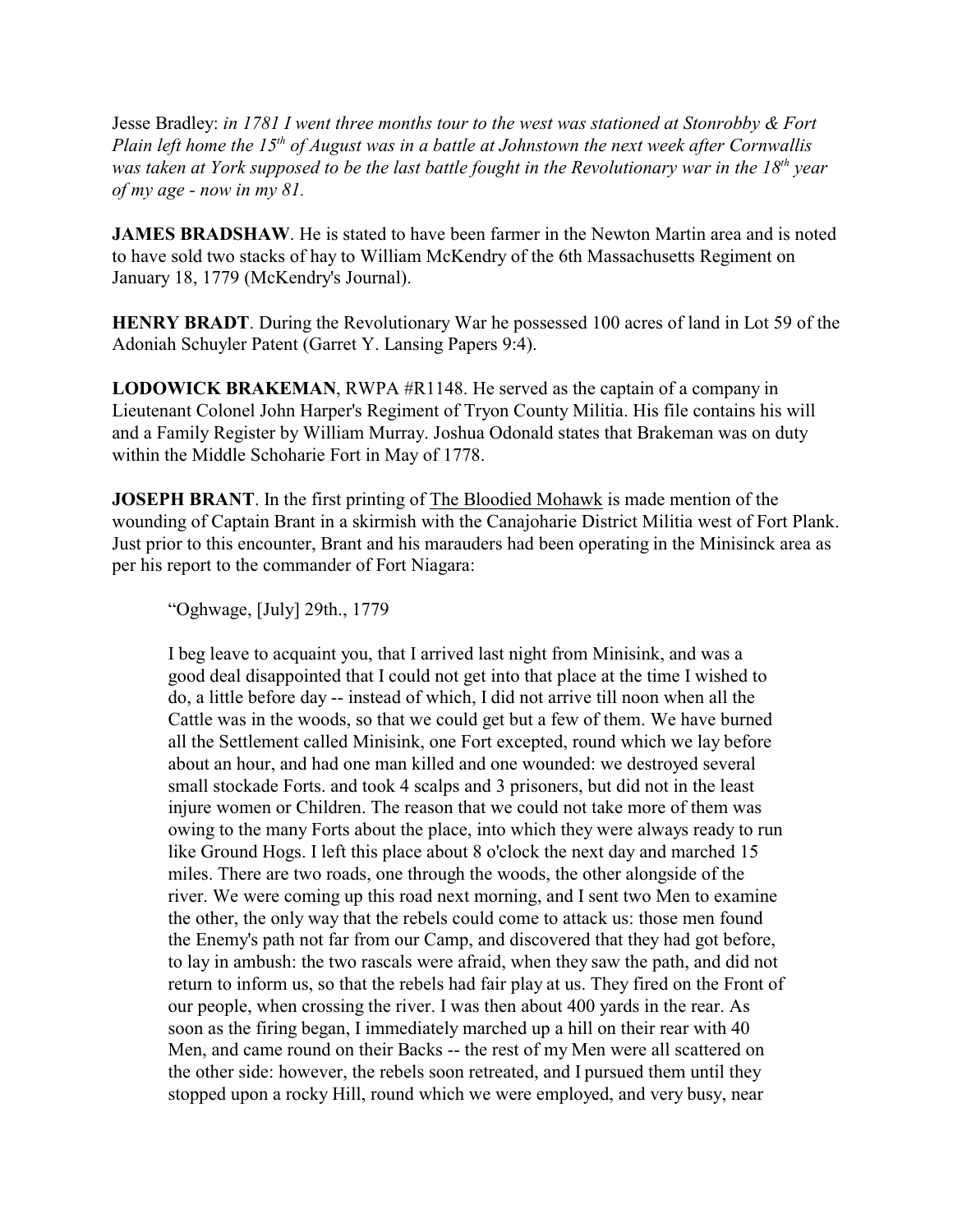four hours before we could drive them out. We have taken 40 odd Scalps, and one prisoner, a Captain. I suppose the Enemy have lost near half of their Men, and most of their officers: they all belonged to the Militia, and were about 150 in number. I am informed by the prisoners that the King's Troops had taken a post below the Highlands on the North river called King's Ferry, in which were 50 Men. I had built a Fort on each side of the river, that after this General Clinton sent a part of his Army into New England, took several Towns, and destroyed a great deal of Stores, &c. That General Washington in the meantime sent part of his Army in the Night, and surprised one of his Forts, in which 500 Men were taken prisoners: this affair happened sometime ago. The Night after we left Minisink, I received advice that General Clinton, at the Head of a great Army, was coming up the North river, and had driven General Washington and his army before him and obliged him to retreat suddenly up the River. This News I received from the Rebels, who also said the Country was extremely alarmed. I find the Enemy certainly intends an expedition into the Indian Country, and have built strong Forts. By the last Accounts they were at Wyoming: perhaps by this time they may be at Shimonk, where I have sent my party to remain till I join them. I am now getting off, with 8 Men, to the Mohawk River, in order to discover the Enemy's motions. In the last Skirmish we had 3 Men killed and 10 wounded.

[Joseph Brant] [To Colonel Mason Bolton]"

(From a typescript within the George Clinton Papers in the State Historical Society of Wisconsin. The original document is said to have been found in the London Institute in England).

————

In the 1789 Field Book of the Division of the Sixth Allotment of the Abraham Van Horne or Canajoharie Patent (Van Vechten Papers Box 1 Folder 18). is found the following notation: Lot 11 - 84.5 acres Water supplied by the Nowadaga Creek, a good site for a mill. Peter Marsh, Isaac Fosburgh, John Peter Revershong, Johannes Ackert, and Johannes Smith Junior living upon the lot. The surveyor notes . . . *I am of the opinion the building of a Dam will be attended with a very great Expense the Church Built by the King of Great Britain for the Mohawk Indians is upon this Lot Peter Schuyler occupys the House where Molly Brant formerly livd and Jere Adam Smith occupys the House where Joe Brant the Indian Chief formerly livd there is a good Framed Barn for these buildings Nicholas Schuyler and Adam Ackert have also built Houses upon the lot but the improvements are small It is a good situation for publick Business* . . .

**JOHN BREADBECK**. See John Bradbig in "The Bloodied Mohawk" for a description of his Revolutionary War farmstead.

————

**ARENT BREWER**. During the American Revolution he co-possessed a farm of 150 acres in the Christian Garlock or Stone Arabia Patent with Harman Brewer (Certificates of Quit Rent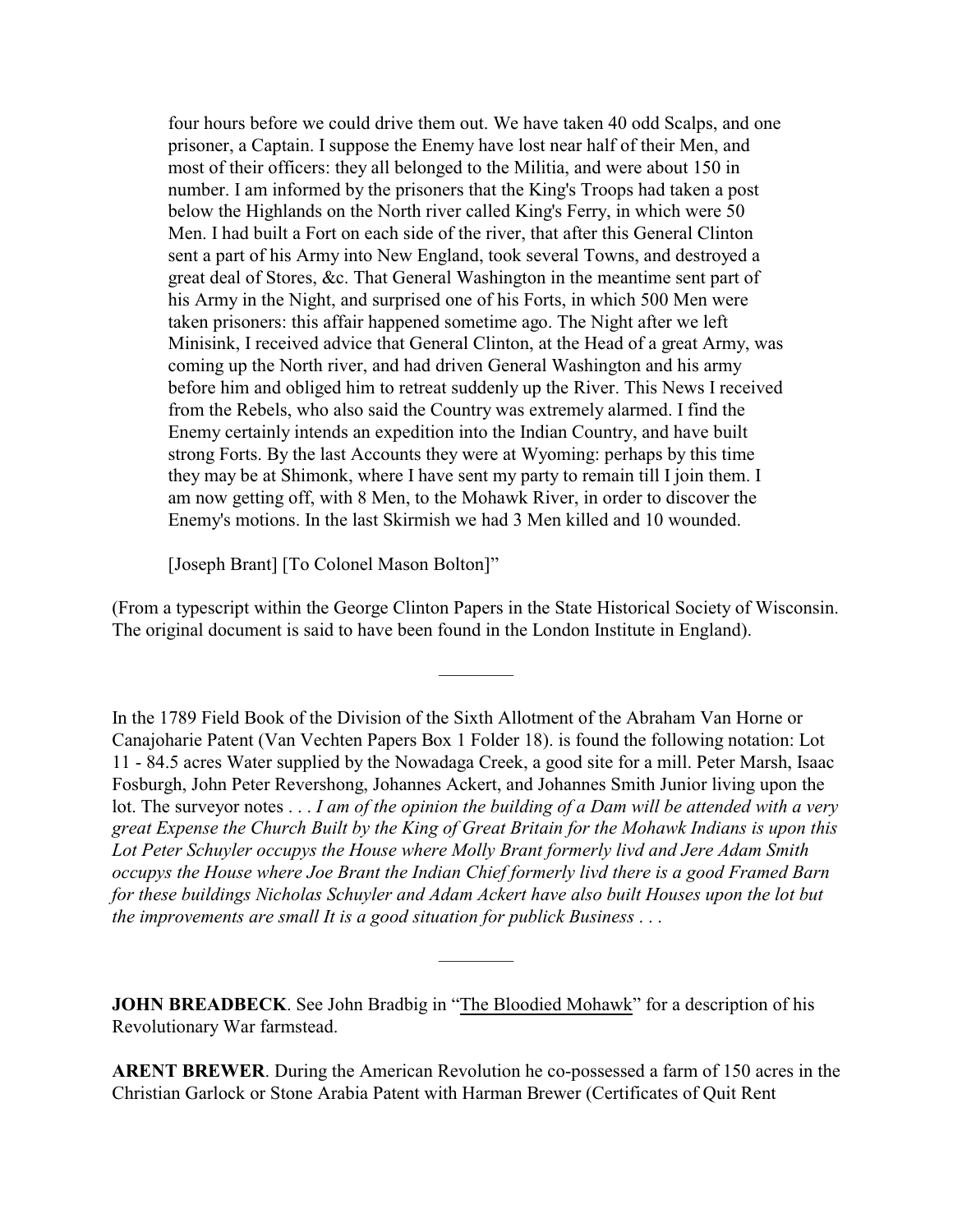Remissions, Mss. #A1211).

**HARMAN BREWER**. During the American Revolution he co-possessed a farm of 150 acres in the Christian Garlock or Stone Arabia Patent with Arent Brewer (Certificates of Quit Rent Remissions, Mss. #A1211).

**JOHN BREWER**, RWPA #W1706. He was born at Colabarack in Westchester County, New York on August 23, 1764, a son of Henry Brewer and a brother of Henry and Jacob Brewer. He married Mary  $\lceil \quad \rceil$  in 1784. He died on either November 29, 1846 or April 29, 1847. His file contains a Family Record. He enlisted in Captain Job Wright's Company of Lieutenant Colonel Marinus Willett's Corps in March of 1781 as a private. He states that he served at Fort Plain and Fort Herkimer. He fought in the Battles of Saratoga and in the War of 1812. Thomas Higgins attests to Brewer's early services and speaks of the capture of Thomas Loveless' party and the hanging of Loveless for spying. Higgins states that Jacob Brewer also served in Willett's Corps. Jonathan Carr states a Mister Morrell was also captured with Loveless. He also states that one Mister Harrup was Mister Morrell on one Loyalist expedition across the Hudson River during which Colonel Younglove was shot by the Loyalists. Carr states that Jacob and John Brewer enlisted together in Willett's Corps in 1782. Seth Rowley states that Brewer served alongside him in Captain Job Wright's Company of Willett's Corps in 1782.

**GODFREY BROOCKMAN**. In 1776, Gasfris Brugman purchased Lot 23 of the Phillip Livingston Patent from John and Elsie Gansevoort for 5 shillings. It is noted on the deed that the transaction was recorded in Montgomery County Deeds Book A: 331-332 on December 16, 1785 (NYSL Mss. #16708). In the Garret Y[ates] Lansing Papers it is noted that Godfrey was being held responsible for the quit rents due on 180 acres of Lot 22 (150 acres being exempted from the quit rents), 200 acres of Lot 23, and 400 acres of Lot 19 the Philip Livingston Patent from February 10, 1762 through September 29, 1787; the quit rent on his lands was noted to be £0-2-6 Sterling per 100 acres per Annum (Garret Y. Lansing Papers 9:2). New York State Archives Collection #A1211 contains a Certificate of Quit Rent Remission for 150 acres of land, the south-westernmost portion of the Philip Livingston Patent signed September 29, 1788 by Justice Jacob G. Klock [edit if not in A1211]. See Godfrey Brookman in "The Bloodied Mohawk."

**JOSHUA BROOKS**, RWPA #R1255. He was born in Claverack Township, Columbia County, New York in 1755. He married in Shodack Township, [Rensselaer County], New York circa 1778. He states he once served a tour as a private and as a substitute for John Young in Captain [ ] Ekert's Company [sic] and was stationed at the home of Abraham Van Buren which was located near Caughnawaga in Montgomery County, New York. Brooks also speaks of seeing General Benedict Arnold's horse shot killed while under the general in the Saratoga Campaign. Sarah Beacraft states Joshua lived with a half mile of her home during the war. Sarah states her brother-in-law, William Beacraft, served with Joshua in Captain Peter Van Rensselaer's Company of Lieutenant Colonel Marinus Willett's Regiment. His file also contains depositions by Abraham Van Buren and Philip Rose [or Ruse].

**JOHN BROWER, RWPA #S28651. He first served as a private in Captain Nicholas** Joraleman's Company of the City of Albany Regiment of Albany County Militia [Colonel Jacob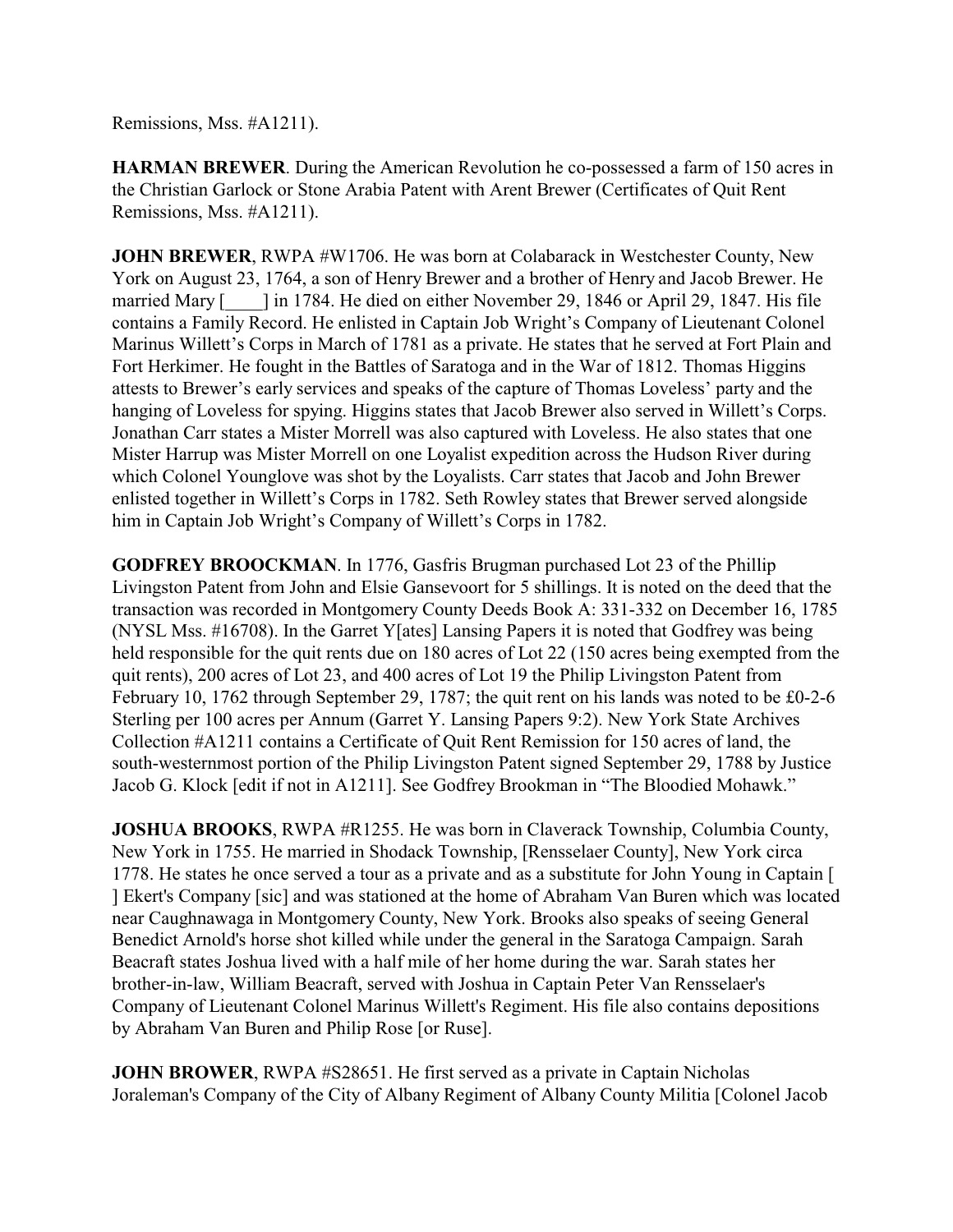Lansing Junior's Regiment] in 1777. In 1778 he was ordered out to go to Schoharie under the command of Captain Joraleman for one-month. In 1779 he marched under the command of Captain Gerrit Groesbeck of the City of Albany Regiment to Fishkill for three months. In July of 1780 he marched under the command Nicholas Marselius of the City of Albany Regiment to Fort Plain for four weeks. He was also out to Stone Arabia once in 1780. His file contains a deposition by Lieutenant Derick Hilton.

**JOHN C. BROWER**, RWPA #S14989. He was born in the Town of White Plains in Westchester County, New York in 1759, but his father moved the family to Poughkeepsie when he was yet young. He first enlisted as a private and served a three-month tour at Fort Constitution on the Hudson River. In the summer of 1780, he volunteered to serve for three months in Captain John McKinstry's Company of Colonel Lewis Dubois' Regiment of Levies and was sent to Fort Plain, Fort Herkimer, and finally to Fort Stanwix before returning to Fort Herkimer from which he was discharged. He once served as a substitute for John Bell. His file contains a deposition by William Brower.

**JOHN MATHEW BROWN, Esquire.** While a captain in the Canajoharie District Regiment of Tryon County Militia he possessed 150 acres of land in Lot 16 of the Mathew Bowman Patent (Garret Y. Lansing Papers 12:10).

**JOSEPH BROWN**, RWPA #S12338. He was born in Schoharie County, New York on September 1, 1763. He states that Vrooman's Land is now in Fulton Township of Schoharie County, New York. He enlisted as a private in Captain Jacob Hager's Company of Colonel Peter Vrooman's Regiment in June of 1780 at the Upper Schoharie Fort in Vroomans Land. He was captured by a party of Indians near the Upper Schoharie Fort in June of 1782 and held in Canada until 1784. Barent Becker states that Brown was living at Vroomans Land in Fulton Township, Schoharie County, New York in 1780 and performed military duties under Captain Jacob Hager of the Duanesburgh and Schoharie District Regiment of Albany County Militia at the Upper Schoharie Fort in Vroomans Land. Becker also states that Brown was captured by the Indians while at Vrommans Land and that one of the inhabitants was killed in June of 1782. His file also contains a deposition by Barney Keyser. Henry Hager wrote a letter to the Secretary of War's Office on July 31, 1837 demanding that Brown and Barent Becker be stripped of their pensions.

**JOSEPH BROWN** the 2<sup>nd</sup>, RWPA #W17340. He was born on April 13, 1760. He married in Cambridge Township, Washington County, New York in February of 1788, Elizabeth Olmstead. He died in Northampton Township, Fulton County, New York on June 29, 1846. His file contains a Family Bible Record. He served as a private in the companies of Captain John Graham and Captain Andreas Fink of the First New York Regiment. He first enlisted on March 11, 1777 and served until March 11, 1780. He states that he was involved in skirmishes while stationed at Fort Stanwix and fought in the Battle of Monmouth. His file contains a deposition by John Brown.

**KORATH BROWN**. During the Revolutionary War he possessed 150 acres of land in the eastern one-half of Lot 28 of the Jacob Borst Patent (Garret Y. Lansing Papers 12:10).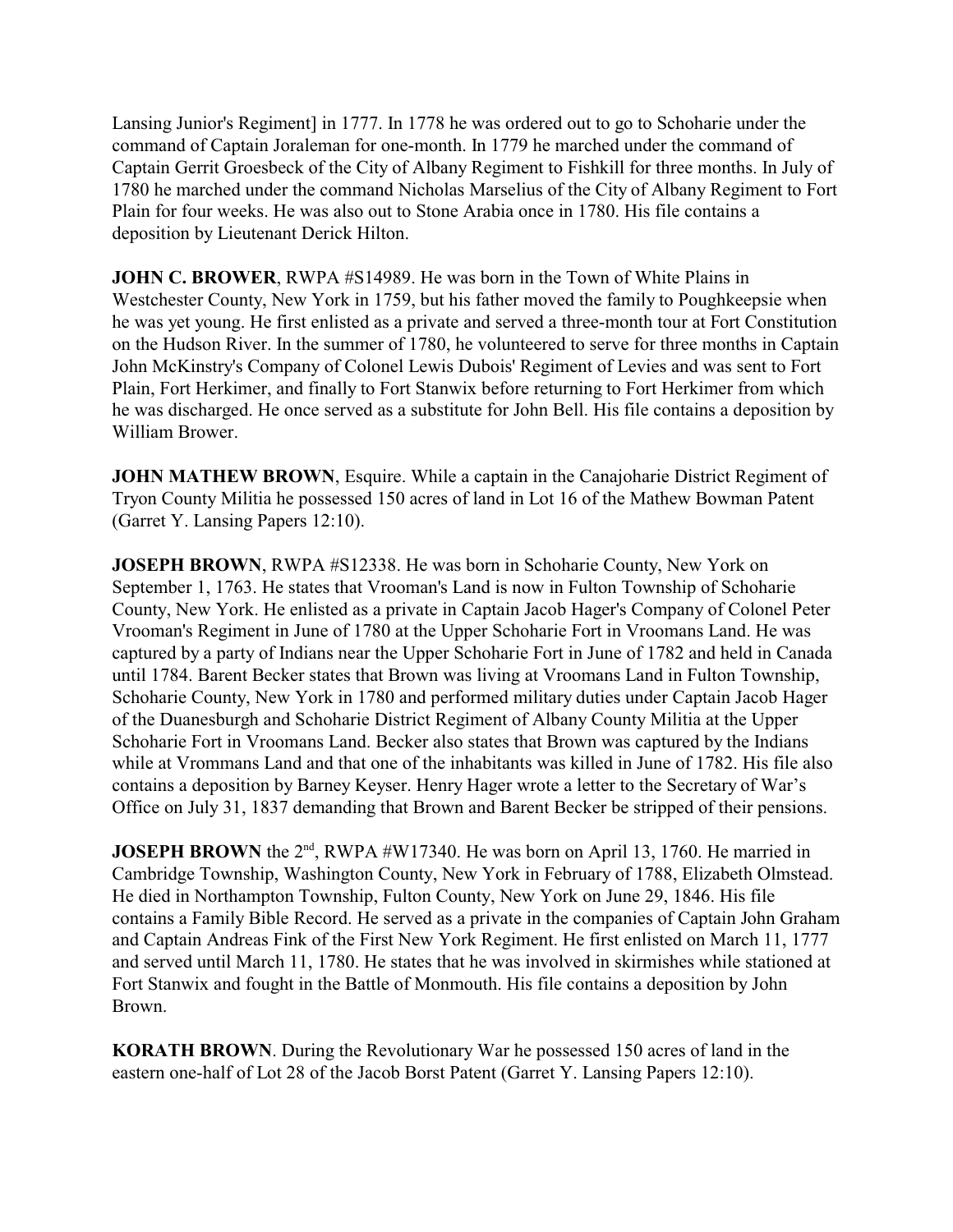**PETER BROWN**, RWPA #S28652. He was born in Great Nine Partners Township, Dutchess County, New York and was age 76 when deposed on August 9, 1832. In September of 1779, he enlisted in Captain John Schermerhorn's Company of the Second Rensselaerwyck District Regiment of Albany County Militia [Colonel Killian Van Rensselaer's Regiment] and marched to Old Schoharie and from thence to Cobles Kill.

**WYNSEN BRUIZEE**, RWPA #S9284. He was born on the Manor of Livingston in the now Town of Gallitan, Columbia County, New York in August of 1759, a nephew of Teunis Bruizee. In 1779 and 1780 he served as a Minuteman in the company of Captain John Shaver of the Manor of Livingston Regiment of Albany County Militia. He enlisted in March 1781, under Lieutenant Peter Loop of Lieutenant Colonel Willett's Corps of Levies and was mustered at the home of Vosburg of Hillsdale, Columbia County. He states that he was then marched to Fort Plain where he was placed in the company of Captain Joseph Harrison of Willett's Corps and while at Fort Plain, he marched to a battle fought north of the Village of Johnstown. He states that there were twelve American Rebels killed in the Battle of Johnstown and that William Jones was shot through the body & killed by a rifle ball while standing next to him. He states that Lieutenant Colonel Willett remained near the battle ground overnight and the next day pursued the enemy to the northwest as far as the East Canada Creek before returning to Fort Plain [see the RWPA of Henry Shaver]. Wynsen states that about four hundred troops garrisoned Fort Plain and that a gun was fired each morning at sunrise. He states that at the time he first enlisted, he lived at a place called the Maycon Flatts, which are now known as Hillsdale in Columbia County, New York. Jacob Esselstyn states that Lieutenant Peter Loop Junior lived in Hillsdale Township. Jacob states that he and John Hermance served together with Wynsen in the nine months service. His file also contains depositions by Johannis Righter, John Dickinson Junior, Yon Batrick, &William Batrick.

**JOHN BULLOCK**. On July 9, 1784 John Bullock of the Manor of Rensselaerwyck sold to Benjamin Gilbert of the Town of Brookfield, Worcester County, Massachusetts Lots 10 & 32. . *in the tenth range from the North in a place called New Town Martin* . . . *being part of a tract of Land of twenty nine thousand Acres granted with the usual allowance for Highways unto Godfrey Miller, Adam Tipple, Luke Van Ranst and others by Letters Patent bearing Date the eighteenth day of April in the Year of our Lord one thousand and seven hundred and sixty one* . . . Which was sold to the said John Bullock by John Christopher Hartwick (Montgomery County Deeds 1:240).

**BUNKLE**. Mister Bunkle was a member of First Lieutenant Philipp Jackob Hildebrandt's Company of Hessian Jägers which took part in the August 1777 Siege of Fort Schuyler. He is noted to have been punished for sleeping while on guard on the morning of the disastrous retreat of Lieutenant Barry Saint Leger ("The Hessians: Journal of the Johannes Schwalm Historical Association," Volume 15, 2012).

**FREDERICK BUNPUS**, RWPA #S2045. He was born in Cornwall Township, Litchfield County, Connecticut and was age 54 when deposed on May 7, 1818. He is first noted to have been drafted while living at Hoosick to serve as a private in under Lieutenant [ ] Gray in a onemonth expedition to Johnstown in June of 1781. He enlisted as a private in Captain Nathaniel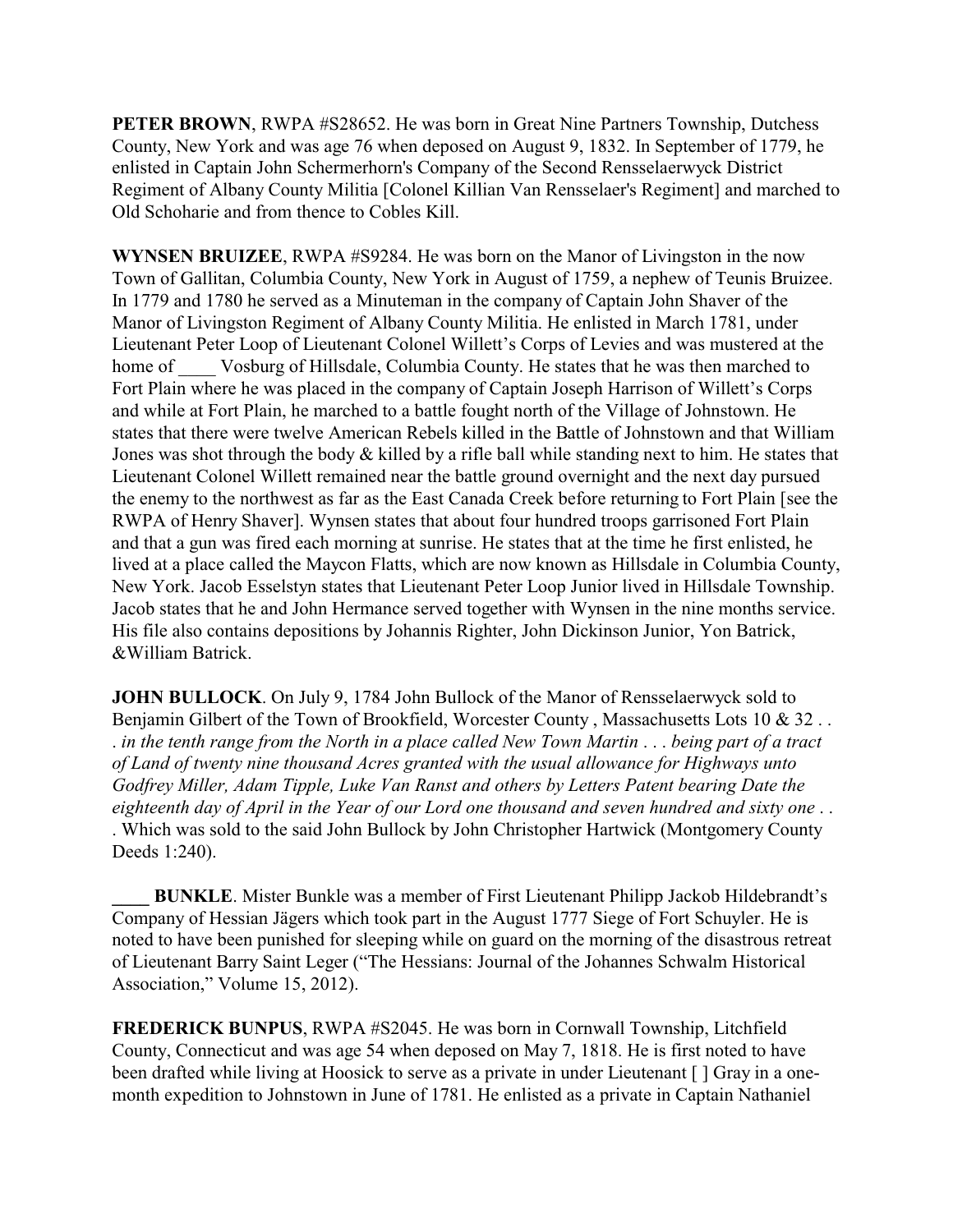Henry's Company of Lieutenant Colonel Marinus Willett's Corps about April 1, 1782 for a term of nine months. He was first mustered in Albany and after 14 days was marched to Schenectady were the *Small Pox* was rampant and thus they only remained there a few days. He was then marched under Lieutenant Witter Johnston to Johnstown . . . *from this place he was marched to Fort Plain under the same Officer – Staid there a few days in a barn – From this place he and one John Woodcock were sent to Fort Herkimer and was attached to Capt* [Peter B.] *Tierce's Company –* . . .. From Fort Herkimer, Frederick returned to Fort Plain where he was discharged. His file contains a deposition by Truman Spencer who served with Bumpus at Fort Plain.

**ELISHA BURDICK**, RWPA #S44700/BLWt #6817-100. He enlisted on May 15, 1778 as a private in Captain Benjamin Walker's Company of the Fourth New York Regiment and served for a term of nine months. In the November following he enlisted in Captain Philip De Bevier's Company of the Fifth New York Regiment, but was shortly thereafter transferred with his company the Second New York Regiment and served until June 9, 1783. His file contains a deposition by John Joguish and Silvester Summers.

**FRANCIS BURDICK**, RWPA #S23144. He was born in Stonington Township, New London County, Connecticut in 1765. He states that his father died in 1779 and that his mother remarried in May of 1779. He first enlisted in May of 1780, as a private in Captain Daniel Delavan's Company of Colonel William Malcom's Regiment for a term of one year, but was shortly thereafter transferred into the Second New York Regiment and performed duties in the Southern Hudson Valley. In May of 1781, he enlisted in Captain [  $\Box$ ] Salisbury's Company of Colonel [\_\_\_\_] Whitney's Regiment and marched to the Saratoga Barracks near Fish Creek under the command of Lieutenant [\_\_\_\_] Ostrander and there joined Lieutenant Colonel Marinus Willett's Corps. He states that upon Lieutenant Colonel Willett's departure from the Saratoga Theater they were placed under the command of Peter Gansevoort. In March of 1782, he enlisted as a matross with the rank of second sergeant in Captain William Latham's Company of Colonel Samuel McClellan's Regiment and performed duties at Fort Griswold at Groton, Connecticut. His file contains his commission as second sergeant. His file also contains a deposition by Silvester Summers.

**LAMBERT BURGET**, RWPA #W1710. He was born Hillsdale Township, Columbia County, New York in April of 1760, a twin brother of Rachel Burget. He married in Schoharie Township, Schoharie County, New York in March of 1781, Margaret Ackerson a niece of John Ackerson and Thomas Ackerson. He died at Painted Rock in Steuben County, New York on December 27, 1848. He first enlisted in 1780 as a private under Captain [Christian?] Miller [sic: Miller] and Lieutenant [Jeremiah C.?] Miller [sic: Muller] of "Colonel Livingston's Regiment" for three months [sic: Lewis Dubois's Regiment of Levies?] and marched to the Middle Schoharie Fort. While he was stationed at the Middle Schoharie Fort it was attacked by Sir John Johnson and he took part in the pursuit of Johnson and then returned to the Middle Fort. In May of 1782 he enlisted as a private in Captain Jonathan Pearcy's Company of Lieutenant Colonel Marinus Willett's Corps and performed duties at Fort Plain, Fort Hunter, Fort Herkimer, and took part in building a block house at Fort Stanwix. His file contains depositions by David Campbell and Henry Plugh of Willett's Corps and David Griswold of Livingston's Regiment.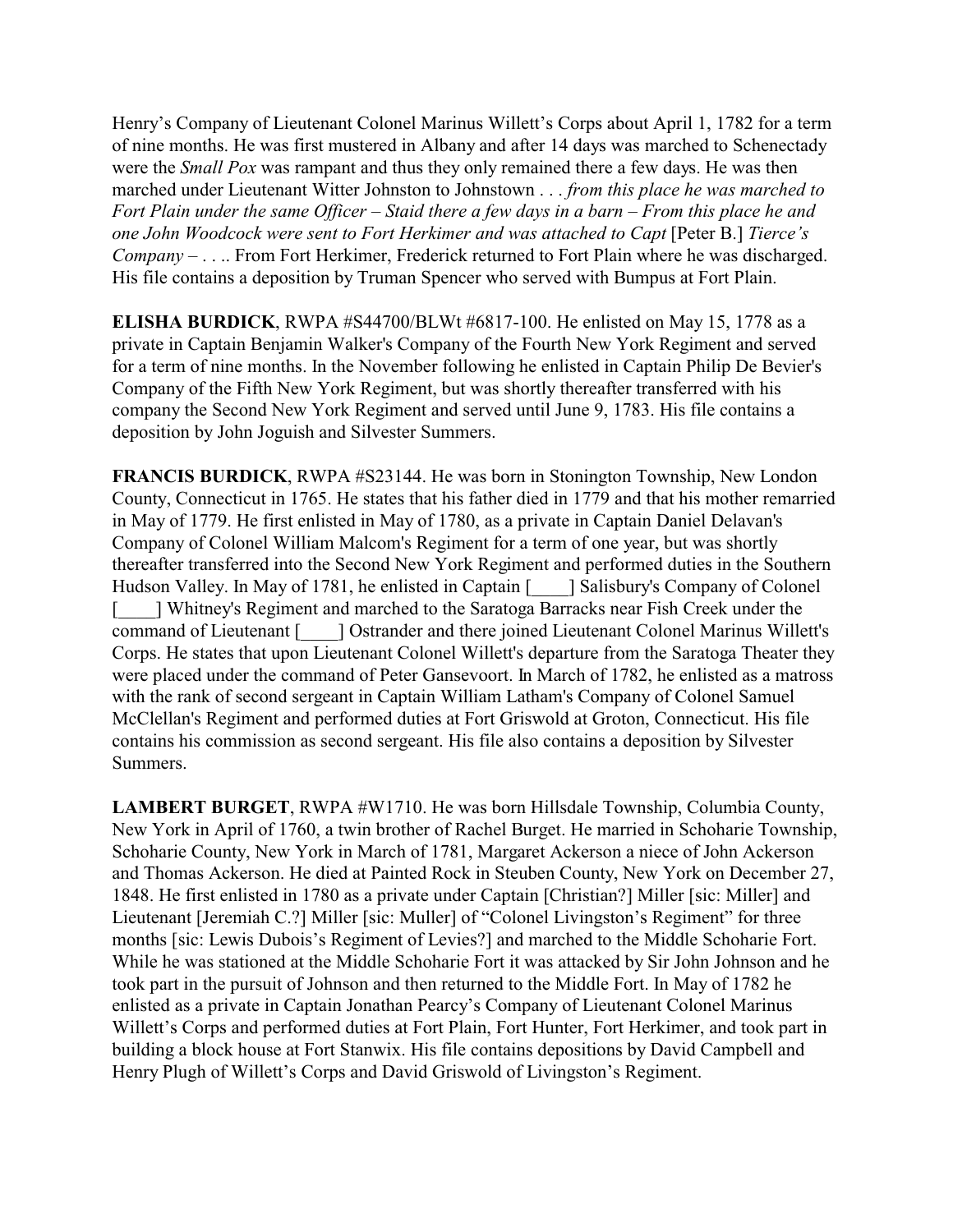**STEPHEN BURGRESS**, RWPA #W17395. He married on March 6, 1792, Elizabeth [\_\_\_\_], in her father's house at New Canaan, Columbia County, New York, a sister of Susan [  $\Box$  Ford. He died on October 14, 1829. Amos Hamlin states that he served in Captain Simeon Newell's Company of Willett's Corps that the said Burgess joined Newell's Company as a sergeant on November 1, 1782. William Avery of Captain Simeon Newell's Company of Willett's Corps states that Burgress served a sergeant in Newell's Company.

**JOSIAH BURNHAM**, RWPA #S12393. He was born in Sheffield Township, Berkshire County, Massachusetts in September 1764. He enlisted as a private in Captain Jonathan Piercy's Company of Lieutenant Colonel Marinus Willett's Corps in April of 1782. While in Willett's Corps he was a member of a detachment sent to guard Currystown. He also performed duties at Fort Plain in the fall of 1782. In February of 1783 he marched in Willett's Oswego Expedition. In the spring of 1783, he and two others were sent to garrison Fort Herkimer. He states that he and two others went with General George Washington as an escort from Fort Herkimer to Fort Stanwix after having earlier been reviewed at Fort Plain by the General and Governor George Clinton & Lord William Alexander Sterling. In the fall of 1783, he assisted in the building of a storehouse and blockhouses near Fort Stanwix. From Fort Stanwix, he was marched to Schenectady, by way of Fort Plain, where he was discharged by Captain Peter B. Tierce on January 6, 1784.

**JOHN BUSH, RWPA #W20822. He was born in the Rennselaerwyck Manor of Rensselaer** County, New York in 1760. He married in Stillwater Township, Saratoga County, New York on July 13, 1786, Jane Vosburgh, a sister of Derick Vosburgh, John Vosburgh, and Abram Vosburgh. His file contains a Family Record. He died on December 17, 1843. He served as a private in Captain Joseph Harrison's Company of Lieutenant Colonel Marinus Willett's Corps in 1780 as a substitute for a "class man' who had been drafted to serve for nine months. John states that his father negotiated the terms of his first tour as a substitute as he was underage [sic]. He states that he . . . *Started with about five hundred men for Fort Stanwix on the Mohawk River in the State of New York we on our passage Conveyed a number of provisions & stores for Fort Stanwix the distance I think is upwards of one hundred miles it may be 150 miles in going we marched through Schenectady Schoharrie passed Fort Hunter Fort Fox to Caughewaga then to Fort Herkimer then to a Small Picket Fort Called Fort Schuyler & then to Fort Stanwix on our passage we had a Skirmish with the Indians who were preparing to ambush us but we Came upon them before they Expected us & we routed them & killed & wounded Seven of them we had no other engagements* . . . *He states that they relieved the Third New York Regiment whom were manning Fort Stanwix at that time. While at Fort Stanwix he was employed in strengthing the fort by setting picketts &* . . . *Diging what we called honey pots which were lage holes in the ground about the size of a puncheau with a woodden bottom drawn full of long Sarp Spikes & then the top slightly Covered over* . . . Nathan Niles states that he & and John Bush marched from Palmerstown, New York to Schenectady to Fort Plain and from thence to Fort Stanwix. His file also contains a deposition by Lettilia [maiden name unknown] Griggs, widow of a Simon Griggs and submitted a Griggs Family Record.

**JOHANNIS BUTLER**. On December 7, 1773 he mortgaged to Archibald Kennedy & Jonathan Mallet 500 acres in Lot 22 of Glens Purchase (Montgomery County Deeds 1:77).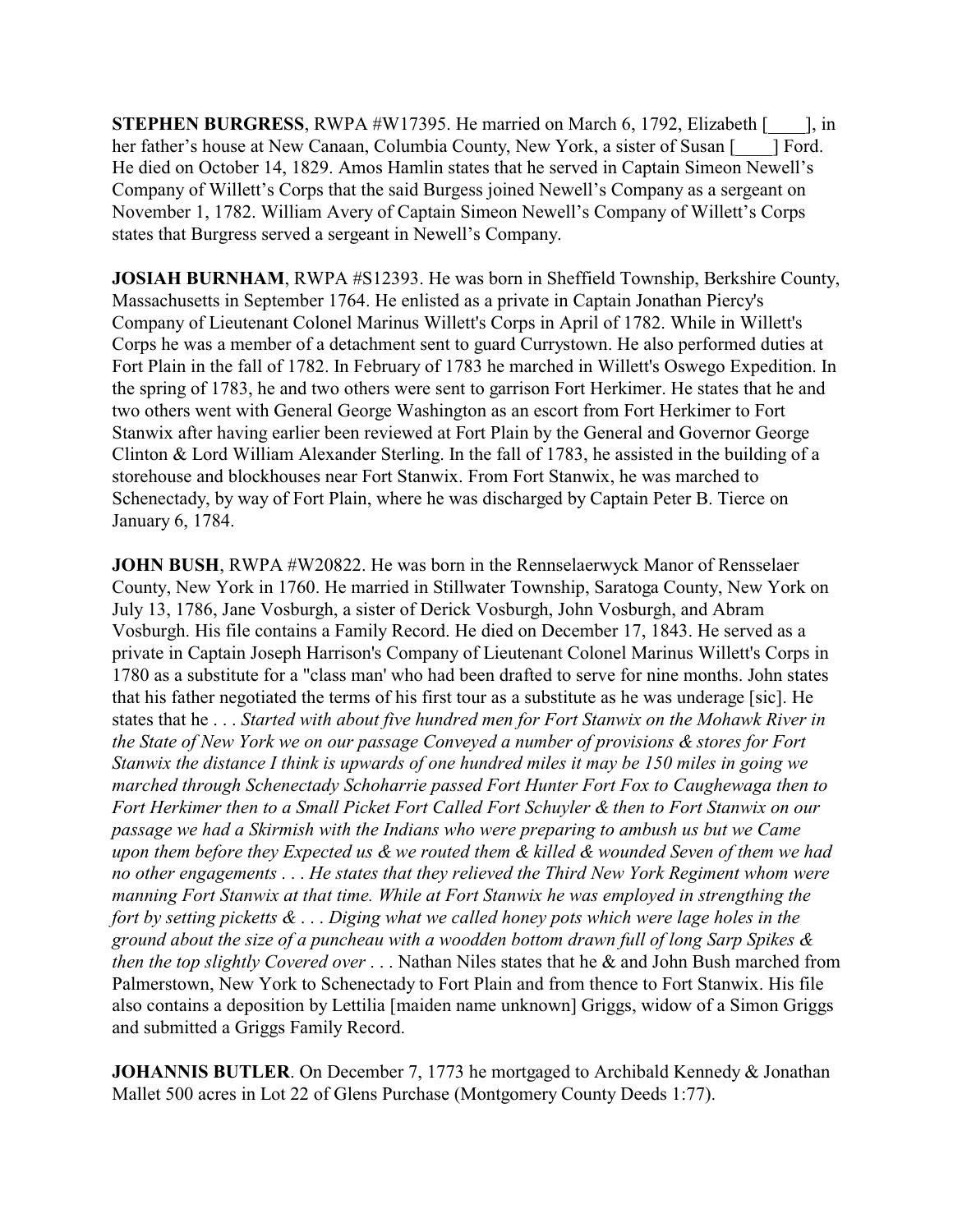**THOMAS BUTLER**. On January 2, 1753 Captain Thomas Butler of the Mohawks Country deeded to Captain Walter Butler a lot of land in 1142-acre Marian Scot Patent which later became a portion of "Butlers Bury." The endorsement of the said deed refers to Captain Walter Butler as a son of Captain Thomas Butler (NYSL Library Manuscript Collection 9691 Document #88).

**W. BUTLER**. In a receipt dated Butlersbury November 4, 1773 Butler acknowledges the receipt of £12-10-0 from John Petrie in settlement of a suit filed by Phyn and Ellice against Petrie (Petrie Family Papers REC.1-22).

**JAMES BUTTERFIELD**, RWPA #S44351. He was age 63 when deposed on April 13, 1818. He served in the regiment of Colonel John Stark and Captain William Ballard's Company of the Seventh Massachusetts Regiment (a part of General Nixon's Brigade) in 1775 and 1776. In 1777 [sic] he received a lieutenant's commission in Colonel John Harper's Regiment. He states that shortly after his promotion, Harper was relieved by Colonel Lewis Dubois. He states he received a captain's commission in Lieutenant Colonel Marinus Willett's Regiment late in [1780?] for three years, but prior to his taking office he was taken prisoner by the British near Cherry Valley. While on Rebel's Island lying in the Saint Lawrence River and held until June 9th, [1781?] when he was able to escape along with George P. Ransom and John Brown. He states he took part in the Siege of Boston and the taking of John Burgoyne.

**JAMES BUYS**, RWPA #R1565. He was age 73 when deposed on December 30, 1829. He served as a batteauman under the command of Captain William Peters or as he was sometimes called Peterson. He was present at the surrender of Johnny Burgoyne and states he fought in the battles at Stone Arabia on October 19, 1780. His file contains depositions by Abraham Requa and John Paulding.

**SIMON BYDEMAN**. During the American Revolution he owned a *Farm at the place Called the Little Falls in Kings%land District in a Patent called Glens Purchase* consisting of 100 acres of land in Larger Lot 15 (Gerrit Y. Lansing Papers, Box 8:3).

**GEORGE CADMAN, RWPA #W17592. He was born in Dartmouth, Rhode Island [sic:** Dartmouth Township, Bristol County, Massachusetts?] on October 7, 1760. He married in Canaan Township, Columbia County, New York in January of 1788 Desire Beebee. He died in Mayfield Township, Fulton County, New York on January 10, 1838. His file contains a Family Bible Record. He states he served in Captain [ ] Grave's Company of Colonel Ichabod Alden's Regiment in Cherry Valley, New York in August of 1778. George states he also served in the Schoharie Valley under the command of Captain [ ] Mallary and Lieutenant [ ] Reynolds of Colonel [ ]'s Regiment in May of 1779. His file contains depositions by Timothy Woodbridge; Israel Lee; and John Beebee who states he served with George at Cherry Valley.

**JOHN CAINE**, RWPA #W18849. He was born in the Town of Mohawk, Montgomery County, New York on December 10, 1762. He married in Schenectady Township, Schenectady County, New York on January 1, 1785, Sophia Frederick. He died on June 7, 1840 in Camden Township, Oneida County, New York. His file contains a Family Record. He enlisted as a private in Captain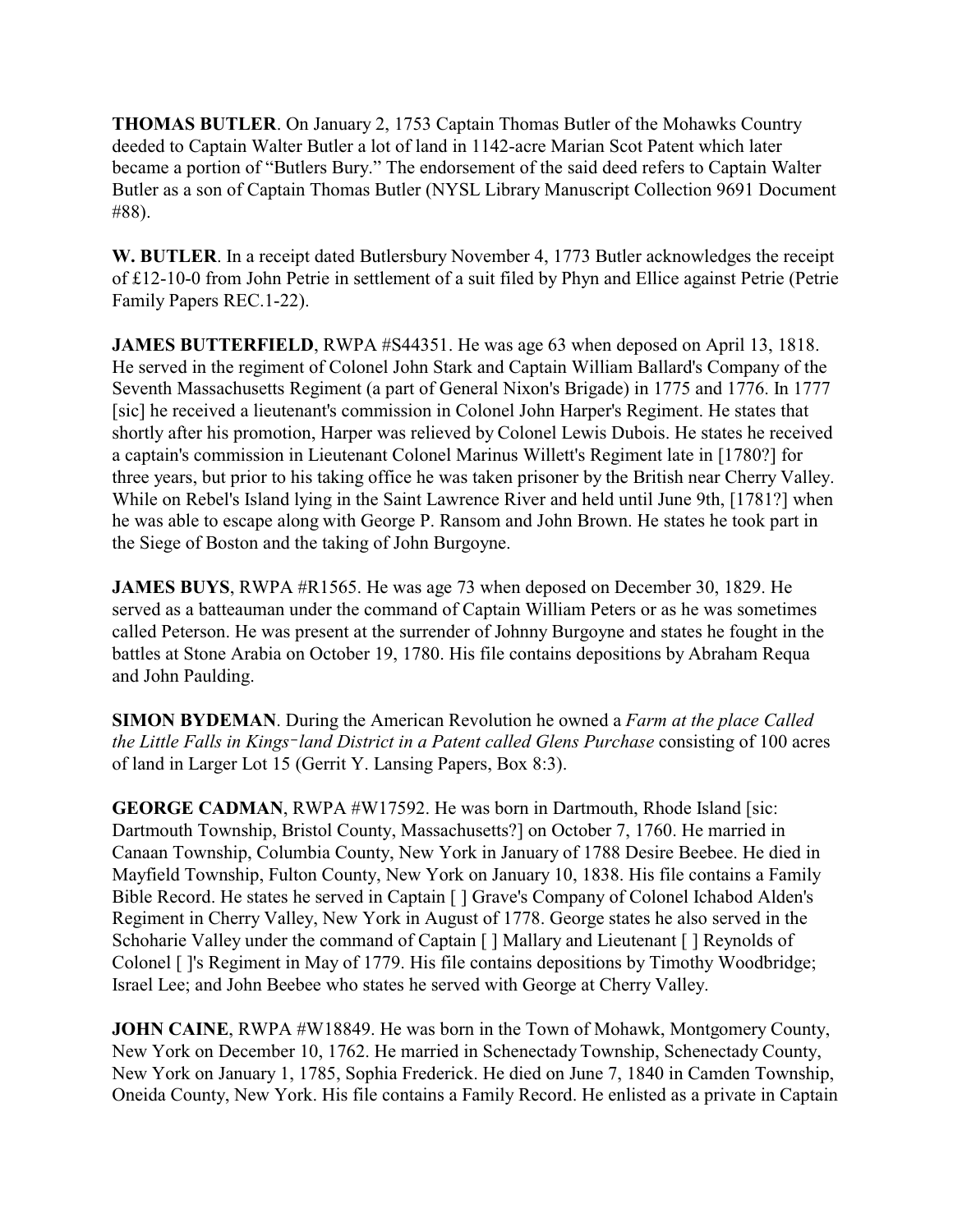Garret Putman's Company of Lieutenant Colonel John Harper's Corps of Levies in July of 1780 and served therein for five months before being discharged while at Fort Plain. He enlisted as a private in Captain Garret Putman's Company of Lieutenant Colonel Marinus Willett's Corps in April of 1781 and during his tour was promoted to sergeant before being discharged while at Fort Plain on December 31, 1781. He also served as a private in the War of 1812. His file contains a deposition by Peter Mower of Captain Garret Putman's Company.

**PHILIP CALDWELL**, RWPA #W18661. He was age 60 when deposed on August 22, 1820. He Saratoga Township, Saratoga County, New York on March 15, 1797 Nancy Lattimore. He died in Monroe County, New York on May 15, 1841. He served as a private in the companies of Captains John Ten Broeck and John H. Wendell of the First New York Regiment. He states he received a slight knee wound in a small skirmish near Fort Stanwix. He also fought in the Battle of Yorktown. Caldwell states that Snake Hill was located near the Highlands of New York.

**JOHN CALF**. He served as a private in Colonel Peter Gansevoort's Company of the Third New York Regiment and stole a batteau and deserted from the service while at Fort Schuyler. He was captured by the Tuscarora Indians and returned to Fort Schuyler on August 13th, 1778. He was then court-martialed on the 15th of August and executed on August 17th, 1778 (Gansevoort's Military Papers).

**JOHN CALYER.** Map #12 drawn for the Commissioners of Forfeitures by New York Deputy Surveyor General Isaac Vrooman shows that at the time of the American Revolution, John occupied a house in the southwestern corner of the southeastern corner of Woodland Lot 8 of the Van Slyck Division of the Harmanus Van Slyck/Abraham DePeyster Patent (Surveyor General's Maps, #872).

**ABRAHAM CAMER**, RWPA #W3593/BLWt #71213-160-55. He was born in Claverack, Columbia County, New York in 1751. He married on October 24, 1793, Elizabeth Link who was born in Rhinebeck Township, Dutchess County, New York on May 8, 1776); the oldest child of William and Maria (Kilmer) Link and sister of [in order of age from oldest to youngest] John :ink, William Link, Peter Link, Philip Link, Catharine Link, Henry Link, Maria Link, Susan Link, Hannah Link, Abraham Link, Joseph Link, Caroline Link, Chanty Link, and Benjamin Link in a ceremony performed by Reverend Gethard of the Dutch Reformed Church of Claverack, Columbia County, New York on the farm of her father in Copcake Township, Columbia County, New York. Abraham died on August 25, 1835 in Copake Township, Columbia County, New York. At the onset of the American Revolution he was working as an apprentice shoemaker under Nicholas Perry of Coxsackie. He served as a private in Captain Samuel Van Vechten's Company of the Second New York Regiment. He served a tour in the Schoharie Valley under Colonel Abraham Wemple in 1778 or 1779.

**MURDOCK CAMERON** (a.k.a. **BURDIC CAMPBELL**), RWPA #S46426. He was born in the Highlands of Scotland and age 63 or 64 when deposed on April 27, 1829. He states that his father's family came to America in 1775. Kenneth Campbell states that Murdock is the son of his sister and that he, Kenneth, and Murdock served together in Captain James Gregg's Company of the Third New York Regiment. He enlisted as a drummer in the Colonel's Company of the First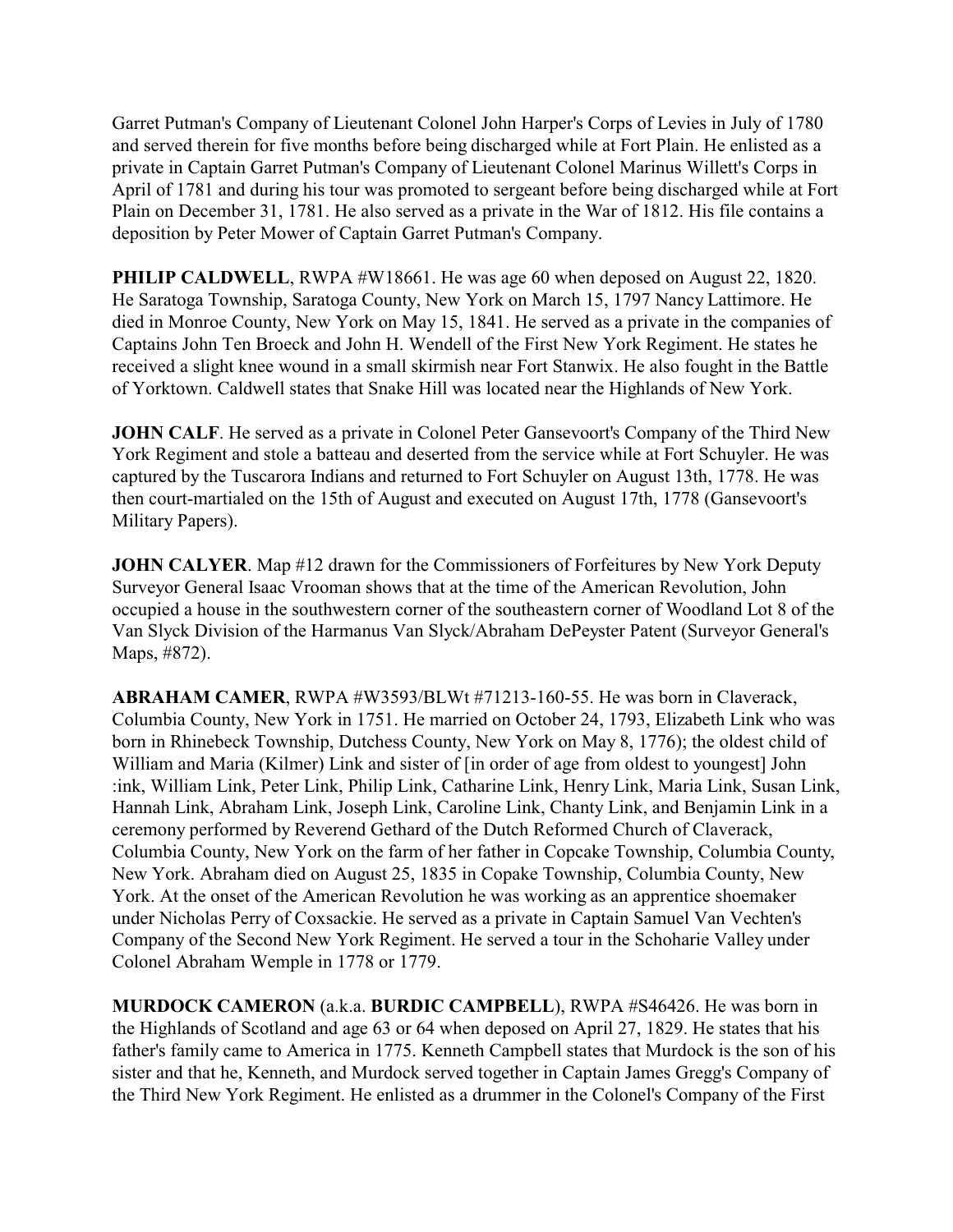New York Regiment in January of 1779 and served until the end of the Revolutionary War. Murdock states that at the time of his enlistment he was able to speak two words in the English Language and most likely appears in the Muster Rolls of the First New York Regiment as Burdic Campbell [The records of the New York State Comptroller Office show a Burdie Campbell as a drummer in the First New York Regiment]. Murdock states that upon he enlisted he was placed under the direction of Drum Major Henry Keyser who deserted the Rebel cause and while being pursued by Murdock and his colleagues was shot while trying to cross Lake Champlain [sic: Lake Oneida?] on a raft. He states that Keyser was replaced as Drum Major by [\_\_\_\_\_] Loudon. He fought in the Battle of Yorktown. Captain James Gregg's Orderly Sergeant, Henry G. Ohlen, states that at the time of his enlistment Murdock . . . *being of highland Decent the Gaalick Language being his native Tongue* . . . probably became known as Burdic Campbell due to his uncle Kenneth Campbell's being a private in the same unit. Ohlen goes on to state that he not sure of Murdock Cameron's true name, but that Cameron before him is the same man he knew in the service as Burdic Campbell. Lastly Ohlen states that Murdock was too small in stature to carry a drum and was thus assigned to other duties within the regiment and that the person calling himself Murdock Cameron is the same person he knew in the Third New York Regiment as Burdic Campbell.

**ASA CAMP**, RWPA #S22673. He was born in Rehobeth Township, Bristol County, Massachusetts on September 14th, 1759. He enlisted in 1775 in Captain [ \_\_\_\_] Salbridge's Company of Colonel Daniel Brewer's Regiment of Massachusetts Troops while at South Brimfield, Massachusetts. He states that he witnessed the Battle of Bunker Hill which occurred after he was discharged. The following year he enlisted in Colonel [\_\_\_\_] Holman's Regiment of Massachusetts Troops and fought in the Battle of White Plains. In 1777, he served up the armed vessel "Revenge" under the command of Captain [\_\_\_\_] Freeman and while off the Banks of Newfoundland they were engaged by a British Vessel but escaped after a severe battle. After the sea battle they went to Martinique and where they took on a load of cannon, cannon balls, and intrenching tools. While returning from delivering their cargo they were captured and taken first to the Island of Turtola and thence to New York from whence he escaped. In 1778 he moved to the Town of New Concord, Albany County, New York where he enlisted into a company of the Second New York Regiment and joined his command at Valley Forge. In 1779 he enlisted in Captain Lathrop Allen's Company of Lieutenant Colonel John Harper's Regiment of Levies as an Orderly Sergeant. While in Captain Allen's Company he was ordered out with a corporal and twelve privates to garrison a picket fortress at Germantown [six miles west of Fort Dayton in the now Town of Schuyler in Herkimer County], which he believes was called Fort Frederick. He states that while in command of Fort Frederick, it was attacked by a British Detachment of 250 which had no artillery. Asa states that a British Deserter stated that his command killed nine and wounded thirteen. He enlisted on July 10, 1780, as a corporal and served therein until December of 1780 and he states he commanded the party which dug the grave in which Major John Andre was laid to rest. In 1782, he enlisted as a corporal in Lieutenant Colonel Marinus Willett's Corps. Jedediah Seward states that he remembers Sergeant Camp being in command of the fort at High Germany.

**ARCHIBALD CAMPBELL**, RWPA #W1138. He was born in the Town of Blanford, Berkshire County, Massachusetts on April 16, 1763. He married on January 25, 1824, Elizabeth Jaqua. He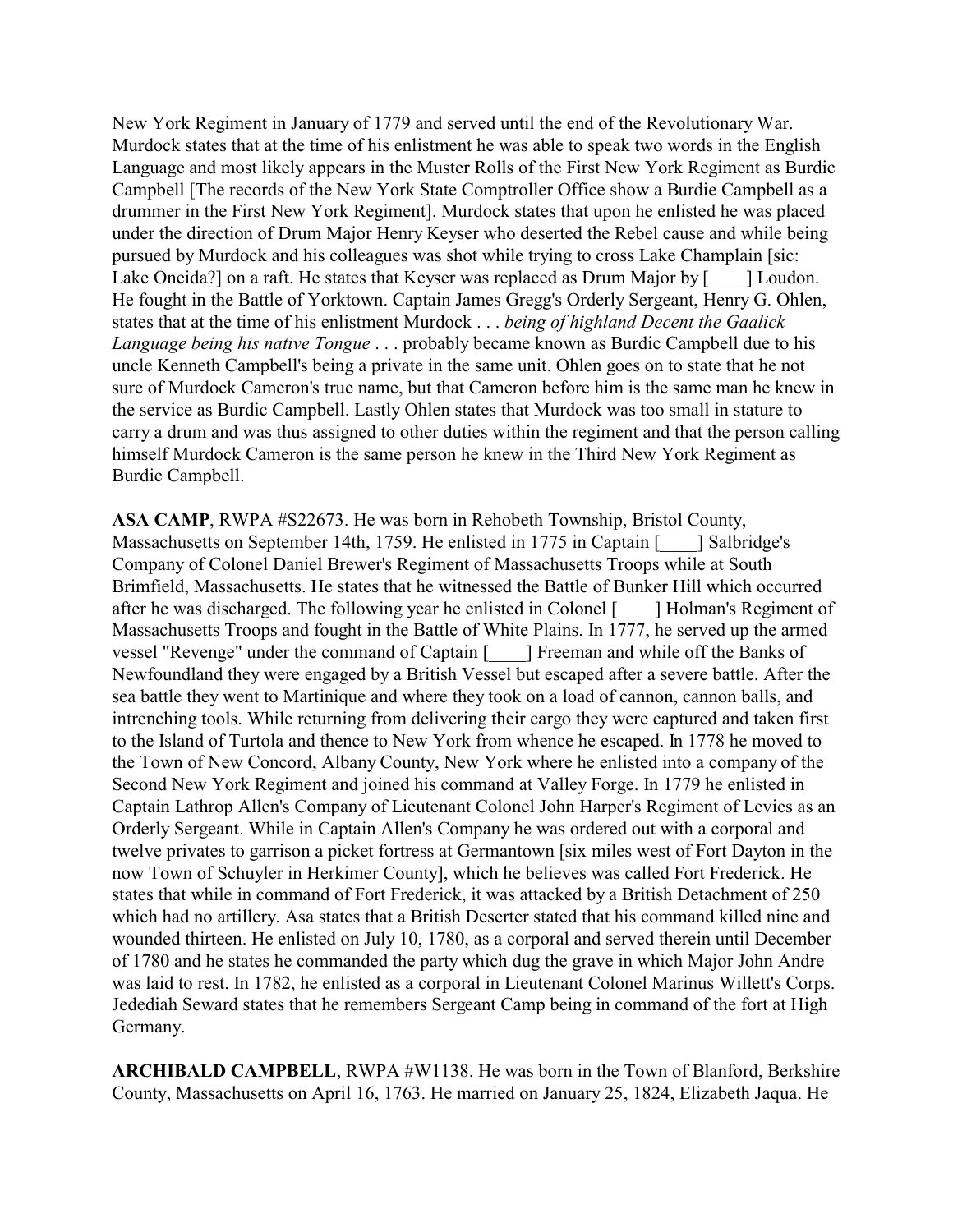died in Salisbury Township, Litchfield County, Connecticut on April 18, 1843. He enlisted as a private in April of 1781 in Captain Job Wright's Company of Lieutenant Colonel Marinus Willett's Corps and performed duties at Fort Hunter on the Mohawk River, near the mouth of Schoharie Creek, thence Fort Plain on the Mohawk near Canajoharie. He also served in the company of Captain Jonathan Piercy. He assisted in building a blockhouse at Fort Stanwix before being discharged from the service on January 7, 1784 by Captain Peter B. Tierce.

**DANIEL CAMPBELL**. On February 27, 1771 Mort Trimble received on the behalf of Daniel £4-4-10 from Marcus Petry (Petrie Family Papers REC.1-15).

**ELENOR CAMPBELL**. During the American Revolution she possessed 150 acres of land in the western part of Lot 23 of the Frederick Young Patent (Garret Y. Lansing Papers 9:5).

**JAMES CAMPBELL**. On July 17, 1750 *Aguajod Cornelius and William Sachems of the Onayodea of the five Nations for Good Will and Love we bear unto James granted to James Cambell of German flatts District* . . . *A piece of Land, which joins on his Land where now dwelleth on the South side of the Mohawk River containing four hundred Acres lying East along the said River adjoining the said James Cambells Land, into the Bush two hundred Acres on the front of his Land, about South, Southwest till to a little Creek* . . . *lying East along the said river* [the Mohawk River] *adjoining the said James Campbells land into the Bush two hundred Acres and two hundred Acres on the front of his land, about South, SouthWest till to a little Creek* . . . The aforesaid deed was witnessed by William *Coningham*, Jacob Broadhack, and Jno Ryan (Montgomery County Deeds 1:436). Sir William Johnson on March 24, 1758, examined under oath a . . . *James Campbell, an Irishman, and resident at the German Flatts many years, where he married* [a] *German Woman, & followed the Oswego Trade a long time. . . .* Sir William noted in his notes that . . . *In March 1756* [Campbell] *was an Interpreter at Bulls Fort on the West End of the great, or Oneida Carrying place where he was taken Prisoner, when that Fort & garrison were destroyed, by about 500 French, & Indians* . . . (Sir William Johnson Papers Volume 3:786). It is also noted in the Sir William's Papers (3:791) that Campbell returned to Fort Herkimer from his captivity on March 19, 1758.

**JAMES CAMPBELL**, RWPA #S2110. He was born in Blanford Township, Hampden County, Massachusetts on April 16, 1763. He enlisted as a private in Captain Job Wright's Company of Lieutenant Colonel Marinus Willett's Corps in March of 1781 and was stationed at Fort Plain on the Mohawk River about twenty miles as near as this Deponent recollects below the mouth of West Canada Creek. . . . He states that of the Oswego Expedition he . . . *well recollects that during this expedition he was three days without sustenance except the buds he picked from trees --* . . . He was sent to Fort Stanwix in the summer of 1783 and there assisted in building a blockhouse nearby. He states that he was discharged while at Fort Stanwix in December of 1783.

**JOHN CAMPBELL.** During the American Revolution a John Campbell possessed a farm of 100 acres in the Johan Jost Petrie Patent (New York State Archives Collection #A1211). On September 30, 1826, a John Frank testified that a John Campbell possessed 100 acres of land in Lot 21 of the Johan Jost Petry Patent during the American Revolution and that the said Campbell's property had been destroyed by the "late enemies of the United States" during the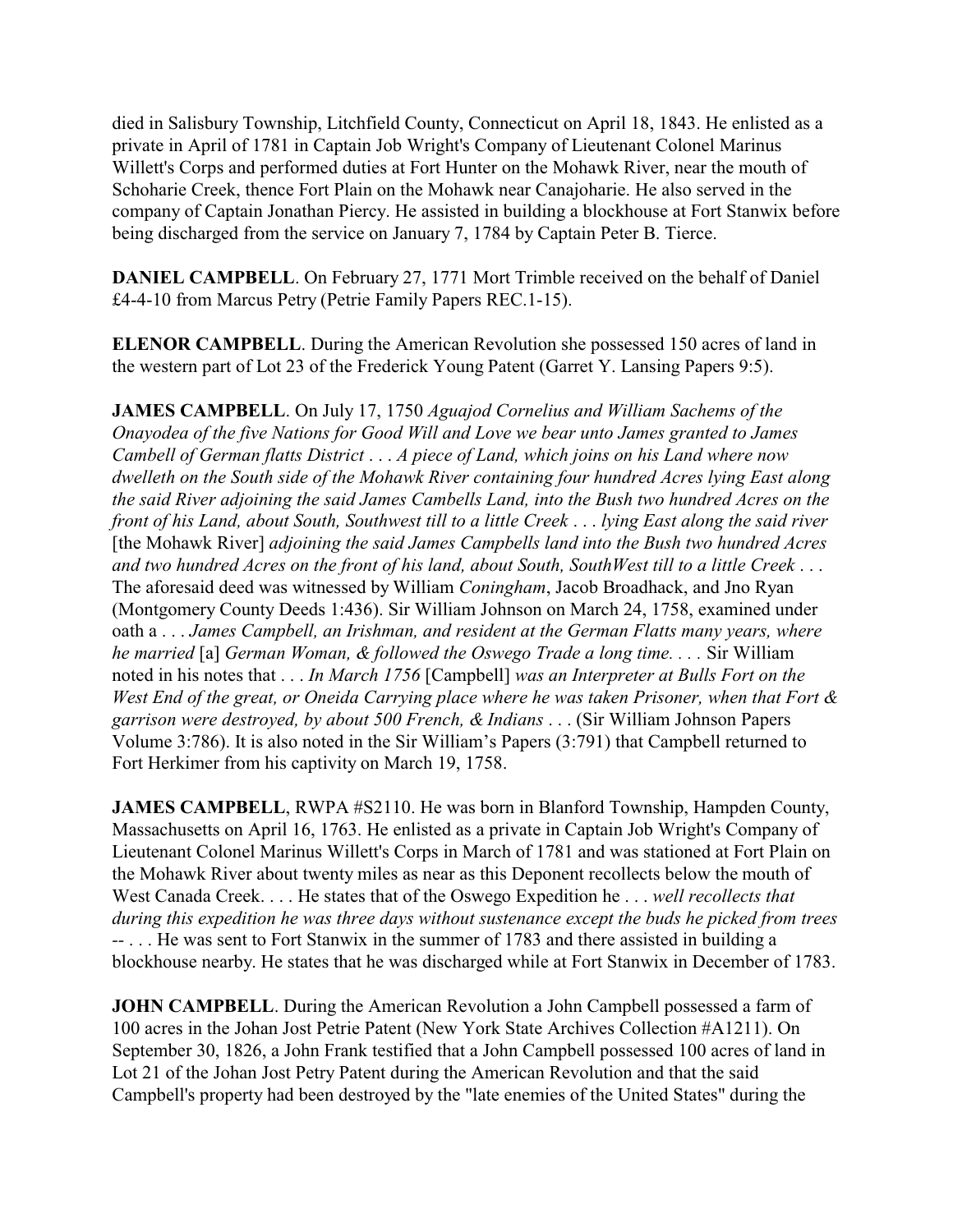said war (Garrit Y. Lansing Papers, Box 8 Folder 4).

**MATHEW CAMPBELL**. During the American Revolution he possessed 100 acres of land in Lot 72 of the Godfrey Miller Patent (Garret Y. Lansing Papers 9:3).

**ROBERT CAMPBELL**. During the American Revolution she possessed 100 acres of land in Lot 18 of the Godfrey Miller Patent (Garret Y. Lansing Papers 9:3).

**SAMUEL CAMPBELL**. His wife who was taken in the November 11, 1778 Raid on Cherry Valley was reported to be on her way home to New York on September 22, 1779 (Gansevoort's Military Papers, p. 462).

**THOMAS CAMPBELL**, RWPA #R1646. He was born in the Town of Florida, Montgomery County, New York on March 12, 1767, an elder brother of Hugh Campbell & Jane (Campbell) Wood. He first enlisted in August of 1781 as a private in Captain Garret Putman's Company of Lieutenant Colonel Marinus Willett's Corps for a term of four months and performed duties, first at Fort Hunter, and later at Fort Plank, Fort Clyde, and Fort Plain *all situated on the borders of the Mohawk River*. He fought in the Battle of Johnstown. Thomas states that at the time of the Battle of Johnstown, he was stationed within Fort Plank and that the day before the battle he had been out as a scout to the Town of Sharon and upon his arrival back at Fort Plain, he was marched immediately towards Johnstown where he arrived the next afternoon. He states that after the battle he marched to the German Flatts, where he remained for two days before returning to Fort Plank where he was later discharged by Major Josiah Throop. He states that during 1781 a company of artillerymen under the command of Captain [  $\Box$ ] were stationed at Fort Plain as was Captain Lawrence Gross' Company, and that Major Rowley commanded the New England Troops. Thomas states that in 1782 he served in Captain David McMaster's Company of the Mohawk District Regiment of Tryon County Militia at Fort McMaster in the Town of Florida. He states that in 1782 McMaster's Company captured a spy named *Parker* who was later hanged at Albany. Jane Wood states that Thomas lived with their father in the Town of Florida, Montgomery County, New York when he enlisted in Willett's Corps and was absent from home for four months in 1781 and several more times in 1782. His file contains a deposition by Hugh Campbell.

**WILLIAM CAMPBELL**. During the American Revolution he possessed 100 acres of land in Lot 57 of the Godfrey Miller Patent (Garret Y. Lansing Papers 9:3).

**JOHN CANADA**. See JOHN KENNEDA, RWPA #R5866.

**AMON CANFIELD**, RWPA #W20832. He was age 68 when deposed on April 5, 1827. He died in Dutchess County, New York on November 4, 1842. His file contains a Family Record. He enlisted as a private in Lieutenant Peter Elsworth's Company of the Fourth New York Regiment and was discharged on February 6, 1779 at Fort Plank. Thomas Wilkinson states he served with Wilkinson in Captain Nathan Strong's Company of the Fourth New York and that he was discharged along with Canfield on February 6, 1779. His file also contains depositions Silas Wadell and Martin M. Mitchell.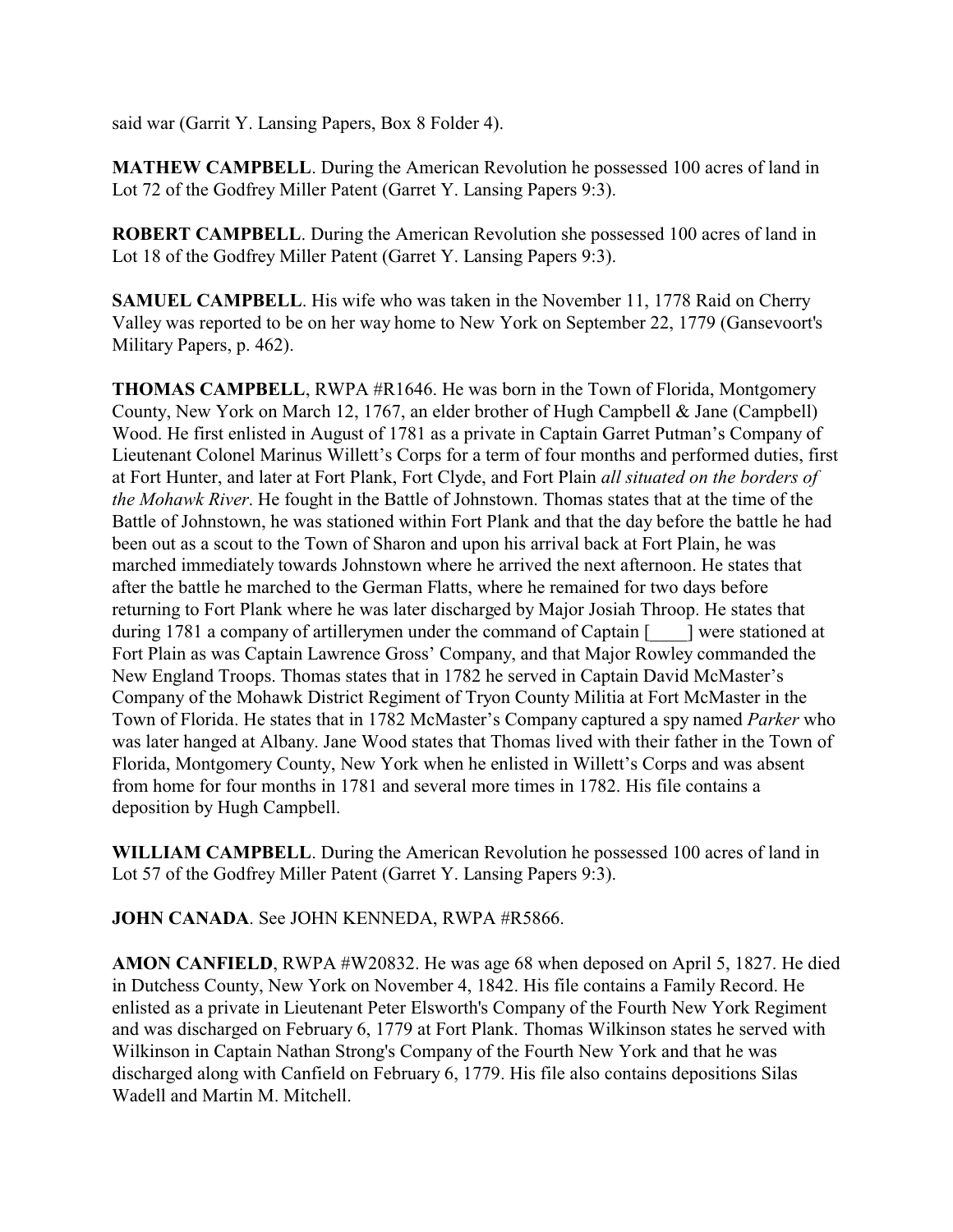**JAMES CANNAN, RWPA #R1661. He died at Cherry Valley, Otsego County, New York on** September 12, 1829. He served from July of 1776 until December 1, 1776 in Captain John Eisenlord's Company of Colonel Cornelius Van Dyke's Regiment of Levies as a First Lieutenant. He was appointed a First Lieutenant in Captain Elihu Marshall's Company of Lieutenant Colonel Marinus Willett's Corps April 1, 1781 and served as such until January 1, 1782, upon Lieutenant Colonel Marinus Willett's offer of a Captaincy if he raised his own company. Upon raising a company, he was appointed captain of the company and placed under the command of Major Commandant Elias Van Benschoten of Willett's Corps and served as such until January 1, 1784. His file contains depositions by Jelles A. Fonda, John Thornton, and Marinus Willett. During the Revolutionary War he possessed 100 acres of land in Lot 104 of the Godfrey Miller Patent (Garret Y. Lansing Papers 9:2).

**MATHEW CANON**. He was taken in the November 11, 1778 Raid on Cherry Valley was reported to be on his way home to New York on September 22, 1780 (Gansevoort's Military Papers, p. 462).

**ANDREW CANNON**. During the American Revolution she possessed 100 acres of land in Lot 74 of the Godfrey Miller Patent (Garret Y. Lansing Papers 9:3).

**MATHEW CANNON**. During the American Revolution he possessed a farm of 100 acres in Lot 73 of Godfrid Miller Patent (Certificates of Quit Rent Remission in NYSA #A1211).

**PHILIP CARPANTER, RWPA #W14275. He was born in Nine Partners Township, Dutchess** County, New York on March 29, 1765. He married in Granville Township, Washington County, New York on January 1, 1790, Mary Roads, a sister of Nathan Roads. In April of 1782 he enlisted as a private in Captain Job Wright's Company of Lieutenant Colonel Marinus Willett's Corps for the term of three years or the length of the war. He was later transferred to Captain James Cannon's Company of Willett's Corps. He received his discharge from Sergeant Daniel Bidwell while at Albany on January 1, 1784. He states that he performed duties at Stone Arabia, Fort Nellis, Fort Plain, and Fort Herkimer. He marched in Willett's Oswego Expedition. While at Fort Plain in July of 1783 he suffered a severe fracture of his leg and was transferred to the Albany Hospital. He states that he was reviewed by General George Washington while at Fort Plain.

**THOMAS CARPENTER**, RWPA #W16886. He was born March 29, 1761, a brother of Barnard Carpenter. He married Marther [ ] in Stamford Township, Dutchess County, New York on December 25, 1782. Marther was born on May 17, 1767. Thomas died on September 9. 1805. He enlisted as a private in Captain Joshua Drake's Company of Lieutenant Colonel John Harper's Regiment of Levies and was taken prisoner in October of 1780. His file contains depositions by Barnard Carpenter and Wedding Guest Phebe [( )] Carpenter.

**WARREN CARPENTER**, RWPA #W16886. He was age 63 when deposed on May 2, 1825. He was a brother of Jotham Carpenter. He married Jerusha [ ] in April of 1780. He died on April 21, 1830. His file contains a deposition by his brother, Jotham, who was present at his wedding. On July 7, 1784 he signed over his Power of Attorney to Henry Hart an Albany Merchant to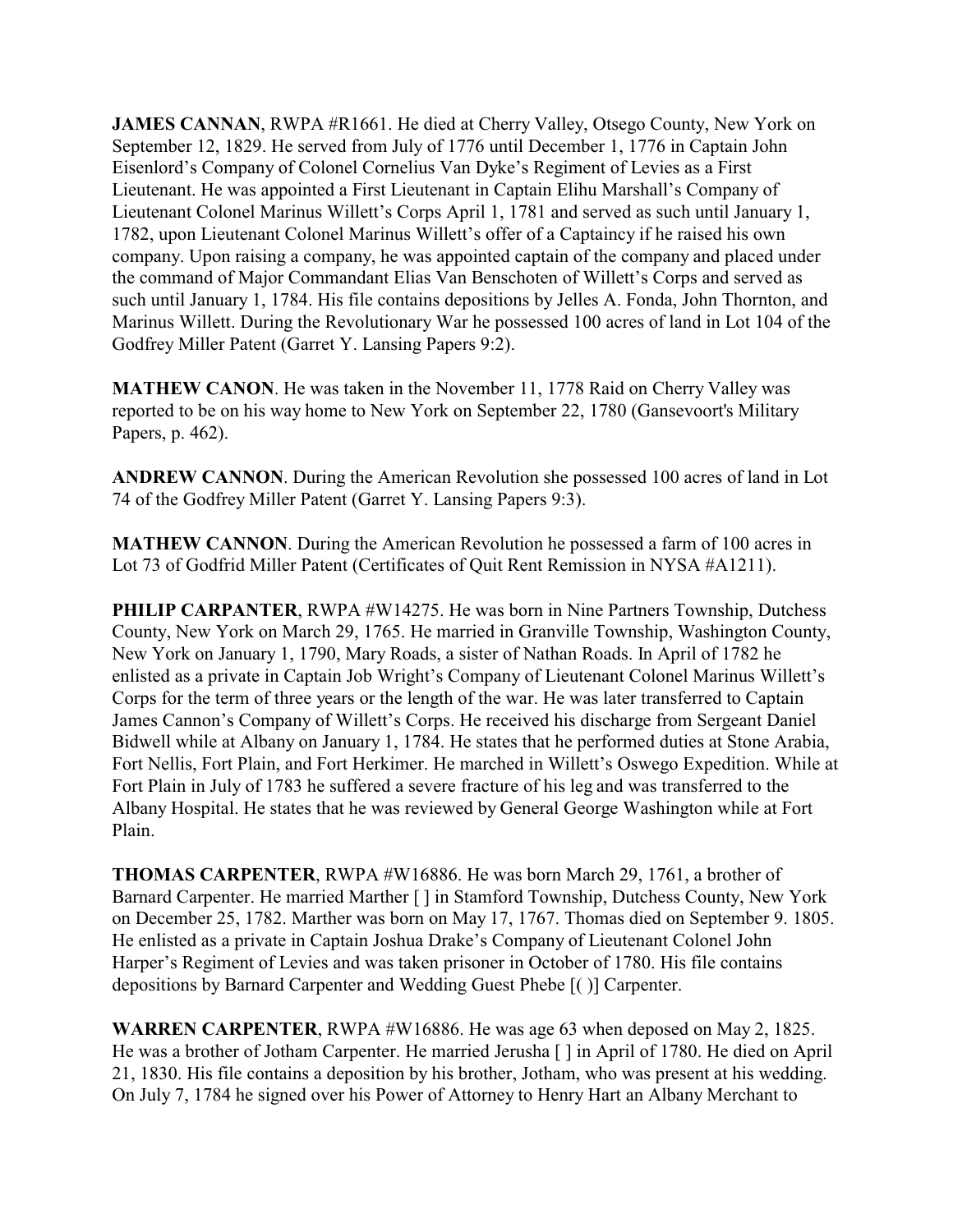collect his wages for his services in Captain Jelles A. Fonda's Company of Lieutenant Colonel Marinnis Corps in 1781; the Power of Attorney was witnessed by Thomas Carpenter and Job Wright.

**WILLIAM CARREL**, RWPA #W25395, BLWt #3359-160-55. He was born at Johnstown, Fulton County, New York in 1766. He was drafted into Captain William Wallace and Lieutenant Solomon Woodworth's Company of Lieutenant Colonel Marinus Willett's Corps as a private on March 1, 1781 and served until December 2, 1781. He states he was stationed at Fort Plain for six months, then sent to Caughnawaga for two months, and the remainder of the time at Johnstown. He fought in the battles of *Sir W<sup>m</sup> Johnston's Field* and was present on the West Canada Creek when Captain Walter Butler was killed.

**CARTER, RICHARD**, RWPA #S28669. He was age 60 when deposed on April 2, 1818. After serving a tour in Colonel James Livingston's Regiment he enlisted as a private in Captain Peter B. Tierce's Company of Lieutenant Colonel Marinus Willett's Corps for a Nine-monthTour in 1781 and upon his discharge, he reenlisted for an additional term of two years. His file contains a discharge signed by Colonel James Livingston on October 28, 1780. in

**RICHARD CASLAR**, RWPA #W6637/BLWT #26707-160-55. He was born in Little Falls Township, Herkimer County, New York on April 14, 1767, a son of Jacob Casler. He married in Herkimer Township, Herkimer County, New York on September 10, 1799, *Maragaret* Casler [sic]. He died in Herkimer Township, Herkimer County, New York on September 16, 1855. In 1781, he first enlisted as a served as a private in Captain Peter Elsworth's Company of Lieutenant Colonel Marinus Willett's Corps at Fort Herkimer where he assisted in building a redoubt and blockhouses. He also in the same service assisted in a redoubt at Fort Dayton. He goes on to state . . . *he went thence with his company to a place called in those days Fort House which was where the East Canada Creek empties into the Mohawk in said County of Herkimer*. . . . He fought in the Battle of Johnstown and was a witness to the killing of Walter Butler. Caslar states that after the skirmish with Butler's Forces, Willett returned to Fort Plain by way of Snell's Bush.

**CASS**. See Kast and Thompson.

**MARTINE CASS**. During the American Revolution he occupied 150 acres of land in Lot 15 of the William E. Spornheyer Patent (Garret Y. Lansing Papers 9:4).

**JOHN CASSELMAN.** During the American Revolution he possessed a farm of 100 acres in the Andrew Fink or Stone Arabia Patent (Certificates of Quit Rent Remission in NYSA #A1211).

**SOFFIRENUS CASSELMAN Junior**. During the American Revolution he possessed a farm of 100 acres in the Christian Garlock or Stone Arabia Patent (Certificates of Quit Rent Remissions, Mss. #A1211).

**JOHN CASTLEMAN**. On June 28, 1774 John mortgaged to James Delancey three tract of land in Larger Lot 11 of the Glens Purchase Patent. Tract One being Sublot 4 containing 100acres; Sublot 7 containing 100 acres the said Sublot 7 adjoining Sublot 6 which had been sold by James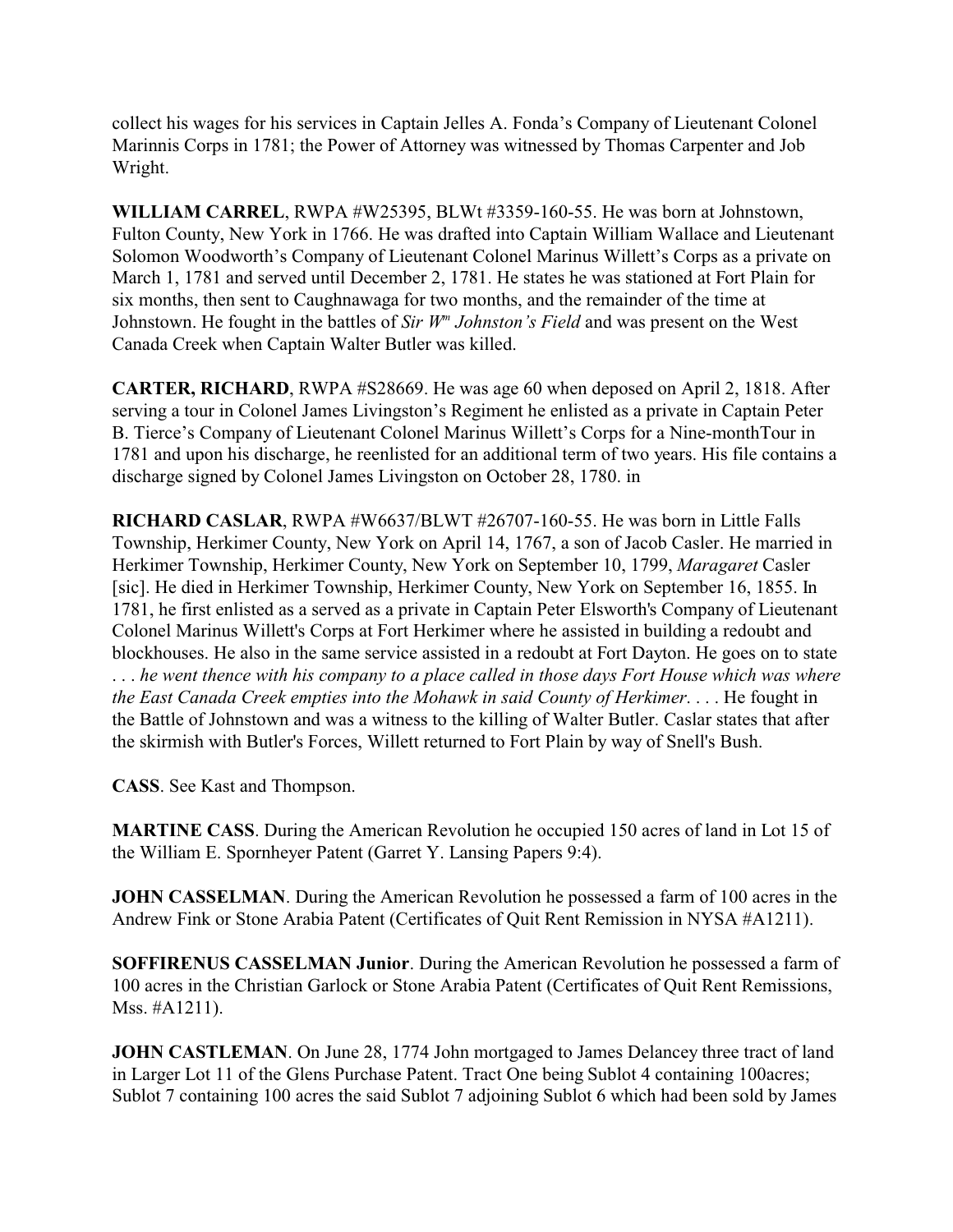Delancey to Peter Davy on June 24, 1774; and Sublot 9 containing 39 acres of land and adjoining Sublot 9 which had been sold by Delancey to Peter Davy on June 27, 1774 (Montgomery County Deeds 1:151).

**AMOS CHAPMAN**, RWPA #W20849/BLWt #16272-16-55. He was born in the Town of Sharon, Litchfield County, New York in 1758. He married in Kinderhook Township, Columbia County, New York on January 7, 1780, Betsey Pangman, a sister of David Pangman. In 1778 he served two one-month tours at Johnstown the first under Captain Gershom Trusdel of the Kinderhook District [Colonel Abraham Van Alstyne's] Regiment of Albany County, New York and the second as a substitute for William Reynolds. He was also ordered out as a corporal once in 1778 for one-month under Captain [?How] to serve at Fort Plank where Colonel Jacob Klock commanded. His file contains a deposition by Robert Pratt. An Elisha Chapman states that during the war Betsey often received letters from Amos carried home by his messmates John Waterman, Ezekiel Chapman, & David Chapman His file also contains depositions by Sarah Putman and Parks Putman.

**EZEKIEL CHAPMAN**, RWPA #S23157. He was born in Sharon Township, Litchfield County, Connecticut on August 6, 1757. In 1780 he states he . . . *was called out an allarm against the Indians & tories & Brittish with whom a battle was fought on the other side the Mohawk river opposite to Fort Plain & the Indians were driven & this deponent with the Militia under Colonel Van Astine pursued them to Oneida Lake — Major House or Hoose was with Col Van Astine & my Captain was Gershom Trusdell Lieutenant Jonathan Chapman & Ensign William Trusdell brother to the Captain after leaving the pursuit of the Indians we returned to Fort Herkimer where we stayed till other soldiers arrived* . . . In 1781 Ezekiel served in Captain Peter Van Rensselaer Company of Lieutenant Colonel Marinus Willett's Corps and fought in the Battle of West Canada Creek in which Walter Butler was killed after which he returned to Fort Herkimer where he had been stationed for the six months prior. Chapman states he served in Willett's Corps along with John Paddock and David Cady who is now deceased [December 23, 1833]. John Paddock of Willett's Corps states he was with Chapman at the Battle of West Canada Creek when Walter Butler was killed.

**HEMAN CHAPMAN**, RWPA #S16076. He was born on 1764 in the Town of Sharon, Litchfield County, Connecticut. He served as a private in Captain James Cannon's Company of Lieutenant Colonel Marinus Willett's Corps from May of 1782 through the War's end. Of the Willett's February, 1783 Oswego Expedition he testified on May 4, 1833, that . . . *Fort Plain and Herkimer were but a small distance apart went to Oswego or near it was in the winter the formost went on Snow Shoes untill it was hard enough to bear men without them then the footmen and then the teams followed It was said by our spy and guide an Indian that we had passed by the Fort that Captain John told two other India[ns] to meet him at a particular place directing them to go one way with the troops which they did when they met he informed them that they were passed the fort Capt John's breath smelt of Rum they suspected him of being treacherous and supposing that he had been to the enemy's fort was put under gard the wach word or signal was York - Town if the answer was Town we were to let him pass or he was a friend we returned to Fort Plain . . .* On November 24, 1834, Mister Chapman testified that . . . *when we went to Oswego in my last service it must have been near the close of the war because*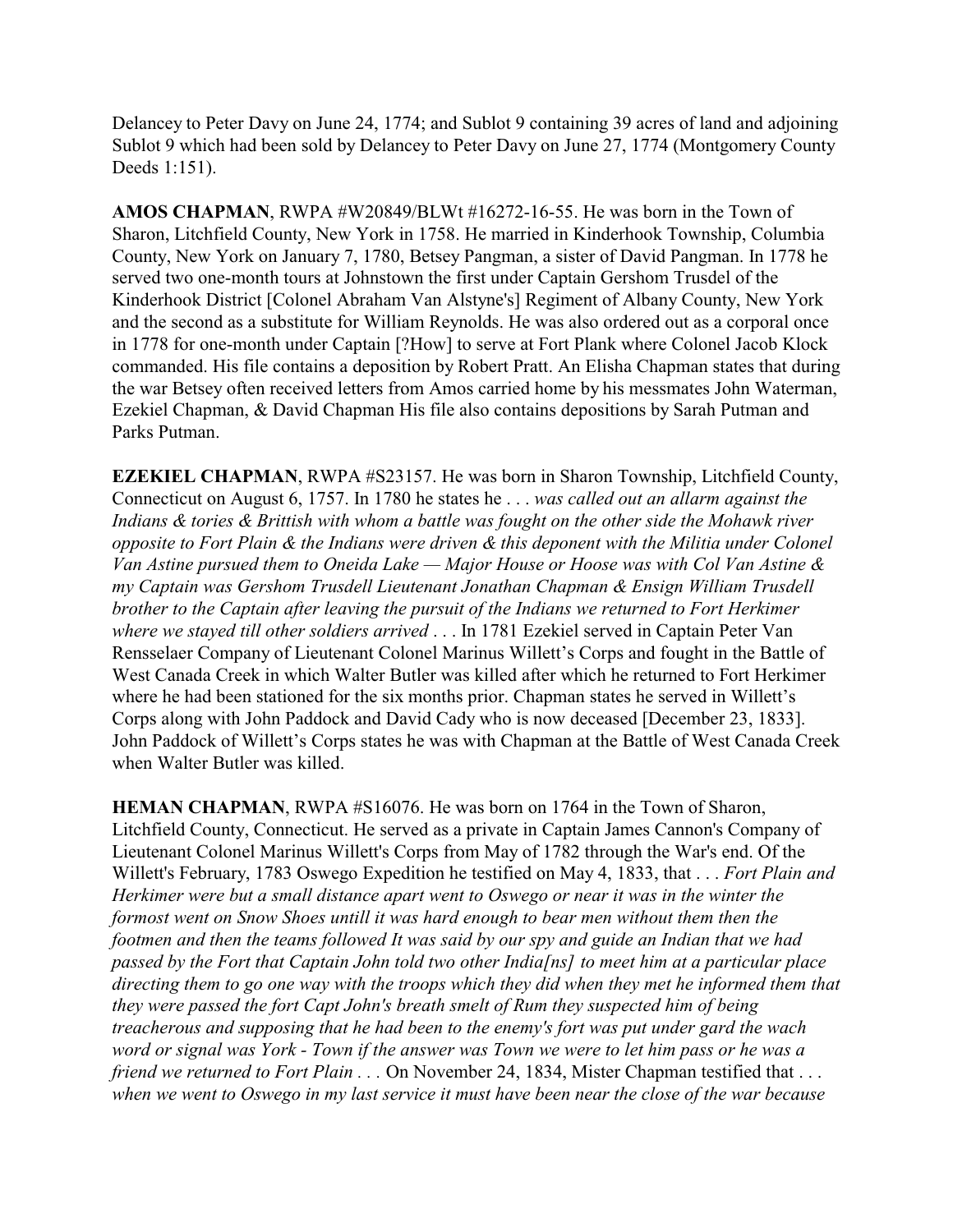*the soldiers were angry with Col. Willet for taking them to Oswego had heard that peace was about to take place and believed that Col. Willet done it for the purpose of getting a great name when, the troops got back to Herkemer Col. Willet left the troops and went on to Albany some of the soldiers say'd he was afraid to stay with them, while here we heard the news of Peace shortly after went to Schenectady and I believe got our discharges at Schenectady I remember the names of two sergeants that they were Hessians named Houseman & Smith a corporal named miller Privates named Wan Rhinehart Jacob Lusk Caleb Forgason and Thomas Orchard Ichabod Tubs & John Meed were in the nine months servic*e . . .

**JOSEPH CHERE**, Esquire of Johnstown. It is noted in the Garret Y. Lansing Papers Box 2 Folder 19 that the Commissioners of Forfeitures had granted to Daniel Smith the right to occupy Chere's estate.

**JOHN CHESLEY, RWPA #W4922/BLWt #14962-160-55. He was born in Kinderhook** Township, Columbia County, New York on January 13, 1762. He married in Claverack, New York on November 11, 1788, Magdalena Laud. He died in Van Buren Township, Onondaga County, New York on January 30, 1852. He was living in the Town of Claverack when he first enlisted to serve as a private in the place of one Frederick Moot in Captain Casper Huyck's Company of the Claverack District Regiment of Albany County, New York Militia in the spring of 1778 and was marched to Johnstown where he served for one-month. He then enlisted for onemonth at Kinderhook as a substitute for William Pike under Captain Gershom Trusdel's Company of the Kinderhook District Regiment of Albany County, New York Militia [Colonel Abraham Van Alstyne's Regiment] and marched to Cherry Valley District Regiment of Albany County, New York Militia were they attached Colonel Ichabod Alden's Regiment for one-month. In November of the same year he enlisted the third time at Kinderhook as a substitute for John Kittle under the said Captain Gershom Truesdale of New Concord and marched to Schoharry and was stationed there for one-month. He once again enlisted on May 1, 1779 as a substitute for a man whose name he cannot recall in Captain Theodius Fowler Company of Light Infantry in the Fourth New York Regiment and was marched by Lieutenant Rudolphus Van Hovenburgh to Albany, to Fort Plank, and then to *Cooper Town* from which they marched to Tioga Point under the command of General James Clinton's Brigade during which they met and fought the enemy at Newtown near the Chemung River *the enemy commanded by Col. Brandt (Indian) and Col. Butler a Tory — then the Americans this deponent being one marched went as far as Genesee River. They then marched back to Wyoming, Pennsylvania and staid there a short time before marching to Easton, Pennsylvania and then along the Delaware River where they remained a short time and then marched to Morristown, New Jersey where they went into Winter Quarters and remained until the expiration of his term of nine months [edit to check quote].* His deposition of October 13, 1832 bears his autograph signature. His file contains a deposition by Edward Walker of the Fourth New York Regiment. The soldier married on November 11, 1788, in Claverack, New York, Magdalena Laud. Their marriage was recorded in the records of the Dutch Reformed Church of Claverack.

**JOHN CHRISTIANCE**, RWPA #S12702. He was born in the Town of Schenectady, Schenectady County, New York on December 24, 1761. He served as a private in Captain John Clute's Company of Batteaumen in 1777 and for nine months in Captain Jacobus Peake's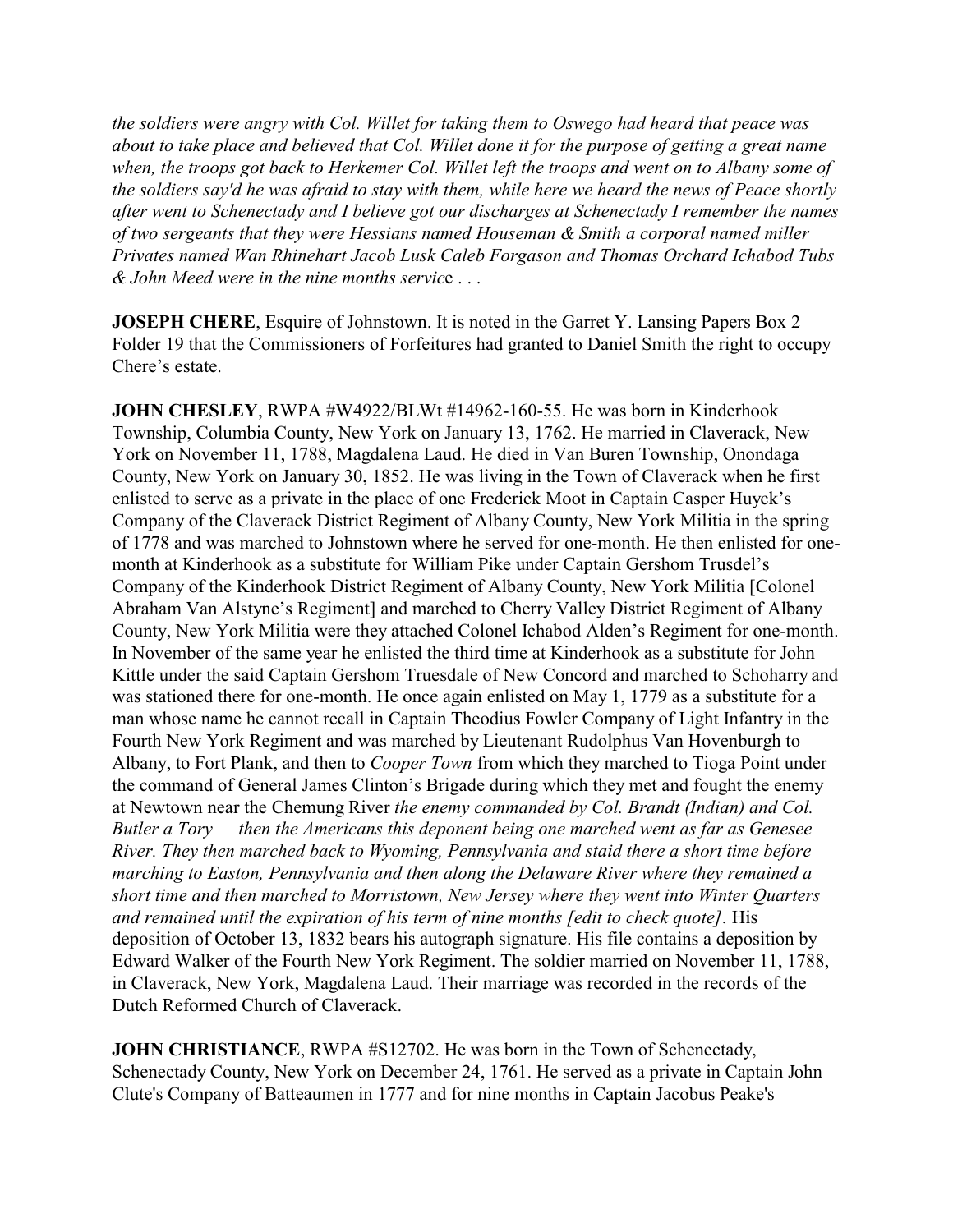Company of Batteaumen in 1778. In October of 1779, he marched to Fort Paris under the command of Captain Abraham Van Eps of the Schenectady District Regiment of Albany County Militia. In April of 1782 he enlisted as a private in Captain Guy Young's Company of Lieutenant Colonel Marinus Willett's Corps and under Captain Jellis A. Fonda who replaced Young who had resigned. While in Willett's Corps he was stationed primarily at Fort Plain, but served in one detachment under Lieutenant Christopher Peake which was ordered to Fort Clyde and from there to Fort Herkimer where he was discharged in January of 1783. His file contains depositions by Captain Jellis A. Fonda and John Bonny.

**JOHN G. CHRISTIE**, RWPA #R1940. He was born at Perthshire, Scotland in 1749 and migrated to New York in June of 1775. In 1776 he and Peter McPherson settled on land located on the Quisie Creek in the Kayderossa Patent now in the Town of Milton in Saratoga County, New York. He states that in 1777 McPherson marched up the Mohawk River to assist Colonel Peter Gansevoort by order of Colonel James Gordon. He states that a John Shoe from Johnstown who was hunting in back of his lot by Indians in 1780. He states that he served a tour at Stone Arabia under the command of Lieutenant John Ball [sic] in 1779, but Lieutenant Ball states otherwise. Ball states that he had seen Christie performing duties in Captain Tryannus Collins Company of the Ballston and Halfmoon District Regiment of Albany County Militia. Lieutenant Ball states that Christie married a Miss McDermit. Lieutenant Ball also states that he was a brother-in-law of Colonel James Gordon and that Captain Tryannus Collins was his father-inlaw.

**FREDERICK CHRISTMAN**. During the Revolutionary War he possessed 100 acres of land in the Rudolph Staley Patent (Garret Y. Lansing Papers 8:5).

**JACOB CHRISTMAN**. During the American Revolution he possessed a farm of 150 acres in the Andrew Fink or Stone Arabia Patent (Certificates of Quit Rent Remission in NYSA #A1211).

**JOHANNES CHRISTMAN.** During the Revolutionary War he possessed 100 acres of land in the Johan Jost Petrie Patent (Certificates of Quit Rent Remissions, Mss. #A1228).

**JONAS CHURCHILL**, RWPA #S15037. He was born in Fishkill Township, Dutchess County, New York on August 25, 1760. In his deposition of October 12, 1832 deposition, he states . . . *In the fall of 1780, but the month he cannot recollect, but it was immediately after the burning & massacre of Schoharie & Churchill belives, it was the month of October he was drafted again at Fishkill and the company to which he belonged was again commanded by Capt* [?Elijah] *Townsend & said* [John] *McBride, but he does not recollect whether said McBride was captain or lieutenant was Lieutenant, but he recollects no other officer of the Company The Company belonged to Colonel Willets regiment* [sic: Lewis DuBois' Regiment] *of New York State levies of Militia . The regiment assembled at Fort Plain on the Mohawk; and the company to which he belonged remained at that fort after the others left that post, as a guard, and he & his a part of his company were employed as guards, spies and scouts, commanded by Lieutenant McBride*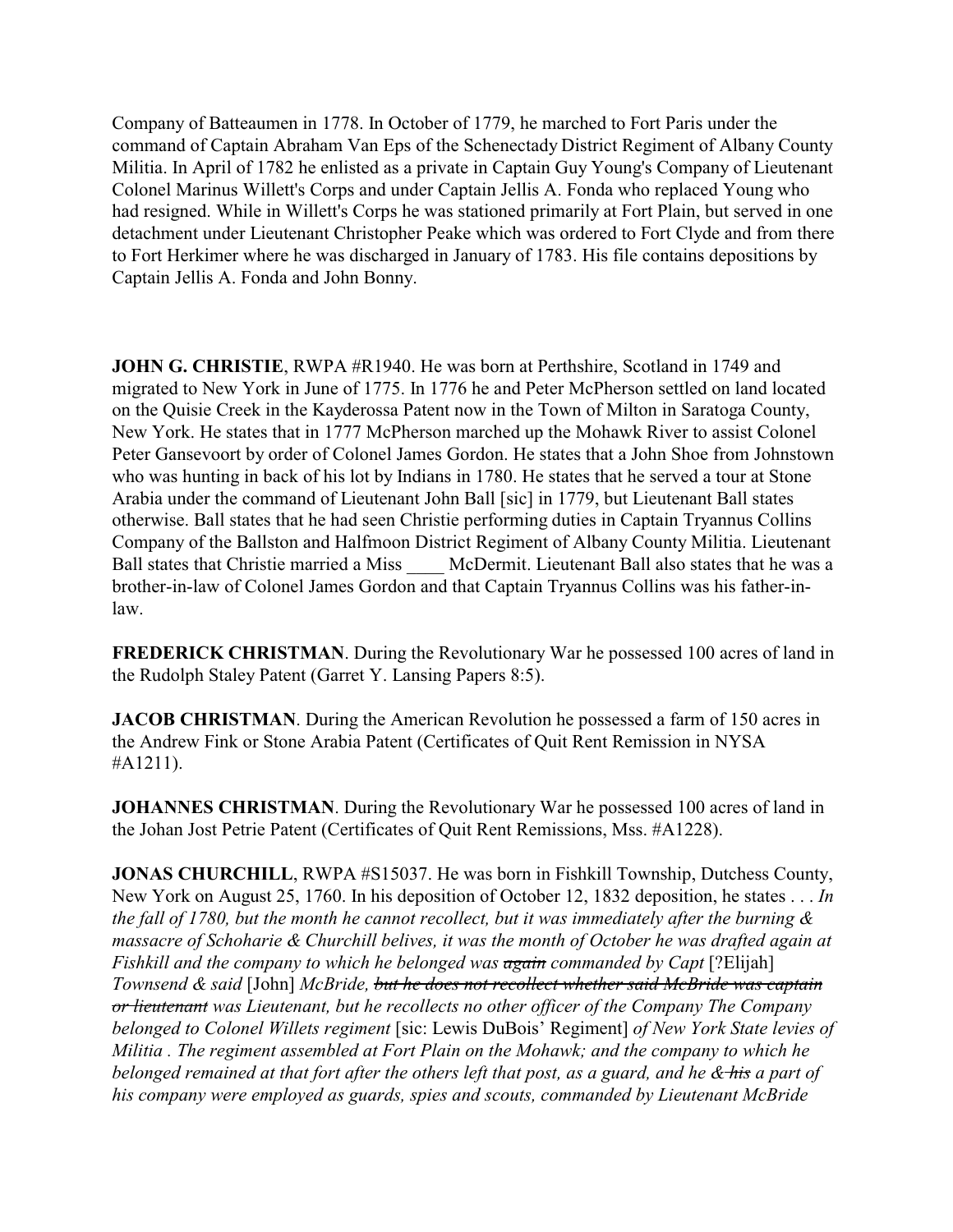*who acted as Capt and they were some part of the time at Fort Plain Plank, Fort Herkimer & Fort Dayton, all in the counties of Montgomery & Herkimer — While he was at Fort Plain, Gen. Vanrensselaer came there with his militia to attack Sir John Johnson who was encamped with his indians & other soldiers five or six miles from that fort – The enemy were driven away – Colonel Dubois was also there at the same time – That he recollects that Colonel Brown was killed in a battle fought at Stone Arabia while he (Churchill) was at Fort Plain – The news of Col. Brown's death reached Fort Plain, about dark, and he and his company lay under arms all that night expecting to receive orders to march off, every moment, but did not receive any – That he recollects that Van Rensselaer was very much blamed by the people at that time, because he did not come on sooner to support of Colonel Brown at Stone Arabia, and the opinion prevailed that had he come to the support of Brown, the enemy might have been completely defeated – That he served, this year, at Fort Plain about three months, at the end of which term he & his company were dismissed, And they all went together to Albany, but the officers informed them, that they had no command –* . . .

**ADAM CITTLE**. He was killed on July 10, 1781 while serving in Captain Lawrence Gross' Company of Lieutenant Colonel Marinus Willett's Corps (Revolutionary War Rolls Jacket 173 [removed from the Pension Application of Lieutenant Timothy Hutton, RWPA #S1025]).

**JOHN CLAPPER**, RWPA #S15045. He was born in the Town of Claverack, Columbia County, New York on November 19, 1759. He enlisted as a private in Captain Jeremiah Miller's Company of Colonel Henry Livingston's Regiment and was marched to Halfmoon Point which is now called Waterford. In 1778, he marched to Schoharie under the command of Captain [sic: Ensign] George Philips of Captain Jacob Phillips's Company of the First Claverack District Regiment of Albany County Militia [Colonel Robert Van Rensselaer and Lieutenant Colonel Henry J. Van Rensselaer's Regiment]. In 1779, he enlisted as a substitute for Jeremiah Delamater in Captain John Oosterhout's Company of the First Claverack District Regiment and marched to Fishkill. In October of 1780, he marched under the command of Captain Michael Horton of the First Claverack District Regiment of Militia and marched to Palatine Township where he fought in the Battle of Klock's Field. His file contains depositions by Jacob Moul and William Pike.

**DANIEL CLAUS**. He served as the Commissioner of Indian Affairs during the early years of the American Revolution. His wife, Ann [ ], was born on May 15, 1739. Daniel expired on November 6, 1787 (Commission to Extinguish Claims against the State of New York [New York State Archives] Collection #B0964-85, pages 19-24). His papers, which are extensive, are housed in the National Archives of Canada in 'Ottawa, Canada.

**JOHN CLAUS**. He is called a blacksmith of Cobus Kill in a September 7, 1771 deed from Goldsbrow Banyar conveying to him 203 acres in Lot 10 of the Johannes Lawyer Patent (Goldsbrow Banyar Papers, NYSL Mss. #10723: Volume 5:35; and Box 2 Folder 7).

**LEWIS CLEMENT**. Lewis was a Loyalist who lived nears Tribes Hill prior to the war. His wife, Catalina nee states that they were married prior to the onset of the American Revolution and that the died in the garrison at Fort Niagara (Papers of the New York State Comptroller in the New York State Archives, Box 52).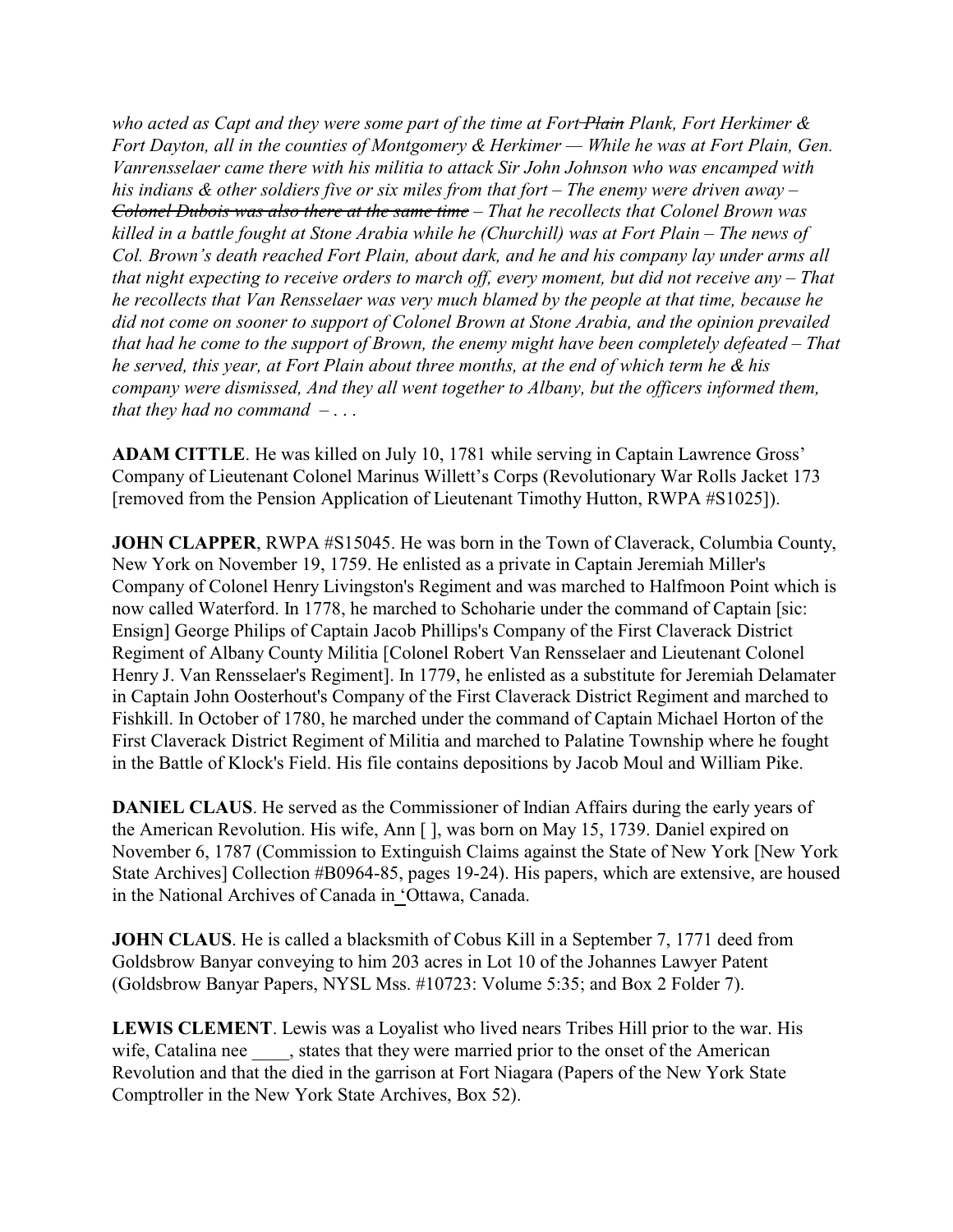**JACOB CLEMENTS**, RWPA #S9187. He was born in Saarbrucken, Germany on January 14, 1760, and moved to the State of New York about 1765 with his father's family. He states that in 1778 he went from the Town of Fairfield, Herkimer County, New York to Schenectady and there enlisted as a substitute in Captain Andreas Fink's Company of the First New York Regiment for George Bowers who had twenty-six months left in his enlistment. At the end of his term in the First New York Regiment, he was discharged while stationed at Fort Stanwix.

**HENRY CLINE**, RWPA #S29079. He was born in the Livingston Manor of Columbia County, New York on February 17, 1755. In May of 1781 he enlisted under by Lieutenant Peter Loop Lieutenant Colonel Marinus Willett's Corps and marched to Johnstown where after one-month he became to ill serve and he hired to Philip Flipsey to serve in his stead. He reenlisted in July or August of 1781 in Captain Peter Van Rensselaer of Willett's Corps and performed duties at Fort Herkimer. Henry Cline states that he married shortly after reenlisting in 1781. His fiel contains a deposition by Henry Cole.

**FREDERICK CLOCK**. He received compensation from the Commissioners of Sequestration for caring for the forfeited estate of Phillip Koch on November 21, 1777 (Garret Y. Lansing  $2:18$ ).

**CHRISTOPHER CLOSSER**, RWPA #S44787. He enlisted in Lieutenant Silas Gray's Company of the Fourth New York Regiment in May of 1778, and served therein for nine months. While thus employed he marched in the Clinton/Sullivan Campaign. He reenlisted into the Third Company of the Fourth New York Regiment and fought in the Battle of Yorktown as a sergeant. His file contains a deposition by William Murray who served with Closser in the Fourth New York.

**GERARDUS CLUTE**, RWPA #S23160. He was in the City of Albany, Albany County, New York in August of 1754, a nephew of Captain Joshua Taylor. He first enlisted as a private in Captain Nanning Visscher's Company of the Ballstown and Halfmoon District Regiment of Albany County Militia in the winter of 1775/6 and marched to Johnstown to disarm Sir John Johnson. He speaks of his involvement in a skirmish with British troops at Crum Ruff. Clute states that during the invasion of the Northern District, Brigadier General Enoch Poor set up his headquarters within his father's house. He marched to Fort Plank under the command of Captain Johannes Vandenburgh of the Ballstown and Halfmoon District Regiment and while there marched to Cherry Valley when it was burnt. His file contains depositions by John J. Clute, and Gerrit J. Lansing.

**CHRISTOPHER COATS**, RWPA #S12515. He was born in Stonington Township, New London County, Connecticut in 1762. He first enlisted in Captain Peter B. Tierces Company of Lieutenant Colonel Marinus Willett's Regiment of New York State Troops in 1781 as a substitute for one Nathaniel Griffin. He joined the regiment in Albany. New York and then marched to Johnstown, Stone Arabia, Fort Plain and Fort Herkimer in succession. Thence to Herkimer Fort before returning to Fort Plain for winter quartering, and from which he completed his nine-month tour. He immediately re-enlisted at Fort Plain for a term of three years in the same company and performed duties at Fort Plain and occasionally Fort Herkimer. He was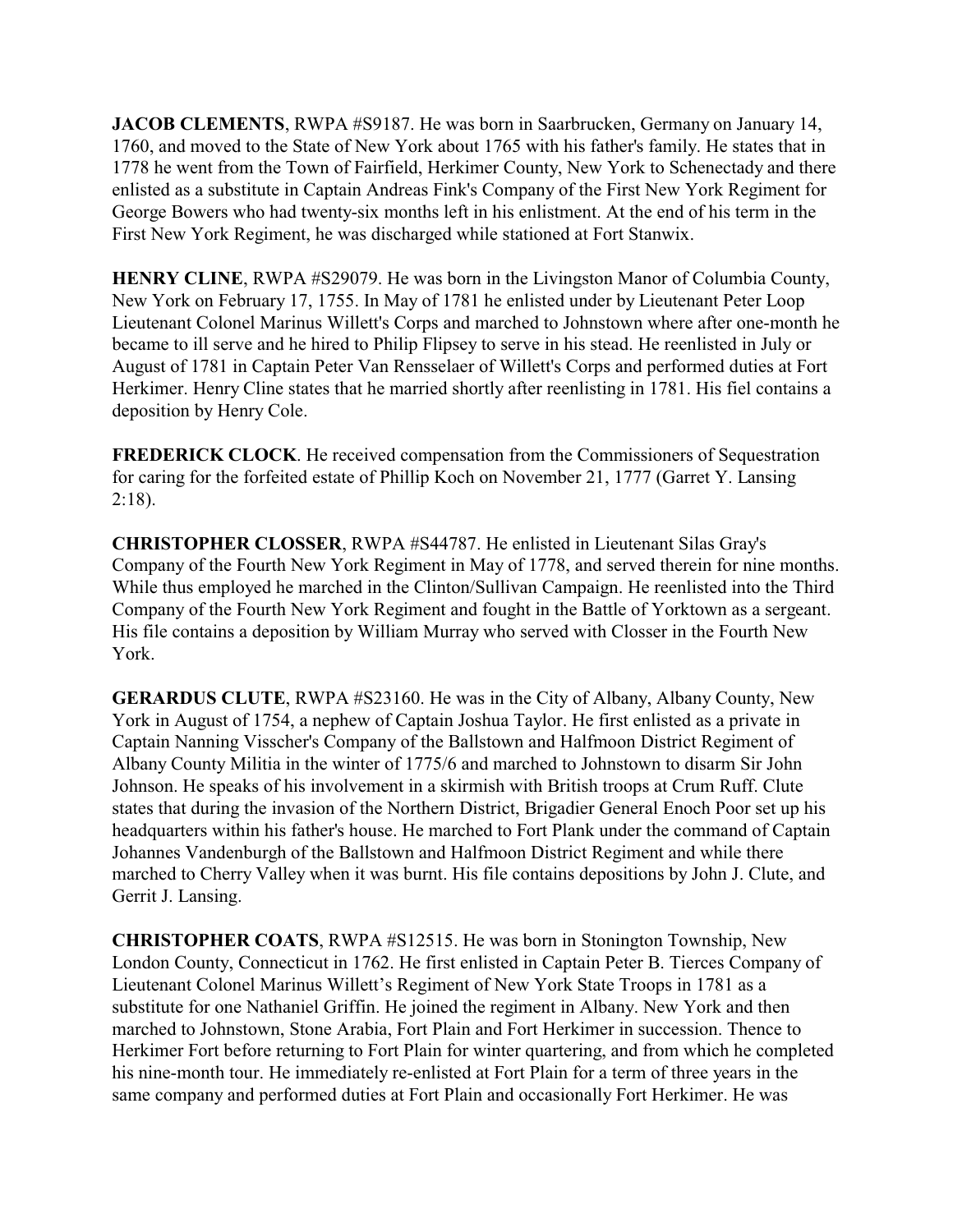stationed at Fort Plain when word of the Peace was received and continued to serve until January of 1784 when he received his discharge in the City of Albany from Lieutenant Colonel Willett. While serving his second tour, . . . *he marched under Col. Willet for Oswego on lake Ontario then in possession of the enemy for the purpose of taking that place on this expedition they hired an (Oneida) Indian pilot or guide by the name of Captain John, they marched five or six days when it was ascertained that their Indian guide had deceived them and they returned having been absent about 10 days* . . . His file contains a deposition by David Perry who states he served with Coats at Fort Plain for a time in 1783, and that they were marched to Schenectady in the fall of 1783 to guard the City until they were discharged.

**JOHN COLBURN**. He served as a sergeant in Captain [ ] House's Company of Colonel [ ] Cilley's Regiment of New Hampshire Troops and caught cold while fording the Mohawk River. He received an invalid's pension of one-third for his continuing illness (M1062, page 575).

**AZOR COLE**, RWPA #S10473. He was possibly born in Wilton Township, Fairfield County, Connecticut. He states he was born on August 3, 1744. He died, probably in Springwater Township, Livingston County, New York on April 4, 1839. He states . . . *That he again enlisted in Capt* [Tyrannus] *Collins Company in Col* [James] *Gordons Regiment does not recollect the Month nor the* [sic] *but that it was the year in which the inhabitants were Massacred by the Indians & tories at Cherry valley that he marched from Ballston to Fort Plank near Fort Plain For the purpose of guarding The Inhabitants and assisting the garrison at place under Col Alden who was out of the Fort a short distance taking dinner that the Indians Came upon him on Surprise & took the Lieutenant Col Prisoner Col Gordon then took Command of the fort at Cherry Valley, and that he with Seven other of the regiment were Selected out to Accompany Col Gordon through the woods to Fort Plank that soon after they arrived there it being In the Evening the fort at Cherry Valley was Alarmed by the return of a Scouting Party who incautiously fired off their Arms previous to Entering the fort which News was immediately represented to Col Gordon that the fort was besieged by a Large Party of British & Indians and were About to Enter the Fort, and that he was by order of Col Gordon Sent as an Express to General Col Van Schaick who was it was then Supesed with his Regiment at Caughnawaga but on the arrival found that Genl Col Van Schaick had moved his forces above four Miles below to Fort Hunter that he stoped at Caughnawaga at the house of General Fonda and being verry much Fatigued Genl Fonda Sent his Clerk with the dispatches to Col Van Schaick & that he took Some refreshments & went to bed and in about three hours Another Express from Col Gordon to Col Van Schaick with a request that Col Van Schaick would send on to Genl Hand who Lay at Schenectady and that the Last Express being verry much Fatigued he took the dispatches and proceed on to Schenectady with all possible* [missing] *that he met Gen<sup>l</sup> Hand about four Miles from Schenectady he delivered his Letters to Gen<sup>l</sup> Hand who gave him Some Money and directed him to proceed on to Schenectady & obtain Some refreshments, and that as Soon as he revived from the fatigue occasioned by the rapid Progress he made on his Express rout he returned on his Express rout & Replaced the horses he had pressed & Joined his Regiment and was soon discharged was out upon this Tour as near as he Can recollect about Two months. And that he was in the Expedition to Johnstown under the command of General Schuyler for the purpose of disarming Sir John Johnson* . . . His file contains depositions by Samuel Whitney and John Ball.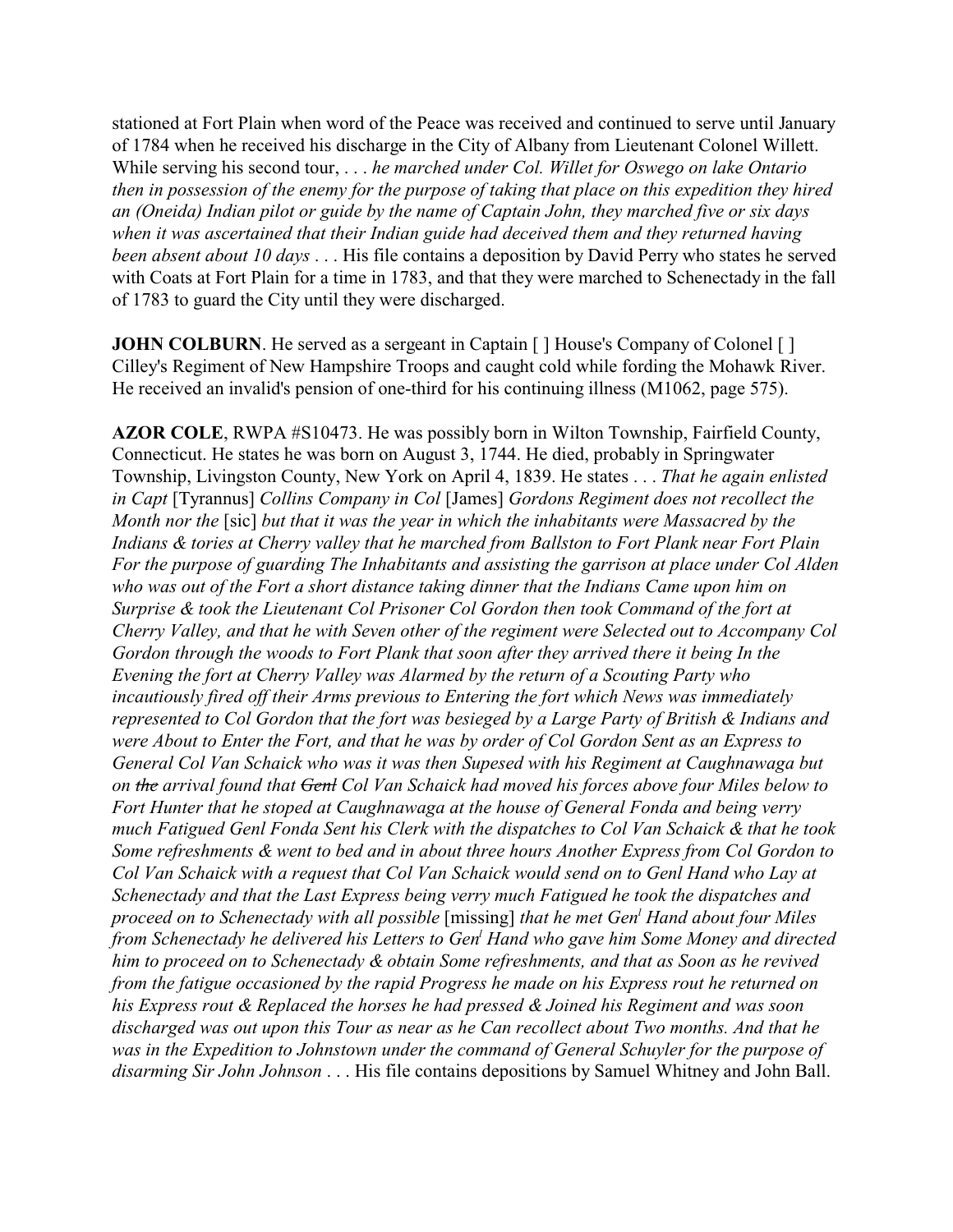**RICHARD COLLIER**, RWPA #R2169. He was born in Coxsackie Township, Greene County, New York on September 30, 1760, a brother of Joakins Collier. He states that he marched as substitute for his brother Joakins Collier under Captain Myndert Van Schaick's Company of the Coxsackie and Groote Imbocht District (Colonel Anthony Bergen's) Regiment of Albany County, New York Militia and marched thorough Albany and Schenectady to Johnstown to confront the enemy which was burning the Schoharie Valley, but arrived after the enemy had already retreated.

**WILLIAM COLON**. During the Revolutionary War he possessed 63 acres of land in the John Scott, Junior Patent of Mohawk Township (Garret Y. Lansing 9:4).

**DAVID COLVER**, RWPA #S17358. He was born in Spencertown, Columbia County, New York on June 25, 1764. He died October 24, 1847. He enlisted as a private in Captain Aaron Hale's Company of Lieutenant Colonel Marinus Willett's Corps for four months about August 1, 1781. He states they first marched to Albany and from there to *Old Schoharie* and was stationed at the Middle Schoharie Fort. David states that during his tour they fell in with a body of Indians near the head of the Delaware River at a place since called harpers field in which John Socket and Yocham Folkenberger were killed and a [\_\_\_\_] Hager wounded in the shoulder. He reenlisted in April of 1782 for nine months in Captain Nathaniel Henry's Company of Willett's Corps, but transferred to Captain Peter B. Tierce's Company about the first of June 1782 and was stationed at Stone Arabia and Fort Plain. In February of 1783, he marched in Willett's Oswego Expedition. He states that . . . *Majors Fink and Benscoten Adjutant Funday Lieutenant Wheaton* [sic] *commanded the forlorn Hope in the expedition against Oswego* . . . He also notes that a regiment from Rhode Island joined them in their march to Oswego. His file contains depositions by Frederick Bumpus, Matthew Calkins, Micah Skinner, and Truman Spencer.

**PETER CONCA, RWPA #R2197. He was born in Greenbush Township, Rensselaer County,** New York on January 1, 1757. He first enlisted as a private in Captain George Sharp's Company of Colonel Stephen Schuyler's Regiment in 1777 and served in the Fort Edward Theater. In July of 1778 he served in the companies of Captain Cornelius Lansing and Lieutenant [edit] Sebring of the Fourth Rensselaerwyck Regiment of Albany County Militia and marched to Fort Vrooman at *Vroman's Field or Landt* in the Upper Schoharie Valley. In 1779 he marched to a place within five miles of Stone Arabia under the command of Captain George Sharp. His file contains depositions by Philip Hayner and Quartermaster Jacob Van Alstyne states he served along with Conca at Johnstown, Fort Hunter, and Stone Arabia.

**ADAM CONDERMAN**. Adam signed his Last Will and Testament on September 6, 1802. In it he devised to his grandson, John Conderman, a son of his deceased son Adam Conderman, the farm upon which he was living at the time of his will. Adam describes his homestead farm as being in the Town of Minden and lying in an area known as the *Geisenburgh* consisting of *Lot Number Four and my portion (amounting to twenty Acres) of Lot Number Two in Condermans Patent*. He also specified that in the case of his grandson John son of Adam decease prior to his demise, the said homestead farm was to be passed to his grandson John Adam, a son of his son John Conderman. He was proceeded in death by his sons Johan & Conrad Conderman. Adam name his surviving children as: John Conderman who received the farm at *Hartman's Dorf* upon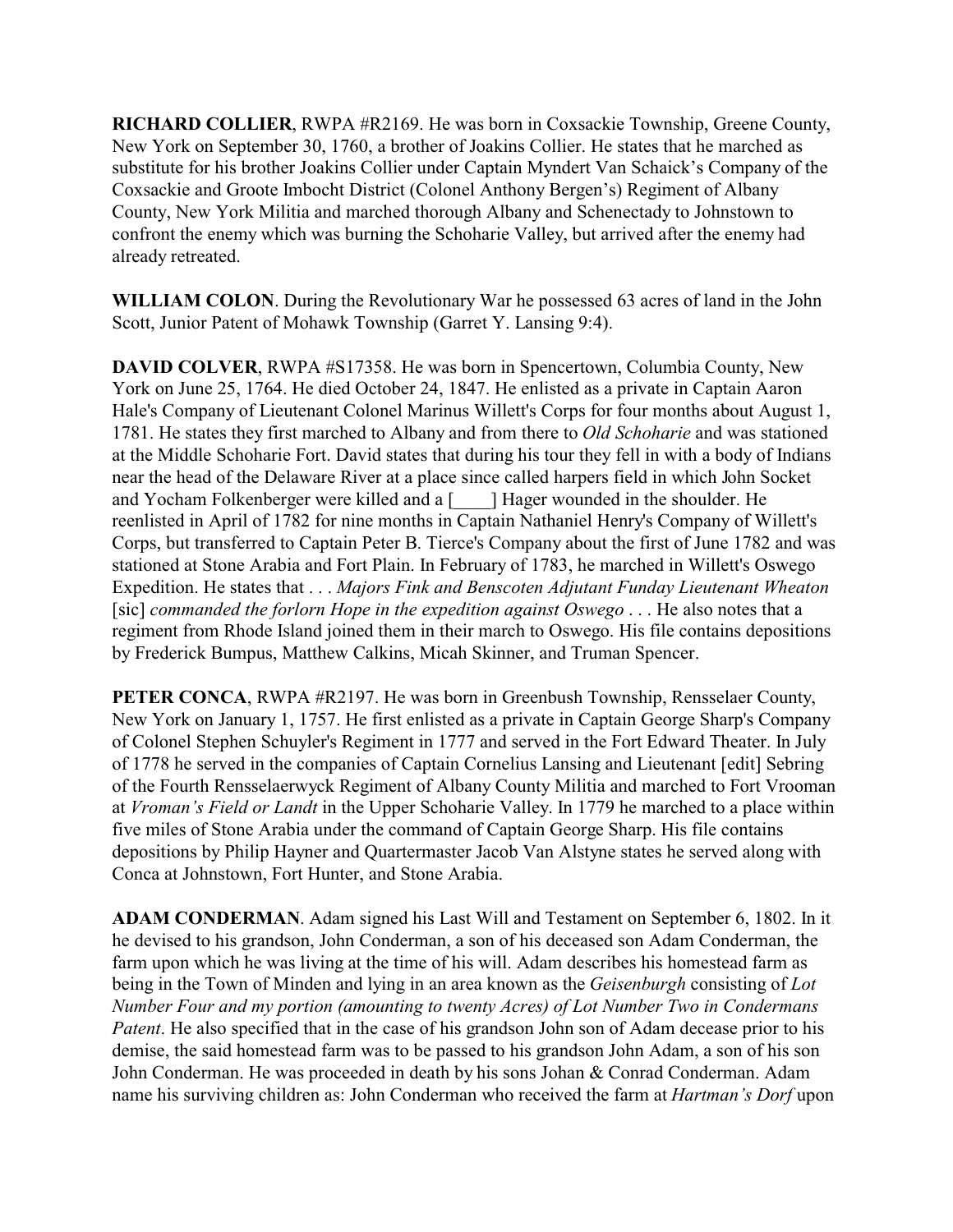which the said son John was living at the time of the will; and Anna Conderman. Adam names as the children of his deceased son Adam: Margareth Catharine; Anna Elisabeth; Maria; and Margareth Conderman; and as the surviving daughters of his son Conrad Conderman: Margareth Catharine; Anna Elisabeth; Maria; and Margareth Conderman [sic] (Montgomery County Wills 1:311). Adam makes also specifies provisions for his daughter-in-law, the wife of Adam Conderman for the duration of her widowhood. He names as the executors of his estate his beloved brother George Conderman; his beloved son John Conderman; and his beloved son-inlaw Johan Peter Dunkel. The witnesses to the will were: Johan Daniel Gros; Lawrence Gros; and Adam Hawn. His will was probated on February 25, 1805 (Montgomery County Wills 1:311).

**JOHN F. CONDRYMAN.** During the American Revolution he occupied 100 acres of land in Lot 7 of the Jacob Lansing Patent (Garret Y. Lansing 9:2).

**EDMUND CONCKLIN**, RWPA #S43391. He was age 67 when deposed on September 14, 1820. He also marched in Sullivan's Expedition. He was age 63 when deposed on December 6, 1821. He first enlisted as a private under Captain William Jackson of the Fourth New York Regiment for one year in 1776 and before the expiration of his term he enlisted for the of three years or the length of the war in the companies of Captain Israel Smith and Theodius Fowler of the Fourth New York Regiment. He fought in the Battles of Saratoga, Monmouth, and Yorktown. He also marched in Sullivan's Expedition. His file contains depositions by Johannis Besimer, Thomas Chase, and John Elsworth.

**JACOB CONKLING**, RWPA #S16721. He was born in Niskayuna Township, Schenectady County, New York on June 11, 1764. He served a nine-month tour as a private in Captain Jacob J. Lansing's Company of Colonel Morris Graham's Regiment of Levies in 1780 and marched from West Point to the Middle Schoharie where Major Melancton Lloyd Woolsey of Graham's Regiment commanded. In 1781 he enlisted in Captain Peter Elsworth's Company of Lieutenant Colonel Willett's Regiment and performed duties at Herkimer, Fort Plain, Fort Hows [Fort House] near East Canada Creek, and Fort Walradt. He fought in the Battle of Johnstown. Abraham Van Arnum states that he served with Jacob at Schoharie Abraham C. Truax states that he and Jacob fought in the Battle of Johnstown and were together discharged while stationed at Fort Plain. Martin Crannel states that he and Jacob fought in the Battle of Johnstown and were together stationed at Fort Plain.

**JACOB CONLEY**, RWPA #S16721. He was born in Niskayuna Township, Schenectady County, New York on June 11, 1764. At the onset of the American Revolution he lived at a palce known as the Bought above Troy. He first enlisted in the middle of June or July 1780 in Captain Jacob J. Lansing's Company of the First Rensselaerwyck District Regiment of Albany County Militia to the Highlands were they performed garrison duties at West Point, Haverstraw, Tappan, and Clarkstown, before returning to Albany and going to Schoharie were served under Major [\_\_\_\_] Woolsey. He states that he was present in the Middle Schoharie Fort when it was attacked by Sir John Johnson and from that fortress, they pursued the enemy to a place above Fort Herkimer. He again enlisted in March of 1781, he enlisted in Captain Peter Elsworth's Company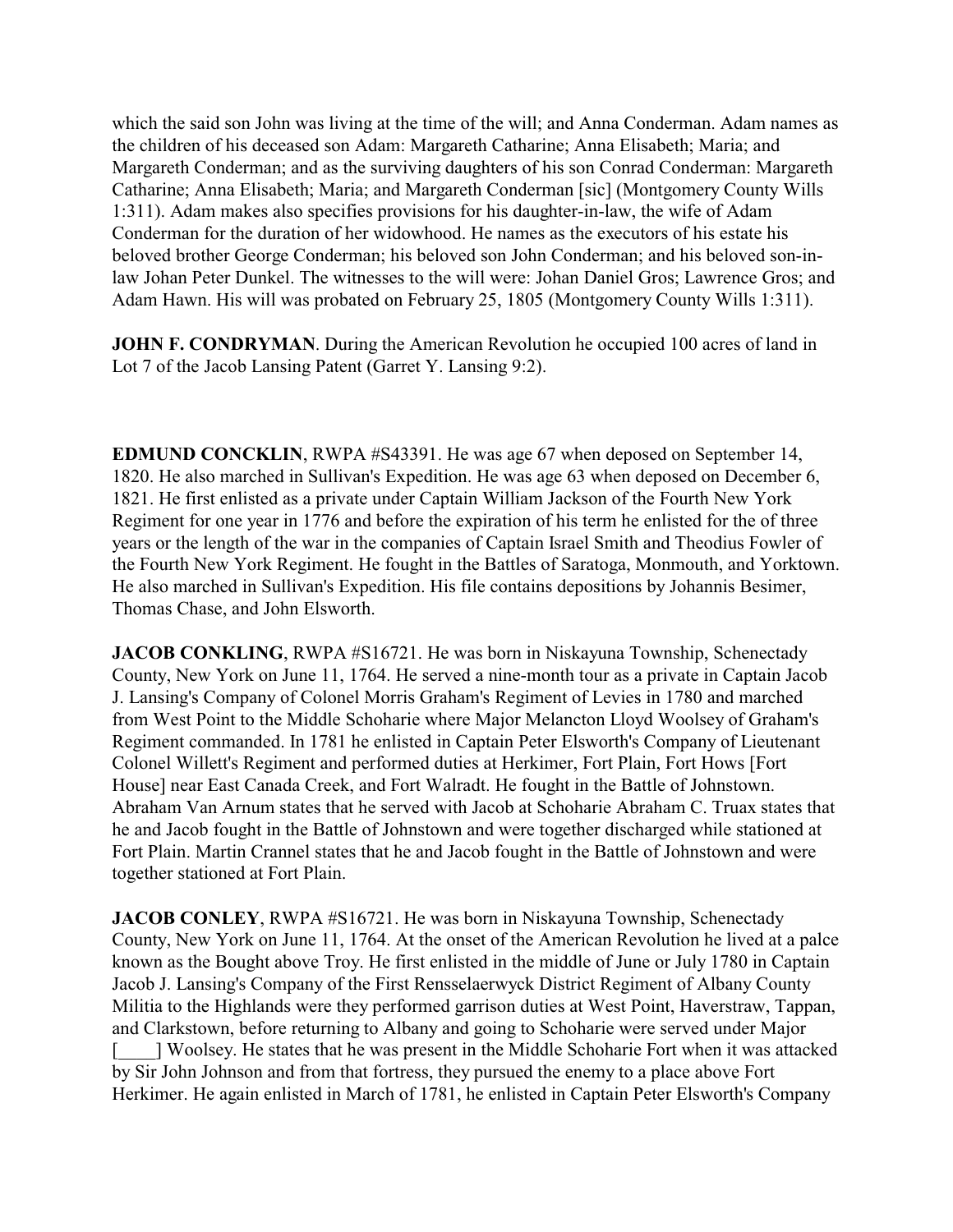of Lieutenant Colonel Marinus Willett's Corps. Under Captain Elsworth he performed garrison duties at Fort Plain, at Fort Hows near East Canada Creek, and at Fort Walradt. He fought in the Battle of Johnstown. He was discharged from Willett's Corps while at Fort Plain. Abraham Van Arnam states Conly first enlisted on July 17, 1780. He states that were to be discharged on October 17, 1780, but were detained by Sir John Johnson's attack on the Schoharie Valley and their march to Fort Herkimer and were not discharged until mid-November of 1780. Abraham C. Traux states they he served with Conley in Captain Peter Elsworth's Company of Lieutenant Colonel Willett's Corps in 1781 and that they both fought in the Battle of Johnstown and were discharged while at Fort Plain. Martin Crannell states they he served with Conley in Captain Peter Elsworth's Company of Lieutenant Colonel Willett's Corps in 1781 and that they both fought in the Battle of Johnstown and were discharged while at Fort Plain.

**JOHANNES CONTREMAN.** On January 15, 1772, he mortgaged 80 acres of land adjoining the Otsquago Creek in Lot 8 of the Conrad Countryman Patent to Gerret A. Lansingh (Montgomery County Mortgages A:1). On January 15, 1772, the said Johannes Contreman also mortgaged to the said Gerret A. Lansingh six acres of land and a one-third share in a grist mill located upon the Otsquago Creek in the Conrad Coundryman Patent. The other shares of the mill were noted to have been possessed by Abraham Oothout and Gerret A. Lansingh (Montgomery County Mortgages A:1). This may have been the "Lansins Mill" which Jellis Fonda states was destroyed in the August 2, 1780 attack on the Fort Plank Settlements by Captain Joseph Brant (Henry Glen Papers in the NYSHA).

**HENDRICK COOK**. During the American Revolution he possessed a farm of 27 acres in Lot 34 the Andrew Fink or Stone Arabia Patent and 50 acres in Lot 38 the Andrew Fink or Stone Arabia Patent (Certificates of Quit Rent Remission in NYSA #A1211).

**MARY COOK**. During the American Revolution she possessed 100 acres of land in Lot 43 of the Godfrey Miller Patent (Garret Y. Lansing Papers 9:3).

**RUDOLPH COOK**, DISABLED/R2255½. See also American State Papers Class 9, page 92. He married on May 21, 1782, Hannah . He died on November 21, 1820. His file contains a Family Bible Record. He was also known as Rudolph Koch. He lost the sight in one of his eyes while helping some women draw water from the well within the Stone Arabia Fort in July of 1780.He served as a private in Captain Severinus Cook's Company of the Palatine District Regiment of Tryon County Militia.

**SAMUEL COOK**. During the American Revolution he possessed 100 acres of land in Lot 42 of the Godfrey Miller Patent; as well as 50 acres of land in Lot 44 of the Godfrey Miller Patent (Garret Y. Lansing Papers 9:3).

**SEFRIENES COOK**. During the American Revolution he possessed a farm of 150 acres in the Andrew Fink or Stone Arabia Patent (Certificates of Quit Rent Remission in NYSA #A1211).

**SEVERINUS COOK**, RWPA #S12563. He was born in the Stone Arabia District of Montgomery County, New York on February 14<sup>th</sup>, 1752. He served a tour in Captain Andrew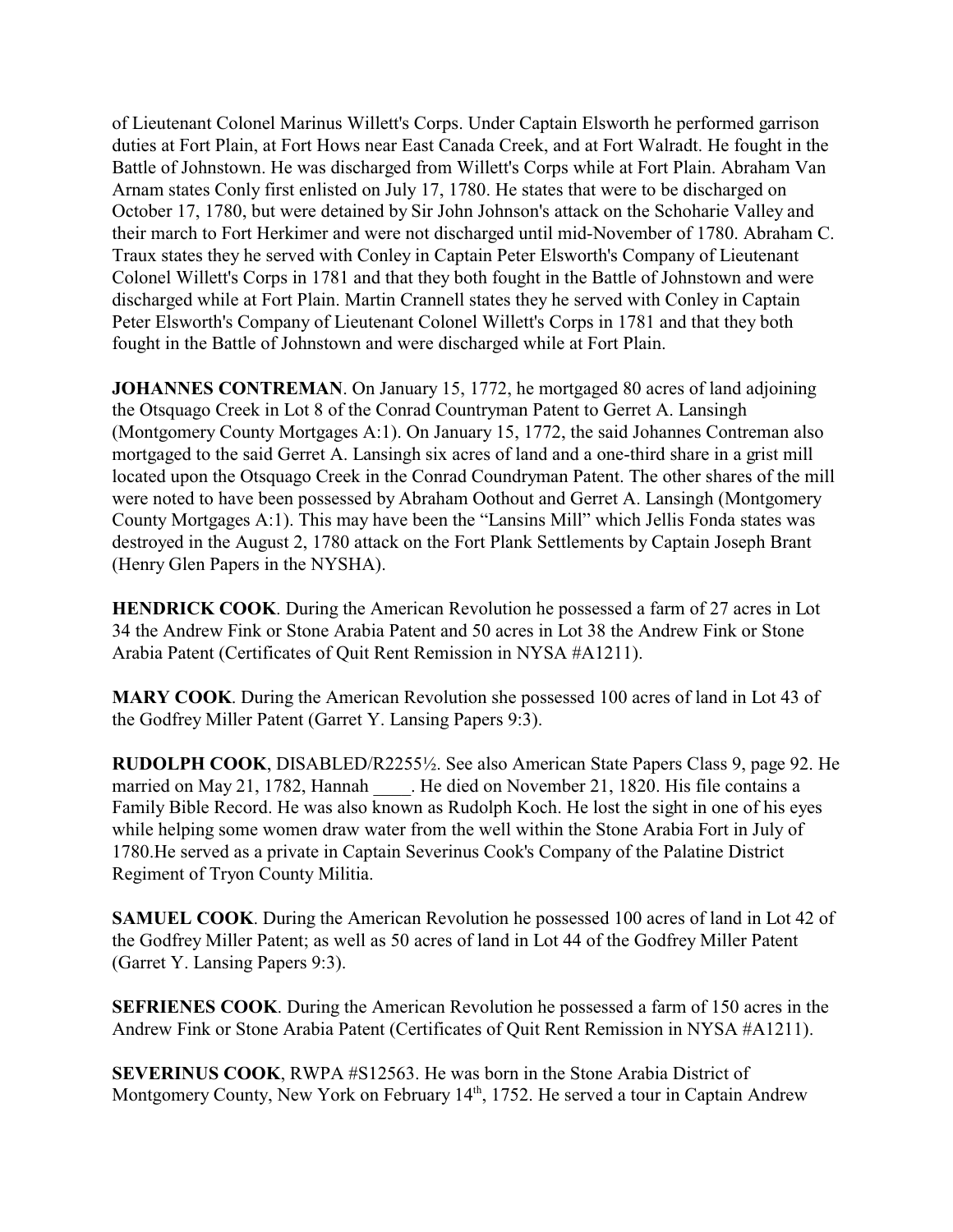Fink's Company of the First New York Regiment. He also served a tour under Lieutenant Andrew Gray in which he marched to Unadilla. He fought in the Battle of Oriskany under Captain Andrew Tillenbach Company of the Palatine District Regiment of Tryon County Militia and states that his captain was killed early in the skirmish. In September of 1777, he marched to Saratoga. In November of 1778, he and others were ordered to go to the Colsburgh [Claysburgh] about eight miles from Stone Arabia. In 1780 & 81, he served in Captain Henry Ostrum's Company of the First Rensselaerwyck District Regiment of Albany County Militia [Colonel Philip P. Schuyler's Regiment] and performed duties at the Beaver Dam where they captured 50 Loyalists in 1780. His file contains a deposition by Lawrence Schoolcraft of the First New York Regiment.

**WILLIAM COOK**. During the American Revolution he possessed 100 acres of land in Lot 43 of the Godfrey Miller Patent; as well as 50 acres of land in Lot 44 of the Godfrey Miller Patent (Garret Y. Lansing Papers 9:3).

**WILLIAM COOK**, Junior. During the American Revolution she possessed 108 acres of land in Lot 9 of the Godfrey Miller Patent (Garret Y. Lansing Papers 9:3).

**CONRAD COON**, RWPA #S43383. He was born in the City of Albany, Albany County, New York and was age 65 when deposed on August 14, 1819. He served as a private in Captain Benjamin Hicks' Company of the First New York Regiment and upon Captain Hicks retirement he transferred into the company of Captain Robert McKeen of the First New York Regiment from May 10, 1777 through October 4, 1778. Archibald McInley, and William Talbet of the First New York Regiment state they served with Coon at Fort Stanwix. His file also contains a deposition by John Sager.

**PETER COON**, Certificate No. 18538. He was age 67, when deposed on April 21, 1818. A note within this file states that the papers belonging to this file were moved to the file of Peter Koons, RWPA #28780 (formerly). He served as a private in Captain Jonathan Pearcy's Company of the Fourth New York Regiment from May of 1777 through November of 1780. In 1780, he hired Jeremiah Lane to fill his spot within the regiment. His file contains depositions by George Decker, William Huff, Peter Plass, and John Elsworth of the Fourth New York Regiment.

**JOSEPH COONRADT**. During the American Revolution he possessed a farm  $36\frac{1}{2}$  acres in Lot 29 of the John Lindsey Patent of August 18, 1738, as well 36½ acres in Lot 12 of the John Lindsey Patent of August 18, 1738 (Certificates of Quit Rent Remissions, Mss. #A1211). (Certificates of Quit Rent Remissions, Mss. #A1211).

**NICHOLAS COONRADT**. During the American Revolution he possessed a farm 50 acres in Lot 11 of the John Lindsey Patent of August 18, 1738, as well 18 acres in Lot 12 of the John Lindsey Patent of August 18, 1738 (Certificates of Quit Rent Remissions, Mss. #A1211). (Certificates of Quit Rent Remissions, Mss. #A1211).

**ABRAHAM COONS**, RWPA #S15051. He was born in Livingstons Manor, New York in 1748. He died on July 24, 1841. He served as a first corporal in Captain Jacob DeFreest's Company of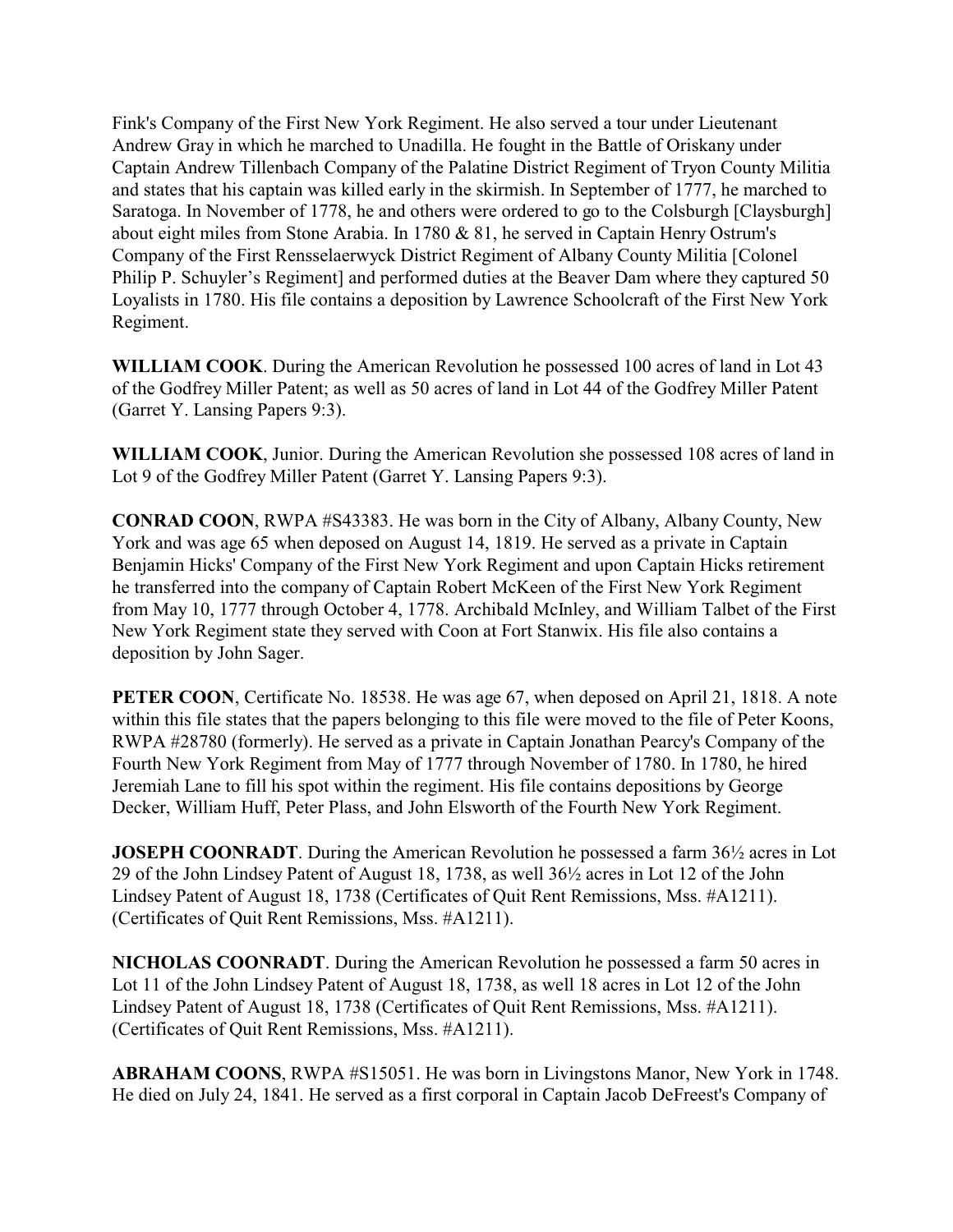the Fourth Rennselaerwyck District Regiment of Albany County Militia [Colonel Henry K. Van Rensselaer's Regiment] and marched to Johnstown in 1776, to disarm Sir John Johnson. He states that while on furlough from the Army in July of 1777, he and some others were ordered to Fort Stanwix and joined General Nicholas Herkimer in his march and was thus engaged in the Battle of Oriskany. After the aforesaid battle he returned to Stillwater and was in a skirmish with about 300 of Johnny Burgoyne's men and witnessed the wounding of Lieutenant Colonel Henry K. Van Rensselaer who he states said: *I am a dead man Let im alon fight on*. He also was engaged in the Battles of Saratoga. In June of 1778 he marched under Captain George Sharp of the Fourth Rennselaerwyck District Regiment of Albany County Militia to the Upper Schoharie Fort. In June of 1778 he marched under Captain George Sharp to Cherry Valley after it was burnt. In the summer he went under Captain Sharp to Fort Plain and from there to Lake Otsego. He states he was in the Battle of Klock's Field under Captain Sharp and states that they were very angry when General Robert Van Rensselaer called an end to the battle. He states that he was once on duty in a little fort called Fort Fox on the North side of the Mohawk River. He also fought in the Battle of Johnstown. His file contains depositions by Karol Muckle [Carl Mickle] and Peter Conca.

**ADAM COONS**, RWPA #S44229. He was born in Little Falls Township, Herkimer County, New York on April 14, 1767. He served as a corporal in Captain Benjamin Hicks' Company of the First New York Regiment from November 7, 1776, through the end of the War. His file contains a deposition by Captain John H. Wendell of the First New York Regiment.

**JACOB COONS**, RWPA #R2291. He was born in Nobletown Township, Columbia County, New York on April 26, 1761. He fought in the Battles of Bemis Heights and Stillwater. In July of 1780 he went as a private in Captain Jacob DeFreest's Company of the Fourth Rennselaerwyck District Regiment of Albany County Militia [Colonel Henry K. Van Rensselaer's Regiment] to Canajoharie. Jacob states that on the morning of October 19, 1780, Sir John Johnson's Raiders crossed from the south-side of the Mohawk River to the north-side at Canajoharie. He states that he served in 1781 under Lieutenant Peter Loop of Lieutenant Colonel Marinus Willett's Corps and was stationed in the Schoharie Valley and went from there to Johnstown. He states that on October 25, 1781, an express sent to Lieutenant Colonel Marinus Willett from Johnstown was killed by an Indian atop Tribes Hill. He states that shortly after the Battle of Johnstown commenced, Willett was forced to retreat, but upon being joined by a company of Militiamen from Stone Arabia the lieutenant colonel rallied his troops and the fighting became more generalized. He states that when . . .  $Co<sup>l</sup>$  Willet and his party arrived at West Canada Creek \_ *Here Ross encamped overnight at a place Called Mount Farmen* [sic: Mount's Farm] *and just Crossed the Creek and were on the opposite Side \_ There this deponent saw Co<sup>l</sup>* [Walter] *Butler Killed by the Shot of an American Indian, across the Creek the Indian immediately sprang into the Creek, Crossed it, Scalped him and returned in Safety* . . . In December of 1782, he, another private, and a Sergeant \_\_\_\_ Savage where sent on snowshoes to Oswego as spies. After his return from Oswego, Willett and his entourage left for Oswego to attack it.

**JOHN A. COONS**, RWPA #R2292. He was born March 8, 1761 in Canajoharie Township,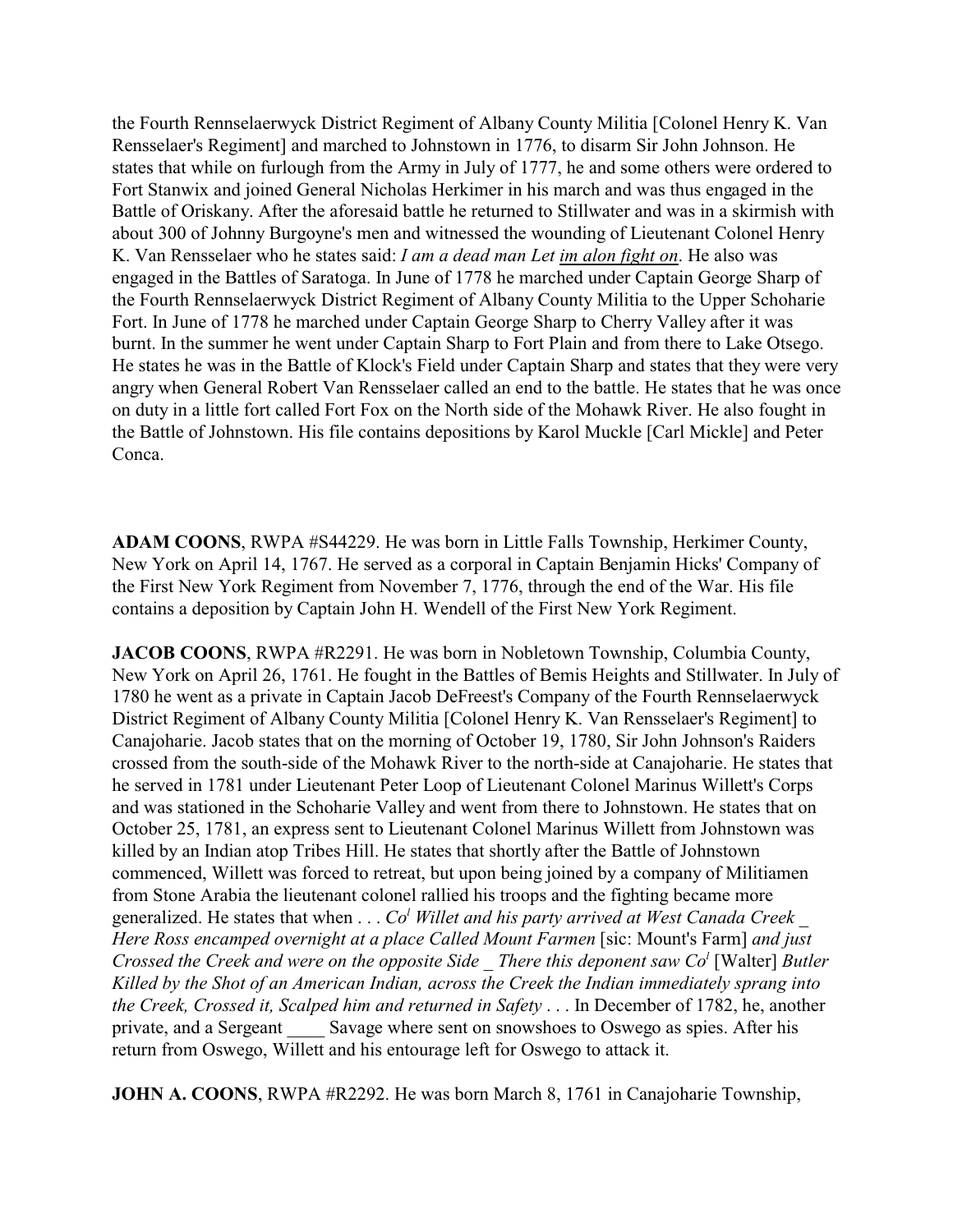Montgomery County, New York, a brother of Jacob Coon and Peter Koon. He states that he was known by the name John Coons, Junior during the War as there was another John Coons living within the same neighborhood. In 1775, he enlisted at Canajoharie as a private in Captain Rynier Van Everen's Company of the Canajoharie District Regiment of Tryon County Militia [Lieutenant Colonel Samuel Clyde's Regiment], and was stationed within Fort Plank and remained in service there until moving to Dover Township, Dutchess County, New York in May of 1779. John states in a later deposition . . . *This declarent was at fort Plank at the time that General Herkimer was Killed This Declarent he understood at that time That Colonel Gansevoort who commanded at fort Stanwix came to the assistance of General Herkimer \_ General Herkimer had the command of the forces that lay at forts Herkimer fort Plank fort Plains and fort Stanwix This Declarents Brother Jacob Koon was with General Herkimer at the time he was killed I this battle Also that James Quinau was Killed the Insign belonging to the* [Captain Van Everen's] *Company of this Declarent* . . . Peter Koon states that he knows of John's serving within Fort Plank for nine months in 1776, six months in 1777, and for six months in 1778. Peter also states that his brother served at least two weeks at Fort Plain in 1776.

**JOSEPH COOPER, RWPA #S12586. He was born at Monmouth in Monmouth County, New** Jersey on December 25, 1760. He first enlisted in Captain [\_\_\_\_] Pulaski's Company of Horse of Brigadier General Count Casimir Pulaski's Brigade at Monmouth, New Jersey in May of 1778, for a term of one year, but was discharged from the company three months early due to a fractured right ankle sustained when horse fell on him and in the Battle of Egg Harbor, New Jersey. Shortly after being released from the hospital, he moved to Florida Township, Montgomery County, New York. Once in Tryon County, New York, he enlisted in the fall of 1780 and states: . . . *that in the Autumn of 1780 he was ordered out in the Militia under Capt.* [Harmanus] *Maby & Lieut.* [Francis] *Putman on an Excursion against the Indians & Tories of Schoharie. That he was Sent out as a Scout with Six men under his Command. That he & his Ass Cornered was taken prisoners by the Indians & Carried to Fort Plain he was prisoner with the Indians at the time of the Battle of Stone Arabia when Col. Brown Brown was killed. The Evening after the battle the Some Militia who had been sent on by Gen. Van Ranselor. Had a battle with the Indians. A short distance above Fort Plain when this deponent runaway into the water nearby. That he remained in the water all night untill about 4 - O - Clock in the morning when he Effected his Escape. Having Escaped from the Indians he went to Col. Harper at Fort Timmerman & Soon after returned home -- Having been. He was about. He was in this last mentioned Service only a little more than one week. That while a prisioner with the Indians he lost his discharge which he had received from Capt Pulaski.* . . . In May of 1781 he enlisted in Captain Abner French's Company of Lieutenant Colonel Marinus Willett's Corps of Levies and marched from the Town of Florida in Montgomery County to Stone Arabia and from there to Fort Plain before returning to Stone Arabia where he was discharged after serving for four months. His file contains a deposition by William Shute with whom he enlisted  $\&$  served in Captain French's Company.

**OBEDIAH COOPER**, RWPA #S15392. He was born in the City of Albany, Albany County, New York on March 13, 1759, a brother of Thomas Cooper. He served as a both a corporal ad as a sergeant in the Fourth Rensselaerwyck District Regiment of Albany County Militia and fought in the Battle of Bemis Heights. He in 1778, he volunteered to serve in Captain Ostrum Scouten's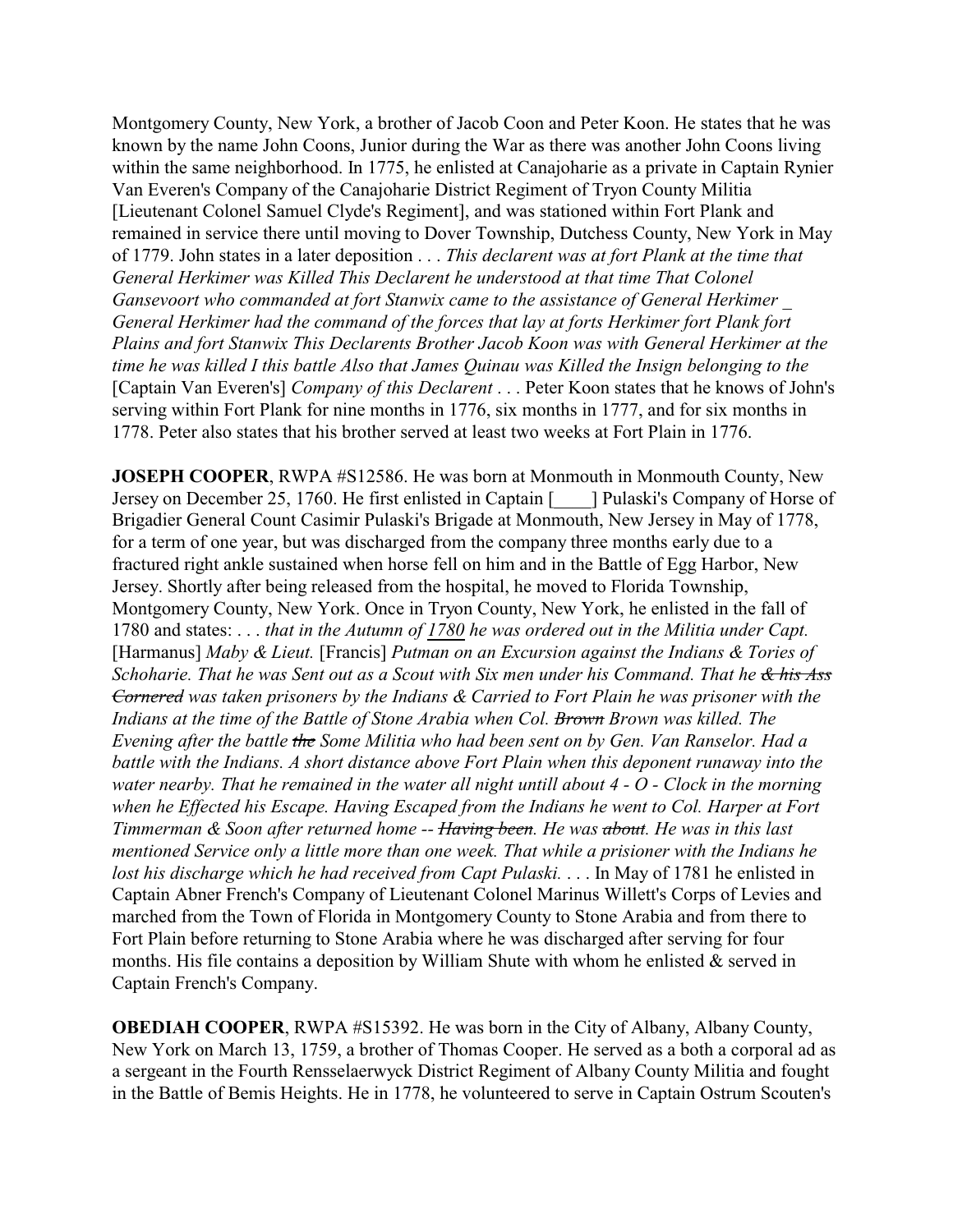Company of the Fourth Pennsylvania Regiment and performed duties at the Middle Schoharie Fort under Colonel William Butler. In 1779, he was again serving in the Fourth Rensselaerwyck District Regiment and was stationed at the Lower Schoharie Fort. In 1780, he was stationed as a guard around his Father's Home in Bethlehem Township of Albany County and while in duty the place was attacked by Loyalists. He again served a tour in the Schoharie Valley in 1782. His file contains depositions by Thomas Cooper and Benjamin Cooper.

**WILLIAM COOPER**, RWPA #S12567. He was born in Schoharie, Schoharie County, New York on July 13, 1762. He first enlisted as a private at Fort Paris for three months under the command of Captain Jacob De Forest of the Fourth Rensselaerwyck District Regiment of Albany County Militia. In the fall of 1778, he served for three months at Fort Paris under the command of Captain George Sharp of the Fourth Rensselaerwyck District Regiment of Albany County Militia. Christopher Norton, Cornelius Myers, and John Bloomingdale all state that served at Fort Paris with William under Captain Sharp.

**NICHOLAS COPPERNOLL**. During the American Revolution he co-possessed 153 acres of land in the Christian Garlock or Stone Arabia Patent (Certificates of Quit Rent Remission in NYSA #1211).

**RICHARD COPPERNOLL**. During the American Revolution he possessed 153 acres of land in the Christian Garlock or Stone Arabia Patent (Certificates of Quit Rent Remission in NYSA #1211).

**JOHN CORNELISON, RWPA #W16545. He married, per the records of the Reformed Dutch** Church of the City of New York, as John Cornelisse of Tappan, New Jersey on August 20, 1768, Sally Akkerman of Tappan, New Jersey. He first enlisted as a private under Captain Archibald McGuire of Colonel William Malcom's Regiment and assisted in an attempt to block the shipping channel of the Hudson River. He also served in the New Jersey State Militia under Captain Thomas Blanch. In the summer of 1778 [sic: 1779], he enlisted in Captain Jonathan Lawrence's Company of Lieutenant Colonel Henry K. Van Rensselaer's Corps of Levies and marched to Fort Stanwix. His widow states that all of their belongings were destroyed by the British Refugees during the war.

**HENRY CORNELIUS**, RWPA #W1149/BLWt #3773-1611-55. He was born in Winterhook Township, Columbia County, New York on March 12, 1760. He married in the house of Samuel Vanderpool in Durell Township, Bradford County, Pennsylvania in either June of 1833 or June of 1834, Margaret (nee Johnson) Vincent, the widow of Ambrose Vincent. He died on either December 25, 1846 or December 29, 1846 in Bradford County, Pennsylvania. He was enlisted as a private by Lieutenant Abraham Hardenbergh into Captain Nicholas Van Rensselaer's Company of the First New York Regiment for the length of the War on April 1, 1779. On July 23, 1779, Henry was out from Fort Stanwix, with about thirty others to guard the men who cutting hay for the Army's horses, and he states that many of them were captured by the enemy. He remained a prisoner-of-war until he escaped in the late summer of 1783. A Walter Wood testified on June 7, 1823 that he, Wood, was in a possession of a book containing the names and times of the enlistment, discharge, capture, desertion of the men of the First New York Regiment. His file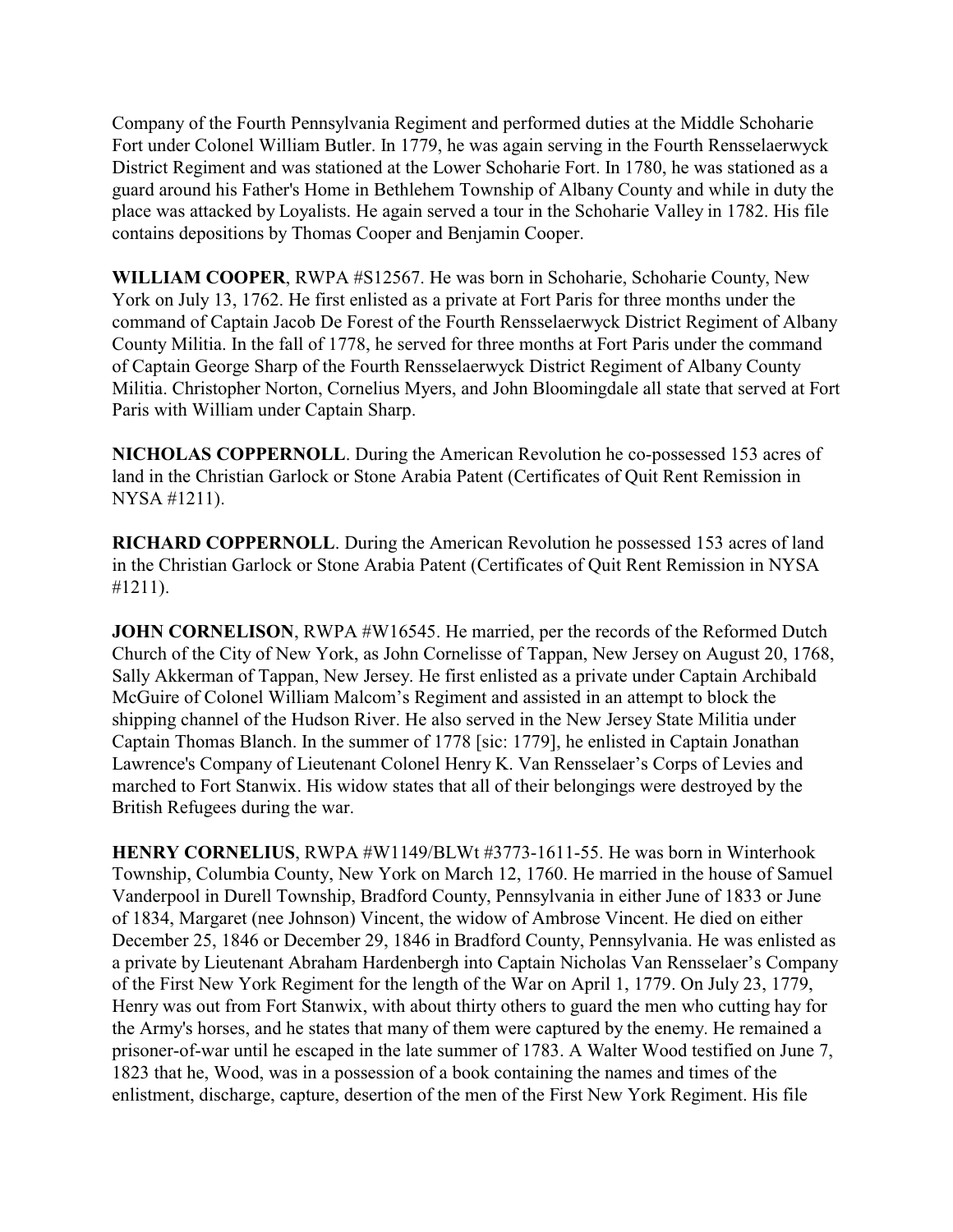also contains depositions by John Sager, Isaac Wheeler, and John Boon.

**JABEZ CORNISH**, RWPA #R2330. He was stationed at Fort Plain, New York from July 21, 1781 until November 2, 1781 as a corporal in Captain Isaac Marsh's Company of Colonel Elnathan Sears' Regiment of Bay State Levies.

**DAVID CORSANT**. He was killed circa October 18, 1780 while out scouting the progress of Sir John Johnson down the Schoharie Creek (Lewis Pruyne, RWPA #R8507).

**CALEB CORNWALL**, RWPA #R7723. He married in Great Nine Partners, Dutchess County, New York on May 12, 1782, Martha Anson in her father's house. He died on August 16, 1803. His widow states he enlisted as a private in Captain Rufus Herrick's Company of the Kings District Regiment of Albany County Militia in the spring of 1781 and marched to Fort Stanwix. Mrs. Elizabeth Flint states that Caleb lived for a before his marriage with her father's family. Elnathan Finch states he served with Caleb. Phebe Anson states she was a bride's maid at Cornwall's marriage and that she, Phebe, also married in 1782.

**JOSEPH COSPER**. He was taken prisoner circa October 18, 1780 while out scouting the progress of Sir John Johnson down the Schoharie Creek (Lewis Pruyne, RWPA #R8507).

**JAMES COTTER.** During the American Revolution he was tenant on Lot 107 of the Eastern Allotment of the Kingsborough Patent, which was seized by the State of New York upon Sir John Johnson's conviction of his Loyalty to the British Crown. Cotter was also convicted of being loyal to the British Crown (New York State Archives Collection #AO200, Volume 47, Box 52, Item 12).

**OWEN COUNER**. He supplied a load of stone to used in the construction of the Johnstown and was paid £1-16-0 for his services by Jellis Fonda on September 8, 1773 (Jacob Abbott Collection, Box 4:654).

**JOHN F. COUNTRYMAN**. See John F. CONDRYMAN.

**HENRY COVELL**, RWPA #S30954. He first enlisted in April of 1775, at the age of 28, in Captain Noble Benedict's Company of Colonel David Waterbury's Regiment of Connecticut Troops. He states that he was involved in a skirmish with the Indians within sight of Saint Johns in Canada in which several Rebels were wounded or killed, Major Thomas being amongst the wounded. He also took part in the Siege of Saint Johns. Ebeneezer Pease states that he was taken a prisoner-of-war along with Henry Covell on September 7, 1781. From 1776 through 1780, he was frequently on duty as a militiaman. In the summer of 1781, he . . . *went as one of the Classites from Hancock Berkshire County in the State of Massachusetts to fill up Colonel Marinus Willetts Regiment, the Classites being ordered out by Government.* . . . *He joined Willett's Corps at Fort Plain and was amongst those ordered out by Colonel Willett under the immediate command of Captain Solomon Woodward or Woodworth to relieve the inhabitants on*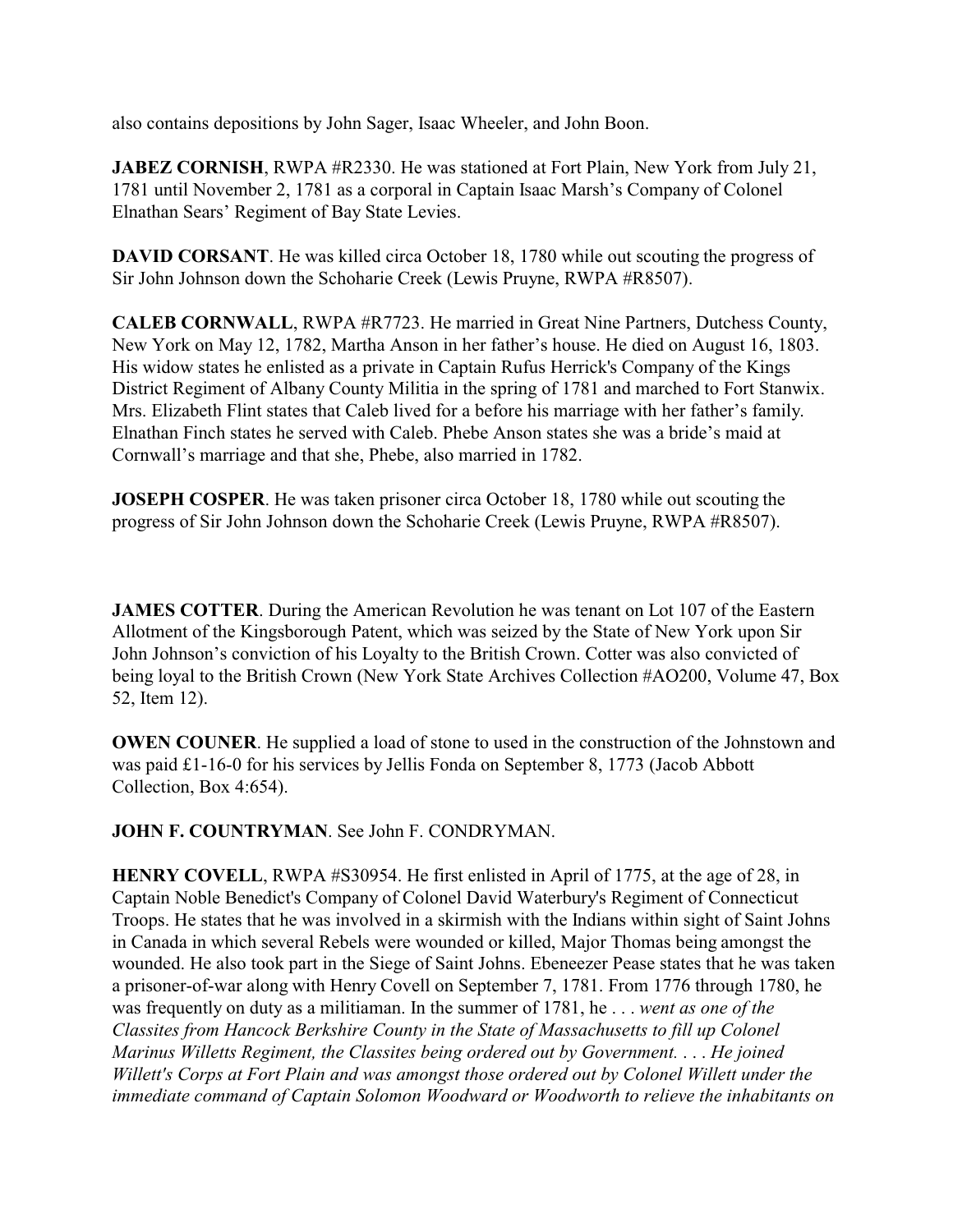*the German Flatts.* . . . *that on the sixth of September 1781 the party so ordered out left Fort Plain on the next day came in sight of the Indians & attacked them, that the whole party was killed by the Indians as deponent believes with the exception of five of which number but this* [unreadable] *deponent & four others who were carried taken by the Indians to Fort Niagara.* . . . After being exchanged in December of 1782, he was transported to Boston aboard the British Ship John. His file also contains depositions by Joseph Bowton and hurDaniel Hikock.

**BENJAMIN COWDREY**, RWPA #S43343. He was age 65 when deposed on April 1, 1818. He served as a corporal in the Third New York Regiment from 1776 through the War's end. His file contains a deposition signed by Lieutenant Colonel Marinus Willett attesting to his services.

**EBENEZER COX**. He married on February 7, 1769 per the records of the Stone Arabia Lutheran Church, *Elisabetha Glokin* [Klock], a daughter of 'Old' George and Margaretha (Walrath) Klock (Stone Arabia Reformed Church Records). The following letter written by Mister Cox concerning the pending construction of a water powered mill can be found in the New York State Library and is catalogued as Mss. #11965 (25).

*Conajohary June 16th 1774*

*Sir* 

*I Recvd your Letter and the peace of Linen Which you sent up by Mr Walls Boat -- -- -- but Concerning the Dementions of your Mill house I think Sixty feet Long and thirty Wide is quite too Long [smear] to be Convenient -- but I have Drawn a Bill of Scotlin* [scantling or lumber] *and a kind of a Draft for one and of the Mill house Which I think Will answer if it suits you and Room plenty for three pairs of Stones but if you had Rather have the other place pleas to Let me know it by the first oportunity and I Will send you a Bill of Scotlin for it imediately but I Cant find Room in it for three pairs of Stones any Ways Convenient in this plan Which I now send you I woud Chuz between the Wheels the Wall to be Continued to the Beam above the Water Wheels and no farther and the up stream End of the Water house I Should no Want any wall but only on the back side and Lower End*

*from your Most Humbel Ser<sup>t</sup>*

*Ebenezer Cox*

During the Revolutionary War and his wife Elisabeth possessed Lot 1 of the Fourth Allotment and Lot 6 of the Third Allotment of the Abraham Van Horne or Canajoharie Patent (Certificates of Quit Rent Remissions, Mss. #A1211; Montgomery County Deeds 1:412). Ebenezer and Elisabeth's children: George; Ebenezer; and Anna Cox received an Orphan's Half-Pay Pension

 $\mathcal{L}$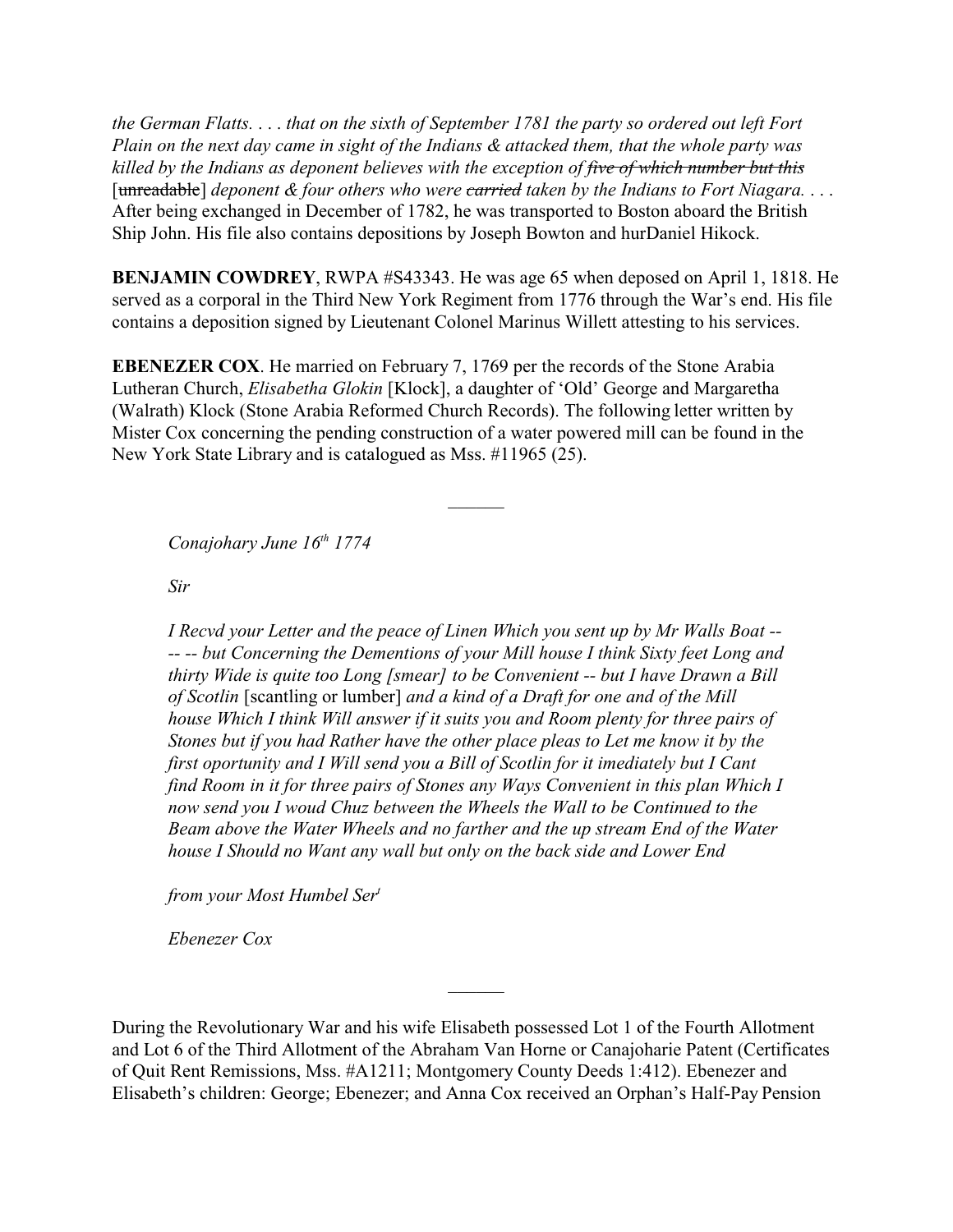for seven years as a result of their father dying of the injuries he incurred in the Battle of Oriskany while serving as a Colonel of the Canajoharie District Regiment of Tryon County Militia (New York State Archives Collection #AO870-77, Book A). Tradition teaches that Mister Cox was killed in the Battle of Oriskany; however, the 1782 List of Tryon County Men Being Held Prisoner [\(www.Fort-Plank.com/1782\\_POW\\_List](http://www.Fort-Plank.com/1782_POW_List))) and "The Diary of First Lieutenant Philipp Jackob Hildebrandt" ("The Hessians: Journal of the Johannes Schwalm Historical Association," Volume 15, 2012) demonstrate that though Colonel Cox was badly wounded, he survived the battle and was, at least for a time before his death, held by the Crown as a Prisonerof-War.

**GRIFFIN CRAFT**. During the Revolutionary War he possessed 100 acres of land in Lot 50; as well as 50 acres of land in Lot 39 of the John Lindsey Patent (Garret Y. Lansing Papers 9:2).

**LEWIS CRANE**. During the American Revolution he possessed a farm of 60 acres in Lot 1 of the Johan Christian Garlock or Stone Arabia Patent and 40 acres in Lot 1 of Francis Harrison Patent (Certificates of Quit Rent Remissions, Mss. #A1211).

**LODEWICK CRANE**. During the American Revolution he possessed a farm of 40 acres in Lot 1 of the Francis Harrison Patent and 60 acres of land in Lot 1 the Andrew Fink or Stone Arabia Patent (Certificates of Quit Rent Remission in NYSA #A1211).(Certificates of Quit Rent Remissions, Mss. #A1211).

**LUKE CRANDALL**, RWPA #W16931. He was age 63 when deposed on May 1, 1818. Luke was a brother to Thankful (Crandell) Curtis. He married at Little Hoosick, now Berlin, in Rensselaer County, New York on June 13, 1777, Rachel Richards. He died in Collins Township, Erie County, New York on August 1, 1832. He enlisted in March or April of 1776 as a private in Captain Benjamin Hick's Company of the First New York Regiment for the term of one year. In May of 1777 he enlisted as a private in Captain Henry Tiebout's Company of the Third New York Regiment for the term of three years. He fought in the Siege of Fort Stanwix and the Battle of Chemung Point. Reuben Bumpus states that Luke Crandall served in the War and that Crandall, Stephen Sabins, James Coon, and Thomas Searles enlisted together at the same time. Thomas Searles states he remembers Crandall enlisting in Captain Henry Tiebout's Company of the Third New York Regiment in the spring of 1777. Ensign Jonathan Brown of Captain Benjamin Hick's Company of the Third New York Regiment in 1776. Judith Perigo states she, Judith, was age 82 when deposed on October 2, 1840 and that she was married in 1779 states *Altho Deponent has no record of her marriage her recollections are clear and perfect in regard to the time as well as the ages of her self and family. That she well recollects that her son above mentioned was about three months old when the dark day came over the land in the year 1780.* His file also contains a deposition by Sophrona, the wife of Barber Babcock and by Thankful Curtis.

**MARTIN CRANNELL**, RWPA #S15059. In 1779, he was drafted to serve for three months in Captain Nicholas Joraleman's Company of the City of Albany Regiment of Militia and marched by way of Fort Hunter to Stone Arabia. In March of 1780 he took the place of his class in Captain Dillivan's Company of the First New York Regiment [sic] and states that he was hoeing corn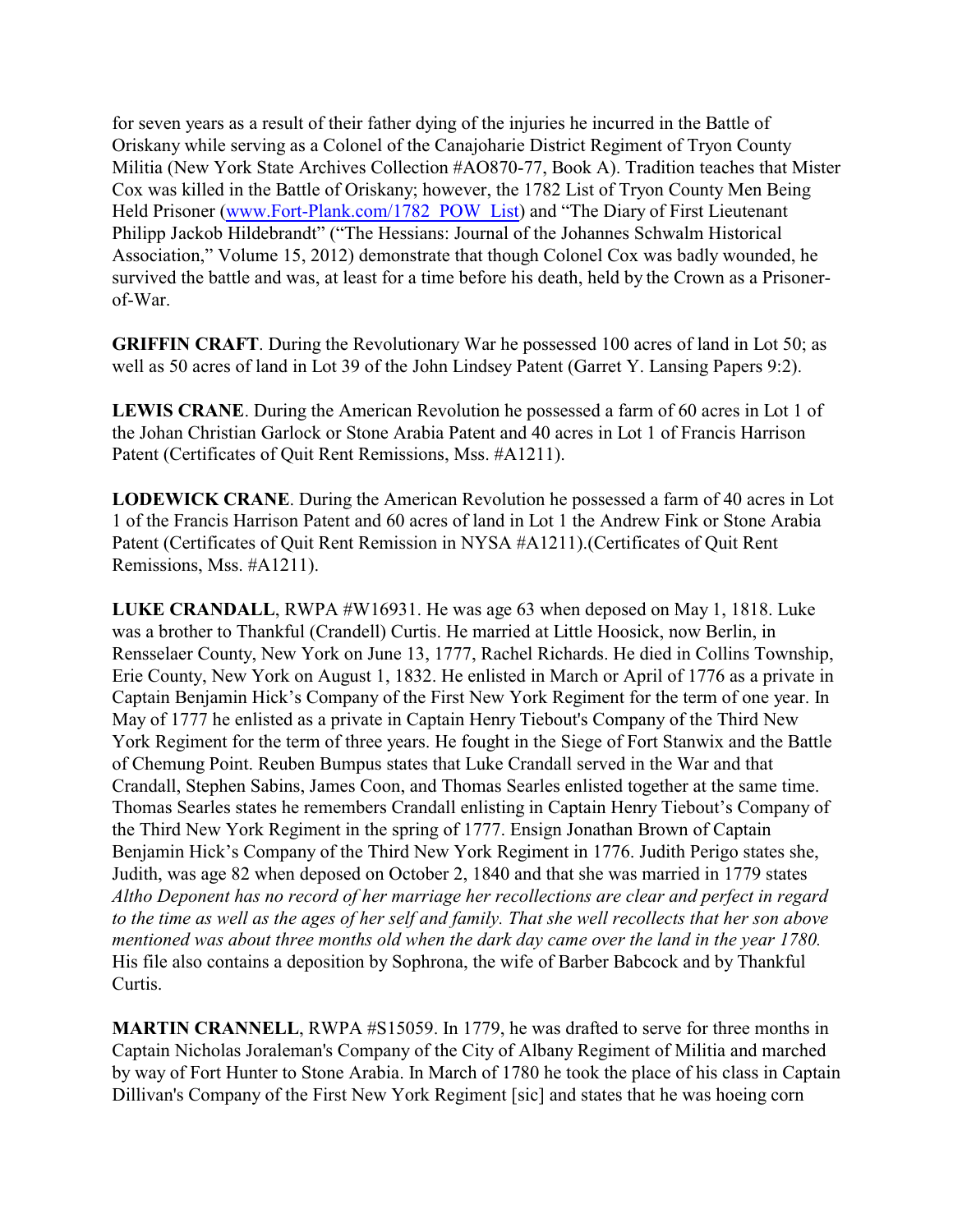when Christian Fero came to get him. Martin states that when he reached West Point he was transferred to Captain Leonard Bleeker's Company of the Third New York Regiment and marched with that regiment to Kings Bridge where they traded their old arms for new ones before going to Tappan in Rockland County, New York. From Tappan he went to New Jersey and assisted in driving some cattle and horses away from Bergen. While at Tappan he served as blacksmith and was employed in shoeing the Army's horses. He also states that he was at Tappan when Major John Andre was hung. His file contains a deposition by Peter Fox.

**MARKS CRANTZ**, RWPA #W6758. He died on May17, 1841 in Columbia, [----] County, New York. He married on April 25, 1805, Catharine House, in German Flatts, Township, Herkimer County, New York. His file contains a deposition by Joseph [Han Jost] Hess.

**HENDRICH CREMPS**. In the possession of Willis Barsheid, Junior of Stone Arabia, New York is an ancient manuscript which reads:

*Stone Rabie the 17 th Sebtember 1770*

*Reicved of Hendrich Cremps the Sum of four Schillings for the Chrush Warners of the long Candel Bey me*

------------

------------

*Adam Laucks Justice*

**JOHN H. CRIMPS**. During the American Revolution he possessed 150 acres in land in the Andrew Fink or Stone Arabia Patent (Certificates of Quit Rent Remission in NYSA #1211).

**JOHN FLIPSE CROMMELL.** During the Revolutionary War he possessed 200 acres of land in the Abraham Gouverneur Patent (Garret Y. Lansing Papers 8:10).

**PHANUS CROMMELL.** During the Revolutionary War he possessed 150 acres of land in the Archibald Kennedy Patent (Certificates of Quit Rent Remissions, Mss. #A1228).

**PHILLIP CROMMELL.** During the Revolutionary War he possessed 130 acres of land in the Archibald Kennedy Patent (Certificates of Quit Rent Remissions, Mss. #A1228).

**PHILLIP CROMMELL**, Junior. During the Revolutionary War he possessed 105 acres of land in the Archibald Kennedy Patent (Certificates of Quit Rent Remissions, Mss. #A1228).

**HARMANUS CROMWELL**, RWPA #W16222. He married at Caugnawaga in Montgomery County, New York Catherine Pickert. He died on February 20, 1826. Their home was destroyed by British forces on May 22, 1780. Harmanus served as a private in Captain John Davis' Company of the Mohawk District Regiment of Tryon County Militia and fought in the Battle of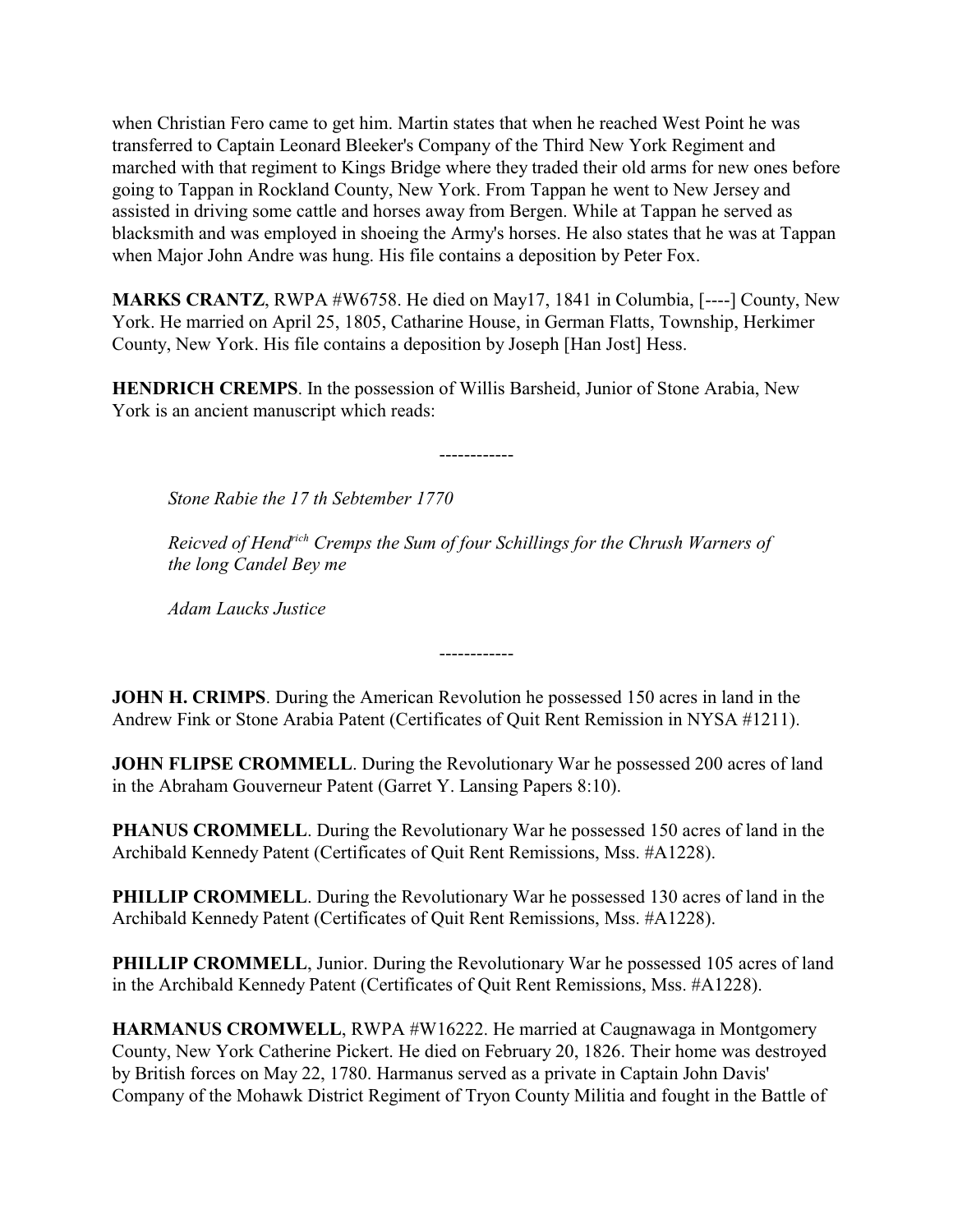Oriskany under Captain Davis who was killed in the battle. He also performed duties under the command of Captain Christopher W. Fox of the Palatine District Regiment. In 1779 he assisted in transporting boats and baggage from Canajoharie to Lake Otsego. Cromwell also fought in the Battle of Johnstown. His file contains a deposition by Jacob Snell which defends the applications of John D. Young and Catherine Pickert Cromwell. It appears from Snell's letter that the Commissioner of Pensions was stating that there was never a captain in the Fourth New York Regiment named Jonathan Titus, nor a lieutenant colonel named Regnier. Jacob also states Captain Johannes Zielly was captured by the British in the Battle of Johnstown; and, that Captain John Breadbig commanded a detachment in the battle. Adam Miller states he was present at the Cromwell's Wedding on December 25, 1773. Conrad Kiltz states the Cromwell's home was burnt on both the 22nd of May 1780 and on the 19th day of October 1780. Abraham Philips states Cromwell and the men of Captain Davis' Company performed duties at Fort Plank, Canajoharie, Bowman's Creek, Fort Nellis, Ballston, Albany Bush, Brimstone Hill, Cherry Valley, and the Unadilla River (under Captain Samuel Samuel Pettingell and Colonel Ebenezer Cox). Harmanus' file also contains deposition by George F. Dockstader. An unknown correspondent [probably Jacob Snell] also defends within this file the pension applications of the widows of John M. Charlesworth and Nicholas Eaker [there is also a reference to Captain Samuel Gray's Company of Batteaumen herein].

**PHILIP CROMWELL**, Junior, RWPA #R2498. He married at Caughnawaga in Montgomery County, New York on April 27, 1778 Lenah Lewis. He died on September 30, 1827. He served as a surgeon in the Third New York Regiment in 1780. His file contains a deposition by William J. Prentup.

**DENNIS CRONK**, RWPA #S15061. He was born in Westchester County, New York in 1761. He served as a private in Captain Daniel Williams Company of Colonel Morris Graham's Regiment at the German Flatts in the summer of 1780. John Odell states he served with Cronk at the German Flatts in 1780.

**HENRY CROUTS**, RWPA #S23179. He appears upon the War's rolls as Hendrick Crantz. He first served as a private in Captain Jacob Small's Company of the German Flatts and Kingsland District Regiment of Tryon County Militia. Of the period immediately following the first British directed raids on the German Flatts, Crantz states . . . *that he was again at Fort Herkimer on duty at another time when they laid a plan to catch some of the Indians but did not succeed -- The paln was after seeing the enemy at different places on the hills south of Fort Herkimer for several days. He and a party making that of about thirty men went out of the Fort in the night time shortly before day light and secreted themselves in a ditch by previous concert after day light a man went out from the Fort and went to hoeing corn near the ditch where their party lay concealed -- the expectation was that the enemy Indians would make an attempt to take the man engaged in hoeing and that then their party would have an opportunity to take them but the enemy did not show themselves at that time and their plan failed -- The party was commanded by Henry Staring who was afterwards an officer --* . . .

**ELIAS CRUM**, RWPA #R2548. He was born in Marbletown Township, Ulster County, New York in 1761. He married in Montgomery County, New York on September 1, 1802 Annatje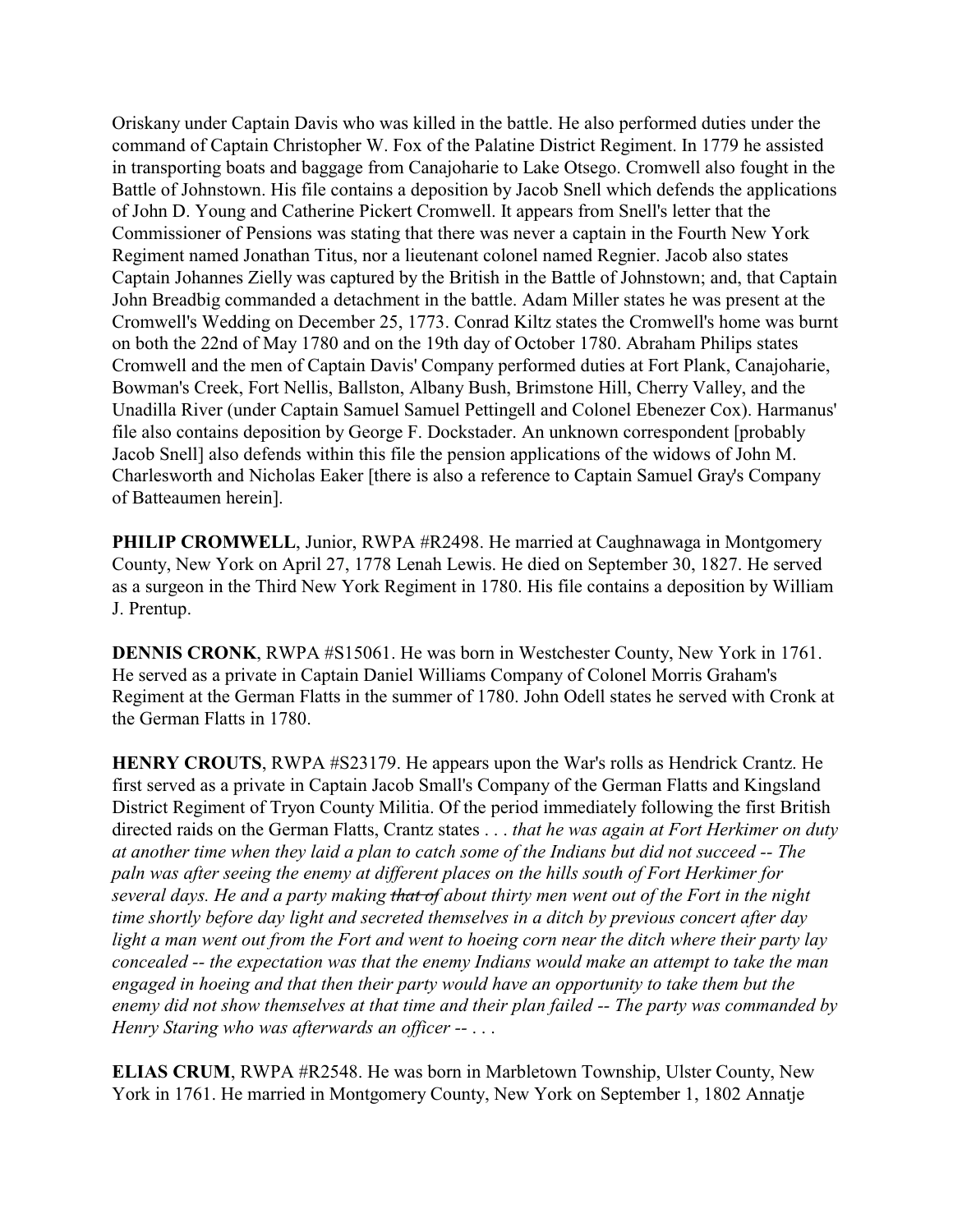Phillipse, a daughter of Philip Phillipse, and the widow of Robert Martin, RWPA #W27515. He served as a private in the Grenadier Company of the New Paltz Township Regiment of Ulster County Militia [Colonel Levi Pawling's Regiment]. He fought in the Battle of Johnstown under the command of Captain John Hardenburgh and Colonel John Cantine of the New Paltz Township Regiment. His file contains depositions by Jacobus Smith and Peter Smith.

**JOHN CRUM**, RWPA #W16939. He married in the Caughnawaga District of Montgomery County, New York on September 1, 1776 Catrina Rudulph. He died on January 1, 1789. He served as a private in Colonel James Livingston's Regiment for six years. His file contains a deposition by Isaac DeGraff.

**PHILLIP CRUMBWELL.** During the Revolutionary War he possessed 150 acres of land in Lot 4 of the Abraham Gouverneur Patent (Garret Y. Lansing Papers 8:10).

**PHILLIP CRUISLER.** Prior to the outbreak of the American Revolution, he possessed a tract of land in the William E. Spornheyer Patent and it was noted on July 29, 1790, that he owed to the said William E. Spornheyer the sum of £43-10-9 (Garret Y. Lansing Papers 9:4).

**JACOB CUMMINGS**, RWPA #W3517. He was born Willington Township, Windham Township, Connecticut on February 13, 1765. He married in the Town of Coventry, Kent County, Rhode Island in April of 1793 or April of 1794, Mary Franklin. He died April 30, 1844. He enlisted as a classman or private in August of 1780 for three months in Captain Benjamin Dubois' Company of Colonel Lewis Dubois' Regiment of Levies and was initially stationed at Fort Plain for 10 days before being ordered under the immediate command of Adjutant Hugh McConnell to Fort Herkimer, Captain John Bigbread Commandant, for one-month.

**HENRY CURTIS**, RWPA #S40873/ BLWt #6830. He was born in Germany and migrated from Germany to Great Britain in 1773 where he was immediately pressed into the British Sea Service. In 1774, the Man-of-War aboard which he was serving was serving landed in Boston Harbor and he there deserted and changed his name to Henry Bass. In the fall of 1777. he enlisted as a private in Captain Aaron Austin's Company of the First New York Regiment at Fort Stanwix and served therein until the close of the war. His file contains a deposition by Elisha Woodward.

**JOEL CURTIS**, RWPA #S2153. He was born in Hebron Township, Tolland County, Connecticut on May 4, 1764. He married in 1781, Polly Fig. He enlisted as a private and substitute for John Udill in Captain Isaac Bogert's Company of Colonel Henry K. Van Rensselaer's Regiment in 1779 and served at Fort Herkimer.

**SOLOMON CURTIS**, RWPA #S28697. He was born in East Greenwich Township (now called Warren Township), Litchfield County, Connecticut on February 19, 1755. He states he served at Stone Arabia and Fort Stanwix while a private in Captain John Salisbury's Company of Massachusetts Troops. He also states that he fought in the Battle of Stone Arabia [sic]. His file contains a deposition by Tharsa Sanders.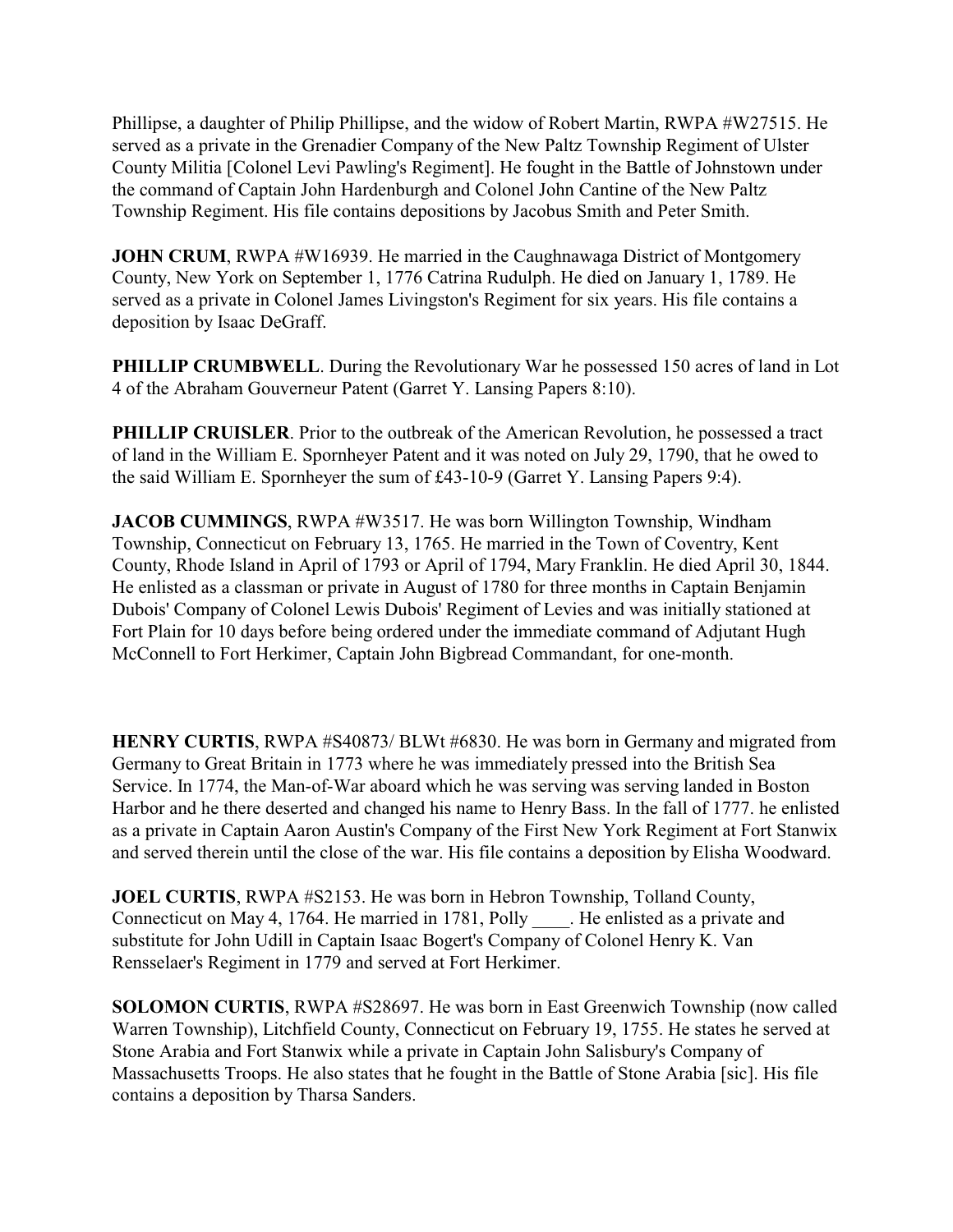**NATHAN CUTLER**, RWPA #S12642. He was born in Peekshill Township, Dutchess County, New York in 1758. He married nine miles north-east of Poughkeepsie, New York in 1776, Betsy Traves. He served in the Schoharie Valley for a time in 1777. In 1779 he served in the Quartermaster's Corps aboard the vessel "Justice" along with 19 others. In 1780 he enlisted in Captain Benjamin Dubois' Company of Colonel Lewis Dubois' Corps of Levies and was appointed "orderly corporal". He served at Fort Plain in 1780 at the time of the burning of Schoharie and fought in the Battle of Klock's Field. Isaac Travis states that Cutler married his sister and spoke extensively of his services in the Hudson and Mohawk Valley after returning to his father-in-laws. .

**ABRAHAM CUYLER**. He served as the major of the Albany City Regiment of Albany County Militia and is noted to have on duty repelling incursions of the British into Schoharie and Stone Arabia from November 11, 1778 through November 21, 1778; and again from October 26, 1779 through November 6, 1779 (Revolutionary War Rolls, Jacket 123).

**GEORG DACHSTADER**. During the Revolutionary War he possessed 150 acres of land in the Johan Jost Petrie Patent (Certificates of Quit Rent Remissions, Mss. #A1228).

**GEORGE ADAM DACHSTETER**. On July 26, 1784 George Adam Dachsteter of Mohawk District sold to his son Hendrick Dachsteter Lots "C" & "E" comprising 113 acres of land in Lot 5 of the Hendrick Hansen Patent (Autographic History of Tryon County, Volume 2:41).

**PHELIPH DAHARDT**. During the American Revolution a *Pheliph Dahardt of Dillenborg in the town of Palentine* possessed a farm of 133 acres Lot 7 of the Subdivision of Lot 1 of the Sarah Magin Patent (New York State Archives Collection #A1211).

**MARDAY DAHARST**. During the American Revolution he possessed a farm of 138 acres in Lot 2 of Greater Lot 7 of the Sarah Magin Patent (Certificates of Quit Rent Remission in NYSA #1211). The aforesaid certificate also refers to him as Marday Dahast.

**JOHN DAIN, RWPA #W24034. He stated in an account of his Revolutionary War services** published in the "Eastern Argus" of August 29, 1837, . . . *It is my sincere wish for this history to be notified and made public in the Argus after my decease. This wrote by my hand, I being eighty four years old November 1835. John Dain* . . . He was age 67 when deposed on April 14, 1818 and he stated that he was born in Windham Township, Windham County, Connecticut. He married in Falmouth, Cumberland County, Maine on February 24, 1778, Elizabeth Proctor. He died on August 7, 1837. He first enlisted as a private in Captain Larabee's Company of the Massachusetts Line in May of 1775. In February of 1776, he enlisted as a private in Captain Berton's Company of Colonel French's Regiment of the Massachusetts Line. In April of 1776 he enlisted as a private in Captain Lowell's Company of Artillery in Colonel Mitchell's Regiment of the Massachusetts Line. In February of 1777 he enlisted as a sergeant in Captain Daniel Lane's Company of Colonel Ichabod Alden's Regiment of the Massachusetts Line. He fought in the Battle of Jones' Mill near Fort Ann, the Battle of Bemis Heights on September 19, 1777, the Battle of Stillwater on October 17, 1777, and the Battle of Cherry Valley on November 11, 1778. He also took part in the Sullivan Campaign. His file also contains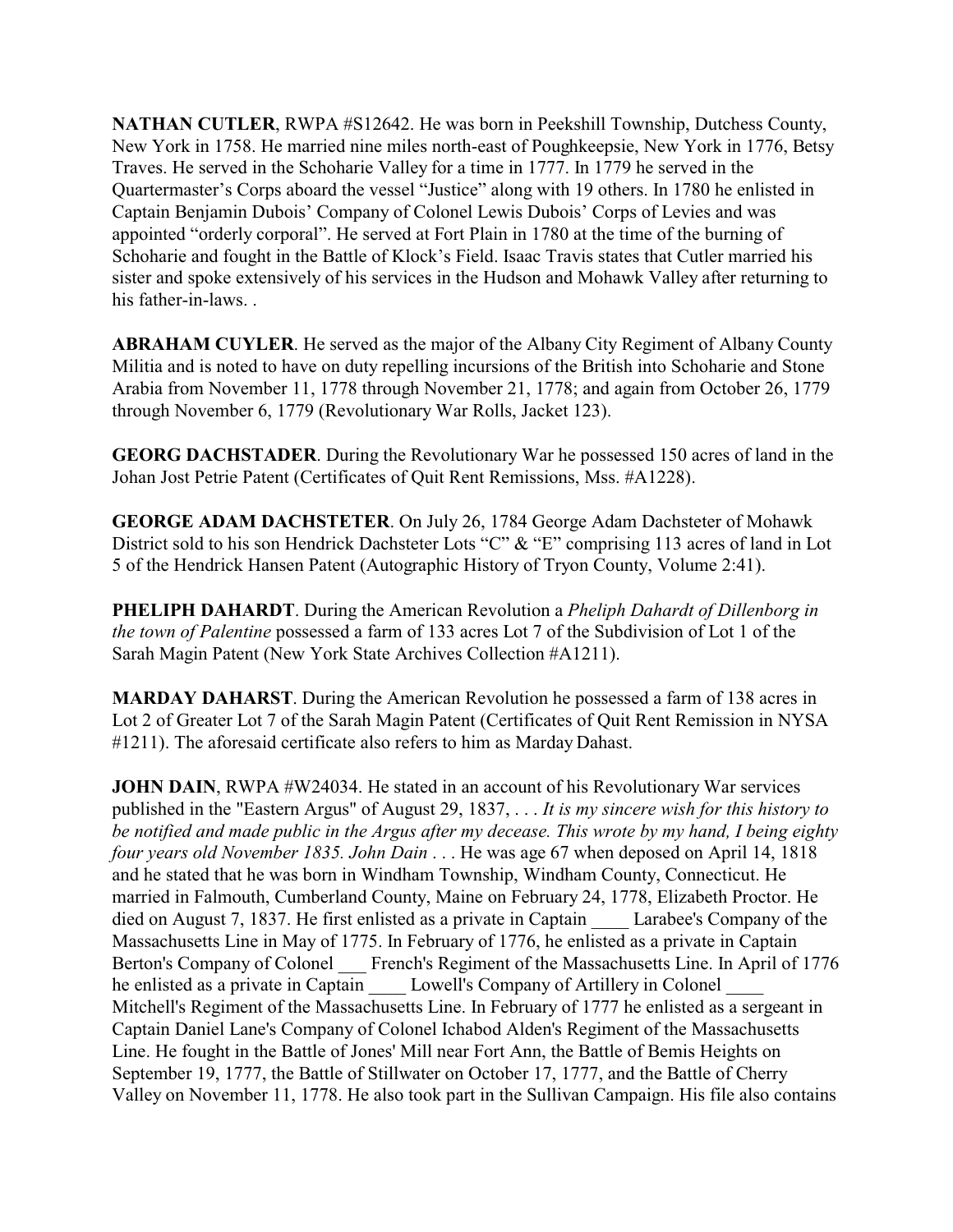a Certificate of Enlistment signed by Captain Daniel Lane and two sets of orders from the officers of his Regiment as a well as a newspaper obituary of his life.

An Orderly Book Dain kept while at Cherry Valley, New York in 1778 and 1779 can be found in the Maine Historical Society of Portland, Maine as "Sergent John Dain [Dean] Freeport [Royalsboro], Maine Orderly Book 1777-1781 Captain Daniel Lane's Company Ichabod Alden's Regiment. Gift of William Lowell Portland, Maine 1869" Safe 2 Shelf 39. In 1990, Ken D. Johnson hired Dr. Harold E. Hackett to go through his Orderly Book for the years 1778 and 1779. What follows are some transcripts from this Orderly Book which Dr. Hackett was hired to obtain.

 $\overline{\phantom{a}}$ 

*Fort Alden November the 11th 1778*

*This morning about ten o clock th enemy surrounded th fort the number of them we cannot tell we think thare was betwain seven or eight hundred of them indian and toreys in the first plase they killed the Cheaf Col<sup>o</sup> and took the Leftzz Col<sup>o</sup> prisoner and likewise Leftn Holden Ensign Garrett and the DocterMate prisoners with them Samuel Procter Samuel Woodstock Samuel Ludman and Joseph Smith that went outt a scout the day before this was was took prisoners with them like wise a good many more belonging to R Redgt the Enemy* [x'd out words] *is killed a good maney of our men which we have found all ready besides several more missing all thay killed* [x'd out words] *belonging to our Reg<sup>t</sup> thay used in the most* [x'd out words] *Barbous maner and also all the enhabitants men women and children thay used in the same manner*

[next entry]

*GR O Headquarters 30th Decm 1778*

*Coutersign JPC*

*Officer of the Day to morrow Capt Lane* 

*As this is a day set a part for General Prayer and Thanksgiving throughout the Continental the Comadant is pleased to order a gill rum to be issued to every man in this garison —*

*Fort Alden Jany 8th 1779*

*This day record of the Quarter Master Kendry 17 dozes of fattriey and 30 flints to compleat Capt Lane Compy with 20 rounds pr man and one flent per man*

*G: O Headquarters Jany 8th 1779*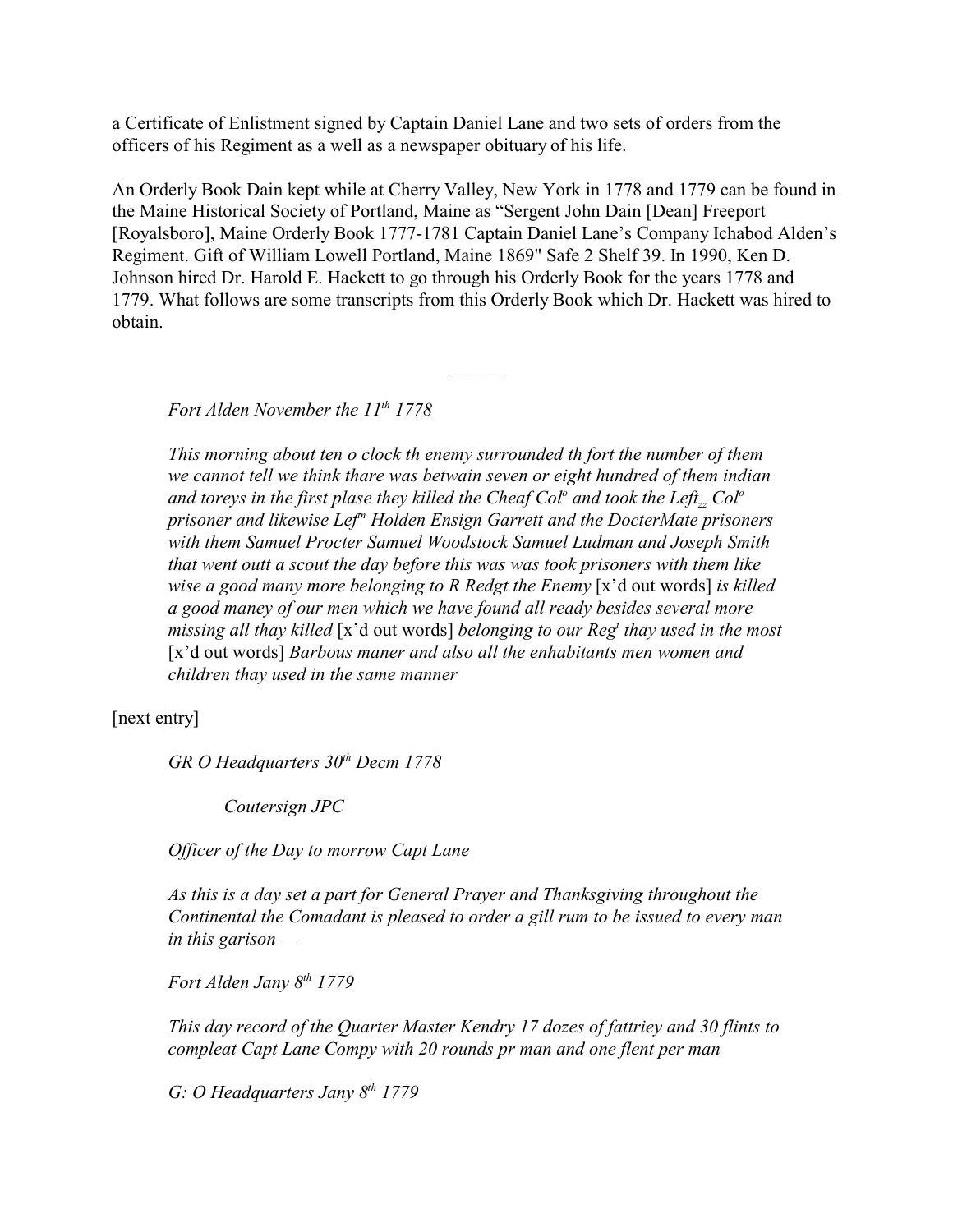*Countersign Franklin*

*Officer of the day to morrow Capt. Lane*

*William Hancock in Capt Lans Compy tryd all the R:M:C:M whereas Capt Leftn Parker was Presedant for theft is found gilty and sentance to reseave 100 lashes on his naked back and likewise have one half his pay stopd monthly till he shall have made good the damages Mr Wilson has sustaind ——*

*Isac Glinne soldier in Capt Carbruns Company tryd att the same court martial for su<sup>s</sup> pison of theft the charge not being supported the court aequits him the Commedant approves the proseadings and orders the punnishment to be inflicted this eving on Hancock and orders that Glene be released and return to his duty —*

[February 15, 1779]

*——*

*Garison Orders Head Quarters 15th Fev 1779*

*Incompliance to orders recevd from Gen Clinton for a detachment of this regt to march to Fort Dayton the Col<sup>o</sup> Compny and Capt Corborns Compny is tharefore to hold them seves in readiness to march to the plase Affare said to be readey to march by nine oclock to morrow morning ——*

*The Quarter Master is to provide for waggons to transport the baggage for said detachment* 

*Those companys under marching orders are deseird not damage thair barracks or huts as the officers commanding such companys are to be accounting for them*

*G.O. Fort Alden 8 April 1779*

*The Commdt Sepriz to find the soldiers so much inclined to strole ot of the garrison without leave and in plundering Articles from the ruins of the buildings in this place which is the property of the Des[ ] inhabitance any one who is detected in taking any thing that the property of the inhabitance may depend on being severly punished the officers are desired to see these orders of March 3 are strictly attended to ————*

*After Orders — That Capt Lane Lew Curries + Ensisn Dagneu with 3 Sergt 3 corpls 53 privates are to hold the selves in readyness to march by 8 oclock to morrow morning they will draw the days provision the Quartermaster to provide a waggon to convay the baggage the men are to take no baggage but for present neessitey as he expects they will soon return*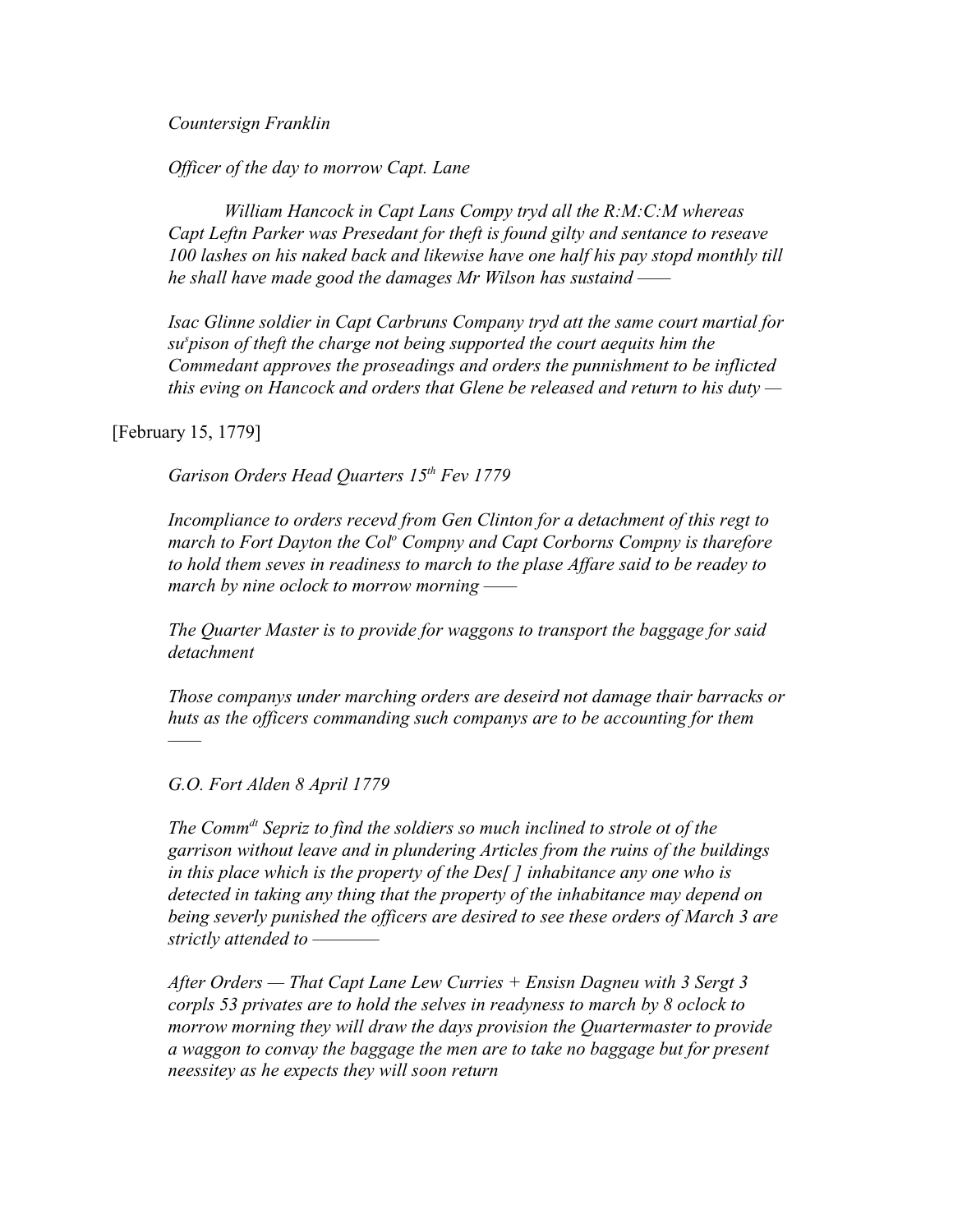*G.O. Fort Alden 9 April 1779*

*A Regimental Court Martial to sett this morning att a 11 oclock to try such prisoner as brought before th* 

*Capt B Morrison President* 

*Lt Thorp Members Lt Lunt*

*Lt Carter Ensgn Kindry*

**OLIVER DAKE**, RWPA #R6159. He married on October of 1790, Hannah Lewis. He died at Greenfield in Dane County, Wisconsin on August 20, 1808. His file contains a deposition by Abigail Dake. See The Bloodied Mohawk for service details.

 $\mathcal{L}$ 

**NATHAN DALEY**, RWPA #R2621. He was born in Egremont Township, Berkshire County, Massachusetts on January 8, 1765. In 1779 he served under the command of Sergeant Loomis in Colonel John Harper's Corps of Levies. In May of 1780 [sic] he went from the Town of Egremont, Massachusetts with Sergeant \_\_\_\_ Swart to serve in the United Districts of Duanesburgh and Schoharie Regiment of Albany County Militia until winter. He states that while thus serving he was marched through Cherry Valley to Fort Plain where Colonel Willis commanded.

**FREDERICK DAMPH**, RWPA #S49301. He was born in Germany and migrated to New York with his family in 1774. His file contains a deposition by Lieutenant Jacob J. Lansing of Captain Levinus Lansing's Company of the First Rensselaerwyck Regiment of Albany County Militia [Colonel Philip P. Schuyler's Regiment] which states that Damph left the said Militia company to serve in the Continental Line. He served as a private in Captain F. Jno Hamstranck's Company of the Fifth New York Regiment for 11 months in 1779. Damph states in the RWPA of Samuel Hosford that he and Hosford marched in Sullivan's Campaign.

**GEORGE DANBAR**, RWPA #S10540. He was born November 10, 1760 at Burnetsfield in Herkimer County, New York. He states that he was known as Yeorge Danburgher in his native tongue. He first enlisted in Captain Frederick Getman's Company of the Kingsland and German Flatts District Regiment of Tryon County Militia and was marched along with portions of the companies of Captain Michael Ittig, Captain Jacob Small, and Captain Hendrick Harter to Ticonderago for about one-month under the command of Colonel Peter Bellinger. He fought in the Battle of Stone Arabia and states that Colonel John Brown was seated on his horse when killed. In 1781 he enlisted in Captain Garret Putman's Company of Lieutenant Colonel Marinus Willett's Corps. Of the Battle of Turlough, he states that one Caopinier of Willett's Corps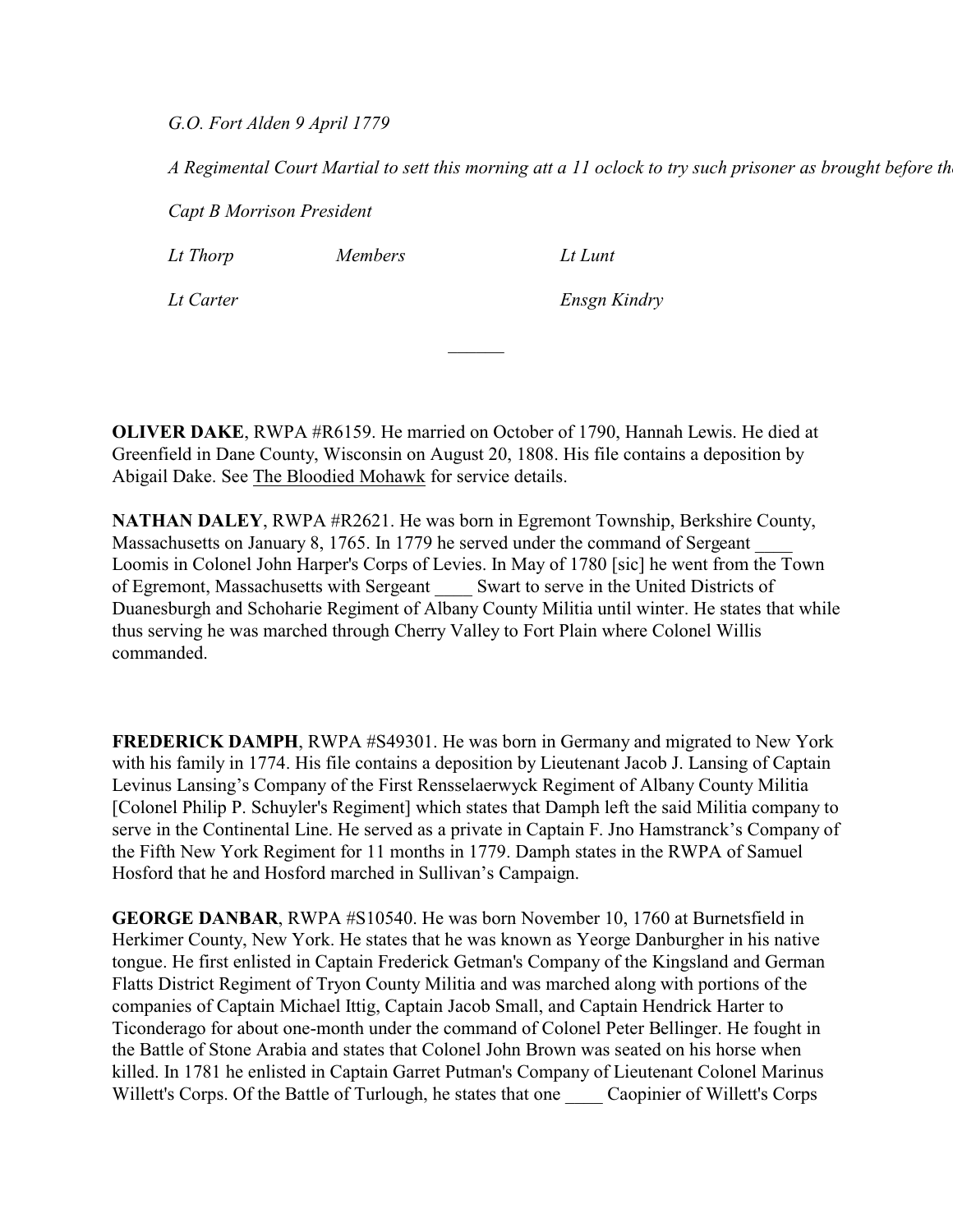was killed in the action by friendly fire. He states that Willett deployed his them in a half moon and then sent out two men to fire on the Indians and then retreat and this brought them into an ambush at Sharon. George states that Michael Myers and George Stansil were wounded in the Battle of Johnstown and that Jacob Myers was killed. He also states that there was a light snowfall the night of the Battle of Johnstown and that enabled them to determine Major John Ross's route of escape. Of the killing of Captain Walter Butler, which he states he witnessed, he states that an Oneida Indian named Captain John shot Butler and scalped him. His file contains a deposition by Mathias Hoke. [N.B. *Captain John* is the Indian which Lieutenat Colonel Willett hired to guide to Oswego and which Henry Glen warned against hiring. Is he confusing Colonel Louis with Captain John?!]

**HENRY DANFORTH**. He served as a private in the Second New Hampshire Regiment and was wounded by a musket ball in his left shoulder while serving along the Mohawk River in 1782 (M1062, page 532).

**SAMUEL DARLING**, RWPA #R2666. He was born in Dover Township, Dutchess County, New York on February 7, 1755, a brother of Ebenezer Darling. In late August of 1778 the companies of the militia regiment commanded by Colonel William Bradford Whiting [the Kings District Regiment of Albany County Militia] was divided into four classes to serve one-month tours at Cherry Valley. He first went to Cherry Valley under the command of Second Lieutenant John Smith of the Kings District Regiment for one-month in his own stead. At the expiration of his tour, his brother Ebenezer Darling, whose wife was ill at home, arrived and he volunteered to fill his place for the succeeding month. At the expiration of Samuel's second month of duty at Cherry Valley he volunteered to take the place of his neighbor, Ezra Thurston, whose family was ill. He states that after serving at Fort Alden for three months, Colonel Alden detained the drafts for three days before verbally discharging them. Darling states that they received word of the Cherry Valley Massacre on their march home. Samuel also states that during one of these months he was commanded by Orderly Sergeant Joseph Meachan and Captain Ebenezer Benjamin of the Kings District Regiment. Of their service at Cherry Valley, Samuel states . . . *I do not remember the names of any of the field officers as the months men among who I was being considered and treated as mere militia and in contempt by the regular troops were billetted by themselves and had little connexion or acquaintance with the regular officers, though we frequently saw them* . . .. His file contains a deposition by Levi Odell.

**AMMIRIAS DARROW**, RWPA #W19154/BLWt14502-160-55. He was born on March 20, 1761. He married in New London Township, New London County, Connecticut on January 6, 1786, Sarah Gisher Malone. He died on March 9, 1824. His file contains a Family Bible Record. He served as a private in Captain Christopher Miller's Company of Colonel Morris Graham's Regiment in 1780. He served as a private in Captain Lawrence's Company of Lieutenant Colonel Marinus Willett's Corps in 1781. John Rowland states that he was with Ammirias in the Middle Schoharie Fort under the command of Captain Christopher Miller of Colonel Morris Graham's Regiment on October 17, 1780. John also states that Sir John John Johnson thrice sent a flag to the Middle Fort at sundown and that each time Timothy Murphy fired upon the flag. He states they pursued Sir John up the Schoharie Valley and then westerly to the Unadilla Forks before returning to Fort Herkimer. He states that after they received provisions at Fort Herkimer, they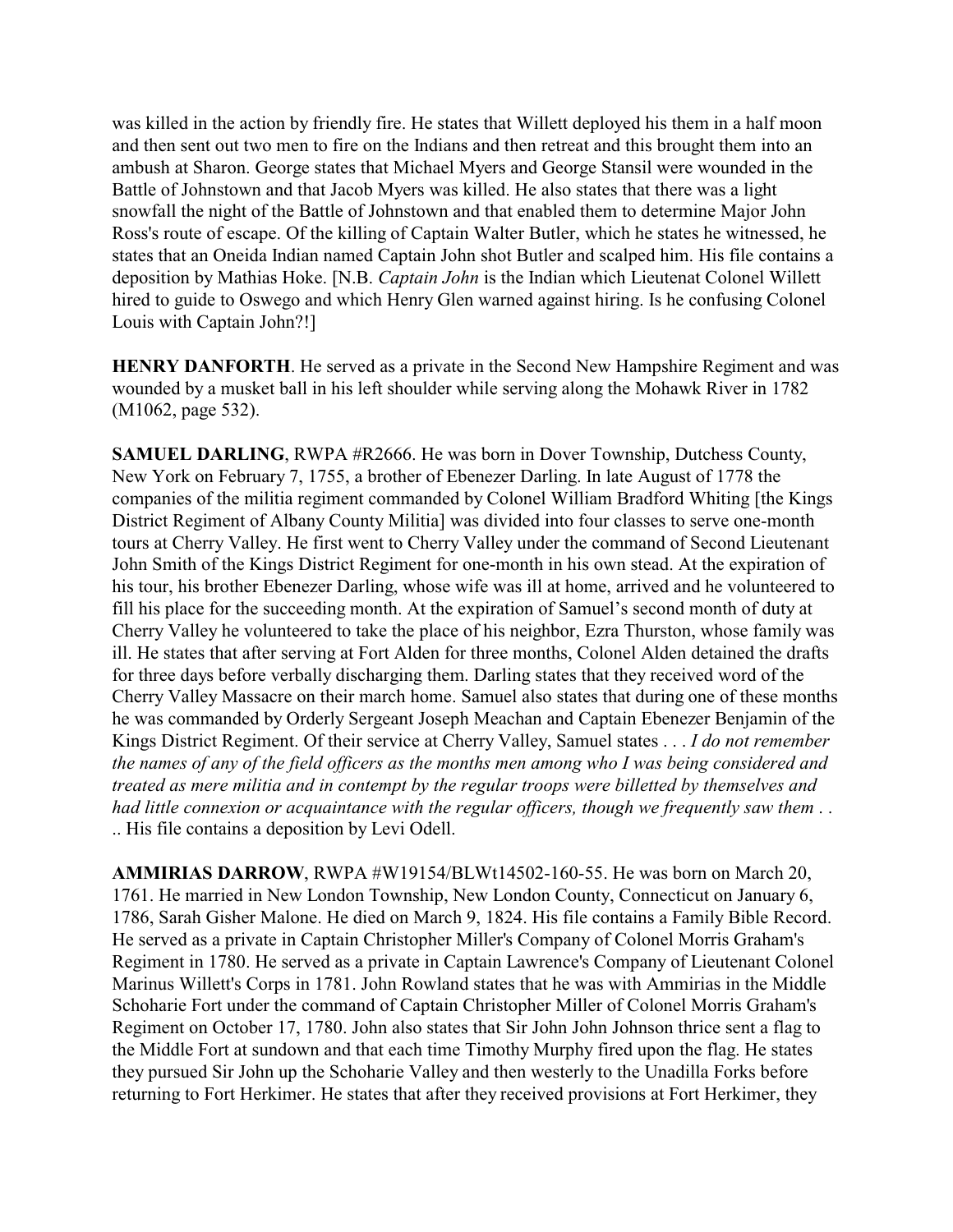proceeded back to Stone Arabia where they attended the burial of Colonel John Brown. His son, Alexander Darrow, states that his father took part in the pursuit of Walter Butler in October of 1781 and saw him killed.

**DANIEL DARROW**, RWPA #S10526/BLWT67576-160-55. He was born in Greenwich Township, Fairfield County, Connecticut on March 26, 1763. In the summer of 1778, he enlisted for one-month under Lieutenant Isaac Darrow and performed duties at West Point. In June of 1778, he served a four-month tour in the Schoharie Valley under the command of Captain Elijah Bostwick of Colonel Morris Graham's Regiment. In the spring of 1781, he entered into Captain Thomas Skinner's Company of Lieutenant Colonel Marinus Willett's Corps and performed duties at Forts Plain, Fort Herkimer, & other forts along the Mohawk River. John Wasson states that he and Darrow served together for three months in Colonel Morris Graham's Regiment. His file also contains a deposition by Jellis A. Fonda.

**GEORGE DARROW**, RWPA #R2669. He died in home of his son, Joseph Darrow, in Bridgewater, Pennsylvania in November of 1820. He was the father of Revolutionary War Pensioner, Jonathan Darrow, He is stated by his son to have fought in the Battle of Bunker Hill as a lieutenant. He later served as a captain of New York Troops. He is also said to have fought in the Battles of Quebec under General Benedict Arnold and in the Battle of Bennington. His son, John, states that he served as his father's waiter during the Battle of Bennington, but was only present beside his father on horseback and not involved in the fighting. He is stated to have fought in the Battles of Stillwater and Saratoga. John Darrow states that his father served in the regiment commanded by Colonel Hubbard. His file contains a deposition by Daniel Herrick.

**GEORGE DARROW**, RWPA #S23189. He was born in Preston Township, New London County, Connecticut on March 31, 1763, a son of Captain George Darrow and a brother of John Darrow. In 1781, he served in Captain Elihu Marshall's Company [sic: James Cannon's Cannon's Company] of Lieutenant Colonel Marinus Willett's Corps. On July 9th, 1781 he carried a letter from Mister Willett at Fort Plain [sic] to a French Major at Fort Herkimer where Captain \_\_\_\_ Moody's Company of Artillery was also serving. He states that Captain Robert McKean, \_\_\_\_ Allen, and one other member of his unit were killed in the Battle of Turlough. He also states that . . . *While at Fort Herkimer he was, with 29 others, ordered to Fort Plain, to guard the provisions there & had proceeded to Fall Hill about seven miles from Herkimer, when we they saw the smoke of buildings at Klocks Mill on the east Canada Creek, & at once called in their front & rear guards & resolved every man to push his way to Fort Plain, through the enemy if they met him They then proceeded on to Fort House seven miles further, upon a run, where they met Col. Willett & joined him in the pursuit of the Indians & were out, three days & two nights but with one cracker & a half of provisions to each man.* . . . After approximately six weeks at Fort Plain, he was sent with a letter to Lieutenant Colonel John McKinstry at Saratoga where he, by permission of Mister Willett, remained with his father. He enlisted in Captain Anthony Whelp's Company of the First New York Regiment in 1782, and was discharged while at Pumpton Huts near Newburgh on December 17, 1782. Darrow states that he performed duties with Sergeant Clark, Forage Master Evans, and Privates: Joseph Jessup, Cobus Vanderwarker, Peter Combs, James Scott, Asa Giles, James Shepperd, & Drummer John Jabine.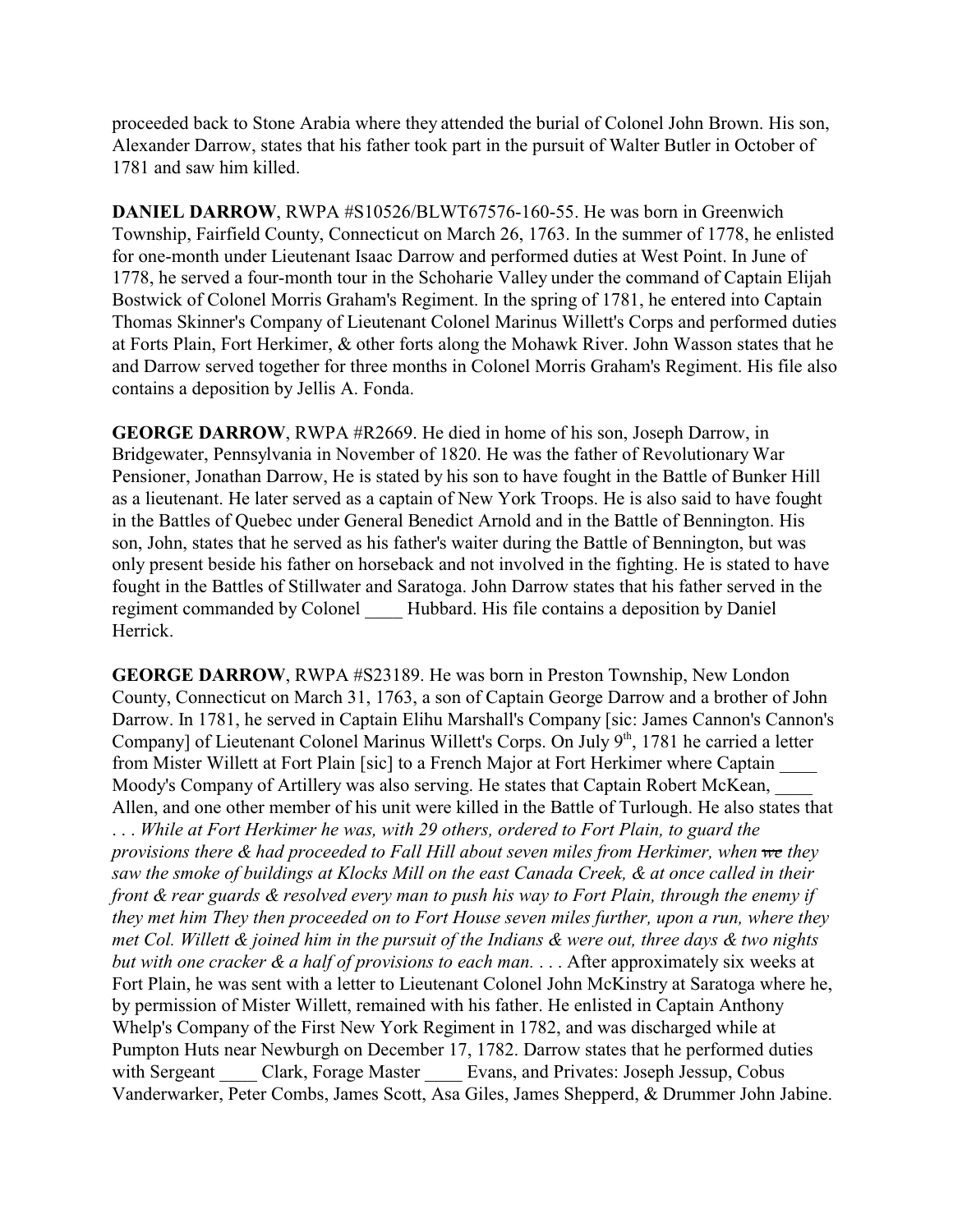He also states that in 1781 he served with Privates: David Cady; William Williams; Cranny, whose brother Corporal Cranny was killed in the Battle of Turlough; Jesse Hicks; William Lusk, Jacob Lusk; Adam Todd; a Bown [?Joel Bowen] who was wounded in the Battle of Turlough; and Stephen Valentine. His contains depositions by Henry Harris of the Second New York Regiment, Daniel Hungerford, John Darrow, Benjamin Delmater, Invenol Winter of Captain Darrow's Company, and Joseph C. Cross of Captain Darrow's Company.

**JEDEDIAH DARROW, RWPA #W1570/BLWt #17568-160-55. He was born in New London** Township, New London County, Connecticut in 1762. He married In Ballston Springs, Saratoga County, New York on June 9, 1799, Alche Teachout. He died in Eaton Township, Madison County, New York on October 30, 1835. His file contains a Family Bible Record. He enlisted as a private in Captain Jonathan Hallet's Company of the Second New York Regiment in April of 1778, and states that on the day of the Battle of Monmouth, the Second New York Regiment was some six miles away from any of the engagement. In the spring of 1779, after being released from the Albany Hospital, he went to Schoharie and enlisted in a militia unit commanded by Lieutenant Ephriam Vrooman of the United Districts of Schoharie & Duanesburgh Regiment of Albany County Militia [Colonel Peter Vrooman's Regiment]. Later in the year 1779, he joined Captain Alexander Harper's Company of the Fifth Tryon County Regiment of Militia [Lieutenant Colonel John Harper's Regiment] and marched about forty miles to Youmans Plantation where he took ill and was then sent back to the foot of Lake Otsego. In the spring of 1780, he enlisted in Captain Jacob Hager's Company of the United Districts of Schoahrie & Duanesburgh Regiment of Albany County Militia [Colonel Peter Vrooman's Regiment] and served in the Schoharie Valley. He performed scouts throughout the summer in company with a man by the name of Wilbur who had before belonged to [Daniel] Morgans Corpse of Rifleman. Jedediah states that in [August of 1780] a party of Indians broke out about two miles from the Schoharie Fort and took Mister Bouck an old man, his lady, a servant girl, and three blacks prisoner. He states that the Indians released the Old Lady a short distance from where she was taken, but carried the others away. Darrow states that he and Wilbur went with others of Captain Hager's Company under Lieutenant Vrooman went in pursuit and overtook the Indians on a rugged hilltop where the Indians fired but one shot at them before retreating and abandoning their prisoners. He states that on their returned to Schoharie they learnt that the Indians had again ascended upon the town and killed & scalped Tunis Vrooman, his wife and three children; and the wife and child of the said Lieutenant Vrooman. Darrow states that he, Wilbur, [Timothy] Murphy, and one or two others went in pursuit of the Indians to way lay them, but failed to overtake them. Jedediah states that . . . *Soon after the Indians went of they went to Fort Plank where they were attached to a company commanded by Captain Bogarts Com 1st Lieu<sup>t</sup> King 2<sup>d</sup> Lieut Pertang* [&] they were *there put under Major Van Benscoutten and went for Fort Stanwicks*. . . . [Captain Isaac Bogarts of Colonel Henry K. Van Rensselaer's Regiment of Levies 1st Lieut Aaron King of Lieutenant Colonel John McKinstry's Regiment of Levies  $2<sup>d</sup>$  Lieut [] Pertang they were there put under Major Elias Van Benschoten of Colonel William Malcom's First Regiment of New York Levies]. On his way from Fort Plank to Fort Stanwix he states they fell in with a party of at least sixty of the enemy and after firing on them once and killing one Indian, they pursued the miscreants to Fort Stanwix, where they remained on duty until being relieved by a Continental detachment. In the fall of 1781, he was chosen by his class to serve in Captain Aaron Hale's Company of the Second Claverack District Regiment of Albany County Militia [Colonel Peter Van Ness'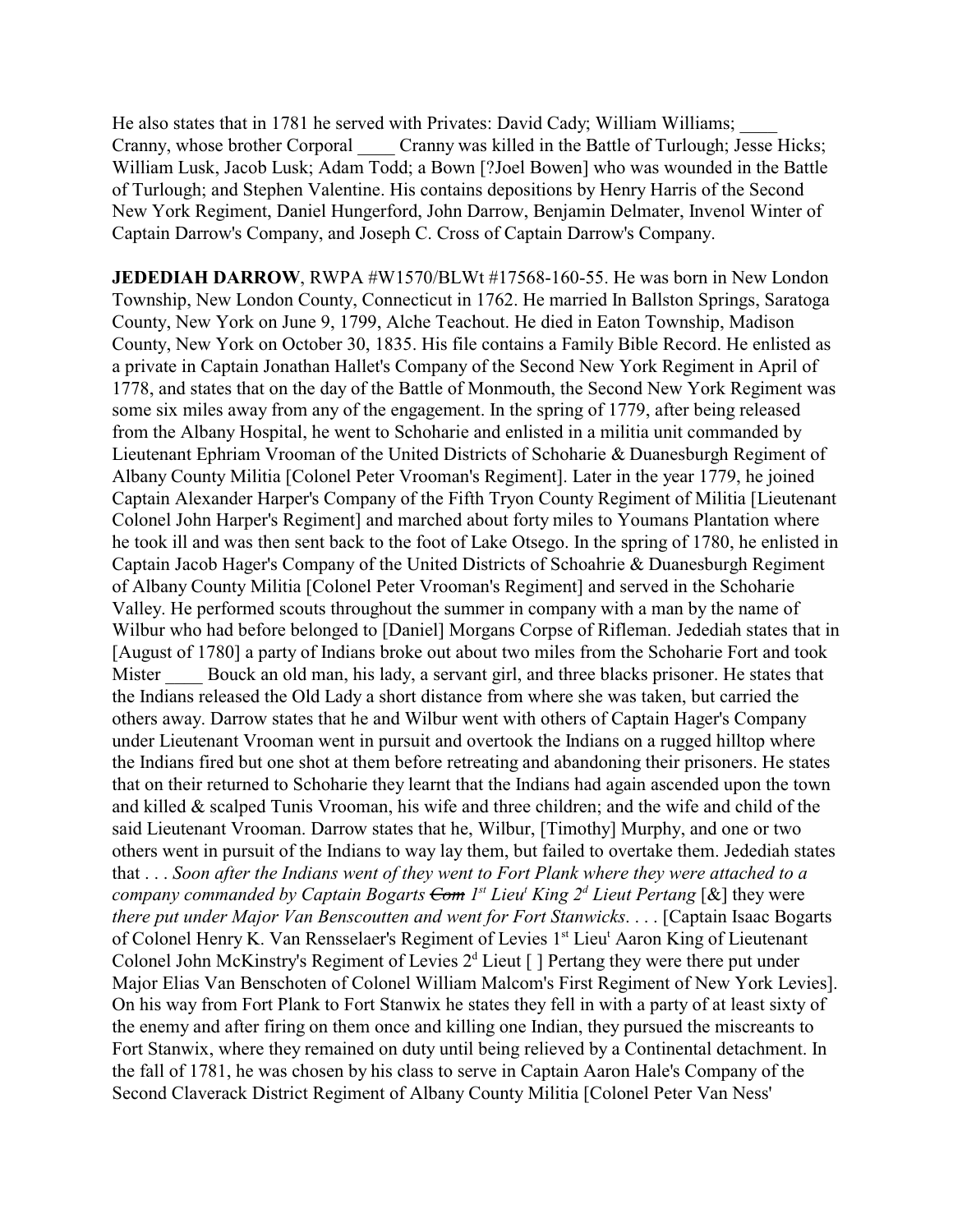Regiment] and was stationed at the Middle Schoharie Fort.

**JOHN DARROW, RWPA #W25511. He was born in New Concord Township, Columbia** County, New York in December of 1763, a son of George Darrow. He married on May 2, 1781, Martha . He died in the home of a son-in-law in Middletown Township, Susquehanna County, Pennsylvania on July 4, 1854. He served as a waiter to the troops fighting in the Saratoga Theater where his father, was serving as adjutant of Colonel John McKinstry's Regiment. He states that his father fought in the Battle of Bennington, during which he remained in the rear. He states that during the Battle of Bemis Heights he was constantly engaged in carrying water to the troops and states that the British retreated from the Bemis Heights that night. After about one-month Darrow states that another battle broke out between Burgoyne's Army and the Rebels under the command of General Benedict Arnold and that following this battle the British surrender. In March of 1781, he enlisted for a term of nine months as a private in Captain James Cannon's Company of Lieutenant Colonel Marinus Willett's Regiment and was marched to Fort Plain where he served out his tour. He states that on October 25, 1781 he was attached to Colonel Willett's Division and that Major \_\_\_\_ Rowley's Division, who was sent through the woods, failed to arrive when expected causing Colonel Willett to retreat with the loss of a field piece which was spiked by the British before being retaken later in the Battle of Johnstown. In late March of 1782, he enlisted for a term of nine months as a private in Captain Anthony Whelps Company of the First New York Regiment and served garrison duties at a place called Smiths Clove about eight miles distant from the river and ten miles from West Point.

## **JOHN DAVIS**. See Jane Ven Eavera.

**JO<sup>N</sup> DAVIS**. On 26 Feb 1779 Albert Vanderwerkin of Caughnawaga was ordered to appear before the Tryon County Court of Appeals to testify in the case of the People of New York versus Jo<sup>n</sup> Davis for horse thievery (JAC:733).

**JOST DAVIS**. During the Revolutionary War he possessed 100 acres of land in Lot 20 of Klock's Purchase (Certificates of Quit Rent Remissions, Mss. #A1228).

**WILLIAM S. DAVIS**, RWPA #S8278. He first served as a private in Captain William Jackson's Company of New Jersey Troops. He re-enlisted in Captain James Millikan's Company of Colonel Levi Paulding's Regiment and served on Long Island and at White Plains. In the winter of 1777, he was called upon to serve in Captain James Humphrey's Company of Colonel James McClaughry's Regiment. In 1780, he enlisted in Captain Abraham Westfall's Company of Albert Pawling's Regiment and after serving five months before being transferred to Captain Joshua Drake's Company of Colonel William Malcom's Regiment of Levies along the Mohawk River where he was required to serve for an extra month due to an attack on the Stone Robby Fort. His file contains a deposition by Thomas Oliver.

**PETER DAVY**. Peter mortgaged Lots 5, 6, & 8 of Larger Lot 11 of the Glen's Purchase Patent to James Delancey on June 28, 1774. Sublots five and six contained 100 acres each, while Sublot 8 contained only 39.0 acres (Montgomery County Deeds 1:152).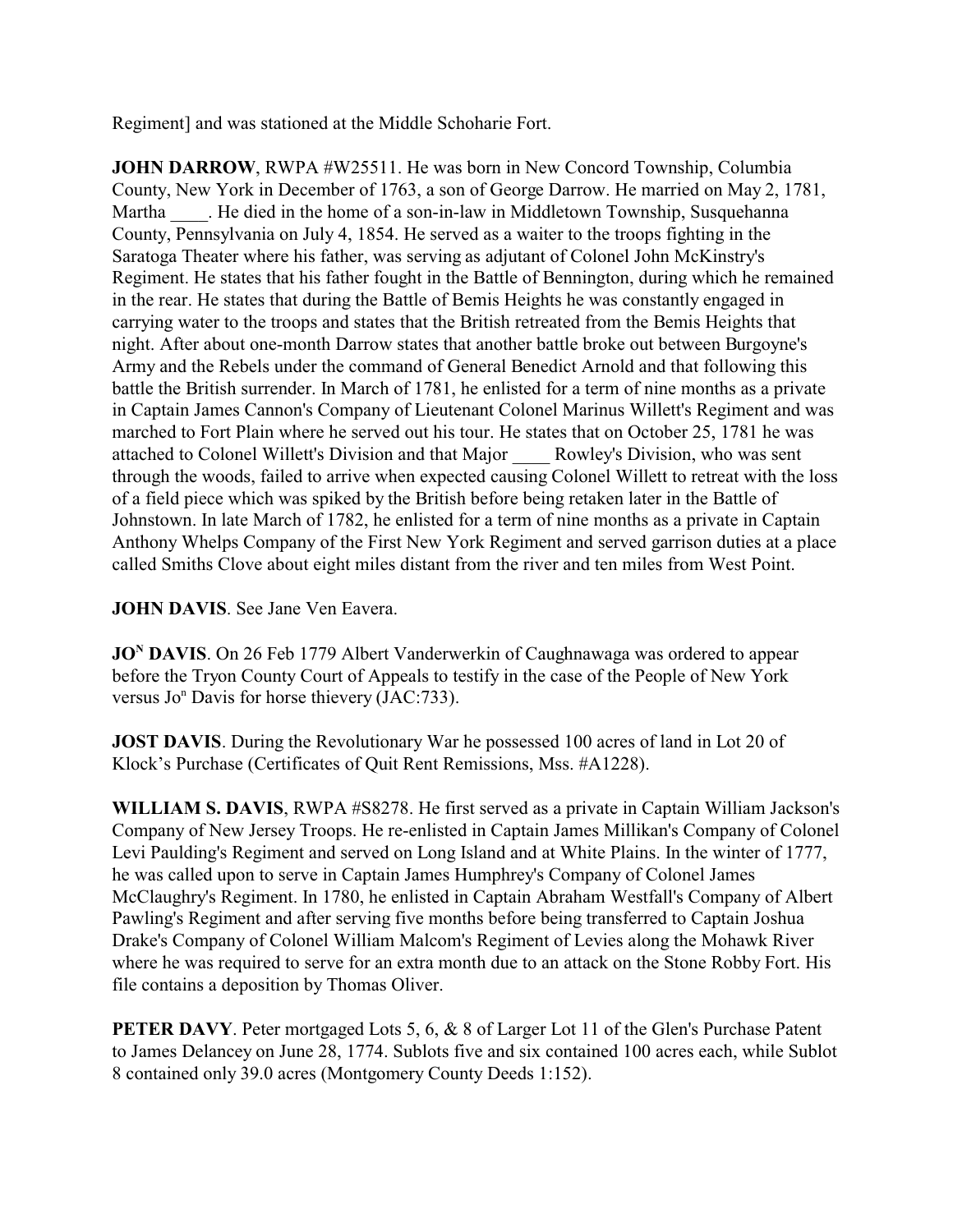**THOMAS DAVY**. On May 1, 1801 John Pickard and Adolph Pickard testified before First Judge Joseph White of the Otsego County Court of Common Pleas that Thomas Davy possessed, at the outset of the Revolutionary War, 201 acres of land in Lot 47 of the Springfield or John Groesbeck Patent, also known as the Waggoner Tract. The Pickards state that Thomas was killed in the Battle of Oriskany and that since his death, Davy's family was driven from the land by the enemies of the State of New York in the spring of 1780. That . . . *these deponents depose and say that Henry Davy Elizabeth Davy The widow Antony formerly Elizabeth Davy and wife widow of the said Thomas Davy now owns & possesses Fifty One Acres of the above said Lot Number 47 and that Henry Davy the only son & heir of the said Thomas Davy now resides on & owns One hundred and Fifty acres of the said Lot 47 —* (Garrit Y. Lansing Papers 9:5).

**IMMANUEL DEAKE**, RWPA #S16105. He was born in Charleston Township, Washington County, Rhode Island in 1759. He states that he was married in the Town of Charlton, Saratoga County, New York, were his father was a clergyman. He notes that his father's first congregation was at Ballston and then later at Charlton. He states that the discharge which he received from Major Peter B. Tierce was destroyed when his home in Charlton burned. He enlisted as a first sergeant in Captain Job Wright's Company of Lieutenant Colonel Marinus Willett's Corps in 1781 and joined the regiment, along with several other companies at Johnstown. From Johnstown he was ordered to Fort Nellis, now in the Town of Manheim, Herkimer County, New York. From Fort Nellis he was marched to Fort Herkimer and from thence to Fort Stanwix at Rome, New York. He states that while at Fort Stanwix they were encamped upon an island and while thus camped there, the water rose so high as to force them ashore to build a blockhouse before returning to Fort Herkimer. That the . . . *Declarent was during this enlistment at fort Plain & at a small place called fort Schuyler. Declarent cannot state at which of the last named places he was at first – Declarent well recollects that when he was at one time at Fort Herkimer a reinforcement said to have been a part of the Rhode Island regiment , joined the part of Col. Willets Regiment to which declarent belonged & went from thence to fort Stanwix & then arranged to go to Oswego — Declarent believes there were five Companys of Col. Willets regiment that started for Oswego – He cannot recollect how many there were of the Rhode Island reinforcements. Declarent well recollects that this was in the dead of winter – There were Indian guides employed – one he thinks was called Capt John, they traveled several days through the snow towards, they Set supposed, towards Oswego. A great number of, said to have been five hundred, persons went ahead on snow shoes – That instead of leading the army to Oswego, the guides led the us into a swamp about nine miles, it was afterwards ascertained, from Oswego. After it was found out that we were misled fires were built to warm us, when it was ascertained that a great number were frozen considerably – a great many died & one company, mostly colored persons, nearly all died – when we started on our return to fort Stanwix our provisions were nearly all exhausted & the last five days before we arrived at fort Stanwix we had not provisions except dead horse flesh, or something of that kind. A great number of persons died on this expedition – At Oswego there lay some British forces under command of Maj Ross. Two of the Indian guides were supposed to perished. When on our return near Oneida Lake declarent was ordered to see to setting & taking care of the guard & after setting the guard declarent saw some men on top of the Hill, but as we were exposed no noise was made, lest the enemy should discover us in our reduced situation for if they had done so we could have been easily taken. Declarent afterwards learned that the British sergeant of the guard saw us but hid*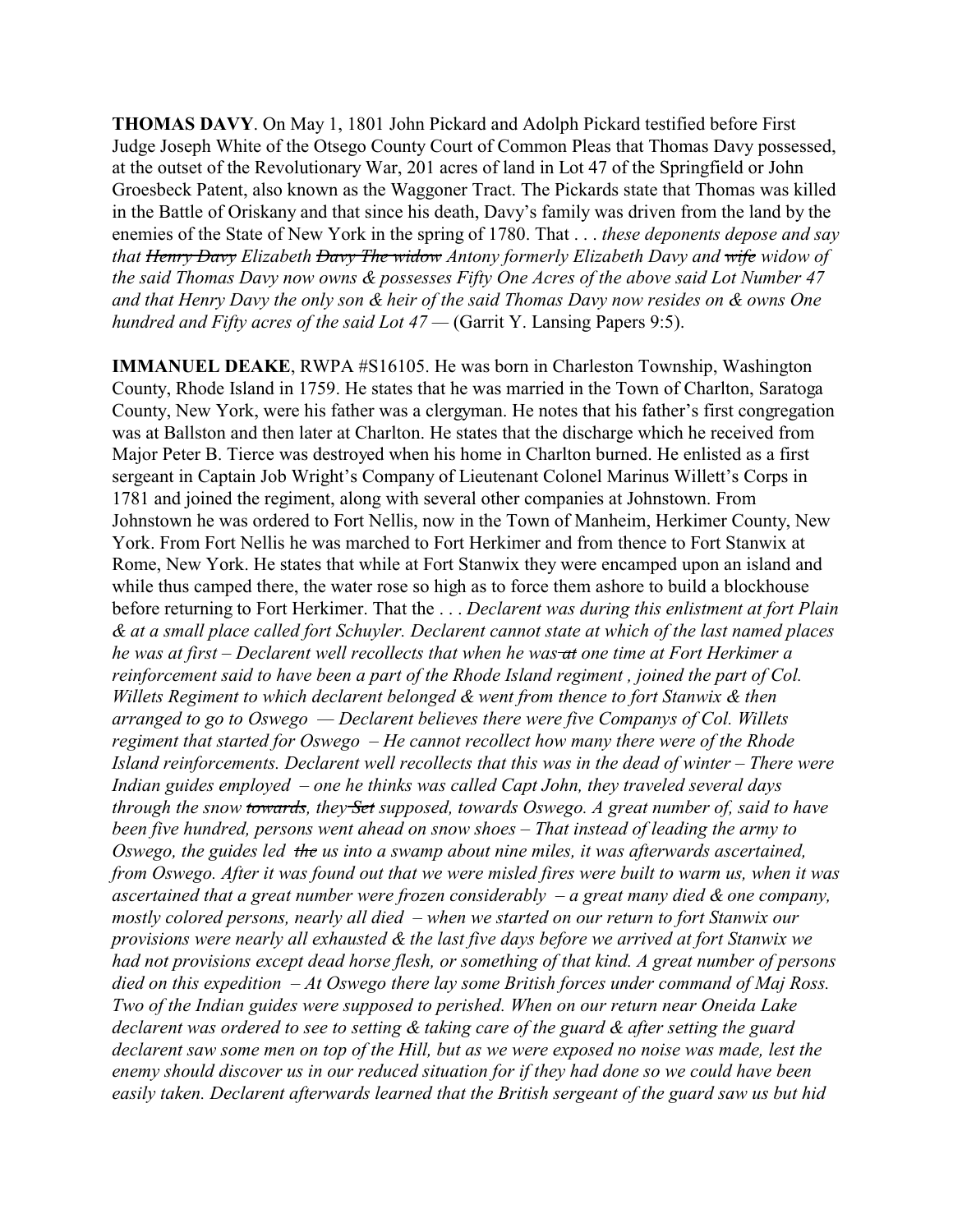*himself behind an elm tree & did not communicate to his friends what he had seen & that soon after he & a fifer deserted & joined us at fort Herkimer. This declarent further says that the British sent a flag of truce there & tried to get these two deserters but Col. Willet woud not give them up. After leaving Oneida Lake, we went to fort Stanwix & from thence to fort Herkimer where we staid three till near fall — that last work we did there was to build a Block house — After it was completed we dug up the body of Capt McKean who had been killed by the Indians & buried his body at the step of the door & the called the building fort McKean. The timber which composed this building was got out & drawn principally under the direction of Declarent Veeder & Smith were contractors to supply our regiment with provisions & there partner one Skinner acted as commissary. While at fort Herkimer Skinner got hurt by the falling of a building & he then requested to declarent go into the store house & act as commissary & declarent did so until said Skinner got able to attend to the duty himself. Declarent went as pilot for Genl Washington from Fort Herkimer to Rome in the night*. . . . At the close of the war, Deake states that the regiment was marched to Schenectady and there he collected the arms of two companies which were discharged. From Schenectady, he took the arms which he had collected to the governments store house in Albany for storage. From the Albany store house the . . . *Declarent returned to Schenecatdy & was finally discharged by Maj. Tierce, who then had command of the Companies that were marched to Schenectady – Declarent thinks that at this time Col Willet had gone south to Alboy* [sic] *or New York – He was not with the regiment much of the time after the return of the army from of Oswego. During this service Pliny Moore was Adjutant. This disbandment of our Regiment was after peace was proclaimed & we had only about three months more time to serve when peace was proclaimed*. . . . On October 15, 1832 Solomon Uker stated that he remembered Deake serving as a sergeant within Fort Nellis in the now Town of Manheim, Herkimer County, New York. Uker states that his . . . *father resided in said fort to keep out of the reach of Indians & tories & deponent resided with him, but was not on duty as a soldier –* . . . *Deponent recollects seeing Col Willet at said fort the summer Dake was at said fort.* . . . John Monk, on October 17, 1832, stated that he remembers Dake as a sergeant that was within Fort Nellis and . . . *that Dake acted as a Sergeant in surrounding a wheat field & taking a son of Col. Clock prisoner* . . . He also states that Deake acted as a commissary for a time while at Fort Herkimer.

**JOHN JACOB DEFENDORF**. See John Jacob Dieffendorf in "The Bloodied Mohawk".

**HENRY DEFFENDORF**, BLWt #2614-200-Lieutenant. He served as a lieutenant in the Third New York Regiment, See the Peter Gansevoort Military Papers in the New York State Archives in Albany, New York. See also the Military Papers of General Peter Gansevoort. N. B. Care must be taken to avoid confusing this gentleman with Captain Henry Diefendorf of the Canajoharie District Regiment of Tryon County Militia.

**PHILIP DEFOREST**, RWPA #S12770. He was born in Greenbush Township, Rensselaer County, New York on December 5, 1757. He states he served as a private in Captain Jacob Deforest's Company of the Fourth Rensselaerwyck District Regiment of Albany County Militia at Fort Miller, the German Flatts, Schoharie, Schenectady, and Saratoga. Jacob Van Alstyne, Quarter Master and Adjutant of Colonel Stephen Schuyler's Regiment (the Fourth Rensselaerwyck District Regiment) states Colonel Stephen Schuyler was a brother of General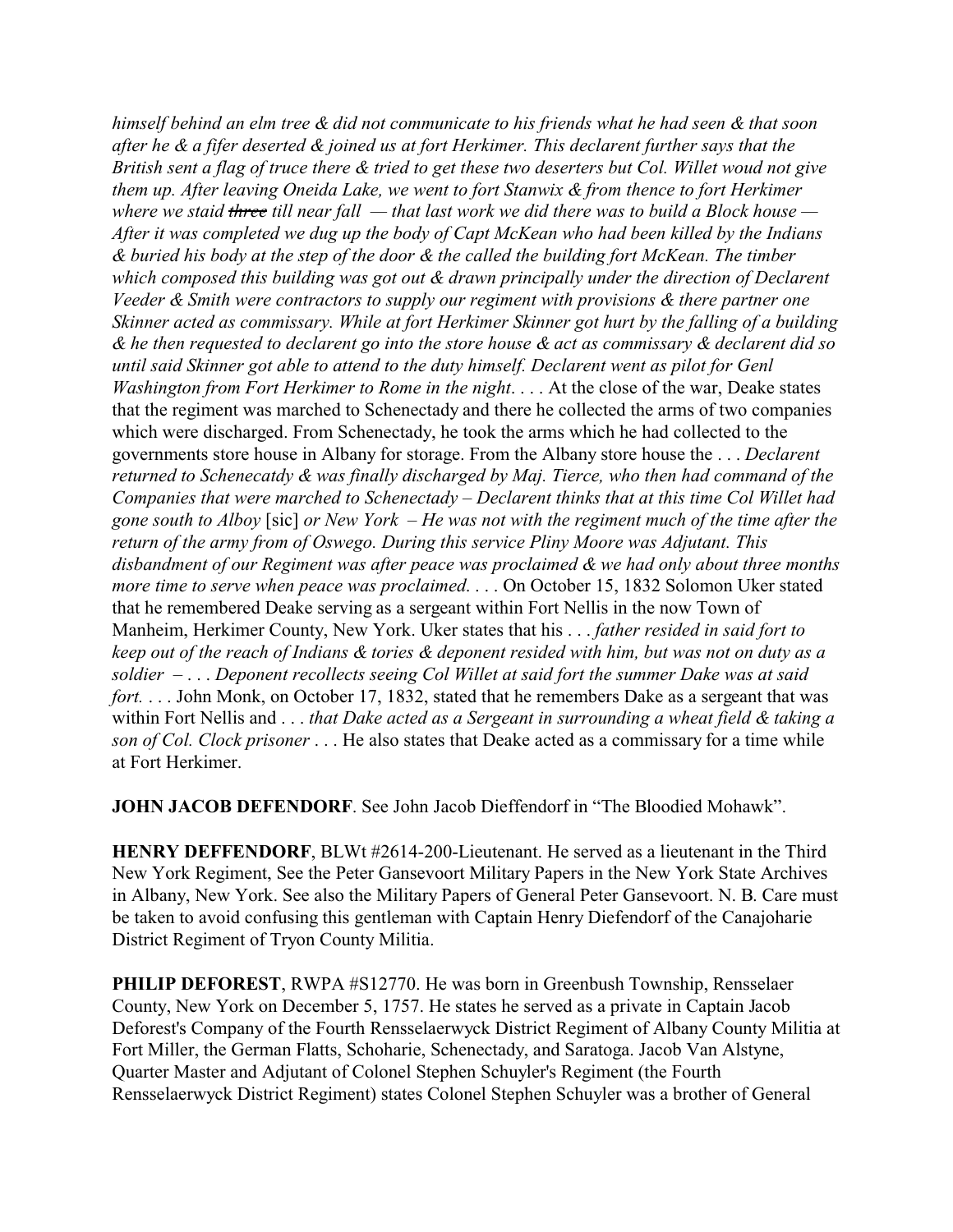Philip Schuyler. Van Alstyne also states Philip marched to Stone Arabia in 1779, and to Fort Hunter and Fort Plank in 1780; he also once served a tour at the German Flatts. His file contains a deposition by Peter Concak of Captain Jacob DeForest's Company.

**ISAAC DEFREEST**. He served as the captain of a detachment of the Albany City Militia at Stone Arabia in November of 1779. Among the men serving with him were: William Brown, Corporal; Benjamin Kip, Sergeant [deceased by 24 May 1786 Anthone Brat signs for his pay]; Henry Traux, Corporal; Sergeant John J. Pruyn; [Privates] Henry J Hait; John Ten Broeck; Conrad Gansevoort, Sergeant; Sander Lansing; Alex<sup>r</sup> Chesnut; Abra<sup>m</sup> Schuyler; Elbert Willett; Ab G Lansing; John Maley; Rynie Pruyn; James Caldwell; Ryor Visger [sic]; James Van Schoonhoven, Ju<sup>nr</sup>; David Smith; Garret Roseboom; John Veeder, Sergeant; Abr<sup>m</sup> Eights; Leonard Gansevoort, Jun<sup>r</sup>; Henry Evertsen; James Fuller; Isaac Fonda [deceased by 19 June 1786, Sarah Fonda signs for]; William Fuller; Nicholas Lansing; Laurence Tremper; Joseph Hall; John Maley, *John Fondey Bct Henry Wills in persuance of*; Stewart Dean; Isaac Defreest; John Van Tile; Jacob Fonda; John J. Sabrisker [sic] [in the order of their appearance on the roll (Revolutionary War Rolls, Jacket 123 [The City of Albany Regiment of Albany County Militia, commanded by Colonel Jacob Lansing Junior]).

**ISAAC DEGRAAF**, RWPA S23193. , RWPA #S23193. He was born in the Town of Schenectady, Schenectady County, New York on November 16, 1757, a son of Daniel DeGraff & Gezina Swits. He was appointed an Assistant Deputy Commissary General of Issues by Deputy Commissary General of Issues Elisha Avery in October of 1776 and was stationed at Johnstown in Fulton County, New York and served as such until July of 1780. He states that while at Johnstown, he issued rations to the Mohawk District Regiment of Tryon County Militia, James Livingston's Continental Regiment, the French Refugees Company under Captain \_\_\_\_ Marnay, the First New York Regiment, Colonel Lewis Dubois Corps of Levies and others. He states that all of his Military Papers were burned in the City of Schenectady's Great Fire which occurred on November 17, 1819. His file contains depositions by Douw Fonda & John Van Eps.

**MICHAEL DEGRAAF**, RWPA #R2844. He married in Poughkeepsie Township, Dutchess County, New York on September 20, 1774, *Jonnitie* (Jane) *De Graff*. He died in Poland Township, Herkimer County, New York January 24, 1807. He served was appointed ensign of Captain Elias Steenburgh's Company of the Ballstown and Halfmoon District Regiments of Albany County Militia on March 4, 1780. He marched to Cherry Valley when it was burned in November of 1778 per Orderly Sergeant Derick C. Groat of Captain Nanning Fisher's Company of the same regiment.

**JOHN DEGRAFT**, RWPA #S28711. He was born in the City of Schenectady, Schenectady County, New York in 1760. He served as a private in Captain John Mynderse's Company of the Second Regiment of Schenectady District, Albany County Militia (Colonel Abraham Wemple's Regiment). He states that in 1778, he performed duties at Fort Paris, Fort Hunter, Fort Plank, and Fort Plain. He states he again served at Fort Plank in the fall of 1779. He claims duties at the three Schoharie Valley Forts and states that he assisted in burying the dead from an attack on the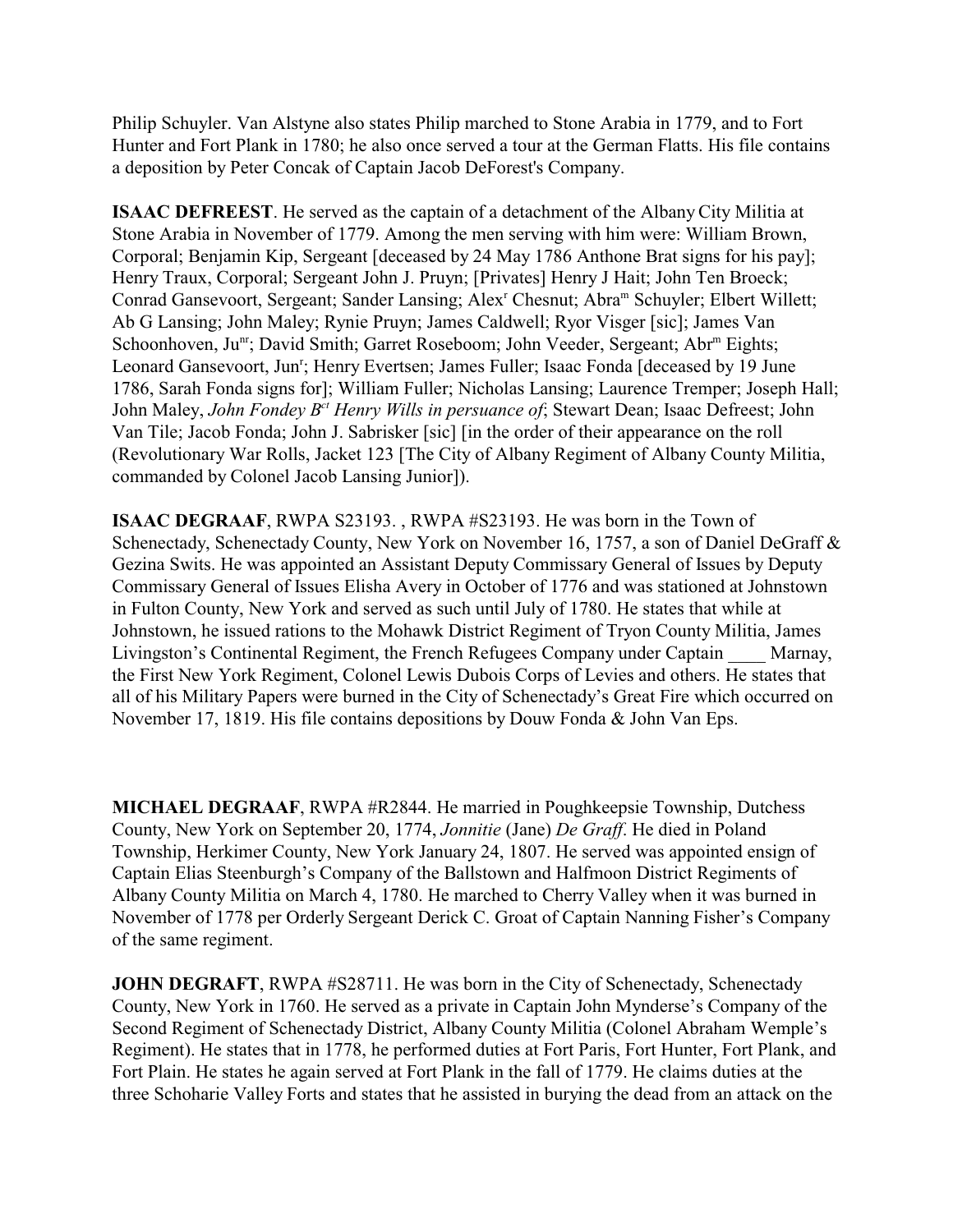Cobles Kill settlement. He marched to Caughnawaga when it was burnt in May of 1780. He also marched to the Ballston Settlement when it was destroyed. He states he once out to arrest nearly 100 Loyalists in the neighborhood of Beaver Dam. James H. Peek & Cornelius Van Dyck state that they performed duties at Fort Plank along with DeGraft.

**JACOB JOH<sup>S</sup> DIEFENDORFF**. On May 21, 1767 Jacob Joh<sup>s</sup> Diefendorff of Conajohary mortgaged to John Sanders for £200-6-0 Lot 1 of the Second Allotment of the Abraham Van Horne Patent (Albany County Mortgages 2:146).

**JAMES DELANCEY**. He was a Loyalist from Tryon County whom died on October 2, 1779 per his wife Margaret. James & Maragret DeLancey married in 1770. Margaret DeLancey was age 54 when deposed on January 31, 1803 (Commission to Extinguish Claims against the State of New York [New York State Archives] Collection #B0964-85, page 55).

**NATHAN DELANO**, RWPA #S15093. He was born in Lanesborough Township, Berkshire County, Massachusetts in November 16, 1764. He states that the City of Troy, New York now stands on Halfmoon Point. Nathan states he first enlisted as a substitute for someone else in Captain Gideon King's Company of Colonel [ ] Whiting's Regiment, and states that the regiment was ordered to march to Schoharie in October of 1780, but was ordered to return before reaching it. He again enlisted in March of 1781, but was discharged after about two weeks at the behest of his master, he being an apprentice. He states he reenlisted again on April 1, 1781, he enlisted in Captain Silas Gray's Company of Lieutenant Colonel Marinus Willett's Corps, but was shortly consolidated into Captain James Cannon's Company while at Schoharie. In September of 1781, he was marched with Captain Cannon's Company to what was then called Fort Plain where they were engaged in erecting buildings for their Winter Quarters. He re-enlisted in the same company in 1782 and was stationed at Fort Herkimer and was kept on duty building a road and bridges from Fort Herkimer to Fort Stanwix . He took part in Willett's failed Oswego Campaign. His file contains depositions by Walter Patchin and Benjamin Guass.

**DANIEL DELONG**, RWPA #S10556. He was born in Fishkill Township, Ulster County, New York in 1761. He first enlisted along with his father as privates in Captain Joseph Wright's Company of the Third New York Regiment [sic] in 1776, and served at Fort George. In 1777, he enlisted as a private in Captain Elias Steenbergh of the Halfmoon and Ballston District Regiment of Albany County Militia [Colonel Jacobus Van Schoonhoven's Regiment] and was engaged in the Battle of Trunekill at Pike Creek which was fought between the Rebel Militia and General Johnny Burgoyne's Van Guard. He states that he saw General Philip [Schuyler] and an aide during the battle, but during the battle the General's Aide was shot by an Indian hidden in a cedar tree which caused the General to retreat from the battlefield. He states that after the Militia's retreat from Pike Creek, he and about 100 others enlisted under Lieutenant [\_\_\_\_ ] Van Der Karr of the Halfmoon and Ballston District Regiment of Militia and marched to Old Schoharie to guard the frontiers.

**JOHN DEMOOD**. During the Revolutionary War he possessed 50 acres of land in the Johan Jost Petrie Patent (Certificates of Quit Rent Remissions, Mss. #A1228).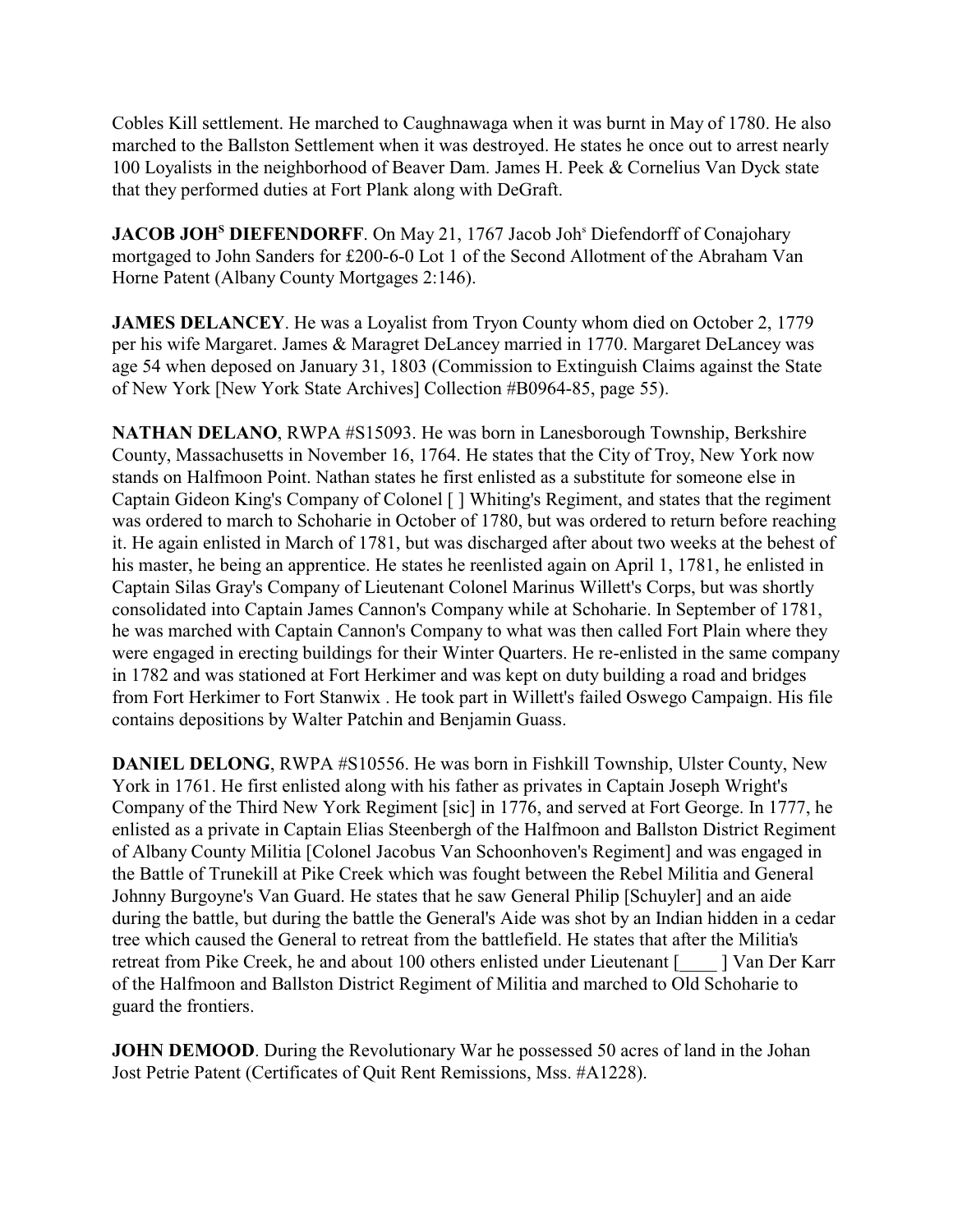**DANIEL DENNISTON**. On December 27, 1767 he requested Mister Marks Petrey at the Little Falls to pay onto Mister Walace the sum of £3 New York Currency. Marks was noted to have excepted the request (Petrie Family Papers BIL.1-3).

**ABRAHAM DEIJO**, RWPA #W16236. He was born at New Platz in Ulster County, New York in 1759. He married at New Platz in Ulster County, New York on October 21, 1799, Bridget Friar. He died at New Platz in Ulster County, New York on February 3, 1834. He states he served a tour at the Log Fort in the Schoharie Valley of New York under the command of Captain Moses Cantine of Colonel Levi Paulding's Regiment.

**JOHN DEMOTE**. He served as the captain of a company of the Kingsland German Flatts District Regiment of Tryon County Militia and on July 19, 1782 signed a receipt for a quantity of gunpowder, bullets , and flint he received while at Fort Dayton (Herkimer County, New York Historical Society Mss. #1977.414).

**JOHANIS DEVENDORF**. On February 14, 1770 Johanis Devendorf mortgaged to John Glen Junior for £300-0-0 Lot 5 of the First Allotment of the Abraham Van Horne Patent.

**WILLIAM DEVENPORT**. During the Revolutionary War he possessed 150 acres of land in Lot 21 of the Mathew Bowman Patent of February 21, 1752 (Garret Y. Lansing Papers 12:10).

**SEVERENUS DEYGERT**, RWPA #S15303. He was out on May 22, 1780 to Caughnawaga to oppose the forces of Sir John Johnson and states that the Rebel Militia was under the immediate command of Colonel John Harper. He volunteered to march out under Colonel John Brown's command on the morning of October 19th, 1780 and states Colonel Brown fell instantly dead at the commencement of the battle. He states his farm bordered the field on which the Battle of Stone Arabia was fought and that he lost his buildings to the enemy.

**SEVERENUS DEYGERT**, RWPA #S23208. He was born in Montgomery County, New York on November 23, 1760. His father served as substitute in his place in August of 1777 and he was thus spared from fighting in the Battle of Oriskany, and his father, a member of the Committee of Safety, was slain. He served as a private in Captain Silvanus Cook's Company of the Palatine District Regiment of Tryon County Militia. He states he served two tours at Fort Plank, one for 21 days under the command of Captain Johannes Keyser and Major Christopher W. Fox in October of 1778. He also states he has performed duties at Forts Countryman, Dayton, Gettman's Blockhouse, Keyser, Ox (in the Royal Grant), Paris, Schuyler, Stanwix, and Timmerman. He was out under the command of Colonel Harper and General Robert Van Rensselaer to guard the batteaus from Fort "Old" Fort Schuyler to Fort Stanwix in 1780 and was thus engaged when the Fort Plank Settlements were burnt. He was engaged in 1779 under General James Clinton in transporting boats from Canajoharie to Lake Otsego. He was out on May 22, 1780 to Caughnawaga to oppose the forces of Sir John Johnson and states that the Rebel Militia was under the immediate command of Colonel John Harper. He volunteered to march out under Colonel John Brown's command on the morning of October 19th, 1780 and states Colonel Brown fell instantly dead at the commencement of the battle. He states his farm bordered the field on which the Battle of Stone Arabia was fought and that he lost his buildings to the enemy. He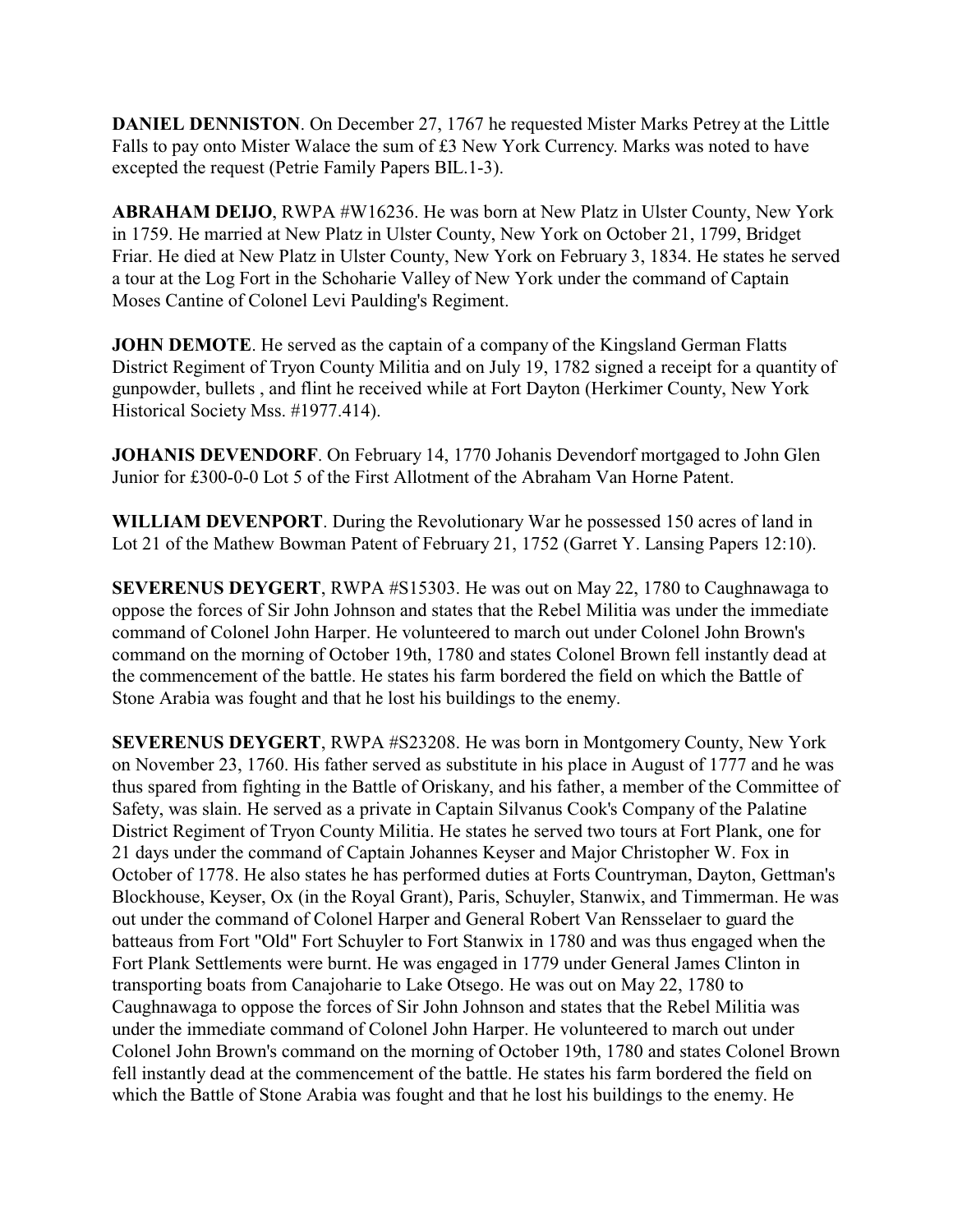marched to the relief of Cherry Valley in 1778 and fought in the Battle of Turlough. His file contains depositions by Rudolph Dygert, Jacob Laining [sic: Lansing?], Jacob Snell, and Peter Walrath. It seems probable that the reference to the death of Nicholas Bell in the attack on Fort Bell was originally contained in a document which more correctly belonged in the file of Safrinus Dygert, RWPA #S10598. [Author's Note: One should note that it was not uncommon for the War Department to intermix Pension Documents between files when two men of the same name from the same military district where applying simultaneously for pensions].

**ABRAHAM DEYO**, RWPA #W16236. He was born in New Platz, Ulster County, New York in 1759. He married in New Paltz, Ulster County, New York on October 31, 1799, Bridget Freer. He died in New Platz, Ulster County, New York on February 3, 1834. He served as a private in the Northern Regiment of Ulster County Militia [Colonel Johannes Hardenbergh's Regiment] and speaks of an old log fort at Napenock. He also states that he was once ordered out to serve in the Log Forts of the Schoharie Valley under the command of Captain Moses Cantine and Colonel Levi Pawling. His file contains a deposition by Johannes Eckert.

**HEZEKIAH DIBBLE**, RWPA #W7021. He was age 58 when deposed on May 7, 1818, and age 61 when deposed on November 2nd, 1820. He married at Tinmouth in Rutland County, Vermont in November of 1783 Betty [ ]. He died in Erie County, New York on March 22, 1836. In October of 1777, he enlisted in Captain F. John Hamtranck's Company of the Fifth New York Regiment, and served therein until February of 1780. He reenlisted as a sergeant private in Captain Silas Gray's Company of Lieutenant Colonel Willett's Corps in 1781 and served therein for two years. He took part in Sullivan's Campaign and fought in the Battle of Johnstown.

**SAMUEL DICKSON**. During the Revolutionary War he possessed 100 acres of land in Lot 85 of the John Lindsey or Cherry Valley Patent (Certificates of Quit Rent Remissions, Mss. #A1211).

**WILLIAM DICKSON Junior**. See William Dickson, RWPA #22940 for a description of his Revolutionary War farmstead.

**JACOB DIEFENDORF**. He was wounded in the left foot by an accidentally discharged musket. His application for an invalid's pension was denied due to incomplete evidence (M1062, page 542). He replaced Captain Henry Diefendorf as a company commander in the Canajoharie District Regiment of Tryon County Militia on March 4, 1780 (Volume 15).

**JOHANNES DIEFENDORF**. On February 14, 1770 Johannes Diefendorf purchased from Adam Garlock the 100-acre Lot 5 of the First Allotment of the Abraham Van Horne Patent (Montgomery County Deed 6:288).

**ELIZABETH DIELL**. During the American Revolution she possessed a farm of 150 acres in Lots 30 & 31 of the Arent Bratt & Co[mpany] or Freysbush Patent (A copy of Certificate of Ouit Rent Remission in the Historical File #138 of the Montgomery County Department of History & Archives the origins of the original is unknown). See also Elizabeth Diell in "The Bloodied Mohawk".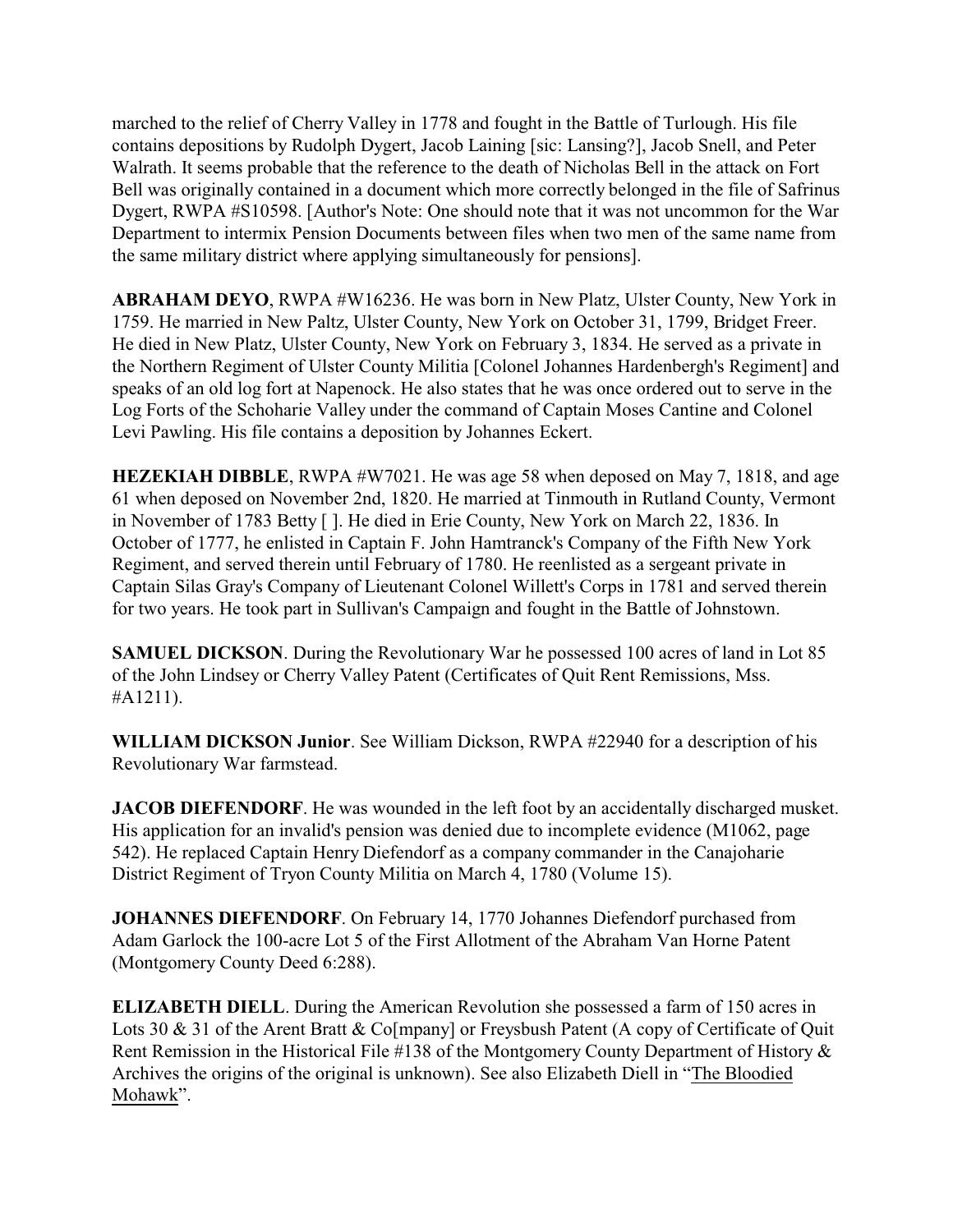**CHRISTIAN DILLENBACH**. See Christian Tellenbagh.

**HENRICH DILLENBACH**. His signature is found on a 1755 document in the Petire Family Papers (MIS.1-4).

**MARGRET DILLENBACH**. During the American Revolution the *Widow Margaret Dillenbach* possessed a farm 150 acres in the Christian Garlock or Stone Arabia Patent (Certificates of Quit Rent Remissions, Mss. #A1211).

**MARTINUS DILLENBACH**. On March 9, 1785 he sold to Jacob Walrath & John Walrath of Palatine 100 acres of land located in Lot 10 of the Hartman Windecker Patent £400. The text allows the Walrath's untethered usage of the land with the exception of an exception named in a 1731 deed from Philip Livingston to Hendrick Walrath. Dillenbach is noted to be of the Rensselaerwyck District of Albany County (Tryon County Deeds page 292).

**WILHELMUS DILLENBACH**. In October of 1807, Wilhelmus testified in Hudson versus Jackson that he was age 90, and that he had been a witness to a deed conveying a tract of land to George Klock and Jellis Fonda sometime after the French and Indian War (*Reports of cases argued and determined in the Supreme Court of Judicature: and in the Court for the Trial of Impeachments and the Corrections of Errors in the State of New York.* Jackson versus Hudson. Volume 3:371). When interviewed under oath on July 1, 1771 by *Robert Yates Esquire one of the Judges of the Supreme Court of Judicature of the State of New York*, Dillenbach stated emphatically that ALL of the Indians appeared sober at the time of their endorsing a 999 Year Lease of Indian lands to May 27, 1766, George Klock & Jacob G. Klock of *Canajohary*, Hendrick Remsen of New York [City], and John Van Sice of Schenectady on May 27, 1766, and that some of the said Indians not only new the English language well, but some of them knew how to read. Dillenbach's statement on the education of at least some of the Indians would seem supported by the fact that a select few used a signature versus "their mark" upon the indenture. The name of a Wihelmus Dillenbach appears on a Quit Rent Remission Certificate for the Hartman Windecker Patent which signed Montgomery County Court Common Pleas Justice Jelles Fonda on October 18, 1786, however the name does not appear on a 1799 Agreement between to the owners of the Windecker Patent, which lists amongst the patents owners Nicholas Dillenbach and Jones Dillenbach (Montgomery County Deed 19:289).

**FREDERICK DOCKSTADER**. During the Revolutionary War he resided on 150 acres of land in Lot 5 of the Abraham Gouverneur Patent (Garret Y. Lansing Papers 8:10).

**FREDERICK DOCKSTADER**. A Frederick Dagsteder deeded to his children Teriadam Dagsteder and Hendrick Dagsteder Lot 5 of the Hendrick Frey Patent [this deed states the patent is located on the northside of the Mohawk River]. The deed was witnessed by Johan Christian Ruff and Hendrick Frey (S. L. Frey Papers Mss. #9829 Box 5 Folder 95).

**FREDERICK H. DOCKSTADER**. During the Revolutionary War he possessed 100 acres of land in Lot 5 and 50 acres of land in Lot 6 of the Abraham Gouverneur Patent (Garret Y. Lansing Papers 8:10).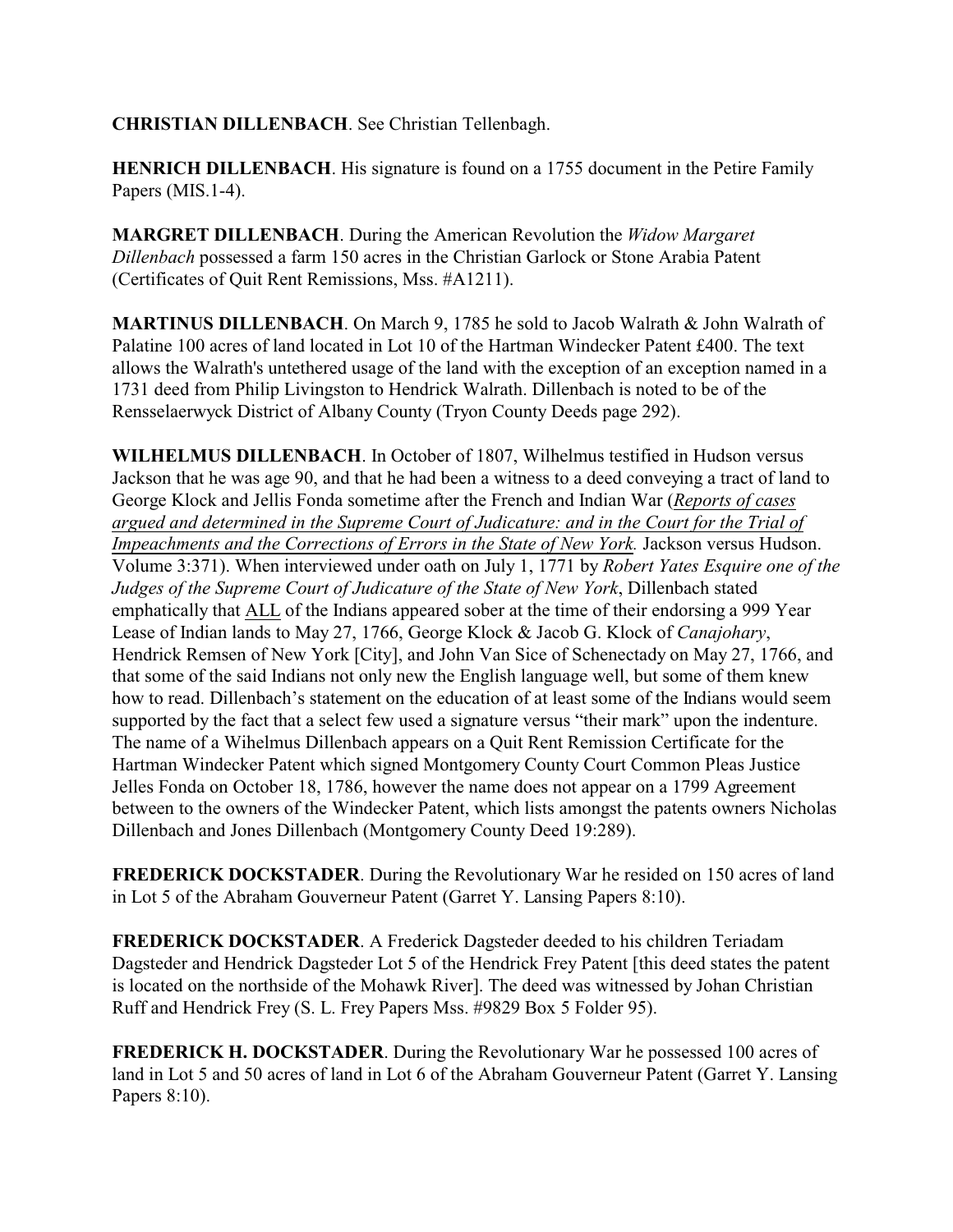**GEORGE DOCKSTADER**. During the Revolutionary War he possessed 43 acres of land in Lot 4 of the Abraham Gouverneur Patent (Garret Y. Lansing Papers 8:10).

**GEORGE DOCKSTADER**. During the Revolutionary War he possessed 120 acres of land in Lot 5 of the Abraham Gouverneur Patent (Garret Y. Lansing Papers 8:10).

**FREDERICK DOCKSTADER**. During the Revolutionary War he possessed 150 acres of land in Lot 5 of the Abraham Gouverneur Patent (Garret Y. Lansing Papers 8:10).

**FREDERICK F. DOCKSTADER**. During the Revolutionary War he possessed 84 acres of land in Lot 5, as well as 13 acres in Lot 4 of the Abraham Gouverneur Patent (Garret Y. Lansing Papers 8:10).

**FREDERICK H. DOCKSTADER**. During the Revolutionary War he possessed 100 acres of land in Lot 5 and 50 acres of land in Lot 6 of the Abraham Gouverneur Patent (Garret Y. Lansing Papers 8:10).

**GEORGE F. DOCKSTADER**. During the Revolutionary War he possessed 120 acres of land in Lot 5 of the Abraham Gouverneur Patent (Garret Y. Lansing Papers 8:10).

**HENDRICK H. DOCKSTADER**. During the Revolutionary War he possessed 100 acres of land in Lot 5 of the Abraham Gouverneur Patent, as well as 50 acres in Lot 6 of the Abraham Gouverneur Patent (Garret Y. Lansing Papers 8:10).

**JACOB DOCKSTADER**. During the American Revolution he possessed 100 acres of land in Lot 5 and 50 acres of land in the Abraham Gouverneur Patent (Garret Y. Lansing Papers8:10).

**JACOB DOCKSTADER**, Junior. During the Revolutionary War he possessed 114 acres of land in Lot 6 of the Abraham Gouverneur Patent (Garret Y. Lansing Papers 8:10).

**JACOB F. DOCKSTADER**. During the Revolutionary War he possessed 100 acres of land in Lot 5 of the Abraham Gouverneur Patent; as well as 13 acres in Lot 4 of the Abraham Gouverneur Patent (Garret Y. Lansing Papers 8:10).

**LEONARD DOCKSTADER**. During the Revolutionary War he resided on 150 acres of land in Lot 5 of the Abraham Gouverneur Patent (Garret Y. Lansing Papers 8:10).

**MARKES DOCKSTADER**. During the Revolutionary War he possessed 150 acres of land in Lot 5 of the Abraham Gouverneur Patent (Garret Y. Lansing Papers 8:10).

**NICHOLAS DOCKSTADER**. During the Revolutionary War he possessed 150 acres of land in Lot 4 of the Abraham Gouverneur Patent (Garret Y. Lansing Papers 8:10).

**JAMES DONEY**, RWPA #S15102. He was born on October 10, 1764. He first enlisted to serve for nine months as a private in Captain Silas Gray's Company of Lieutenant Colonel Marinus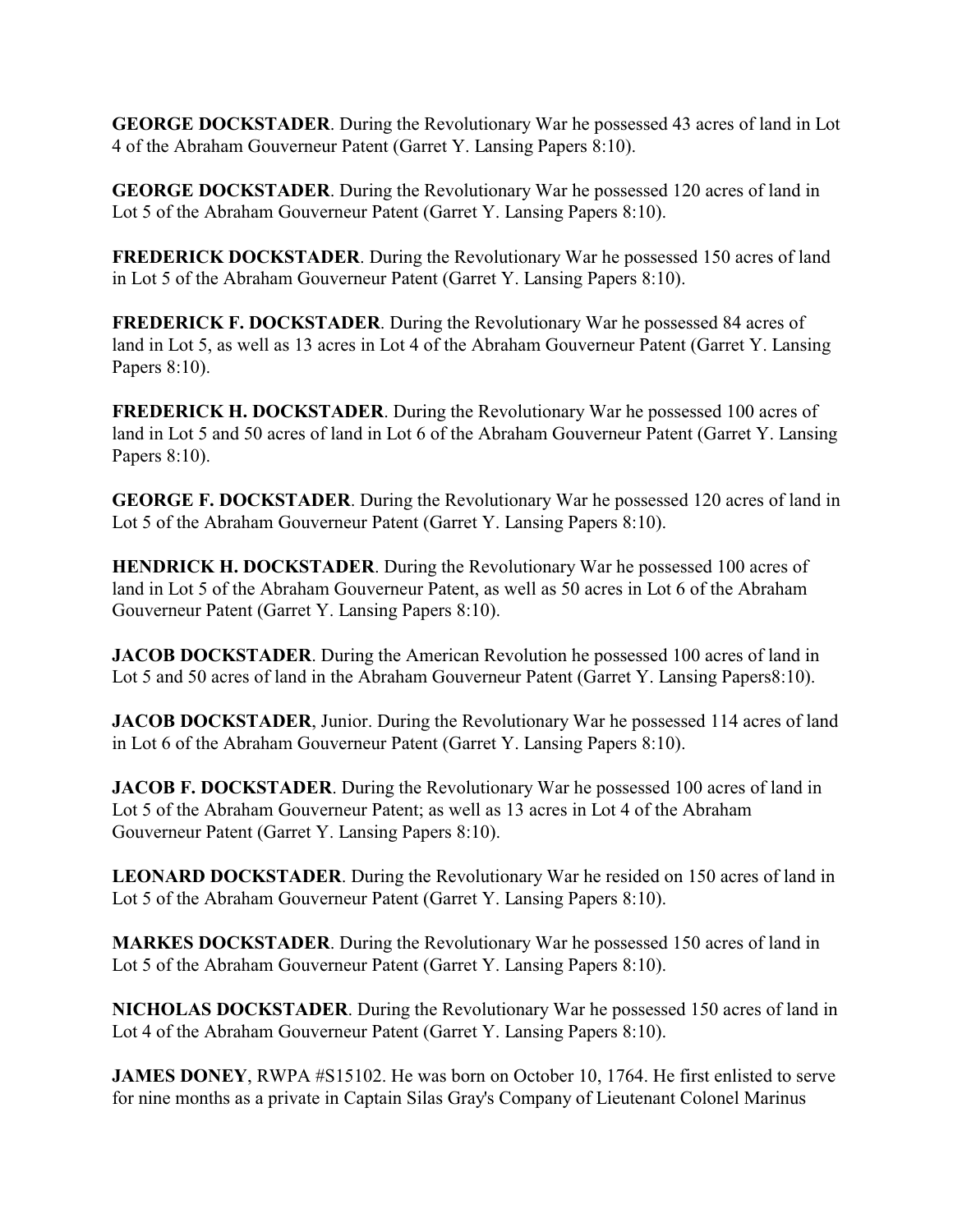Willett's Corps at the Middle Schoharie Fort, a stone house, in April of 1782 and served out the majority of his tour within the Middle Fort. Doney also mentions serving some time in *Woodstocks Fort, Barkers Patent* [*now Cario* in Greene County *as a waiter for a Doctor*]*, about twenty miles south* of the Middle Schoharie Fort. Doney states that John King, Isaac Laraway, and Adam Folk served with him as privates. Peter Bouck states that he, Bouck, Doney, Jacob France, Johannes Koenig, and John Schoolcraft served together in Captain Gray's Company. Johannes Koenig states he, Koenig, Peter Bouck, Doney, Henrich Shafer Junior, and John Schoolcraft served together in Captain Gray's Company.

**JOHN DOUGLAS**. During the American Revolution he possessed a farm of 100 acres in Lot 2 of the Subdivision of Larger Lot 20 of the Sarah Magin Patent (Certificates of Quit Rent Remission in NYSA #A1211).

**SAMUEL DOWNING**, RWPA #S40055/BLWt #293-60-55. He was age 52 when deposed on April 24, 1818. He enlisted as a private in June or July of 1780 in Captain [edit] Derrick's Company of the Second New Hampshire Regiment under the command of Colonel George Reid. He was discharged while at Newburgh, [edit] County, New York. His file contains depositions by Michael George and Darius Smead.

**JOSHUA DRAKE**. He was appointed a captain in Colonel Lewis Dubois' Regiment of Levies on July 1, 1780. On September 25, 1780 William Malcom informed Governor Clinton, he had transferred Drake from Dubois' Regiment to Lieutenant Colonel John Harper's Regiment in the hope of bringing some order to the latter's Corps (Malcom Letters, NYHS).

**GABRIEL DUCHES**. During the American Revolution he possessed a farm 102½ acres in Lot 26 of the John Lindsey Patent of August 18, 1738 (Certificates of Quit Rent Remissions, Mss. #A1211).

**JOHN DUNCAN**. On March 29, 1768 John Duncan of Hemitage purchased from Andries Young and Felix Keller 200 acres of land in Lot 25 of the Frederick Young Patent, 200 acres of land in Lot 34 of the Frederick Young Patent, 100 acres of land in Lot 51 of the Frederick Young Patent, and 200 acres of land in Lot 33 of the Frederick Young Patent (Commission to Extinguish Claims against the State of New York [New York State Archives] Collection #B0964-85, page 95).

**PETER DUNKELL**. During the American Revolution he possessed a farm of 100 acres in Lot 2 the Arent Bratt & Co[mpany] or Freysbush Patent (A copy of Certificate of Quit Rent Remission in the Historical File #138 of the Montgomery County Department of History & Archives the origins of the original is unknown). See also Peter Dunkell in "The Bloodied Mohawk".

**ANTHONY DUNNAVAN**. He was executed on July 29, 1779 while stationed at Lake Otsego for deserting from the Third New York Regiment and later re-enlisting in the Fourth New York Regiment (McKendry's Journal).

**WILLIAM DUSSELAR**. During the American Revolution he possessed a farm of 100 acres in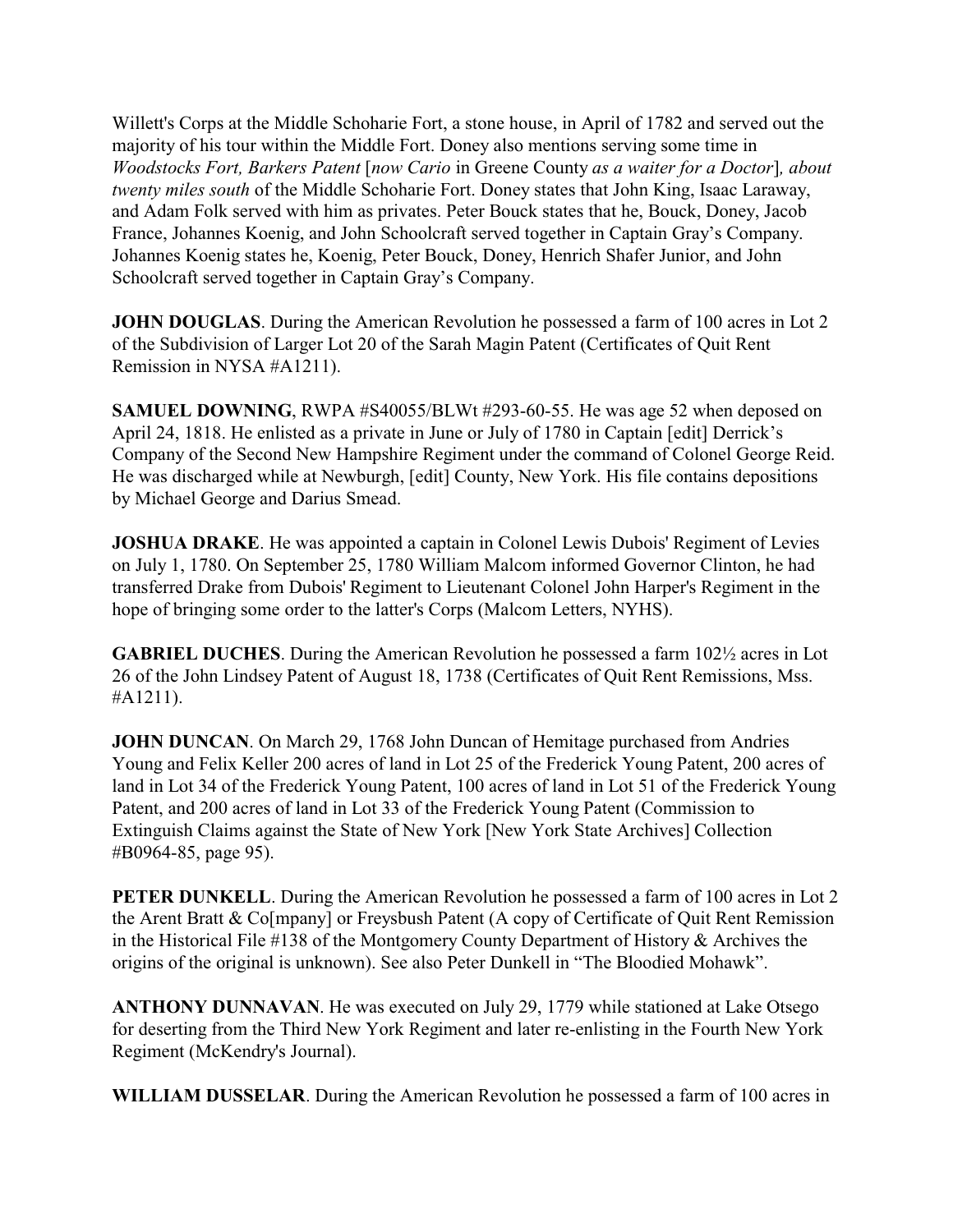Lot 13 of the Subdivision of Larger Lot 18 of the Sarah Magin Patent (Certificates of Quit Rent Remission in NYSA #A1211).

**BARNET DUTCHER**, RWPA #R3168. He married in 1791, Charity He died at Fishkill, Dutchess County, New York on January 15, 1827. He served as a private in Captain Samuel Sacket's Company of Colonel \_\_\_\_ Benedict's Regiment of the New York Line and fought in the Battle of St. Johns and in Siege of Quebec. He next enlisted in Captain Henry Tiebout's of the Third New York Regiment and served until the War's end. He fought in the Battle of Saint Johns and the Siege of Quebec.

**HENRY DUTCHER**, RWPA #S42683. He was age 68 when deposed on August 9, 1819. He served as a private in Captain Nathan Pierce's Company of the Fourth New York Regiment, commanded by Colonel [edit] Ritzman in 1776. He 1777 he enlisted for one year as a teamster under Colonel Hugh Hughes, Wagon Master. In 1782 he enlisted in Lieutenant John Furman's Company of the First New York Regiment. His file contains a deposition by John Dusenberry.

**SELVENUS DYGER**. During the American Revolution he possessed a 150-acre farm within the Christian Garlock or Stone Arabia Patent (NYSA Collection #A1211).

**WALTER DYGERT**. William McKendry states he dined in the home of Walter Dygert on July 15, 1778. William states he then crossed the Mohawk River on Mister Dygert's Ferry at the Little Falls about nine miles from Colonel Jacob Klock's House (McKendry's Journal).

**WILLIAM DYGERT**. He was taken by the enemy under Captain Joseph Brant in 1778 (circa late July of 1778) near Fall Hill and was retaken by Rebel Indians in their September 28, 1778 raid on the Unadilla and Butter Nutts Settlements and returned to Fort Schuyler. Also taken at the time of Dygert's release by the Indians were: William Lull; Richard McGinnis; John McGinnis; John Harrison; Michael Stopplepen; Barry Loghlin; Moses Thurston; Caleb Lull; and Benjamin Lull (Gansevoort's Military Papers).

**PETER DYPER**. During the American Revolution He expired prior to December 14, 1786 and during the American Revolution he possessed a 100-acre farm within the Johan Jost Petrie Patent (NYSA Collection #A1211).

**HENRY W<sup>M</sup> DWIGHT**. He was the Deputy Assistant Commissary General within Fort Dayton on January 16, 1779 (Henry Glen Papers of the Astor, Lenox, and Tilden Foundation of the New York Public Library in New York, New York).

**JACOB EAKER**, RWPA #W16566. He married in a ceremony performed by the Reverend Abraham Rosencrantz on January 17th, 1773, Margareth Fink, a sister of the Christian Fink who was born March 4, 1759. He died on May 21, 1823 at the age of 74 years, 3 months, and 1 day. His widow died on August 27, 1840. While at Fort Paris on June 25, 1778, he was appointed Quarter Master of the Palatine District Regiment of Tryon County Militia as no one else could be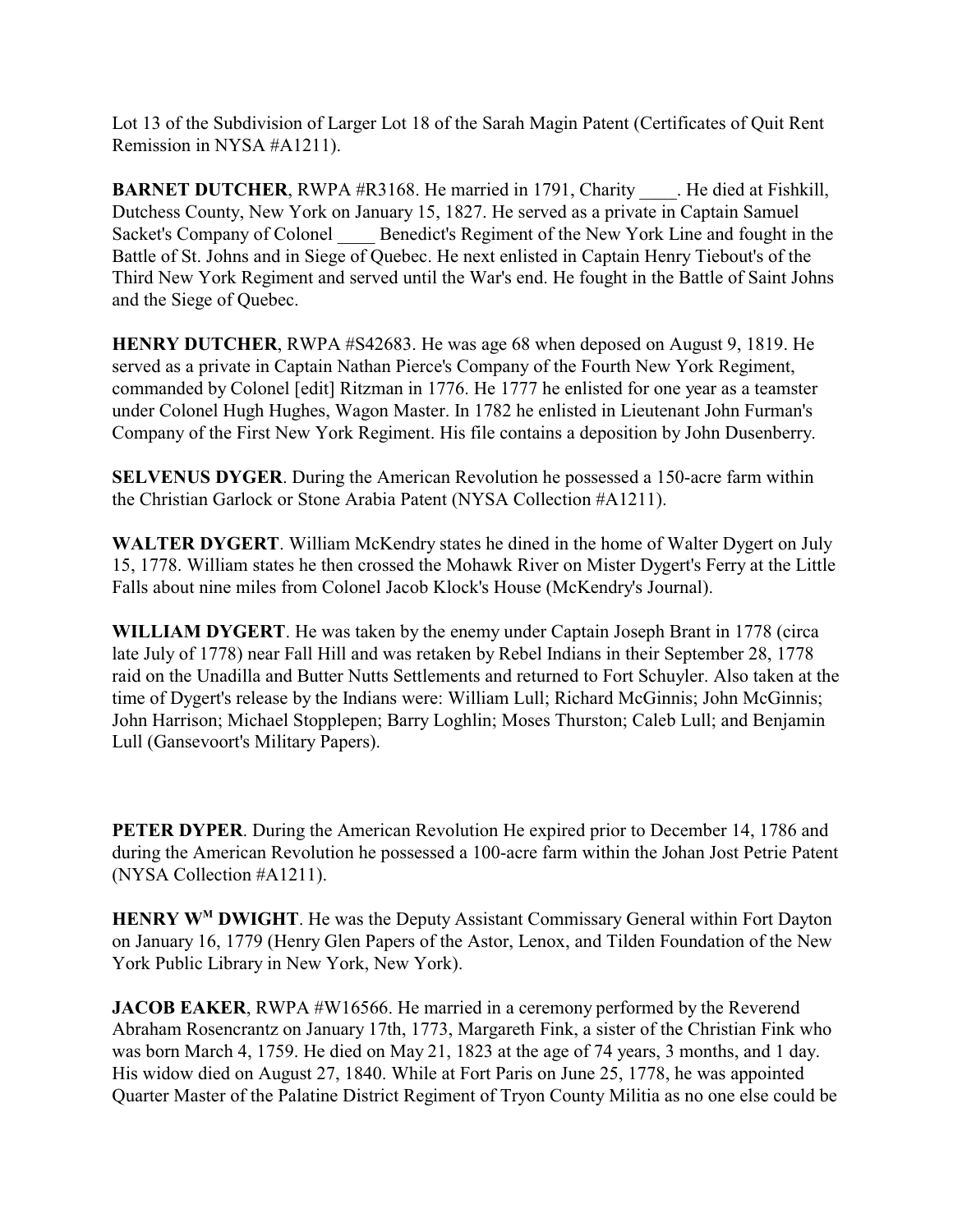found who would be faithful to the position. His widow states that Captain Breadbeg raised a company by his own authority in 1778, and that the said company was stationed at Fort Herkimer was burned from the German Flatts down the south side of the Mohawk River as far as the Fall Hill. He took the command of Captain John Bradbeg's former company of Tryon County Militia after October 25th, 1781, First Lieutenant John Zielly having been captured by the British in the Battle of Johnstown. He was out to Johnstown and Snell's Fort in 1776. He marched to Richter's to relieve the Captain's family after it was attacked by the British in April of 1779. He also states that he was out on the south side of the Mohawk River to the German Flatts, when the surrounding area was burnt by the British in 1779 [sic:1778]. Henry Murphy states that he and Eacker marched in the Oswego Expedition together in February of 1783. His file also contains a deposition by Christian Fink. Concerning the pension application of Elisabeth [\_\_\_\_] the widow of Peter Suts, Snell states that she first married Jacob Epply and secondly Peter Suts. Also concerning the Pension Application of Peter Suts Snell states, the Eaker's Farm was burned by British forces on October 19, 1780, while Suts was serving as a sergeant. Jacob relates that Captain Nicholas Righter's arm was shattered in the attack on his, Captain Righter's, House and that the dead body of Righter's son was thrown down a deep embankment into the Caroga Creek, and that the body of Jacob Epply, whom had been killed by a musket wound, was found near the body of Righter's son. Snell testifies that Peter Shite's arm was shattered in the attack on Captain Righter's House and that a Mister [2014] Hart was not killed until near the end of the battle. Snell states that one Indian was killed, and two Indians were wounded in the attack on Captain Righter's House. Finally, Eaker's file contains a letter concerning the pension applications of Thomas Sammons, George Dockstader, John J. Suts, Peter Suts, and Leonard Dockstader. Eaker's file also contains depositions by David J. Zielly a son of Lieutenant John Zielly, Peter Dygert, and John Spraker. During the American Revolution a Jacob Eaker Esquire possessed a farm of 150 acres in the Francis Harrison Patent (Certificates of Quit Rent Remissions, Mss. #A1211).

**NICHOLAS EACKER**, RWPA #W22988. He was born a brother of Lieutenant Jacob Eacker of the Palatine District Regiment of Tryon County Militia. He married as John Nicholas Eacker in a ceremony performed by the Reverend Abraham Rosencrantz of the Reformed Dutch Church on May 4th, 1783, Barbara Suits, a daughter of John Suits. He died on December 11th, 1815. He served as a private in Captain John Bradbig's Company of the Palatine District Regiment of Tryon County Militia and fought in the Battles of Stone Arabia and Johnstown. He fought in the Battle of Stone Arabia on October 19, 1780 and refers to it as John Brown's Battle. George Walter states that he and Eacker both fought in the Battle of Oriskany under the command of Captain Severinus Koch of the Palatine District Regiment of Tryon County Militia. John Henry Wauffle states that they together assisted in building Fort Ox under the command of Captain Jacob W. Seeber in 1776. John Henry also states that when they were ordered to Ticonderago in the winter of 1776, Nicholas took with him a feather bed. Wauffle also states they served together at Fort Plank, Fort Stanwix; assisted in the construction of Fort Paris in 1777; Fort Countryman in 1778; the German Flatts in 1779, when it was burnt from Fort Herkimer to Fall Hill; and when the Royal Grant, Reimensniders Bush, and Youker's Bush Settlements were burnt in [1780]. John Henry states they marched to Captain Nicholas Righter's when Old Mister Righter and Peter Shite were wounded and Jacob Epply and Captain Righter's son were killed; to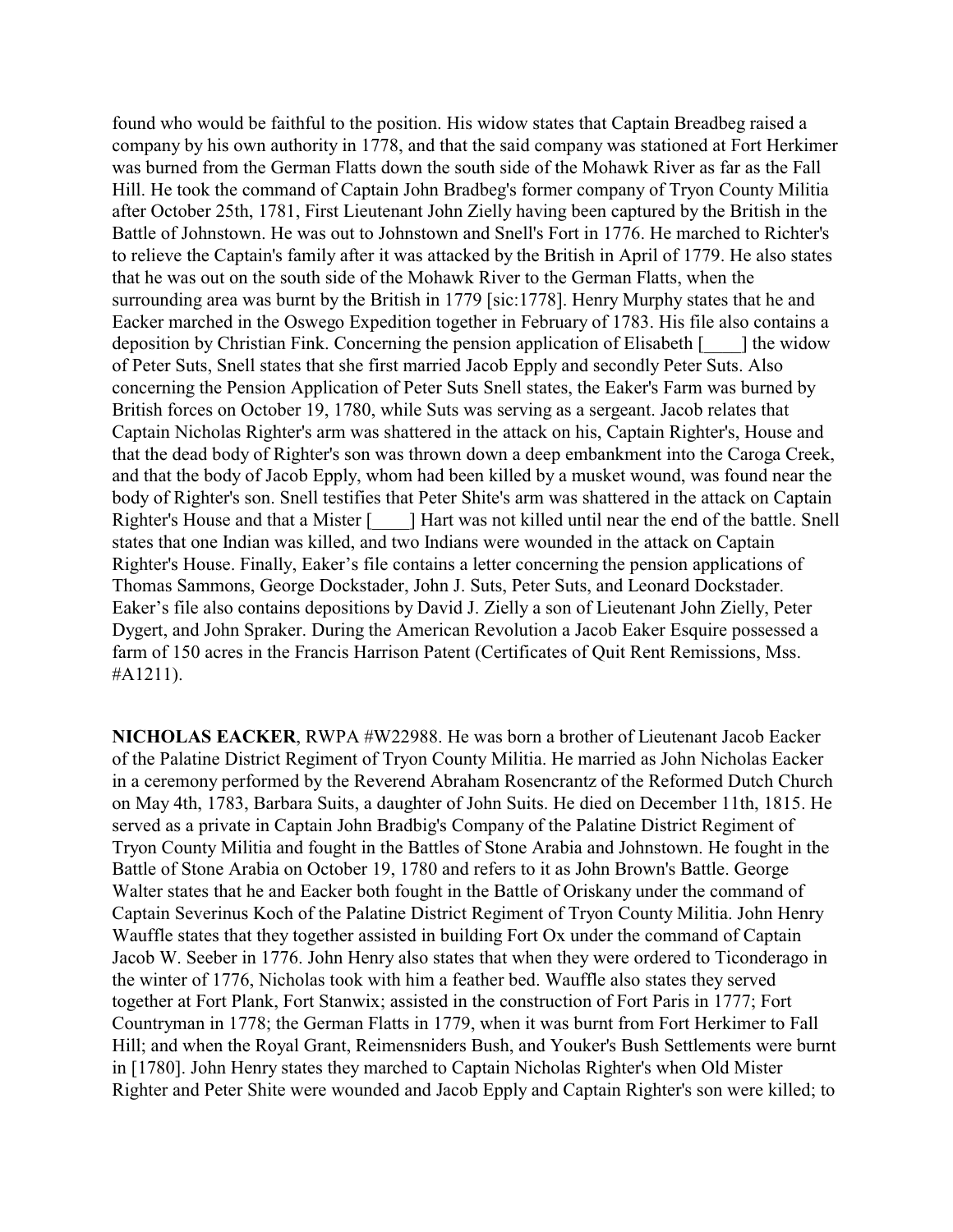Caughnawaga under the immediate command of Lieutenant Colonel John Harper on May 22, 1780; to Fort Timmerman when it was attacked in 1781; again to Fort Timmerman for two weeks in late February, 1782; and to a blockhouse near Captain Christian Getman's in 1782. Severinus Dygert states that Captain John Bradbig of the Palatine District Regiment of Tryon County Militia had an arm shattered in the Battle of Oriskany. Jacob Snell states that he lived within a quarter of a mile of Eacker after the war and attended school with Eacker first in the German Dutch School next in the English School.

## **PETRUS EALL**. See Peter Ehle.

**JAMES EASLAND, RWPA #W2724. He was born in West Stockbridge Township, Berkshire** County, Massachusetts in 1762. He married Deborah Kelly. James died in Athens Township, Greene County, New York on September 5, 1851. He served as a private in Captain William Ford's Company of Colonel John Brown's Regiment of Bay State Levies and states that his company pursued Sir John Johnson's Regiment from Schoharie to Indian Castle [in Herkimer County] in October of 1780. In 1782 he enlisted in Captain Simeon Newell's Company of Lieutenant Colonel Marinus Willett's Corps and performed duties at Fort Plain, Stone Arabia, and Herkimer's House. His file contains depositions by Amos Hamlin and Williams Avery.

**JOHN EASTWOOD, RWPA #S28719. He was born in the Town of Pittstown, Rensselaer** County, New York in 1760. In April of 1780 he enlisted as a private in Captain Joseph Harrison's Company of Lieutenant Colonel John Harper's Regiment of New York State of Levies. Harrison's Company first built a blockhouse at Palmerstown and then marched to Fort Stanwix. He was amongst those who were ordered out from Fort Stanwix to destroy Sir John Johnson's boats on Oneida Lake and whom were taken prisoner on October 23, 1780. He escaped from Prisoner Island on September 1, 1783 & arrived at Fort Herkimer on the morning of September 5, 1783. He states that Sergeant Seth Rowley of Harrison's Company met him at Fort Herkimer and cooked him breakfast on the morning of his return. Eastwood states that Sergeant Rowley was the one who delivered them the orders to destroy Sir John's boats. Orderly Sergeant Seth Rowley states that he, Rowley, remembers Eastwood's departure from and failure to return to Fort Stanwix. Seth also states that he recalls the return of Eastwood to Fort Herkimer. John McNutt states that he served in Harper's Corps along with Eastwood, Isaac Benedict, & Seth Rowley.

**ELEAZER EATON**, RWPA #S12838. He was born in Cannan Township, Columbia County, New York on August 5, 1765. He states he was first enlisted in the Town of Florida, Montgomery County, New York on April 1, 1781 by Captain Jellis Fonda's Company of Lieutenant Colonel Marinus Willett's Corps and attached to Captain Lawrence Gross' Company of Willett's Corps for Nine Months and was discharged on January 1, 1782. He states he fought in the Battle of Turlough against the enemy commanded by *a Tory named Doxtater* and in the Battles of Johnstown and West Canada Creek. He states he also performed duties at Forts Herkimer and Dayton, and at Stone Arabia during his 1781 tour. He reenlisted in April of 1782 into Captain Abner French's Company of Lieutenant Colonel Marinus Willett's Corps and performed duties at Fort Herkimer, Fort Dayton, and at Stone Arabia; as well as in scouting from Schenectady to Fort Stanwix. He states that during the year 1782 the Continental Troops were commanded by Captain Samuel Cherry and Major Jason Waite. In November of 1782 he enlisted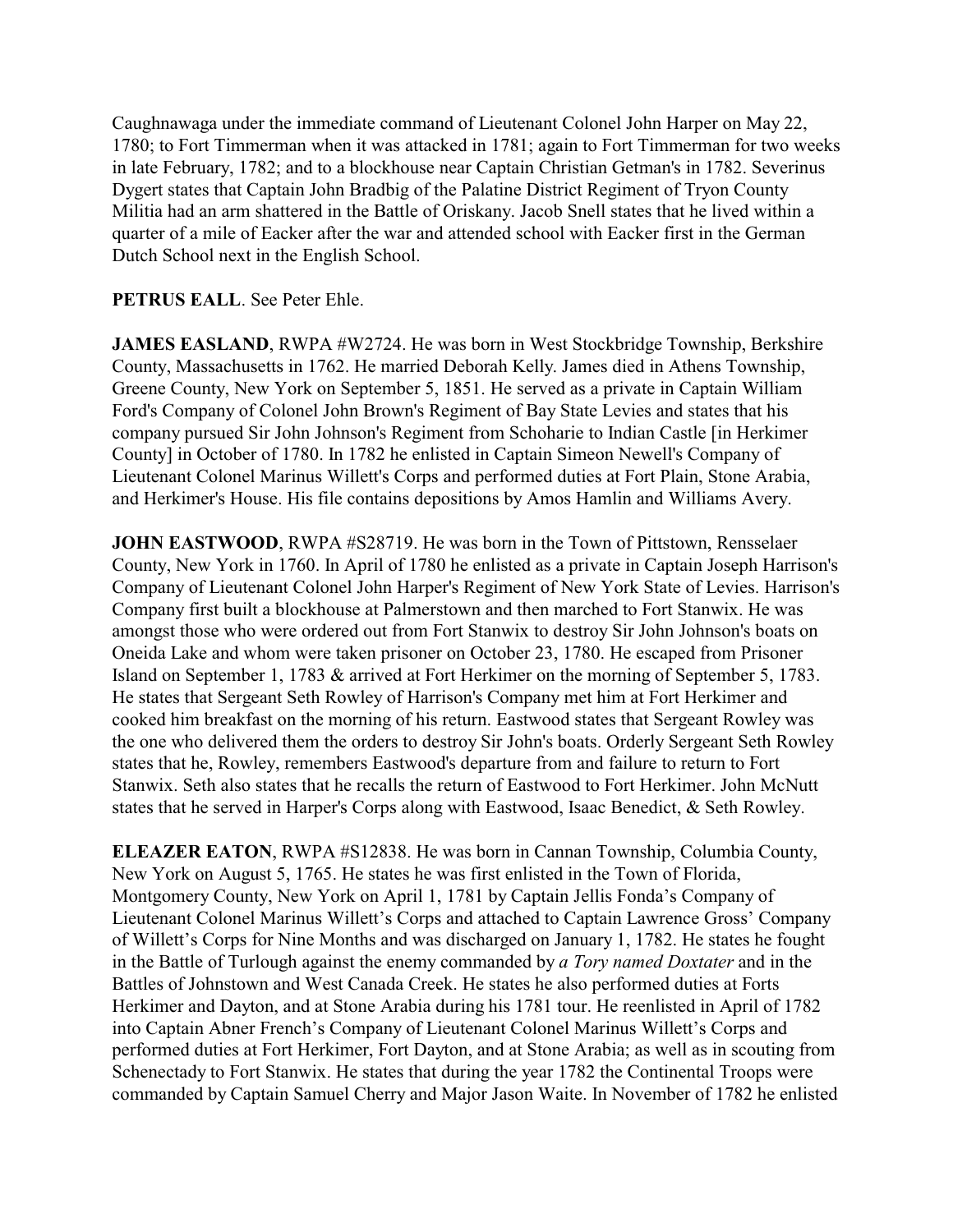for the Length of the War in Captain Job Wright's Company of Lieutenant Colonel Marinus Willett's Corps and was quartered for the winter in Fort Plain. In February of 1783 he marched in Willett's failed Oswego Expedition. Pardell Casselman states he fought alongside Eaton in the Battles of Turlough and marched with him in the Oswego Expedition.

**[\_\_\_\_] EBERT**. Mister Ebert was a member of First Lieutenant Philipp Jackob Hildebrandt's Company of Hessian Jägers which took part in the August 1777 Siege of Fort Schuyler. He is noted to have been missing from the company when the roll was called upon the company's arrival at Oswego after the disastrous retreat of Lieutenant Barry Saint Leger from the Mohawk Valley ("The Hessians: Journal of the Johannes Schwalm Historical Association," Volume 15, 2012).

**HENDRICH ECKLER.** He served as the captain of a company of the Kingsland German Flatts District Regiment of Tryon County Militia and on October 5, 1777 received orders from Colonel Peter Bellinger to draft 12 privates from his company to serve for three days commencing on October 7, 1777 under the direction of Colonel Frederick Fisher (Herkimer County, New York Historical Society Mss. #1977.404).

**JOHAN CHRISTIAN EEL**. On June 27, 1770 he purchased the 101-acre, 1 rood, and 24 perches, Lot 6, of the Otsquago or Bleecker Patent (Montgomery County Deed 6:481).

**PETER EHL.** A Peter Ehl of Canajoharie deeded to Christian Ehl of Canajoharie on July 15 & 16, 1779, Lots 31 & 104 of the Klock-Nellis Patent, each containing 100 acres, along with 2/35ths of undivided lands in the same patent. Also transferred in this deed was 100 acres of land adjoining the Mohawk River in Lot 5 of the Third Allotment of the Van Horne Patent. The witnesses to this instrument where John Frey and Christopher P. Yates (Jacob Abbott Collection Mss. #218; Autographic History of Tryon County, Volume 1:11).

**JOHANNIS EHLE**. Johannis Ehle and others received from John Abeel title to 35 acres of Lot 9 of the Otsquago Patent; 100 acres and 3 roods in Lot 15 of the Otsquago Patent; and one-fifth of all undivided lands in the Otsquago Patent located south of the Otsquago Creek on May 27, 1760 (Albany County Deed 7:289). These same properties were mortgaged by Johannis Ehle and others to Sir William Johnson on March 29, 1760 [sic]. The mortgage to the said property was acknowledged has having been satisfied by Hendrick Frey on August 19, 1799 (Albany County Deeds 7:67).

**PATRIES EHLE**. He purchased from Frants Freber on July 25, 1771 100 acres of land located near *Lake Conjadarage* in Lot 9 of the Adoniah Schuyler Patent, the said lot being in the northeastern corner of the patent (Albany County Deeds 9:58).

**PETER EHLE**. Map #12 drawn for the Commissioners of Forfeitures by New York Deputy Surveyor General Isaac Vrooman shows that at the time of the American Revolution, Peter occupied a house in the southwestern corner of Lot 1 of the Harrison Patent (Surveyor General's Maps, #872).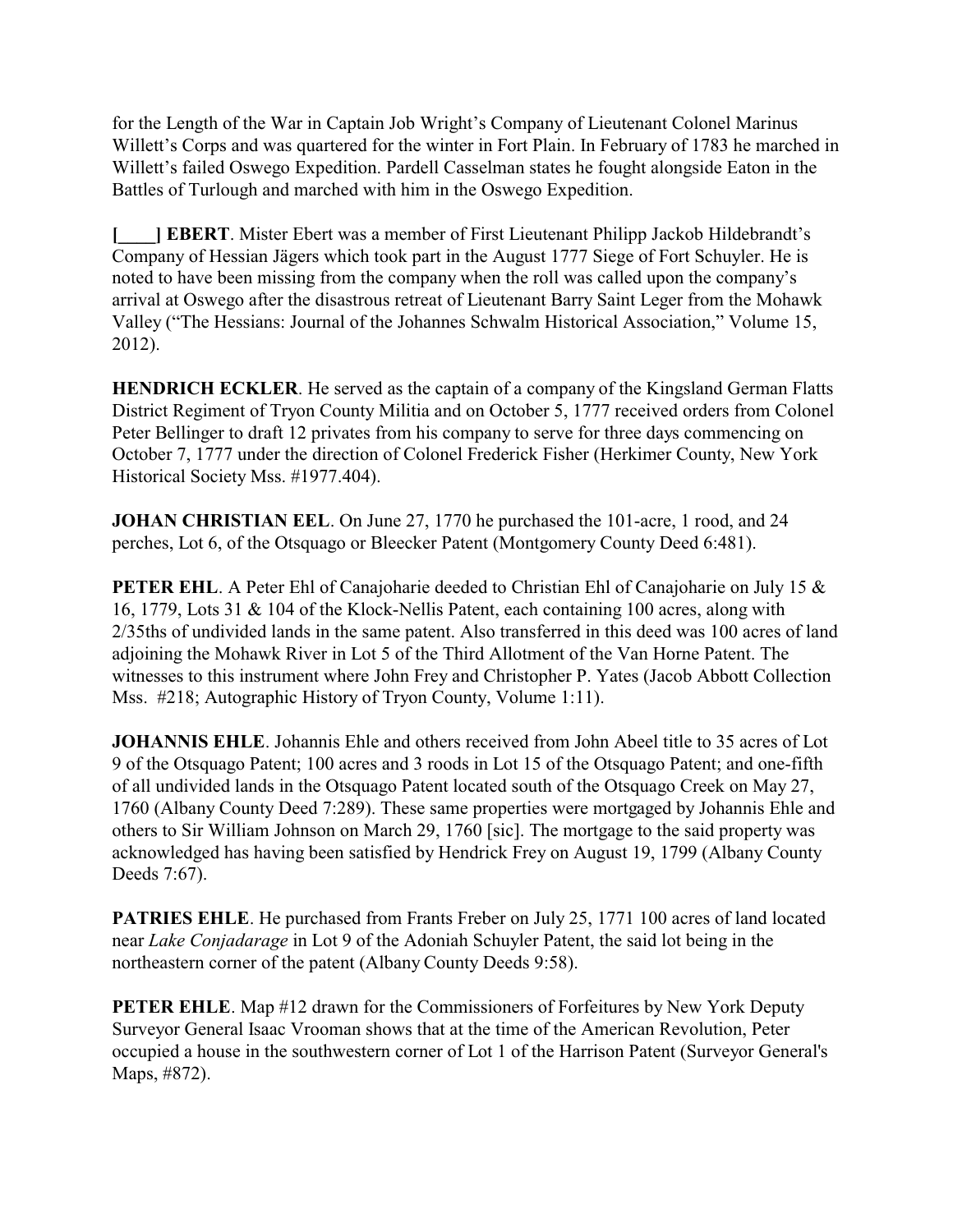**GEORGE EIGABROAT**. During the Revolutionary War he possessed 100 acres of land in Lot 107 of Klock's Purchase (Certificates of Quit Rent Remissions, Mss. #A1221).

**JOHN EISENLORD**. On March 10, 1773, a John Eisenlord of Palatine District accused a Hendrick Walrad of Palatine District of carrying on an affair with his wife Elizabeth Eisenlord from March 30, 1771 through March 30, 1772 resulting in the dissolution of his marriage stating: . . . *with force and arms &c at Stone Arabia, in the County of Tryon* [Walrad] *did ravish, lie with, and Carnally know Elizabeth, the wife of John Eisenlord* . . . causing his wife to leave him and that on said March 30, 1772 he was assaulted at Stone Arabia by the said Walrath and physically injured (Jacob Abbott Collection, Box 4, Document #643).

**GIDEON ELIOT**, RWPA #W4189. He died in the Village of Ames in Montgomery County, New York on December 14, 1840. He married Hannah Lambert in Meredith Township Township, Delaware County, New York on October 23, 1835. He was born in Preston Township, New London County, Connecticut in 1763. He first enlisted as a private about April 1, 1781 under Captain Ephraim Eaton while a resident of Warrensbush in Florida Township, Montgomery County, New York who had been promised a Captain's Commission if he could raise a company, but Eaton being unable to do so he was attached to Captain Silas Gray's Company of Lieutenant Colonel Marinus Willett's Corps at Saratoga where he was stationed until the fall of 1781 when *he with his Company was ordered & marched to Fort Plank or Fort Plain on the Mohawk river*. . . . He states he also served at Johnstown, Fort Hunter, Fort Dayton, and Fort Herkimer. He marched out in Willett's Oswego Expedition on February 8, 1783 and states that were 100 teams and sleighs were impressed for the expedition. Of the failed Oswego Expedition, he states that . . . *many of the soldiers frose – They fed on their return on the bones – which they had picked & thrown away – on their way up*. . . . Gideon speaks of General George Washington's tour of the area and up the river to Fort Stanwix in September of 1783. Eliot was directed by his Orderly Sergeant to order to bail out the boat which carried General Washington from Fort Herkimer to Schenectady. Gideon states that after bailing out the General's boat, he assisted in rowing it and states he found a spur belonging to Colonel David Humphreys and gave it back to him. He was at his father's House in Warrenbush when he was discharged. Samuel Hubbs states he saw Eliot at the Battle of Johnstown and at Fort Plain during the War. Amos Hamlin of Captain Simeon Newell's Company of Lieutenant Colonel Marinus Willett's Corps states Eliot served in Captain Jonathan Pearsey's Company of Lieutenant Colonel Marinus Willett's Corps.

**FRANCIS ELLIOT**, RWPA #S43526/BLWt #7107-100-9. He died on January 14, 1819. He enlisted in Captain Abraham Swartout's Company of the Third New York as a private on November 26, 1776. In 1780, he transferred to Captain George Sytez Company of the First New York Regiment. John Belknap states he served with Elliot in Colonel James Clinton's Regiment.

**PHELIPH EMPEY**. During the American Revolution he possessed a farm of 80 acres in Lot 1 of the Subdivision of Larger Lot 8 of the Sarah Magin Patent (Certificates of Quit Rent Remission in NYSA #A1211).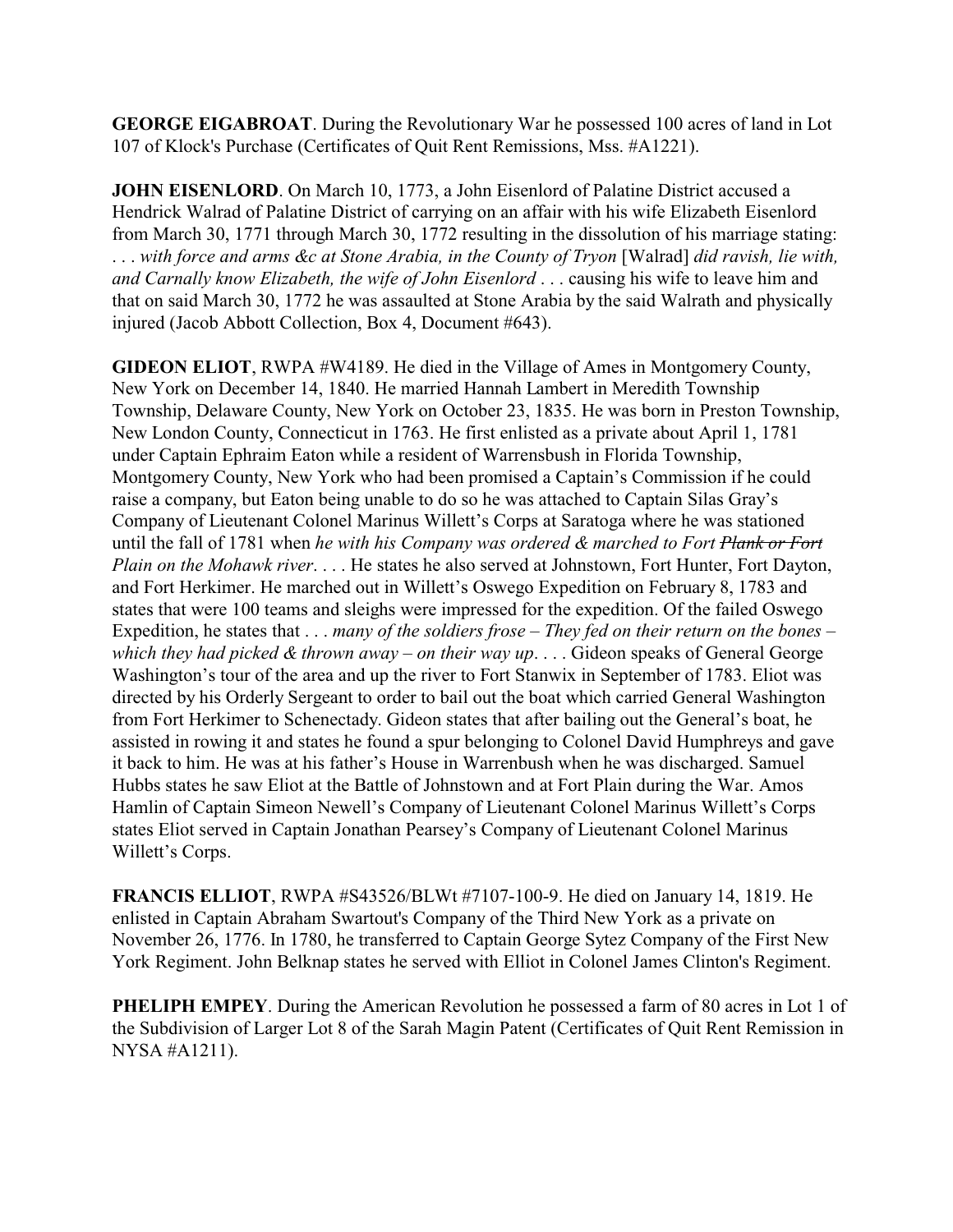**ADAM EMPIE.** He was a son of Johannis Empie. His Last Will which was dated October 20, 1782 was probated in New York City on December 8, 1783. Adam left his eldest son John 100 acres of woodland in Lot 125 of the Klock-Nellis Patent which he, Adam, purchased from Dewald Nellis. To his son, Adam, Adam left 50 acres being the south-western half of Lot 123 of the Klock-Nellis Patent purchased from Dewald Nellis and 10 acres of woodland in Lot 84 of the Christian Garlach [Stone Arabia] Patent, the said Lot 84 having been passed to Adam by his father by deed of gift. To his stepson, William Saltsman, Adam left 50 acres of woodland in Lot 7 of the Christian Garlach [Stone Arabia] Patent which was purchased from Johannis Baccus. He left two salves, *Breston* [a male] and Jenny, to his wife, Anna Maria. Amongst the assets of Mr. Empie's Estate was monies advanced on the Estate of Michael Saltsman deceased. Peter S. Deygert, Christopher W. Fox, and Richard Young were named as executors of the will. The witnesses to Empie's will were Nicholas Starder, Frederick Empie, and George Saltsman (New York City Wills 36:421).

**FREDERICK EMPIE**. During the American Revolution he possessed a farm of 92 acres in the Andrew Fink or Stone Arabia Patent (Certificates of Quit Rent Remission in NYSA #A1211).

**JOHANNES EMPIE**. During the American Revolution he possessed a farm of 108 acres in the Andrew Fink or Stone Arabia Patent (Certificates of Quit Rent Remission in NYSA #A1211).

**JOHN J. EMPIE.** During the American Revolution he possessed a farm of 90 acres in the Andrew Fink or Stone Arabia Patent (Certificates of Quit Rent Remission in NYSA #A1211).

**PHILIP EMPY**. See Philip Impy.

**JACOB ENDERS**. During the American Revolution he is stated to have owned a farm of 150 acres in the John Wemp Patent (Garret Y. Lansing Papers 9:5).

**CONRAD ENGELL**. During the Revolutionary War he possessed 150 acres of land in the northwestern part of Lot 3 of the Mathew Bowman, Jacob Borst, Barend Keyser and others Patent *(Called New dorlack)* (Garret Y. Lansing Papers 12:10).

**JACOB EPLY**. During the American Revolution he possessed a farm of 100 acres in Lot 1 of the Subdivision of Larger Lot 9 of the Sarah Magin Patent (Certificates of Quit Rent Remission in NYSA #A1211).

**JOHN ERCKSON**. During the Revolutionary War he owned 150 acres of land in the Harmanus Van Slyck/Abraham DePeyster Patent (Garret Y. Lansing Papers 8:11).

**JACOB ESSELSTYN, RWPA #S29144. He was born in Claverack Township, Columbia** County, New York in 1762, a brother of Cornelius Esselstyn. Per his deposition in the file of John Hardick, RWPA #W19672, he was son of Major Richard Esselstyne. In 1778 he served as a private for one-month in Captain Jasper Hyuck's Company of the First Claverack District Regiment of Albany County Militia. And, the following month in Second Lieutenant Peter J. Van Valkenburgh's Company of the same regiment at the Highlands where he saw General George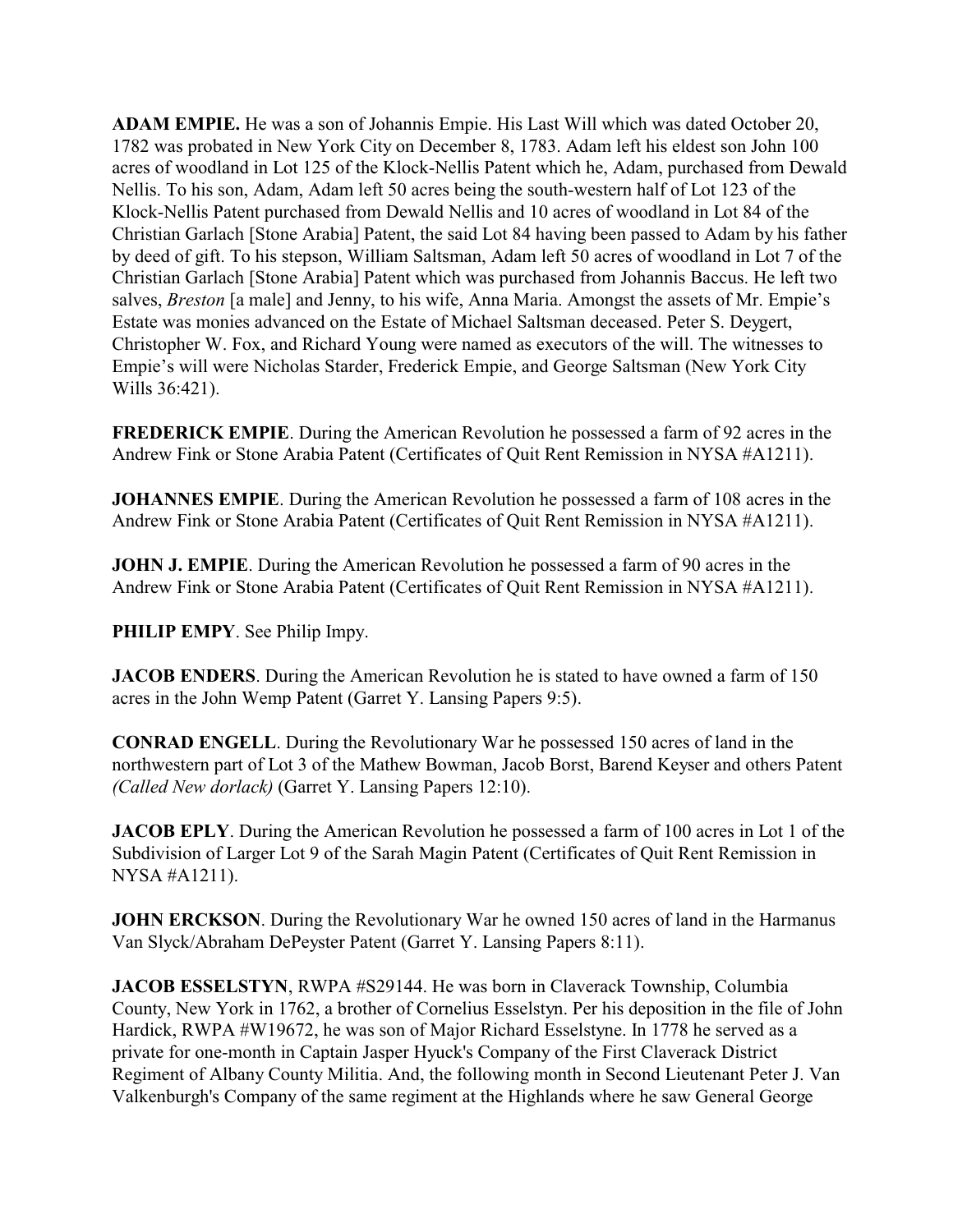Washington. On September 30, 1778 he was appointed an orderly sergeant by Colonel Robert Van Rensselaer. He states that as an orderly sergeant he was required to keep a horse at his own expense and be ready to march at all times. In April of 1781 he enlisted as an orderly sergeant in Captain Elihu Marshall's Company of Lieutenant Colonel Marinus Willett's Corps. He states they were mustered at Albany and then marched to Johnstown and to then Caughnawaga where they were loaded aboard batteaus and sent to Schenectady. At Schenectady they loaded the batteaus and took them up the Mohawk River to Little Falls where they unloaded the boats so that they could be carried around the falls and then marched back to Fort Plain. He fought in the Battle of Turlough on July 10<sup>th</sup>, 1781 in which Major Robert McKean was mortally wounded. He states they next went from Fort Plain to Fort Herkimer and again back to Fort Plain. From Fort Plain they went to Fort Hunter thence to Ballston thence Schenectady and then back to Fort Hunter where he was discharged. John Holsapple states that he remembers seeing Jacob serving within Fort Edward in 1777, and again in 1781 between Ballston and Schenectady. Cornelius Esselstyn states he remembers his parents receiving a letter from Jacob which described the Battle of Turlough, fought fifteen miles from Fort Plain, in detail. His file contains an order dated Fort Hunter 26 Sep 1781; and another signed by Colonel Robert Van Rensselaer.

**GEORGE J. ETTICK**, RWPA #S10635. He was born in German Flatts Township, Herkimer County, New York on September 5, 1760. In the year after the inhabitants of Ft Plain and Canajohary were burned off he enlisted in Captain Lawrence Gross' Company of Lieutenant Colonel Marinus Willett's Corps as a private while living at Fort Plain in Montgomery County, New York and served as a private. He states he was primarily stationed at Forts Plain, Willett, and Herkimer. He fought in the Battle of Johnstown and was one of nine who were transferred to Captain A. Moody's Company of Artillery at Fort Herkimer for the duration of the pursuit of Walter Butler up the West Canada Creek. In 1782, he again enlisted in Captain Gross' Company for four months. In the spring of 1783, he moved to Caughnawaga and enlisted as a substitute for Frederick Dietz and stood duty within Fort Vader under the direction of Sergeant [Elisha] Hollister [of Captain Jonathan Pearcy's Company of Lieutenant Colonel Willett's Corps]. He once served as a substitute for Frederick Lent. His file contains a deposition by Andrew Piper. [M805].

**HENRY ETTING**, RWPA #W24110. He was born in Kingston, Ulster County, New York in1760, a nephew of James Etting. His father died in 1776 or 1777. He married in Kingston, Ulster County, New York on November 29, 1789, Catharine Burhans. He died in March of 1840. He fought in the Battle of Klock's Field under Captain John Oosterhout of Lieutenant Colonel Henry Van Rensselaer's Regiment in October of 1780.

**EDWARD EVANS**, RWPA #S3487. He was born in the Town of Amenia in Dutchess County, New York on May 9, 1767. At the time of his enlistment in Willett's Corps he was a resident of Mount Washington Township in Berkshire County, Massachusetts, to which he returned upon being discharged. He first enlisted as a private in Captain Jonathan Piercy's Company of Lieutenant Colonel Marinus Willett's Corps in April of 1782. He states that after having been mustered at Albany, his company was ordered to Fort Hunter and from there to Quarrystown to guard a picket fortress until October of 1782, when they were ordered to rejoin the regiment at Fort Plain. He states that on arriving at Fort Plain each man received a pair of shoes, a pair of stockings, a pair of small cloths and a vest. While he was stationed at Fort Plain, all those serving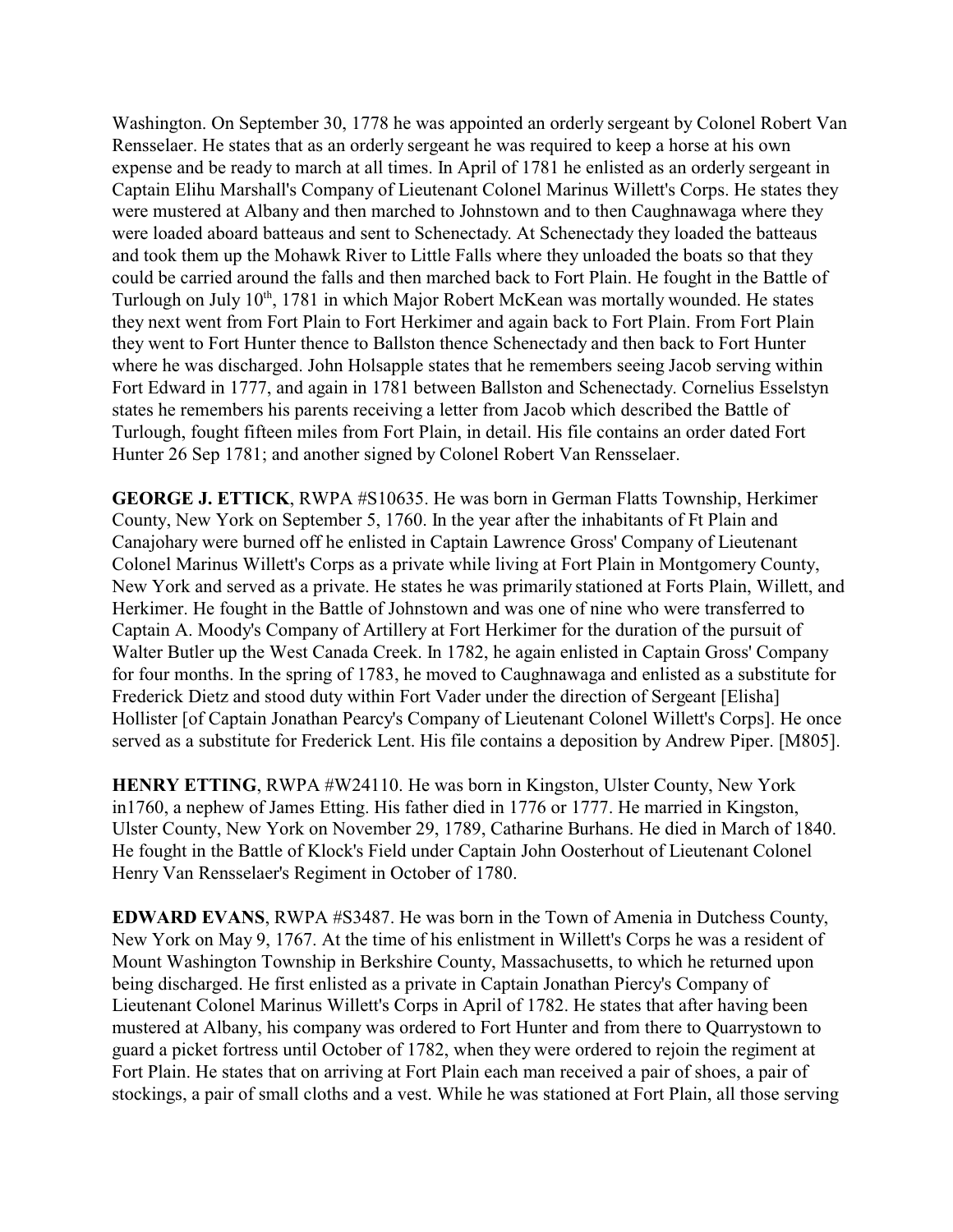in the regiment who had not previously suffered from *Small Pox* were ordered to be inoculated for the disease, but he had previously experienced the Pox. He took part in Willett's Oswego Expedition of 1783. Edward states that in January of 1783, each member of the regiment received a full suit of Clothing & Change of Shirts & stockings. He states that in the Oswego Expedition, they were guided by the Indian named Captain John who misled them into an unfrozen swamp. He states in May of 1783, his company was ordered to Fort Herkimer to build roads & bridges. He states that later the entire regiment was ordered to Fort Stanwix to build a store house of logs and two blockhouses, before being ordered back to Fort Herkimer late in the fall. In the latter season of 1783, he was ordered to winter quarters in the City of Schenectady and was discharged while stationed there in January of 1784, with the signature of George Washington. His file contains a deposition by Gilbert Hooker of Willett's Corps.

\_\_\_\_\_\_

## *Vernon Trumbull County Ohio May 8th 1835*

. . . *That among the Documents removed from Albany is a power of attorney of Edward Evans (who subscribed it with a cross mark) and in favour of Capt Jonathan Pearsee for his pay from May 1st 1782 to January 1st 1783 dated Fort Ranselaer dated April 1st 1783 I have no distinction of the transaction but have an impression of something of the kind taking place that he was going to Phillidelphia & was disposd to make an effort for our Relief as we then had been in service about one year & had Received no pay but I think it must have passed in the negative as I received no pay But I distinctly Recolect that he went out to the south about that time & was absent from the Regiment I should Judge between two & three months As it Respects the execution by a cross mark I can only say that at its date & prior I had never written & of course it would have been the only way which I could execute that or any other instrument in writing As to the Name of the place where it was alone the history is the following Late in autumn 1782 the Major part of the Regiment commanded b*[y] *Col Willet with one or two companies of Artillerymen were stationed at a place call Fort Plain & it appeared that there had some time previous been slain by the enemy a Capt McKeen whose remains were taken from the place where they had been deposited & removed to the burying ground near the Fort & Reintared with Military Hounors & the firing of cannon & in general orders Read at the head of the by order of the commandant that the fort should from hence forth be known & call'd by the name of Fort M<sup>c</sup>Keen & of course for a time all official writs were dated & Recorded don at Fort McKeen but how long the order remaind in force I do not recolect but subsequently another order probibaly from higher authority but without any publick exhibition at least upon the Ground it was deemed that it should be known & calld by the name Fort Renslear & I believe as long as the Regiment remainded the place all official proceedings were dated at Fort Renslear but the original name it appears is most formilliar & signifficant & I believe as universally known & calld by the Name of Fort Plain which is also the name of the Post office in the place I have written to my son at Brock port to forward my original Declaration & sent to your office* . . .

 $\overline{\phantom{a}}$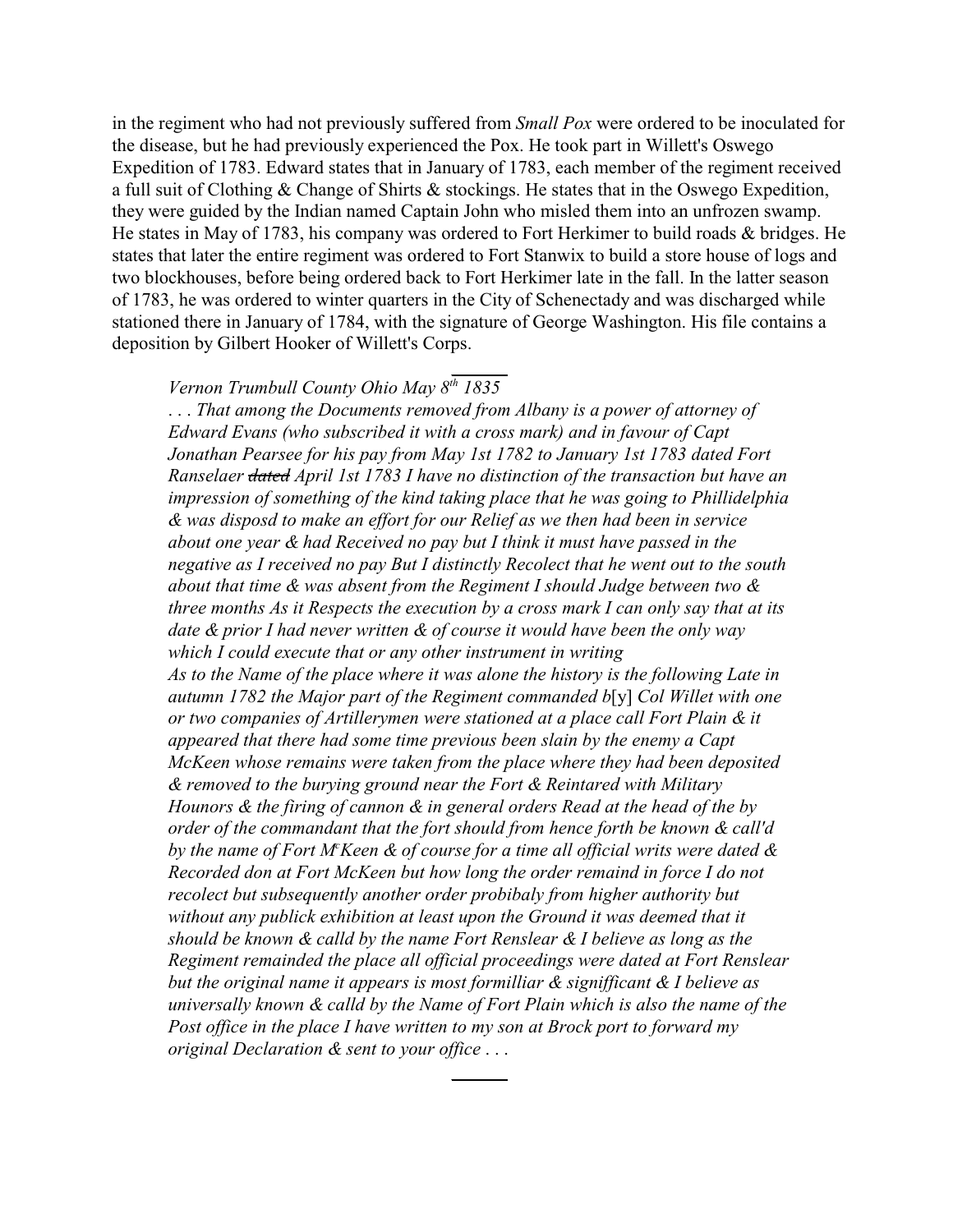**DEDERICK FAILING**. During the American Revolution he possessed a farm in Lot 14 of the Francis Harrison Patent (Certificates of Quit Rent Remissions, Mss. #A1211).

**HENDRICK FAILING**. See Hendrick Felling.

**MARGARET FAIRLIE**. She stated in a claim against the State of New York she was a daughter of Sir William Johnson (Commission to Extinguish Claims against the State of New York (New York State Archives Collection #B0964-85, page 100).

**ARNOLD FEDER**. During the American Revolution he possessed 150 acres of land in the Christian Garlock or Stone Arabia Patent (Certificates of Quit Rent Remission in NYSA #1211).

**HENDRICK FELING [FAILING]**. His will, signed on January 30, 1789, left his 260-acre farm to his sons John and Henry Failing. His son John was to receive the 130 acres of the aforesaid farm which bordered *Neighbour Root* and Henry was to have the 130 acres bordering the lands of Nicholas Failing, deceased. His daughters Maria and Elizabeth Failing and his daughter Anna the wife of Chatwell Parsons, were to receive the residues of real estate after the sale of fifty acres of land in the Klock-Nellis Patent to pay the expenses of his estate. His wife, Elisabeth, and his neighbor John Frey were named the executors of his estate. The witnesses to his will were Sally Yates, Elisabeth Vanderlip, and Chris P. Yates (Montgomery County Wills 1:102).

**JACOB FELING** [FAILING]. He received title to the western half of Lot 18 and the eastern half of Lot 15 of the Francis Harrison Patent from Hendrick Feling on January 25, 1763 per Montgomery County Deed 6:472.

**JURRY FELING [FAILING]**. On January 25, 1763 Hendrick Feling of *Canajohary* deeded to Yeoman Jurry Feling of *Canajohary* . . . *for Natural Love and affection which he hath and beareth unto the Jurry Felling, also for the better maintenance and preferment of him the said Jurry Felling* . . . a moiety of the uppermost or westerly side of Lot 15 and the easterly moiety of Lot 18 of the Francis Harrison Patent; a portion of Lot 6 of the Lewis Morris Patent starting . . . *about one mile south of the Mohawk River at the northeast corner of a tract laid out for Derrek Feling, thence South 30 degrees West 66 chains, then South 64 degrees East 12.50 chains, then North 30 degrees East 64 chains, then North 30 degrees East 66 chains, then North 64 degrees West 12.50 chains to the place of beginning containing 82 acres of land; one-sixth portion of all the undivided lands in the aforesaid Lot 6; and a one-sixth portion of a . . . saw mill and free liberty about the said Mill for daming and rome to laye Saw Logs, plank and Boards about the said Mill. Together with free liberty of cutting and carrying away any timber wood for fencing and fuel out of any part of the whole Lot 6 aforesaid; And also one just equal and lawful sixth part of eight acres of Woodland and the stream of a brook there called Timmermans Kill scituate lying and being on the north side of the Maquas River at Canajohary aforesaid in the abovementioned Lot of Land called Lot 15 where they shall tink most convenient to erect a Mill* . . . The deed was witnessed by George Klock and Justice Isaac Vrooman. The deed was ratified on February 10, 1775 by Judges Jacob Ten Eyck and Ren<sup>s</sup> Nichols of the Albany City & County Court of Common Pleas who note that . . . *at the same time a deed for Jacob Feling for the adjoining and opposite halfs of the two within mentioned Lots* [15 & 18] *and after the same form*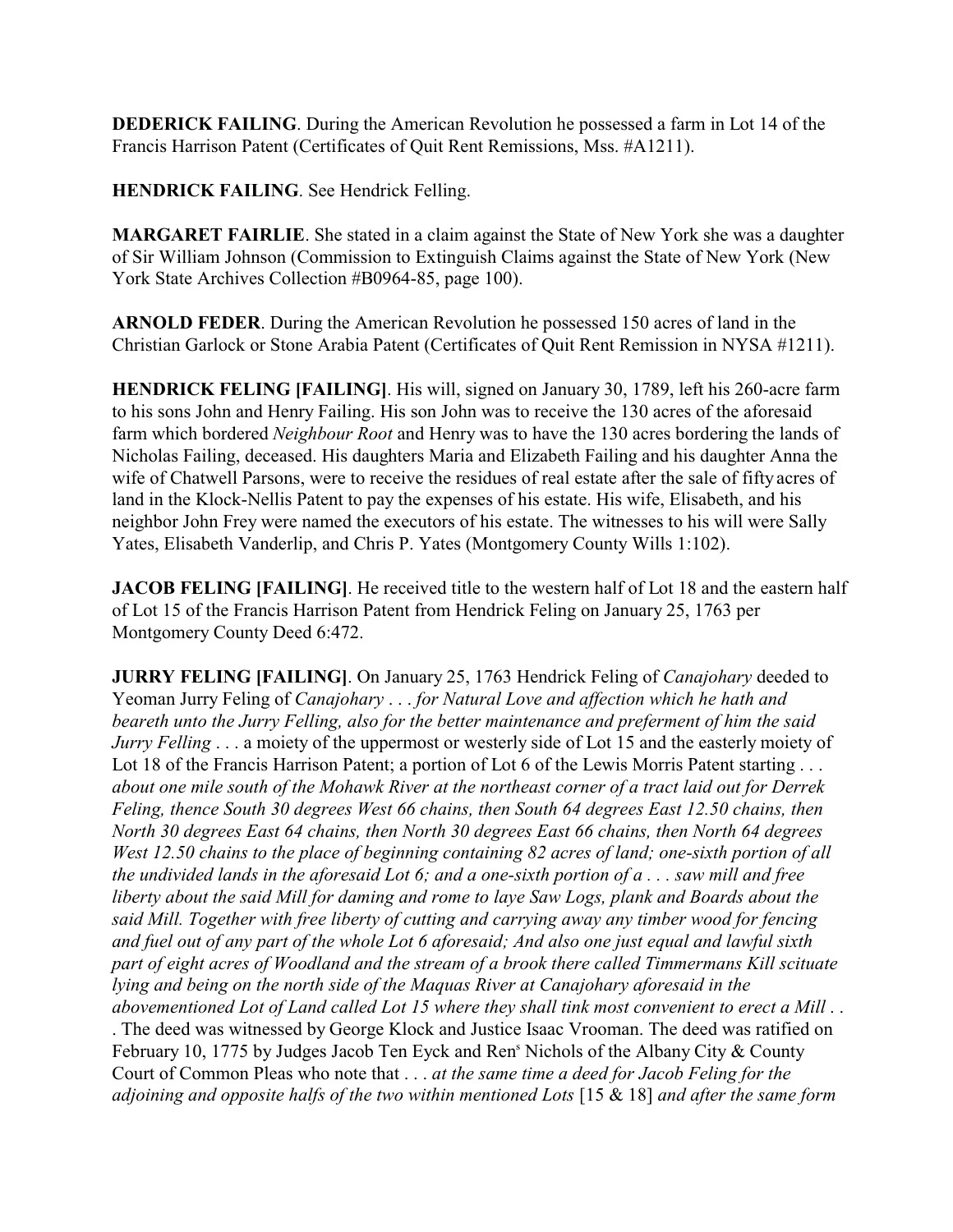*of this within deed* . . . The deed was recorded on March 1, 1799 by Chris P. Yates, County Clerk (Montgomery County Deed 6:472).

**JOHN FERGUSON**. He married Magdalena Johnson, a daughter of Sir William Johnson (Commission to Extinguish Claims against the State of New York [New York State Archives] Collection #B0964-85, page 65).

**HENRY FETTERLY**. During the American Revolution he possessed a farm of 114 acres in Lot 12 of the Alexander Colden Patent (Garret Y. Lansing Papers 8:10; Montgomery County Deed 3:163).

**GEORGE FEY**. During the American Revolution he possessed a farm of 100 acres in Lot 2 of the Subdivision of Larger Lot 27 of the Sarah Magin Patent (Certificates of Quit Rent Remission in NYSA #A1211). Another Certificate of Quit Rent Remission for the same farm signed by Justice Frederick Fisher on September 24, 1787 is also found within New York Archives Collection #1211).

**ANDREAS FIGHTHER**. During the Revolutionary War he possessed 150 acres of land in Lot 13 of the Mathew Bowman Patent (Garret Y. Lansing Papers 12:10).

**CHRISTIAN FINK**. During the American Revolution he possessed a farm of 150 acres in the Christian Garlock or Stone Arabia Patent (Certificates of Quit Rent Remissions, Mss. #A1211).

**ANDREW FINE**, RWPA #S43561. He states he was age 66 on January 2nd, 1818 when deposed on April 27, 1818. In his April, 1818 deposition he states that he enlisted as a private in Captain Christopher P. Yates' Company of the First New York Regiment at Fort Plain in the Town of Canajoharie on April 20, 1775 and served therein for about ten months. In his deposition of February 16, 1821, he states that he enlisted in Captain Christopher P. Yates' Company of the First New York Regiment on either the  $20<sup>th</sup>$  of May or the  $20<sup>th</sup>$  of June 1775 in the Town of Canajoharie. His file contains a deposition by Captain Andrew Fink.

**ANDREW FINCK Junior**. During the American Revolution he possessed a farm of 150 acres in the Andrew Fink or Stone Arabia Patent (Certificates of Quit Rent Remission in NYSA #A1211).

**HANYOST FINCK**. During the American Revolution he possessed 150 acres of land in Lot 10 of the Last Division of the Christian Garlock or Stone Arabia Patent (Certificates of Quit Rent Remission in NYSA #1211).

**HENRY FISHBACK**. Fishback purchased 100 acres of land in Lot 10 of Great Lot 4 of the Sarah Magin Patent Goldsbrow Banyar (Goldsbrow Banyar Papers Box, Volume 5). He also purchased as Henry Fishback, 100 acres in Lot 9 of Great 4 of the Sarah Magin Patent on October 25, 1765 (Goldsbrow Banyar Papers Box 8 Volume 5:41).

**WILLIAM P. FIX**. His left thigh was fractured when a sleigh he was driving tipped over onto him while carrying flour to Fort Schuyler in 1777 (M1062, page 556).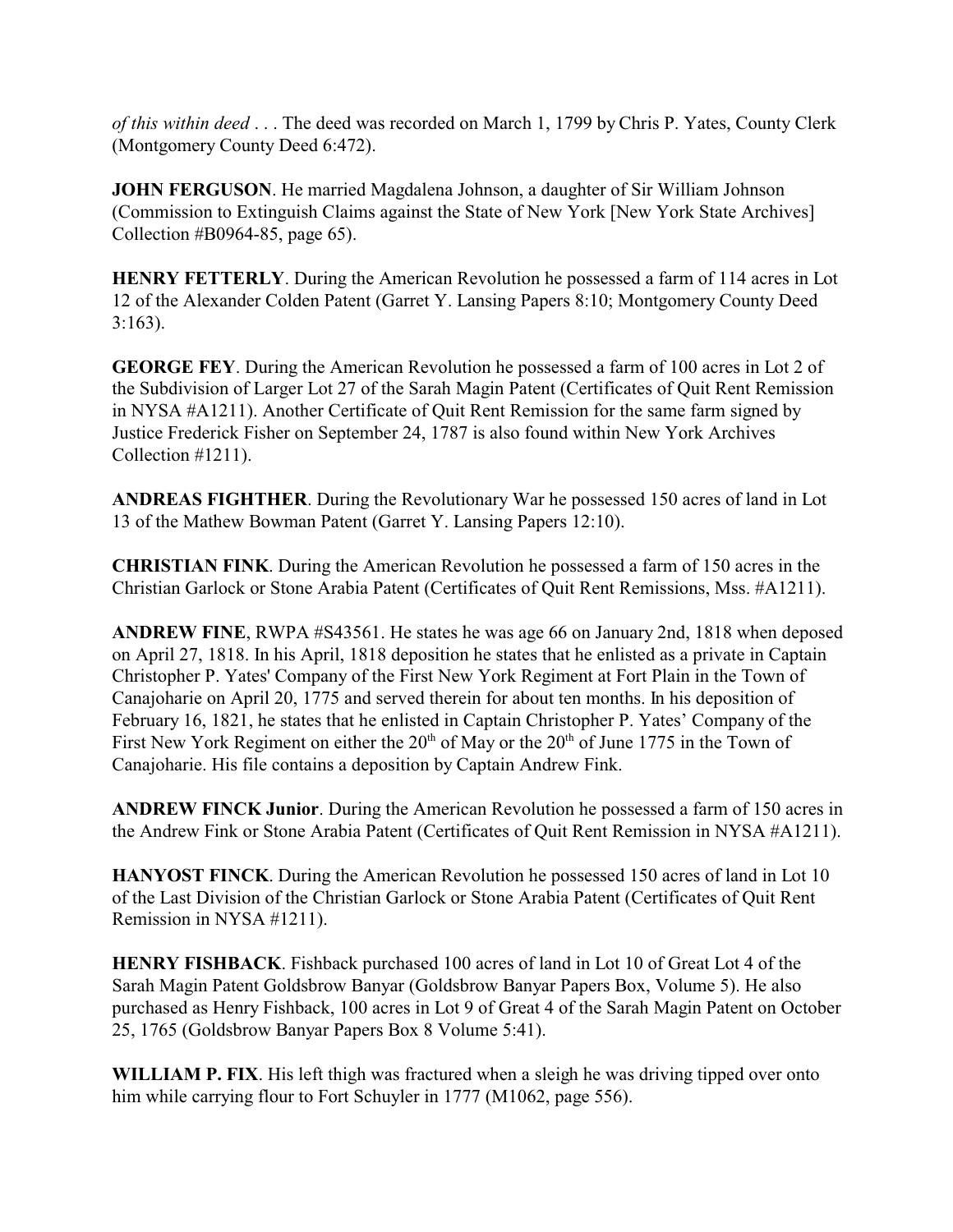**JOHN FLANDER**. During the American Revolution he possessed a farm of 100 acres in Lot 1 of the Subdivision of Larger Lot 20 of the Sarah Magin Patent (Certificates of Quit Rent Remission in NYSA #A1211).

**CONRAD FOLMER**. During the Revolutionary War he owned 150 acres of land in the Rudolph Staley Patent (Garret Y. Lansing Papers 8:5).

**HANYOST FOLTS**, RWPA #S27800. He served as a sergeant in Captain Hans Mark Demooth's Company of Rangers.

**ADAM FON**. During the American Revolution he possessed a farm of 90 acres in Lot 11 of the Alexander Colden Patent (Garret Y. Lansing Papers 8:10; Montgomery County Deed 3:163).

**ABRAHAM FONDA**. On February 14, 1770 Abraham signed a receipt for funds he received from Markes Peterie (Petrie Family Papers REC.1-16).

**DOUW FONDA**. He was killed on October 25, 1780 by marauders under the command of Sir John Johnson. In his will dated December 16, 1779, Douw being weak in body, but of sound mind left to his eldest son [Major] Jellis Fonda . . . *All the lands Lying Adjacent to the Land heretofore granted to to my said son Jelles Fonda up to a Certain Station on the North Bank of the Mohawk River Which Station bean South from the South End of the Old Sloot or Ditch and from the said Station North to the old Sloot Aforesaid then on a Straight line to the Tanyard at the foot of the hill And then Easterly along the Lands of the said Jelles Fonda And Southerly to the Mohawk River And Also Seven morgans* [roughly 15 acres] *of meadow and low land – Begining at the North East Corner of the Church land and from then Westerly Along the Same Until it Comes to the road leading from my house to the Church then – Southerly Along the the* [sic] *East Side of the Said Road Until an East Corner will Strike the North end of the* [unreadable cross out] *North end of the new Orchard and so to lay the Breadth – Easterly Until it takes in the Just Quanity of Seven Morgans of land both Ends Being of an Equal Breadth with free and Unmolested priveledge of Ingress Egress and Regress to and from Said land to the public Road Allowing to and from said land to the public Road Allowing to my Son John Fonda A Road free and Unmolested to pass and Repass his heirs and Assigns from my House to his lott of land Joining John Butler* . . . To his son Adam Fonda, Douw left the *Uppermost Lott of land lying Between the land of the heirs of the late Sir William Johnson Deceased And the land of the heirs of Myndert Wemple deceased* . . . To his son John, Douw left . . . *All my land with my Homestead Orchards and Buildings thereon erected bounded On the West by the lands of the heirs of the late Sir William Johnson Deceased On the North by the lands granted to my son Jelles and John Fonda On the East by the Land heretofore made and granted to my son Jelles Fonda And on the South By the Mohawk River (Excepting out of the Above land the seven Morgans of land with the Priviledge heretofore made to my son Jelles Fonda* . . . Douw also names as his heirs Mary Putman, daughter of Douw's deceased son Peter Fonda; Margaret Wemple, widow and relict of Barent M. Wemple Deceased; and Rachel Hanson , wife of Peter Hansen who are to receive his Negroes: Africa, Tom, Jack, And Late Negro Wench . . . Douw also specifies . . . *I do also order that Where we now have our Church yard there it shall Remain One hundred and fifty Square feet, for a Church yard or Burying place for the Use of Famaly of the Fondas and their heirs for*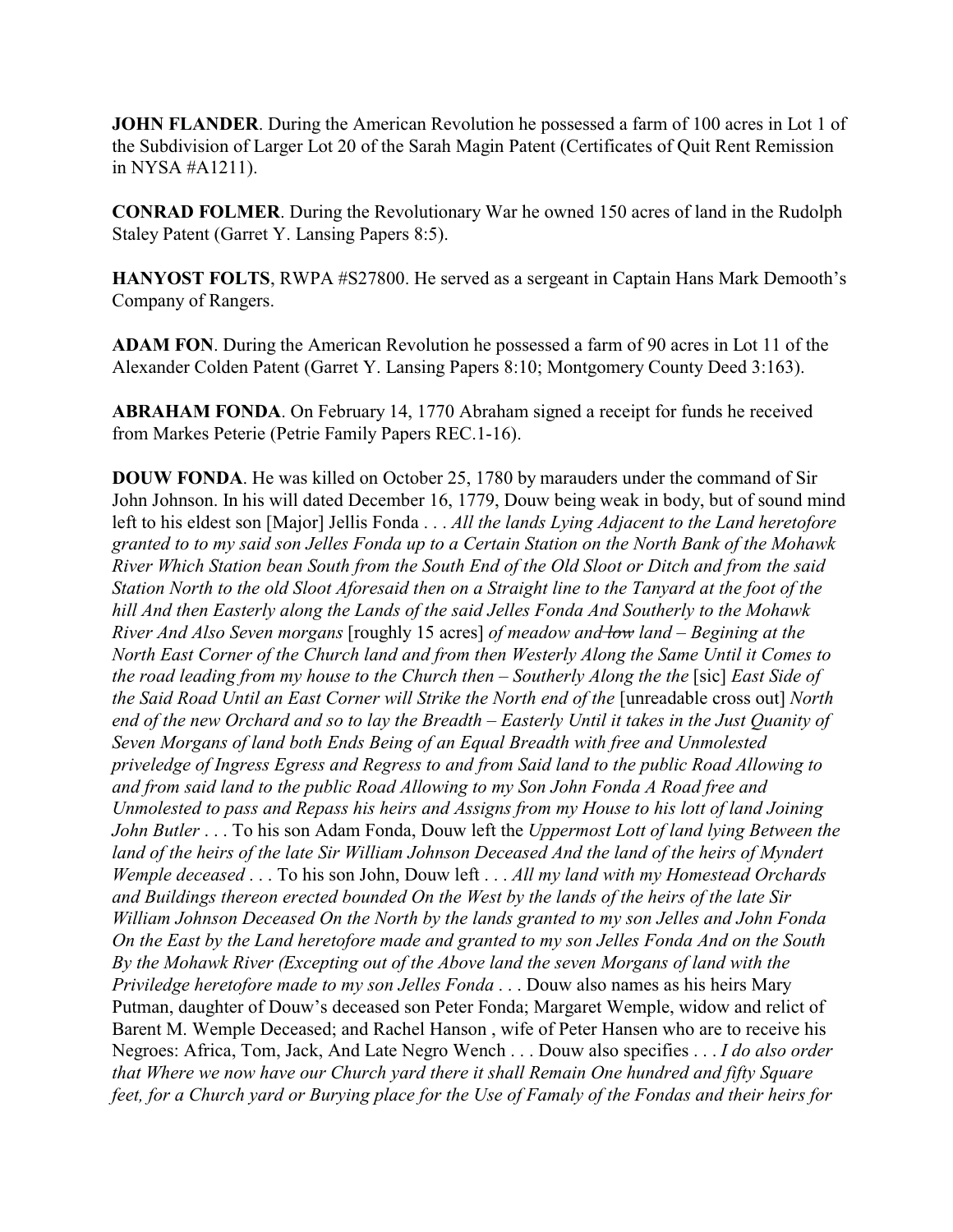*Ever* . . . Douw names as the executors of his Last Will and Testament his nephew Christopher Yates and his brothers Abraham and Jacob Fonda. Douw signed the will his unique mark which was witnessed by the autograph letter signatures of Johannis Veeder, Simon Veeder, and the [Reverend] Tho<sup>d</sup> F<sup>k</sup> Romine. His will was probated on December 13, 1791 (Montgomery County Wills 1: 59).

**DOUW FONDA, [a grandson of Douw Fonda]**. He was born in the Village of Caughnawaga, Montgomery County, New York on April 8, 1763 and was baptized in the Schenectady Protestant Reformed Church, a son of Major Jellis Fonda. He first enlisted in the Township of Schenectady in April of 1780 in Captain Abraham Oothout's Company of the Schenectady District Regiment of Albany County Militia as a private. In the spring of 1782 he enlisted in Captain John Visscher's Company of the City of Albany Regiment of Albany County Militia to his first enlist he volunteered at the age of 14 to serve under father, Jellis Fonda, going to various places along the Mohawk River to procure cattle for the usage of the garrison at Fort Dayton were General Benedict Arnold commanded. In June or July of 1779, he was part of a detachment sent with 80 horses to Easton on the Delaware River in Pennsylvania for the use of General Sullivan in his Indian Campaign. In May of 1780, his father, Jellis Fonda was serving in the New York State Senate in Poughkeepsie, and he was requested by his father to escort his mother from Caughnawaga to Schenectady upon the receipt of intelligence that Sir John Johnson intended to attack the Caugnawaga Settlement. Douw states that he was only home in Caughnawaga for two or three days when the enemy made a descent upon the settlement and killed his grandfather, aged near 80 years, and 8 or 9 others in the neighborhood. Douw states that . . . *His father Jellis Fonda in the month of May of 1780 at a member of the Senate of this State, which was then in session at Poughkeepsie, he was requested by his said father to proceed to Caughnawaga where his mother then was to bring accompany her to Schenectady. This was in consequence of intelligence received that enemy Indians & tories under the command of Sir John Johnson medittated an attack upon the settlements at Caughnawaga. He had been there only two or three days when the enemy actually descent upon this place — murdered his grandfather a man near 80 years of age, besides 8 or 9 other inhabitants of this neighborhood. He then armed himself for the purpose of joining the american forces that were expected to rendezvous at a stockade fort in the vicinity and expected his mother to follow him and remain in the fort. Upon arriving at the said stockade fort, he found that the troops had vacated the fort, after which he then went back to after his other and aided her in crossing the over to the south side of the Mohawk river. While crossing they were fired upon by the enemy and within an hour after, his the enemy destroyed his father's mansion house with all its contents (which he could get no opportunity to take away) and carried off all several of his father's slaves & cattle to Canada. In the month of in the same year the said Sir John Johnson & Colonel John Butler & Brandt the Indian Chief who had command of the British, tories, and the Indians, burnt and destroyed other & more valuable dwellings outhouses &c belonging to his father, about 8 miles above Caughnawaga at a place called the Nose, and Carried off more of his slaves horses Cattle &c The of the said losses sustained by his said father have never yet been made up to his said father or himself. They were estimated at Eleven Thousand two Hundred & fifty Dollars, whi a certificate of which estimate can be produced signed by Robert Yates Esq. late Chief Justice of this State.* . . . In the fall of 1780, he went from Schenectady to Fort Plain in Tryon County to join in the pursuit of the enemy as a private under the command of Captain Abraham Oothout of the Schenectady District Regiment of Albany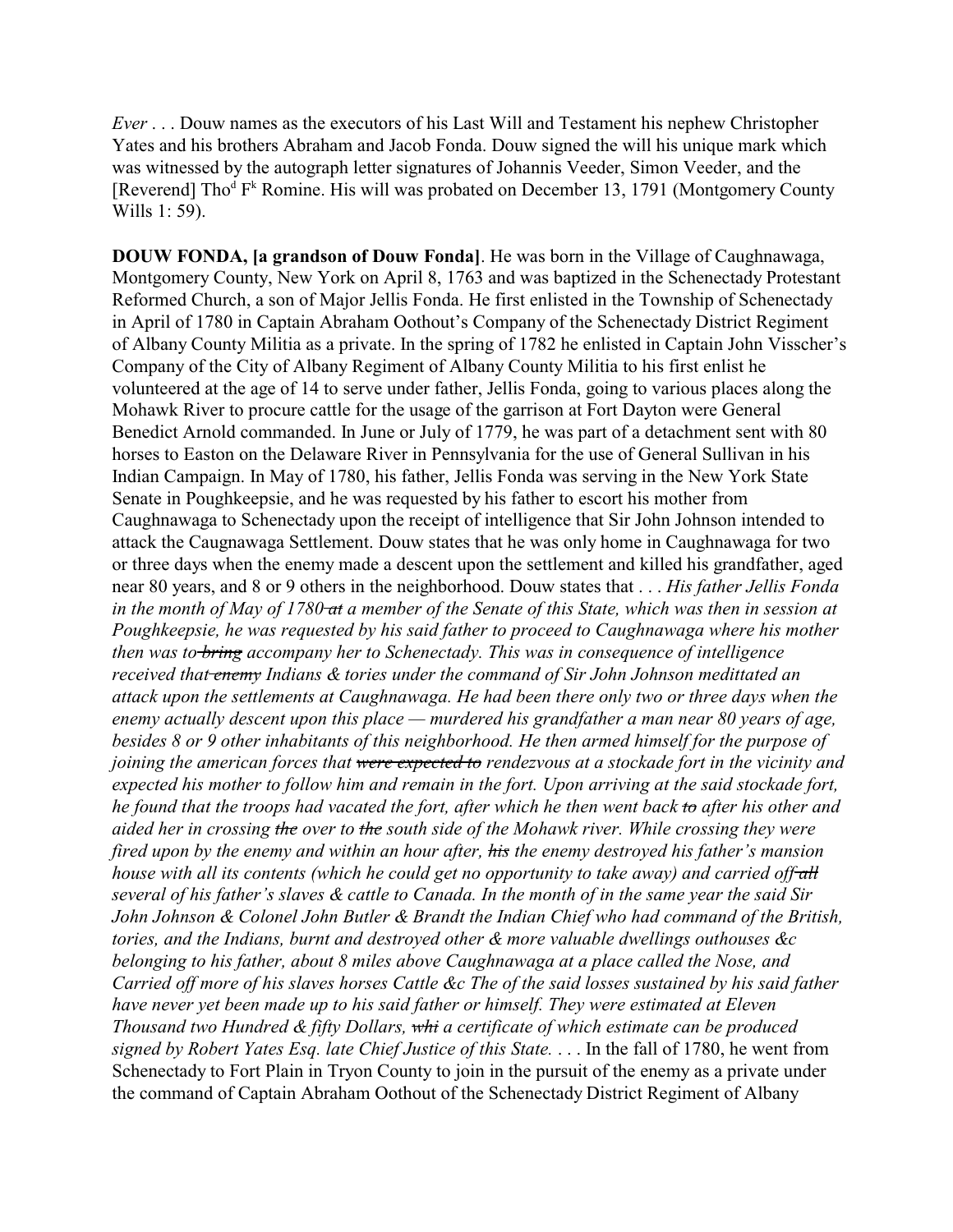County Militia. In the spring of 1782 he removed his residence to the City of Albany and served there from until the War's end. In 1781 he hired a substitute to take his place in Lieutenant Colonel Marinus Willett's Corps of Levies (Fonda Family Papers NYSL SC7026, Box Four Folder One).

**GYSBERT FONDA**. In 1772 he received a deed for 3200 acres of land from then Sheriff Henry Ten Eyck Junior. Samuel Ludlow Frey stated that these 3200 acres were found in the Freybush Patent and taken illegally (S. L. Frey Papers Mss. #9829 Box 5 Folder 100).

**JELLES FONDA**. In the Petrie Family Papers (COR.1-1) is the following transcript of a letter which was apparently found in the possession of John R. Sutton of 27 Fulton Street [Utica, New York?]:

------------

*Sir,*

*I* [torn] *Yesterday immediately forwarded 20 head of Cattle to Fort Schuyler informing me that I could not get a drove till Monday and therefore could not comply with your request so directly as I could wish This morning one of my drovers brought in 60 head which I have ordered to be drove directly to Fort Stanwix purchasing as they go along -- Be pleased to furnish Mr. Visscher a person who is acquainted with the road to Fort Schuyler -- -- Albany Your Humle Servt Sept 11 1776 Walter Livinston Major Jellis Fonda*

————

Jelles Fonda and George Klock were seized by a deed of lease and release dated February 2 and February 3, 1761 to a title to 6/8ths of the Abraham Van or Horne or Canajoharie Patent from David Van Horne and Samuel Van Horne of New York City; Peter Van Burgh Livingston; John Livingston; Philip Livingston; Henry Livingston; William Livingston; William Alexander [Lord Sterling] & his wife Sarah; Alida Hansen, the late Alida Livingston; and John Lawrence & his wife Catharine. John Duncan of Schenectady on June 28, 1762 conveyed to Jellis Fonda all those lands which John Duncan conveyed to Jelles Fonda all of the lands sold by Jelles Fonda to Walter Rutherford and John Duncan comprising one-third of Lots 1 & 2 of the First Allotment; Lots 7 & 8 of the Second Allotment; Lots 1 & 5 of the Third Allotment; Lots 1 & 4 of the Fourth Allotment; and Lot 5 of the Fifth Allotment of the Canajoharie Patent which were all drawn to the shares of George Klock and Jelles Fonda. The aforesaid deed was signed by Jelles Fonda, Walter Rutherford, & John Duncan and endorsed by Justice Daniel Campbell (Van Vechten Papers Box 1 Folder 5).

**JELLIS FONDA, Esquire**. In 1758, he paid unto Thomas Dun the sum of £0-8-0 for damages to a saddle used by a *mohok Indian* going to the *Senneca Contry* (Jacob Abbott Collection Mss. #189. On November 21, 1768 he received title to Lowland Lot One and Woodland Lot 10 of the Captain Harmanus Van Slyck/Abraham De Peyster Patent from John Cruger, Philip Livingston, Leonard Lispenard, Henry Holland, and William Bayard Esquires of New York City, New York trustees of the Estate of Abraham De Peyster; the deed contains valuable information on the bounds of the aforesaid patent and on the heirs of Colonel Abraham De Peyster, the former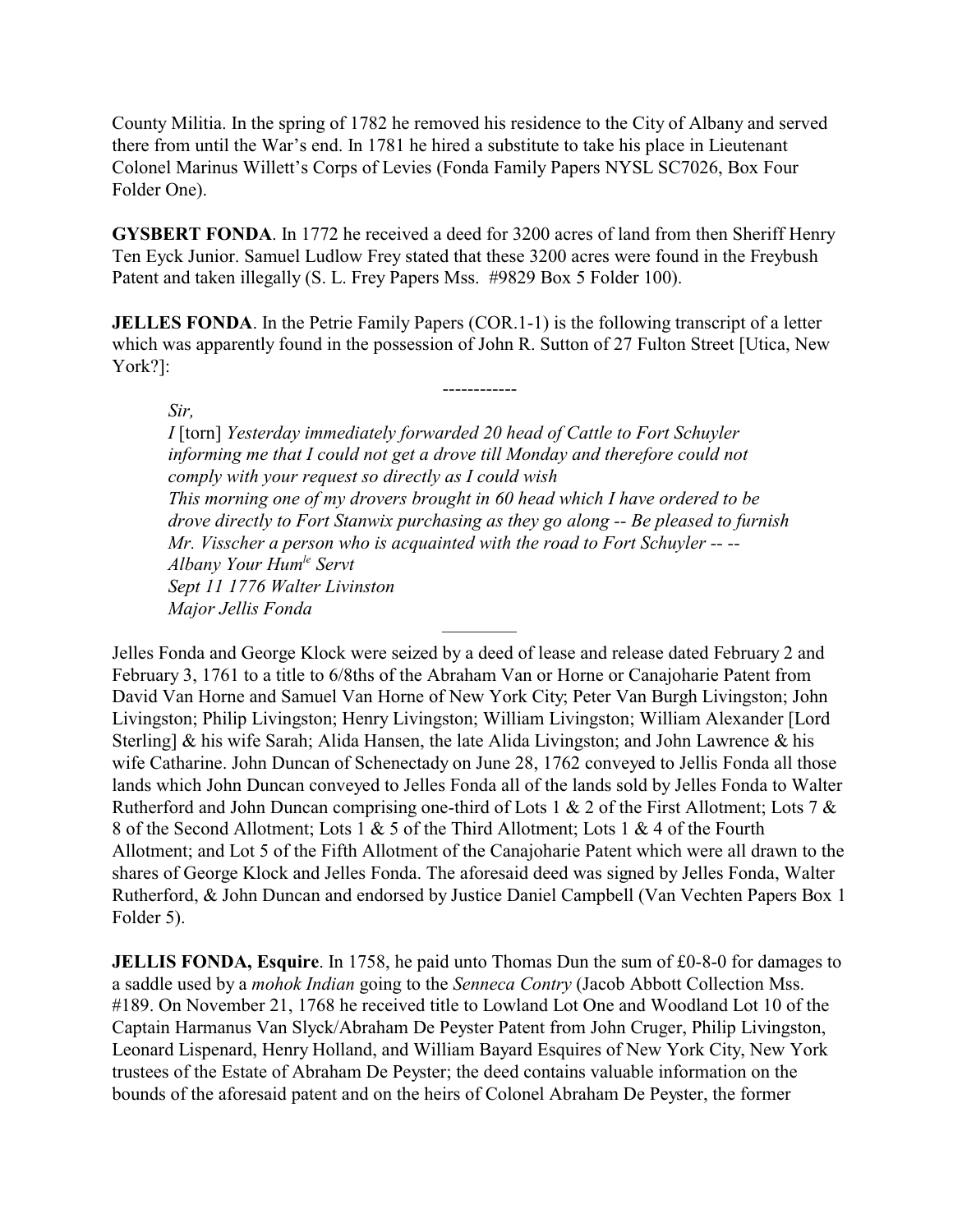Treasure of the Colony of New York (S. L. Frey Papers Box 5:102). On July 31, 1777, Jacob Cuyler wrote a letter to Major Jellis Fonda complaining of the high prices he was demanding for supplying at Johnstown, yet on December 19, 1777, Cuyler speaks of Fonda's continuing to supply the troops stationed at Johnstown (Jacob Abbott Collection Mss. #'s 185 & 186). During the Revolutionary War Jellis possessed 150 acres of land in the Harmanus Van Slyck/Abraham DePeyster Patent (Garret Y. Lansing Papers 8:11).

**NICHOLAS FORBES**, RWPA #R3647. He married at Fort Plain in Minden Township, Montgomery County, New York in September of 1775 Sarah Ferguson. Nicholas' daughter, Nancy (Forbush) Anquish states that her father claimed during his lifetime that he was present in the Battle of Oriskany and after the Battle, waited upon the wounded General Herkimer and that he remained with the General until his death.

**DANIEL G. FORT**, RWPA #W15766. He was age 59 when deposed on April 9, 1818. He married in Schaghitoke Township, Rensselaer County, New York on May 23, 1784, Lena Boskirk. He died in February of 1837. His file contains a Family Bible Record. In April or May of 1776 he enlisted as a private for a term of five years in Captain Joseph McCracken's Company of the First New York Regiment. After serving for just nine months, he hired a German man named John Mattice Pork as a substitute for the remainder of his tour. [M805].

**SAMUEL FOSTER**, RWPA #W17920. He was born in December of 1764 per a Family Record found within his file. He married in Highgate Township, Franklin County, Vermont on April 15, 1790, Phebe Tichout, a sister of Minard Ticout and Dorcus (Tichout) Shelters. He was killed in Chazy Township, Clinton County, New York on September 30, 1831 by a falling tree. He served a tour once for his uncle **Huxley**. His widow states that he claimed to have been in the Middle Schoharie Fort when it was attacked by Sir John Johnson in October of 1780. He later served as a private in Captain Job Wright's Company of Lieutenant Colonel Marinus Willett's Corps. Per the papers of Pliny Moore in the possession of the executor of his estate, Thomas J. Whiteside, Samuel was discharged on January 6, 1784 along with Paul Atwell, and Levi Stoughton, and others. See his deposition in Moses Parr's RWPA. Dorcus Shelters states that Samuel spoke of caring for a David Caslor who was suffering from the smallpox while he was serving. Aaron Adams states that Foster came home on furlough accompanied by Samuel Paulding, Ephraim Leonard, and Smith. His file also contains a deposition by Obadiah Maxfield.

**JOHN FRANCIS FOUGHT**. He served as a lieutenant in Colonel Lewis Dubois Regiment of Levies in 1780 (Volume 15: 257). He was probably stationed in the Mohawk Valley along with Dubois' Regiment in 1780. He had previously served in Colonel William Malcom's Regiment of the Grand Continental Army (Malcom Letters, NYHS).

**CHRISTOPHER FOX**. During the American Revolution he possessed a farm of 100 acres in Lot 10 of the Francis Harrison Patent (Certificates of Quit Rent Remissions, Mss. #A1211).

**CHRISTOPHER FOX**, Junior [born in 1779]. See John P. Sutts, RWPA #W25171.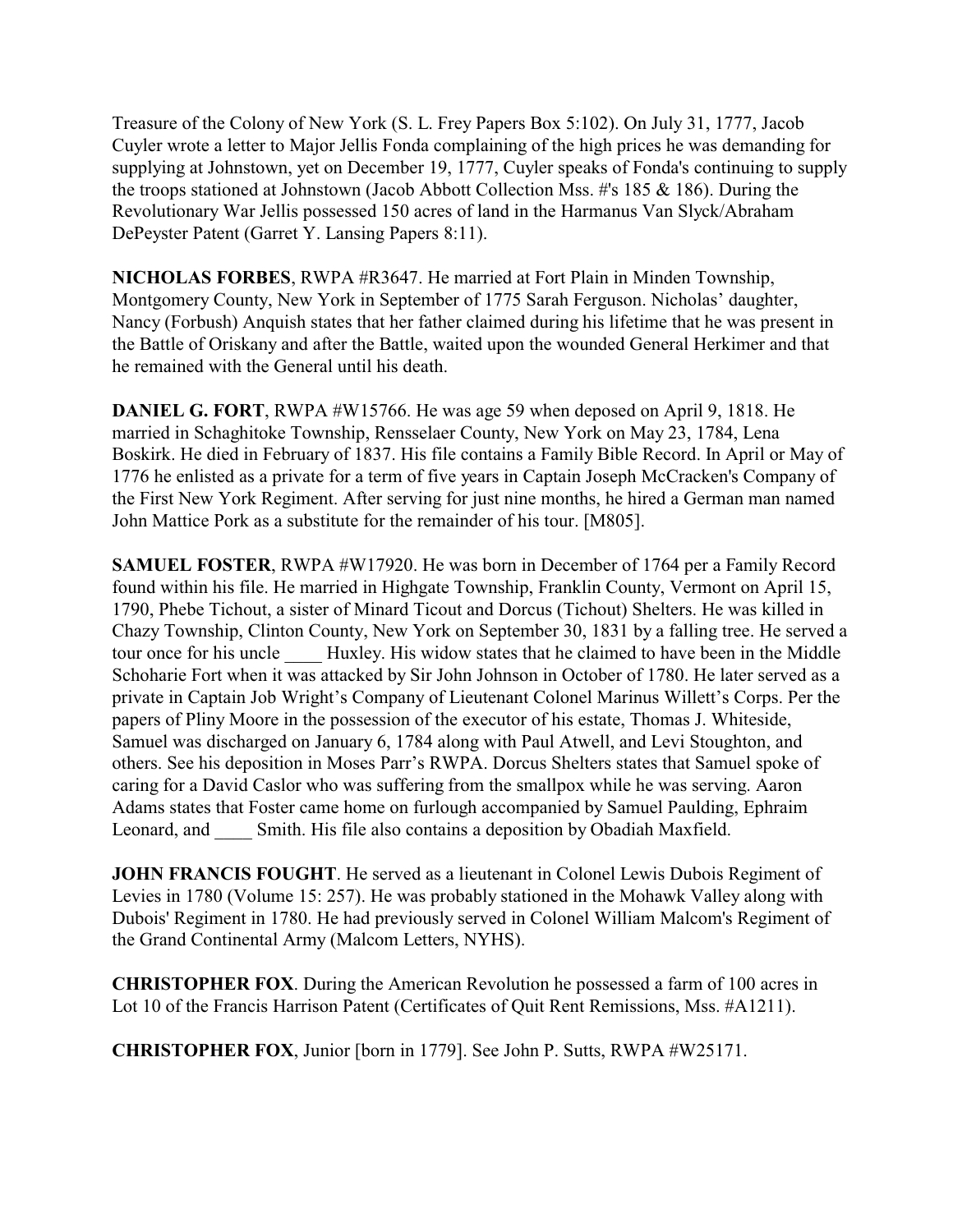**CHRISTOPHER Wm. FOX**. Found within Jacket 121 of the National Archives Revolutionary War Rolls (Series M246) is a document entitled a *Memoran[du]m how much money each man Capt Fox Christopher Wm. Fox's Company* is to receive for the *last Milage*, Subsistence, and Pay Rolls which seems to pre-date the Battle of Oriskany as many named therein are noted to be missing from post August 1777 payrolls, includes the names of Christopher Fox; Cap<sup>t</sup>; Peter Laux Lieu<sup>t</sup>; Henry Miller d°; Samuel Van Etten Ensign; Peter Paris Clerk; Peter Sutz Sergeant; Bartholomew Sheffer d°; Sergeant George Snell d°; John Casselman d°; William Schultz d°; John J. Schultz d°; William Duzler d°; John Streher Clerk; Drummer Jacob Snell; Fifer John Sutz; John Backus Corporal; Malger Bader d°; Lewis Rickart d°; Henry Becker d°; Jacob Christman d°; George Laux d°; and, Lewis Nellis Private; Adam Emgen; Cunrad Hiltz; Henry Laux; John Fluno; William Laux; Henry Shultz; Jacob Schultz; John Klock; John Staring; John Miller; John Ketman;John Ketman Jun<sup>r</sup>; Thomas Keman; George Ketman; Frederick Empie;[torn] Empie; Baltus Koch; John Snell Sen<sup>r</sup>; Adam Walter; Henry Salsman; John Christman; Adam Laux; Julius Bush; Christian Plapper; William G. Laux; William Fox; Peter Fox; Christopher Fox; John Shultz; Frederick Ketman; Peter A. Laux; Jost A Laux; George Moore; Casper Koch; John Lasher; Jacob Empie; John Salsman; Adam Gerster; William Jones; George Jaco; Garret Marseles; Richard Casselman; Peter Snell; John G. Snell; Christian Getman; George Salsman Sen<sup>r</sup>; Philip Fykes; Jacob Walter; George Hawk; George Salsman, Jun<sup>r</sup>; Christian Krass; George Reiser; Mathew Van Camp; William Strout; Michael Shareman; Richard Laux; Dewalt Merkill; Jacob Mekill, Henry Moore; George Kerwaga; James Billington; William P. Fox; Adam Coppernoll; Jacob Horn; Jost Snell; Henry M D. Markill; Cunrad Pease; William Kern; John Habels; Christopher Gerahn; Jacob Mohr; William Laux Sen<sup>r</sup>; Henry Salsman Sen<sup>r</sup>; Michael Bader Sen<sup>r</sup>; William Laux, Jun<sup>r</sup>; Jacob Laux; Philip Empie; John Empie, Jun<sup>r</sup>; Peter Kiltz; Henry A. Laux; Christian Timmerman; Philip DeHarsh; Michael Bader Jun<sup>r</sup>; John Casselman; John Casselman Jun<sup>r</sup>; Bartholomew Casselman; Jeremiah Stoneberg; Peter Shutt; Henry Smith; Nicholas Smith; Cunrad Hart; Nicholas Wallarad; and Jacob Apley.

**DANIEL FOX**. During the American Revolution he possessed a farm of 148 acres in Lot 9 of the Francis Harrison Patent (Certificates of Quit Rent Remissions, Mss. #A1211).

**FREDERICK FOX**. On March 25, 1778 John Harper ordered the Commissioners of Sequestration to pay for the boarding of his wife and children for 11 weeks and \$2.00 for carrying Misses Fox to the doctor in Schoharie (Garret Y. Lansing 2:18).

**FREDRICK FOX**. On May 22, 1773 *Fredrick Frank*, a son of Conradt Frank deceased, conveyed to Fredrick Fox and his wife *Elizibeth* (Frank) Fox, for £0-5-0, title to the westerly portion of Lot 36 of the Second Tract of the Rudolph Staley Patent. The deed notes that the said Lot 36 was left to Frederick Frank in his father's Last Will and Testament of August 14, 1771, which also bequeathed to Conradt Frank's daughter Elizibeth one full fifth of all of his Messuages houses for her usage while living. The deed was witnessed by the "X" of Christian Edick and the autograph signature of Peter Ten Broeck (per the original deed in the possession of a private collector in Dolgeville, New York as of 01 February 2012).

**GEORGE FOX**. On October 14, 1774 William and Margaret Fox deeded to George Fox, his son, 200 acres of land in Lot 7 of the Francis Harrison which adjoined Lot 6 on its southern border.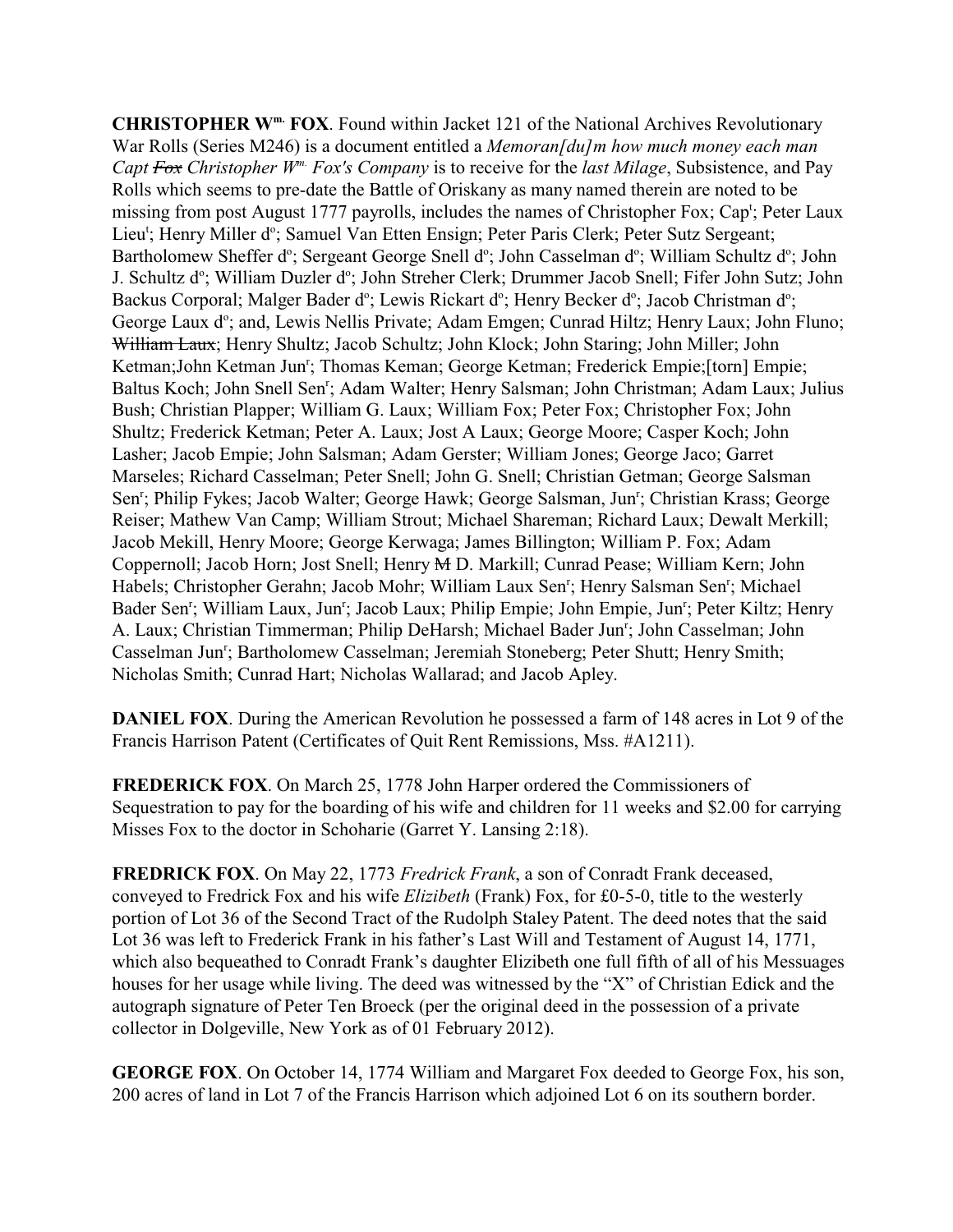The deed exempted to the family of William a right to take wood from the acreage for the remainder of William's natural his life (Montgomery County Deed 5: 42). See also Philip Fux.

**HANYOST FOX**. During the American Revolution he possessed a farm of 150 acres in Lot 9 of the Francis Harrison Patent (Certificates of Quit Rent Remissions, Mss. #A1211).

**PHILIP W. FOX.** On May 16, 1778 Philip transferred title to half of Lot 67 (50 acres) at Stone Arabia to Nicholas Walrad. The deed notes that Fox had received title to the land from Melgert Bader on October 20, 1762. The deed was witnessed by Isaac Paris and Moses Younglove (Jacob Abbott Collection Mss. #289).

**WILLIAM FOX**. On September 25, 1765, George Klock, William Nelles, Konrath Klock, Jacob Klock, Christian Nelles, Johs Klock, Fretirick Bellinger, George Klock [sic], Freterick Young in behalf of Joh<sup>s</sup> Hess deceased being appointed by his heirs by a power of Attorney to them as Executors; Lenard Helmer, Severinus Tygert, & Jost Klock on behalf of Henry Klock deceased by a will to him; Henry Walrath in behalf of Henry Walrath deceased; John Windecker in behalf of George Windecker deceased; Jacob Graus & Danil Mller in behalf of Godfred Helmer deceased being appointed by his heirs by a power of Attorney to them as Executors; and, Henry Klock of Canajohary sold to William Fox for five shillings New York Currency Lots 2, 52, 98, 127, and the southwestern half of 161 of the December 21, 1754 Klock-Nelles Patent containing 450 acres of land. The deed displays the following autograph letter signatures of the following men: Jacob Diefendorff; Moses Mills; Jean Daniel Miller; John Hess; Han Jost Klock; Nichlos Lepper; Hendrick Walrath; Johnes Windecker; Leonhardt Hellmer Junior, for his deceased father; Fredreck Young; George Klock; William Nelles; Jacob Klock; Fridrick Felling; Hendrick Klock; Dewelt Hess; Jacob G. Klock, Jacob Graus, & Conrad Lauer. The said deed displays the distinct mark of the following men: Christian Nelles; John Klock; Fretirick Bellinger; Conrad Helmer; Soeffirenus Degert; & Konrath Klock. The deed is also witnessed by the marks of Henry Klock and Anna Klock (Original deed in the Department of History & Archives in Fonda, New York).

**HENDRICK FRAAZ**. During the American Revolutionary War he possessed 150 acres of land in the southern part of Lot 26 of the Hieronymus Kraüsler Patent (Garret Y. Lansing Papers 12:10).

**CONRAD FRANK**. During the American Revolution he possessed 250 acres of land in the Rudolph Staley Patent of the German Flatts (Garret Y. Lansing Papers 8:5). On July 6th, 1762 Justice Han Jost Herchkimer of Burnets Field attested to the legitimacy of an order for Oliver Delancey to unto Conrad the sum of £14-8-0 for riding 32. Freights at  $9/ p<sup>r</sup>$  Freight in 1755 (Petrie Family Papers BIL. 1-1).

**FREADERIC FRANK**. During the Revolutionary War he owned 142.5 acres of land in the Third Tract of the Peter Winne Patent (Garret Y. Lansing Papers 9:5).

**HENRY FRANK**. During the Revolutionary War he owned 125 acres of land in Lot 34 of the Rudolph Staley Patent of the German Flatts (Garret Y. Lansing Papers 8:5). He also appears in the records as Henry Franck.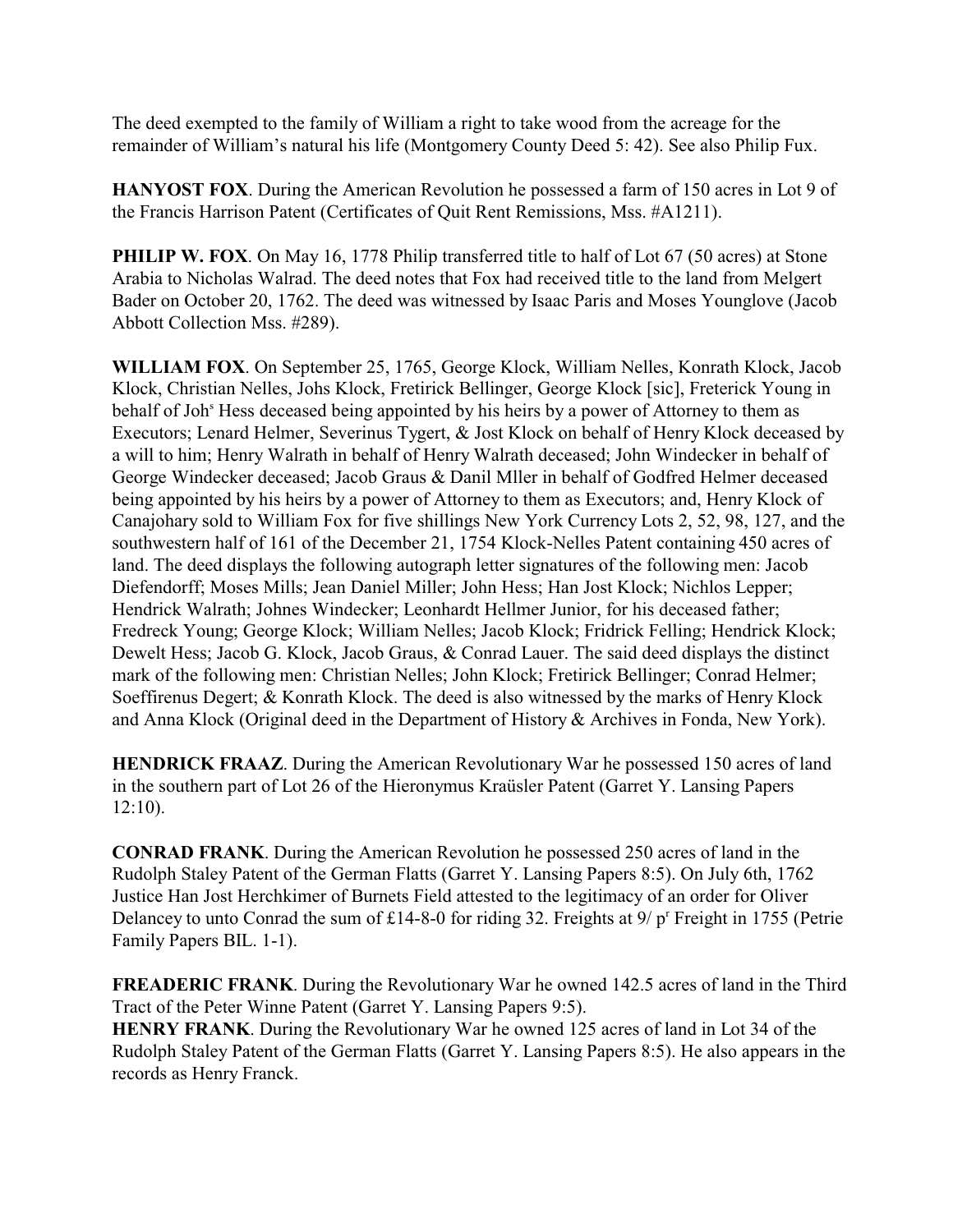**JOHN FRANK.** During the Revolutionary War he owned 142.5 acres of land in the Third Tract of the Peter Winne Patent (Garret Y. Lansing Papers 9:5). On September 5, 1785 Justice John Frank signed a receipt in behalf of The Executors of the Estate of Conrad Frank Dec<sup>t</sup> for the sum of £3-18-3 (Petrie Family Papers REC.1-29).

**TIMOTHY FRANK**. During the Revolutionary War he owned 200 acres of land in the Rudolph Staley Patent of the German Flatts (Garret Y. Lansing Papers 8:5).

**CONRAD FRANS**, RWPA #S44862/W17927. He married, per the records of the Dutch Reformed Church of German Flatts, on January 30, 1783 Salome Betsinger. The church records refer to him as Conrad Frantz. He served as a private in Captain Aaron Austin's Company of the Third New York Regiment. He fought in the Siege of Quebec; was present in Fort Stanwix during Saint Leger's Siege and was out from the fort under the command of Lieutenant Colonel Marinus Willett on August 6, 1777; was wounded in the Battle of Amboy, New Jersey; was out under Captain Leonard Bleeker to destroy the British shipping on Lake Ontario in February, 1778 (of which he says several of the party died of exposure); marched in the Onondaga Campaign; and marched in the Sullivan Campaign. In 1780 he transferred to the First New York Regiment and received his discharge from George Washington. Conrad also states he was once out about a half mile from Fort Stanwix to procure Sods for the Fort and was then attacked by the enemy, the lieutenant and nine others of his party were killed or taken.

**SEBASTION FRANZ**. During the Revolutionary War he possessed 150 acres of land in the northern half of Lot 7 of the Hieronymus Kraüsler Patent (Garret Y. Lansing Papers 12:10).

**JEREMIAH FRAZER, RWPA #S13093. He was born at Scotch Plains, New Jersey on January** 20, 1763. He died in Oswego Township, Oswego County, New York on August 16, 1847. He served as a private in Captain David Palmer's Company [sic] of Colonel [James] Holmes Regiment and was engaged in the Battle of Saint Johns. In 1778 he enlisted in Captain John Graham's Company of the First New York Regiment and states his regiment marched to Johnstown and Fort Stanwix in 1778. While out from Fort Stanwix on July 28, 1778 he and 24 others were out to cut hay under the command of Lieutenant William Skudder and were surprised by a party of Indians under the command of a Frenchman. Jeremiah states six of Skudder's Company were killed and the remainder carried to Caughnawaga and held there until the war's end. Frazer also fought in the Battle of Monmouth.

**JAMES FREDENBURGH, RWPA #S43568. He was age 57 when deposed on Apri; 16, 1818.** He was a brother of Abraham B. Fredenburgh, but he appears in the Muster Rolls as Jas. Vredenbergh. He served as a private in Captain Israel Smith's Company of the Fourth New York Regiment. He fought in the Battle of Peeks Hill and took part in the Clinton Campaign of 1779. His file contains a deposition by Sergeant John Ogilvie of Captain Smith's Company.

**FRANTZ FREEBA**. During the American Revolution he occupied 200 acres of land in Lots 6 & 9 of the Conrad Mathise Patent (Garret Y. Lansing 9:2).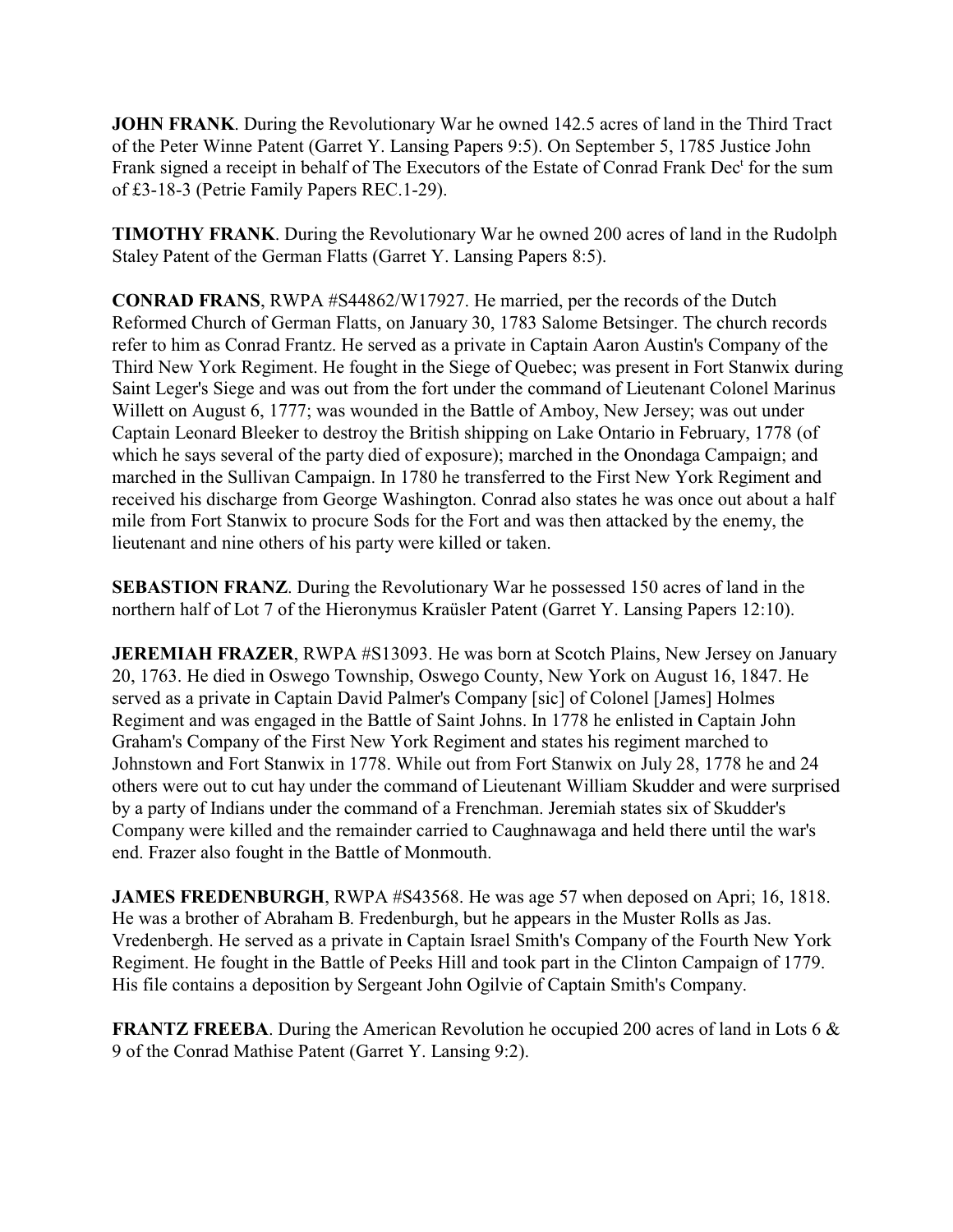**JOHN FRENCH**, RWPA #R3794. He was born at Morristown, New Jersey on March 2, 1749. He served as a sergeant in Captain O'Hara's Company of Colonel Cornelius Van Veghten. He also served as a member of General George Washington's Life Guard. In the Battle of Stony Point (a.k.a. Ver Planck's Point) he received a bayonet wound in the left hand. In 1779 [October of 1780?] he was out to Fort Stanwix under the command of Captain Phillips and states that while there they were sent out on an assignment during which they were ambushed and but four of the detachment were killed or taken; John received a scalp wound in the skirmish, but was able to escape by killing his assailant.

**JOSEPH FRENCH**, RWPA #S9900. He was born in Philip's Patent of Dutchess County, New York on September 26, 1760, a son of Ebenezer French and a brother of John French. In February of 1777 he and his father moved from New Britain, New York to Warrensbush in Montgomery County, New York. He once served as a teamster in the New York Line in the place of John French. He served as a private in Captain Martin Beebee's Company of the Kings District Regiment of Albany County Militia and fought in the Battles of Bemis Heights and Stillwater. He states that Lieutenant John Van Ness and Captain David Van Ness of the Kinderhook District Regiment of Albany County Militia were brothers. After moving to Warrensbush he enlisted in Captain Joseph Yeoman's Company of the Mohawk District Regiment of Tryon County Militia. Joseph states the Johnstown Jail was picketed. He states that the Sacondago Blockhouse was located about 2½ miles from the Sacondago River. He also performed tours at Stone Arabia, Fort Dayton, and Fort Stanwix. He was stationed in the Middle Schoharie Fort where Jellis Fonda was acting as adjutant when it was besieged in October of 1780, and took part in the pursuit of Sir John Johnson to Fort Herkimer. He did not fight in the Battles of Johnstown or Turlough, but assisted in burying the dead of the Johnstown Battle. His file contains depositions by George Stein and Thomas Tallman. [M805].

**ERNST FRETZ**. During the Revolutionary War he possessed 150 acres of land in eastern part of Lot 27 of the Hieronymus Kraüsler Patent, which also known as the Jacob Borst Patent (Garret Y. Lansing Papers 12:10).

**ERNST FRETZ**, Junior. On January 4, 1773 he mortgaged 150 acres of land, being the eastern half of Lot 27 of the Jacob Borst or New Durlach Patent to William Spornheyer (Montgomery County Deed 1:43).

**BERNARD FREY**. On January 23, 1776, Bernard to John Frey sold a tract of land on the northside of the Mohawk River beginning at the lower side of *a ditch or in Dutch Sloot (wherein at wet Seasons runs water from the East End of Harminus Van Slycks Mill Pond) nearly opposite to the Dwelling House of the late Johannis Feling decd* N40°30'[W] 6.63 chains thence S56°E 15.08 chains then downward *along the Brow of the said Ledge of Rocks as it runs* 23 chains thence  $N29^{\circ}E$  to the division line of the said farm and the lands of Harmanis Van Slyck containing in all 3.0 acres which was purchased by Henry Frey from Harmanis Van Slyck by lease and release dated January 25 and January 26, 1763 (Frey Papers Box 5 Folder 109). Bernard also conveyed to John Frey all of his earthly estate on January 23, 1776, the deeds being witnessed by Hendrick Frey and Elisabeth Frey (Frey Papers Box 5 Folder 116).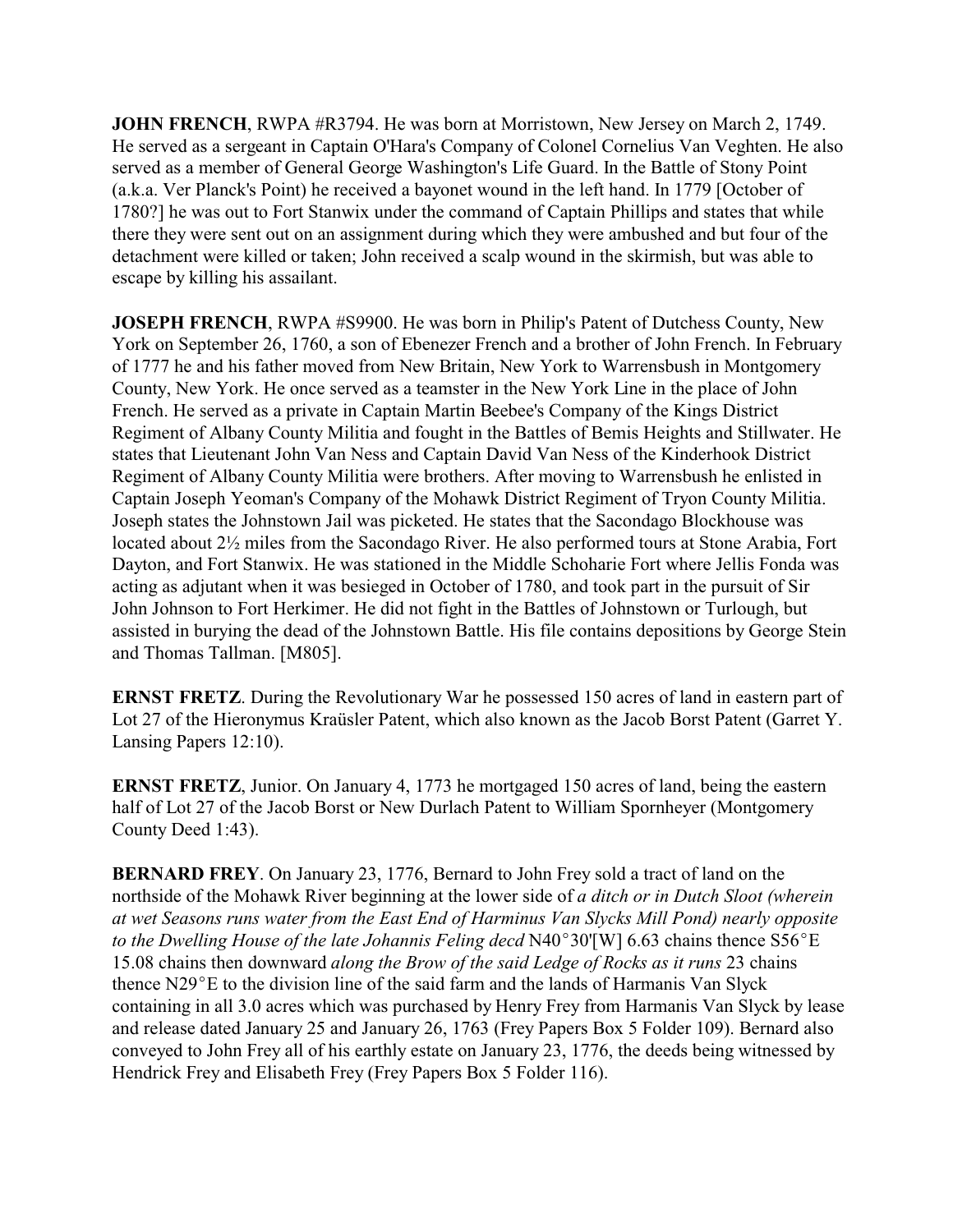**HENDRICK FREY**. On June 29, 1752 a Hendrick Frey of Canajohary received title from Jacobus Van Slyck, Adam Van Slyck, Harmanus Van Slyck Yeoman of Canajohary to a 19-acre tract of woodland located to the north of his dwelling house (S. L. Frey Papers Box 5 Folder 105). On April 4, 1756 a Hendrick Frey received title to 3200 acres of land in the Arendt Bradt/Philip Livingston Patent (now known as the Freysbush Patent) from the Heirs of Philip Livingston, deceased; this deed contain a great wealth of information on the family of Philip Livingston (Samuel Ludlow Frey Papers in the New York State Library, Box 5 Folder 106).

**HENDRICK FREY**, Junior. On December 6, 1761 Johan Jost Hergemar, Esquire [Johan Jost Herkimer] granted unto Elisabeth Frey, wife of Hendrick Frey, Junior Woodland Lots 2 and 9 of the Johan Jost Herkimer Patent for good love and five shillings (Herkimer Family Portfolio NYSL Mss. #SC11965 folder 5). On January 12, 1763 Hendrick Frey Junior received title to 3 acres and 12 perches of land in Woodland Lot 9 of the Captain Harmanus Van Slyck/Abraham De Peyster Patent from Harmanus Van Slyck of Canajohary (S. L. Frey Papers Box 5 Folder 107). The following text was found in the Henry Glen Papers of the New York State Historical Association and concerns Mister Frey's loyalty to King George the Third:

 $\mathcal{L}$ *Mem. Of Evidence against Colo. Henry Frey --*

*Adam Lipe -- Says that the first time Colo Frey was made a prisener by Capt<sup>n</sup> J. W. Seebe[r] and a party of his company he was brought to Colo Seebers House - Where the whole witness heard Frey say (addressing himself to the soldiers) that he would see a time when he would cut the tongues out if heir Mouths, Fry them in a pan and make them eat the same --*

*P.S. Dygert. Says that he heard Frey while a prisoner in Albany say that if his son Philip took up Arms against the King & his father, he would be the death of him -- G.V. Alstine --*

*Says that in the year 1775 the Committee had sat at his house, after most of them were dispersed. Col Frey in quarrelling with Colo E Frey Cox he heard Frey declare that he was for the Kin and would die for him --*

 $\overline{\phantom{a}}$ 

**JOHN FREY**. During the Revolutionary War he possessed a farm of 150 acres of land in the Harmanus Van Slyck/Abraham DePeyster Patent (Garret Y. Lansing Papers 8:11).

**PHILIP R. FREY**. In a lawsuit involving Frey, dated January 12, 1812, it is noted that Frey is insolvent, but entitled to a "Half-Pay Pension for Life" from the British Crown for his services to the Crown as an officer in the American Revolution (Jacob Abbott Collection Mss. #305).

**[BIRGER.** Mister Freyburger was a member of First Lieutenant Philipp Jackob Hildebrandt's Company of Hessian Jägers which took part in the August 1777 Siege of Fort Schuyler. He is noted to have been ill on the morning of the disastrous retreat of Lieutenant Barry Saint Leger from the Mohawk Valley and though loaded upon a baggage batteau for evacuation, he was killed by Native Americans ("The Hessians: Journal of the Johannes Schwalm Historical Association," Volume 15, 2012).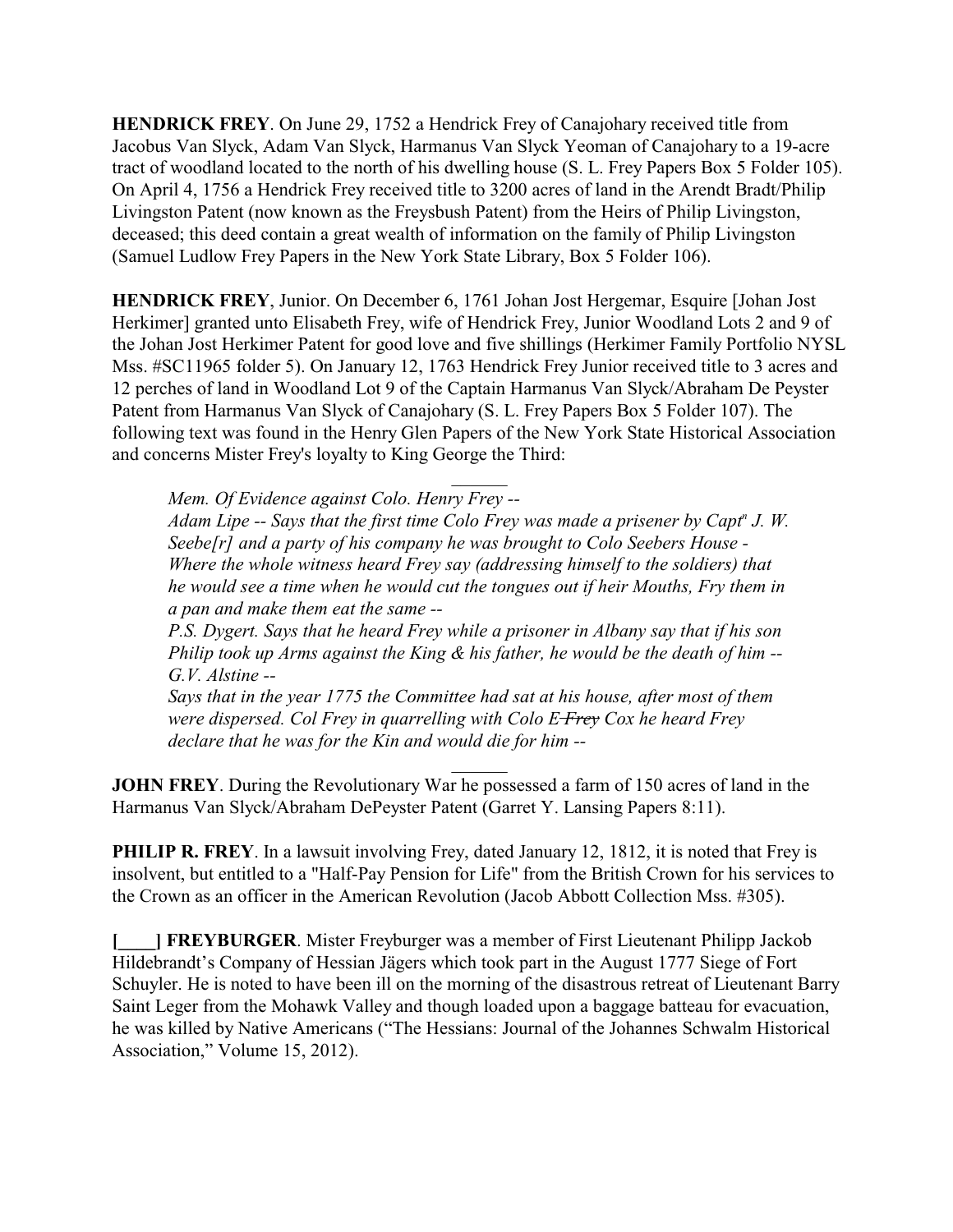**GEORGE FREYDAY**. During the American Revolution he occupied 150 acres of land in the northeastern part of Lot 22 of the Philip Livingston Patent (Garret Y. Lansing 9:2). A John George Friday and Godfrey Brookman together purchased Lot 22 of the Philip Livingston Patent on September 28, 1774 (Montgomery County Deeds 4:74).

**CONRAD FRIDAY**, RWPA #S43564. No age is given at the time of his depositions. He served as a private in Captain Cornelius T. Johnson's Company of the First New York Regiment from May of 1777 through June of 1783.

**JOHN FRIDERICK**. During the American Revolution he possessed 100 acres of land in Lot 14 of the Second Division of the Christian Garlock or Stone Arabia Patent (Certificates of Quit Rent Remission in NYSA #1211).

**THOMAS FRISBEE**, RWPA #W4200. He was born in Sharon Township, Litchfield County, Connecticut in June of 1761. He married in his widow's home in July or August 1808 Abigail [ ], whom had twice before been widowed. He died on October 13, 1845. He first served in Captain Samuel Shaw's Company of the Fourth Rensselaerwyck District of Albany County Militia [Lieutenant Colonel Henry Van Rensselaer's Regiment] and marched to Schoharie in 1778; Colonel William Butler, Commandant. In 1779 he served a substitute for Elijah Purdy. In 1782 he enlisted in Captain Jonathan Pearsee's Company of Lieutenant Colonel Marinus Willett's Regiment and served at Fort Plain (in Herkimer County), Fort Herkimer, and Fort Stanwix (building a blockhouse). When discharged from Captain Pearsee's Company on October 22, 1782 he was enlisted by Lieutenant Christopher Peek to serve as a sergeant in Captain Simeon Newell's Company of Willett's Corps. His file contains depositions by Joseph Owen and Amos Hamlin of Willett's Corps; as well as John Frisbee.

**JOHN FRYMIER.** During the Revolutionary War he owned 150 acres of land in Lot "B" of the Jacob Borst Patent commonly known as the New Dorlach Patent (Garret Y. Lansing Papers 12:10).

**JACOB FRY**. During the American Revolution he possessed a farm of 130 acres in Lot 4 of the Subdivision of Larger Lot 16 of the Sarah Magin Patent (Certificates of Quit Rent Remission in NYSA #A1211). Fry purchased the property from Goldsbrow Banyar by mortgage on July 12, 1774 (Goldsbrow Banyar Papers Box 8 Volume 5).

**PHILLIP FUX.** On July 9, 1772, William Fux [Fox] of Stone Arabia deeded to Phillip Fux [Fox] of Stone Arabia 200 acres of land in Lot Seven of the Francis Harrison Patent (Montgomery County, New York Deed 1:18). The land was bordered on the south by the lands of Jurie Fux, a son of the said William Fux. Also conveyed in this transaction was a stone grist mill. It might thus be assumed that the stone mill was the structure referred to as Fort Fox. See also George Fox.

**ISAAC FULLER**, RWPA #S8536. He was born in Charleston Township, Sullivan County, New Hampshire in 1753. He died on February 19, 1840. He first enlisted as a private in Captain Christian Getman's Company of Rangers and performed duties at Stone Arabia, Sacandago, and Sir William Johnson's Fish House. He enlisted the companies of Captain Aaron Hale and of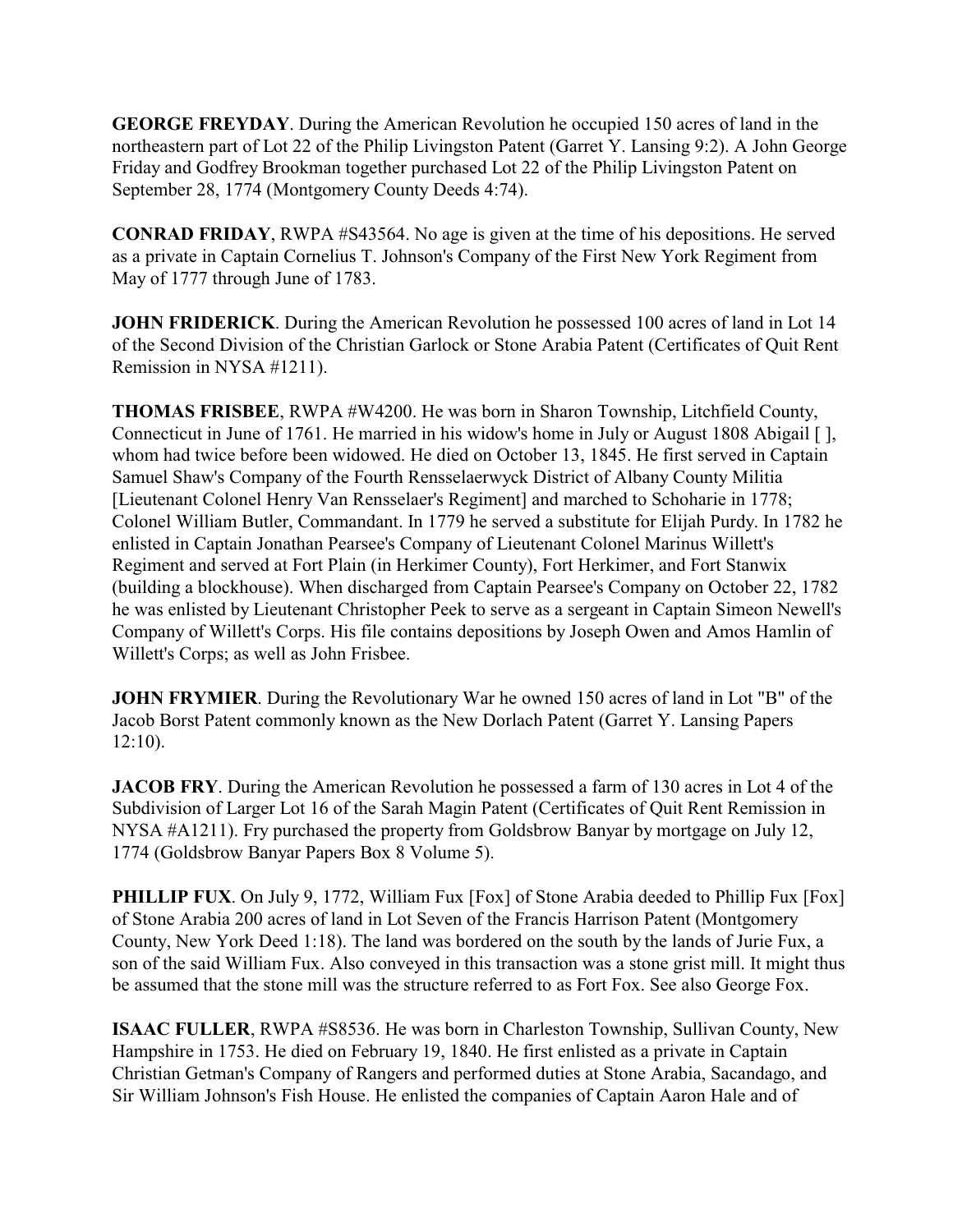Captain Benjamin Dubois of Lieutenant Colonel Marinus Willett's Corps in the spring of spring of 1780 [sic: 1781] and performed duties in the Middle Schoharie Valley until winter.

**MICHAEL FULLER**, RWPA NOT FILED. [His original pension affidavit was found in the Office of the Clerk of Cortland County, New York by Gayle Livecchia, who provided this author with a copy]. He was age 70 when deposed on December 31, 1823, and he states that his wife was age 73. He first enlisted in Captain Christian Kitman's Company of Rangers [sic: Captain Christian Getman's Company] in the spring of 1777 and served throughout their term. He fought in the Battle of Oriskany. He states that he fought in the Battle of Stone Arabia, but this is most likely a reference to the Battle of Klock's Field, which was fought about six hours after the Battle of Stone Arabia on the same day [October 19, 1780] about eight miles away [north-westerly] on the banks of the Mohawk River. Michael was applying under the Act of 1818, which required a minimum of nine months service in the Continental Army. Unfortunately, Captain Christian Getman's [his commission reads Christian Kitman] Rangers were "State Troops", not Continental's and thus his application would have been rejected. The Act of 1818 was amended in 1820, to state that the veteran must be, for all intents and purposes, a "pauper", thus we are privileged to an inventory of Michael's earthly estate. George Staley in his Revolutionary War Pension Application under the Act of 1832, dated June 26, 1833, states that he had hired Michael once as his substitute and that Michael Fuller is long since dead. [Copies of the original application are in the Cortland County, New York Clerk's Office. Copies of his pension application were provided by Miss Christine Gregg of State College, Pennsylvania].

**CONRAD FOLMER**. During the Revolutionary War he owned 150 acres of land in the Rudolph Staley Patent (Garret Y. Lansing Papers 8:5).

**GEORGE FYE**. During the American Revolution he possessed a farm of 105 acres in Lot 2 of the Subdivision of Larger Lot 27 of the Sarah Magin Patent (Certificates of Quit Rent Remission in NYSA #A1211).

**NICHOLAS GACO**. During the American Revolution he possessed a farm of 110 acres in the Andrew Fink or Stone Arabia Patent (Certificates of Quit Rent Remission in NYSA #A1211).

**ALDEN GAGE**, RWPA #W21172. He was born at South East in Putnam County, New York on January 14, 1759, a brother of Rebecca Gage. He married in Fishkill Township, Dutchess County, New York on June 10, 1781 Hannah Benjamin. He died April 25, 1835. He served as a sergeant in Captain Gilbert Livingston's Company of the Fifth New York and states that they marched up the Mohawk Valley in the summer of 1780, and fought in the Battle of Klock's Field. Isaac Green states he fought in the Battle of Klock's Field. His file also contains depositions by Darius Benjamin and Mary Gage.

**EDWARD GAINER**, RWPA #R3862. He was born in Ireland in May of 1753. He came from Ireland to Cambridge Township, Washington County, New York in 1772. He first served as a volunteer in Captain Joseph McCracken's Company of the First New York Regiment in June of 1776. He next enlisted in the Cambridge District Company of Albany County Associated Exempts under the command of Captain Samuel Hodges and performed duties at Fort George and Fort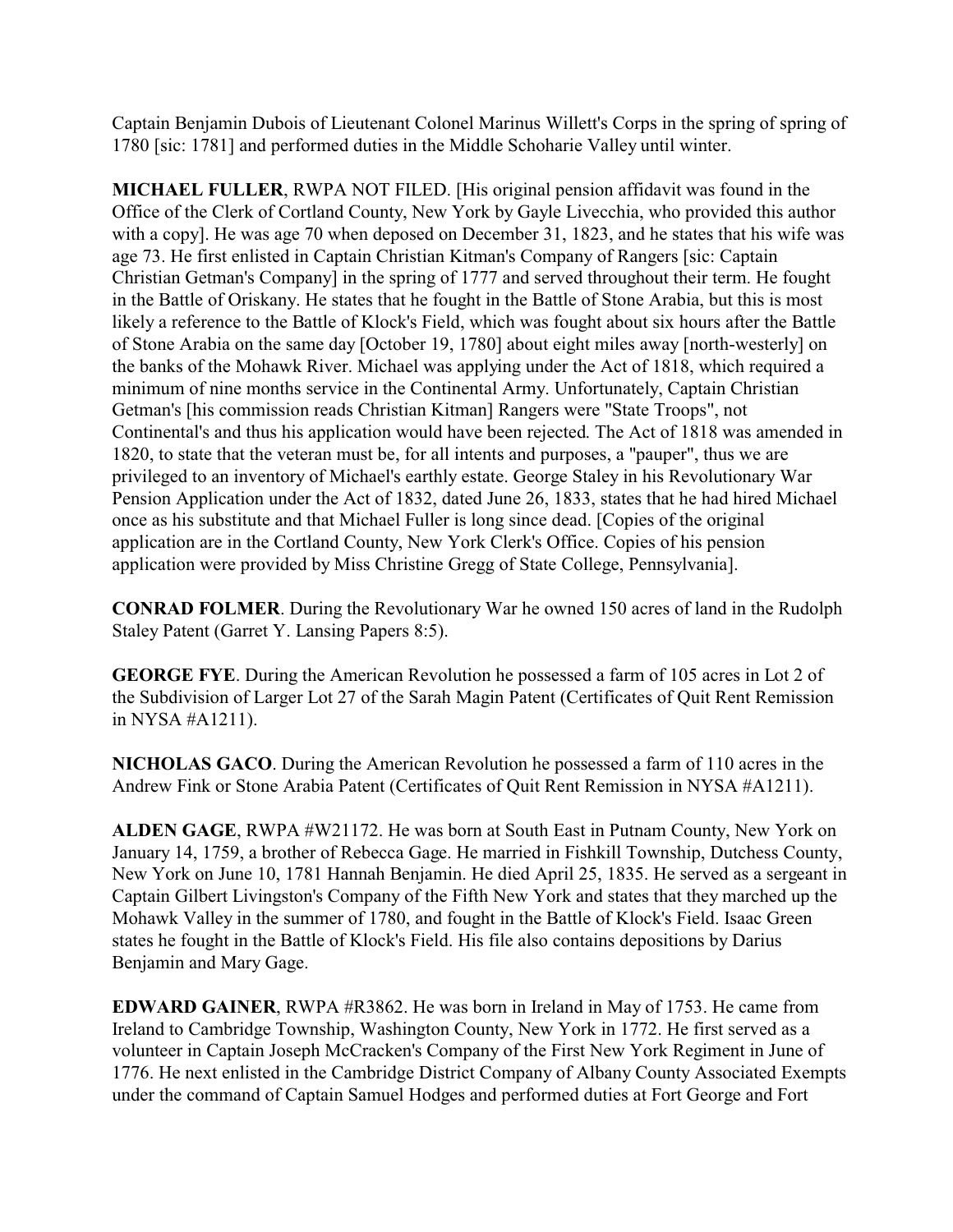Edward. While engaged as aforesaid, he states they were marched to Fort Ann and from there to Fort Stanwix and back. His next tour was under Captain Andrew Thompson of the Cambridge District Regiment [Colonel Lewis Van Woert's Regiment of Albany County Militia. He fought in the Battle of Stillwater. In the spring of 1779, he served a three-month tour in the Third New York Regiment. James McKee states that he served with Edward for five months. [M805].

**WILLIAM GALTE**. See William Gattle in the First and Second Printings of "The Bloodied Mohawk."

**DANIEL GANO**, RWPA #W4962. He was born in November of 1758. He married in the home of John Price in Franklin County, Kentucky on May 21, 1808 Jemima Robertson. He died in Scott County, Kentucky on April 8, 1849. He served as a lieutenant captain in Captain [ ] Varick's Company of the First New York Regiment, as a lieutenant of Artillery, and as a Captain in the Fifth New York Regiment.

**LEONARD GANSEVOORT**, RWPA #R3898. He was born in the City of Albany, Albany County, New York on June 3, 1754. He was amongst those who formed an Independent Company of City of Albany County residents called the Association Company which was commanded by Captain Rutger Bleeker. He states that when the Association Company disbanded, he joined the company of Captain Isaac DeFreest of the City of Albany Regiment [Colonel Jacob Lansing Junior's Regiment] of Albany County Militia as a private. On March 20, 1777 he was appointed ensign of Captain DeFreest's Company. In August of 1777 he was stationed on Van Schaicks Island was asked by Colonel Abraham Wemple to act as adjutant to his regiment. He took part in the Battle of Bemis Heights. On December 11, 1777 he hired one Hendrick Heefner to serve in Captain Abraham Swartout's Company of the Third New York Regiment for the length of the war. He marched to Fort Hunter in October of 1780. He also fought in the Battle of Klock's Field. [M805].

**ANDREW GARDEN**, RWPA #S41564. He was age 68 when deposed on July 31, 1820. He served as the Drum Major of the Third New York Regiment from 1777 through 1780.

**GILBERT GARDENIER**, RWPA #W23092. He was age 60 when deposed on April 13, 1818. He died in February of 1827. He served as a private in Captain David Van Ness' Company of the First New York Regiment from 1776 through 1783. He fought in the Battle of Monmouth and was present at Cornwallis' surrender at Yorktown. William Carr states he and Gilbert served together at Fort Stanwix for 13 months. Bridget Godfrey states she remembers seeing Gilbert at Fort Stanwix while her first husband was stationed there. His file also contains depositions by William Talbert and John Cornelius of the First New York Regiment.

**JACOB GARDINIER**, RWPA #S47145. He was born on January 31, 1730. He was age 57 when deposed on January 31, 1787 for an Invalid's Pension for wounds he received in the Battle of Oriskany. He died on May 9, 1808. He served as the captain of a company of the Mohawk District Regiment of Tryon County Militia. He was wounded in the right thigh and leg as well as the left groin in the Battle of Oriskany.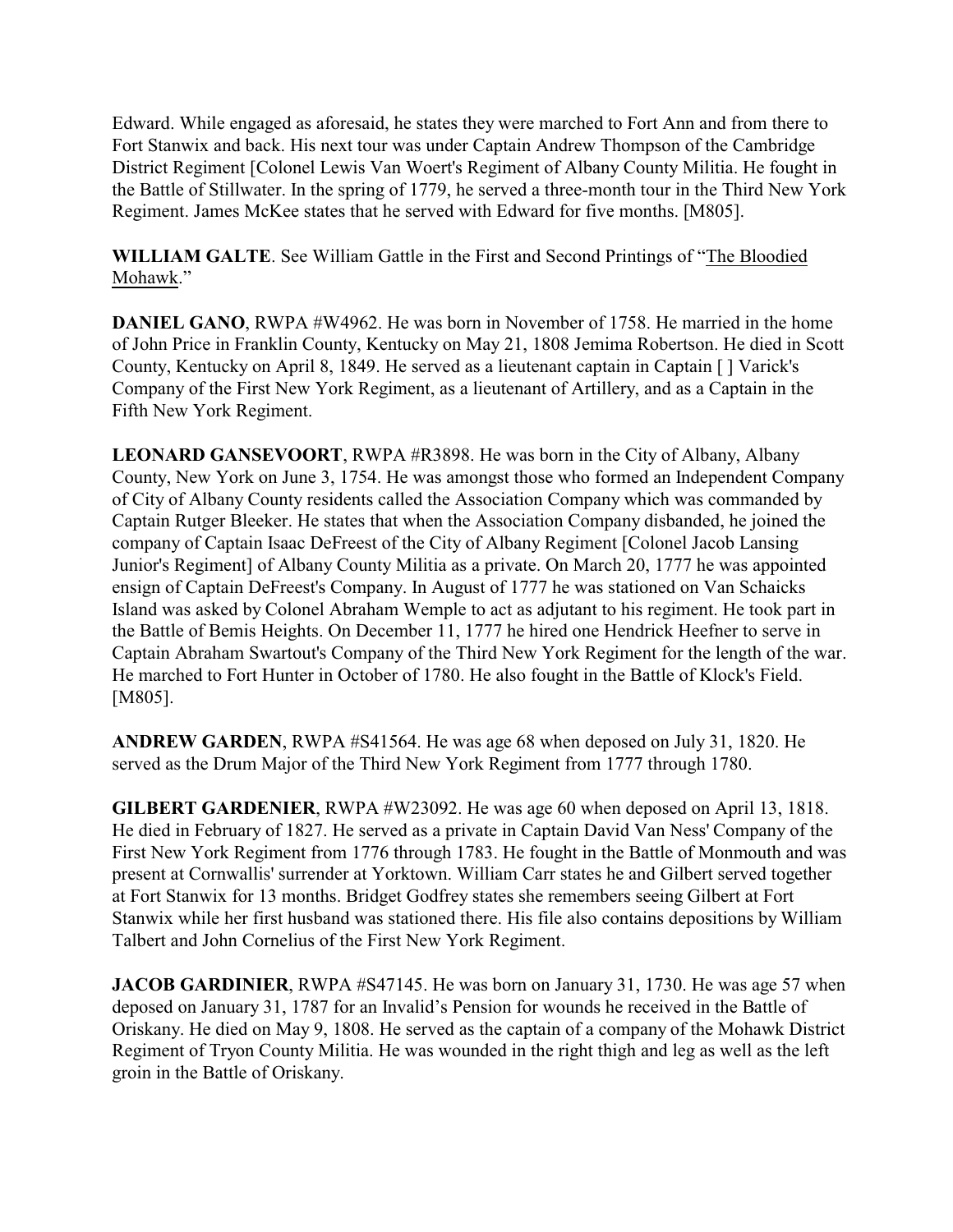**NICHOLAS A. GARDINEAR**. During the American Revolution he occupied 100 acres of land in the John Scott, Junior Patent of Mohawk Township (Garret Y. Lansing 9:4).

**SAMUEL GARDINEAR**. During the American Revolution he occupied 150 acres of land in the John Scott, Junior Patent of Mohawk Township (Garret Y. Lansing 9:4).

**BENONI GARDINER**, RWPA #S44153. He was age 67 when deposed on May 31, 1820. On April 15, 1776 he enlisted as a private in Captain Robert Walker's Company of Colonel Samuel Elmore's Regiment of the Connecticut State Line and stationed for his full term at Fort Stanwix and after which, in May of 1777, he enlisted in the companies of Captains Robert Walker and Jacob Reid of Colonel John Lamb's Regiment of Artillery and therein served until June 9, 1783. His file contains a deposition by John Babcock the 3rd.

**NICHOLAS GARDINIER**, RWPA #R3904. He died September 12, 1812. And his widow, Rachel, died on September 20, 1847. The following statement concerning Nicholas is taken from a March 1848 deposition by Isaac Smith whom states he met Nicholas while serving in Lieutenant Colonel Marinus Willett's Regiment in 1782: . . . *he remembers particularly about him from the a circumstance which took place in reference to the said Gardinier and a brother of this deponent by the name of David Smith who was likewise a soldier in the service -- That this deponent's said brother performed played off an amusing trick upon the said Gardinier which caused the said Gardinier to be most laughed at by comrades and which offended the said Gardinier and he made an effort to catch this deponents said brother for the purpose of chastising him -- but that his said brother hid himself among the tents until the said Gardinier had recovered from his passion -- . . . that he* [Gardinier] *was reputed to be the son of Capt Jacob Gardinier*. His file also contains a pass given to Jacob Gardinier in 1776.

**ANDRIES GARDINIER**. On September 15, 1768, Andries conveyed to John Fonda 62 acres of 150-acre lot in the [John Scott Junior Patent]. The said property began on the southeast corner of Lot 5 of the Patent (Jacob Abbot Collection Box 2:314).

**NICHOLAS GARDINIER**. In September of 1767, Nicholas conveyed to his son Andries Gardinier a tract of land [in the John Scot Junior Patent] three miles above Fort Hunter which began on the southeast corner of a tract of land belonging to Johannes Everse Van Eps (Jacob Abbott Collection, Box 2:317).

NICHOLAS ANDREAS GARDINIER. Nicholas And<sup>w</sup> Gardinier and his brother, Matthew Gardinier, are noted in a January 13, 1780 Bond to have sold to John Fonda a portion of the John Scot Junior Patent on November 24, 1779 (Jacob Abbott Collection, Box 2:316). It is also noted that Andries Gardinier transferred to John Fonda 62 acres of the 150-acre Lot 5 of the John Scot Junior Patent (Jacob Abbott Collection, Box 2:314). In September 1767, Andries Gardinier received title to a tract of land located three miles above Fort Hunter on the south-side of the Mohawk River beginning at the southeast corner of Johannes Everse Van Eps lands on the Mohawk River (Jacob Abbott Collection, Box 2:315). On March 17, 1786 Nicholas A. Gardinier his wife Rachel, transferred to Jelles Fonda title to a tract of land three miles above Fort Hunter in the John Scot Junior Patent. This last instrument refers to a "Deed of Gift" from Nicholas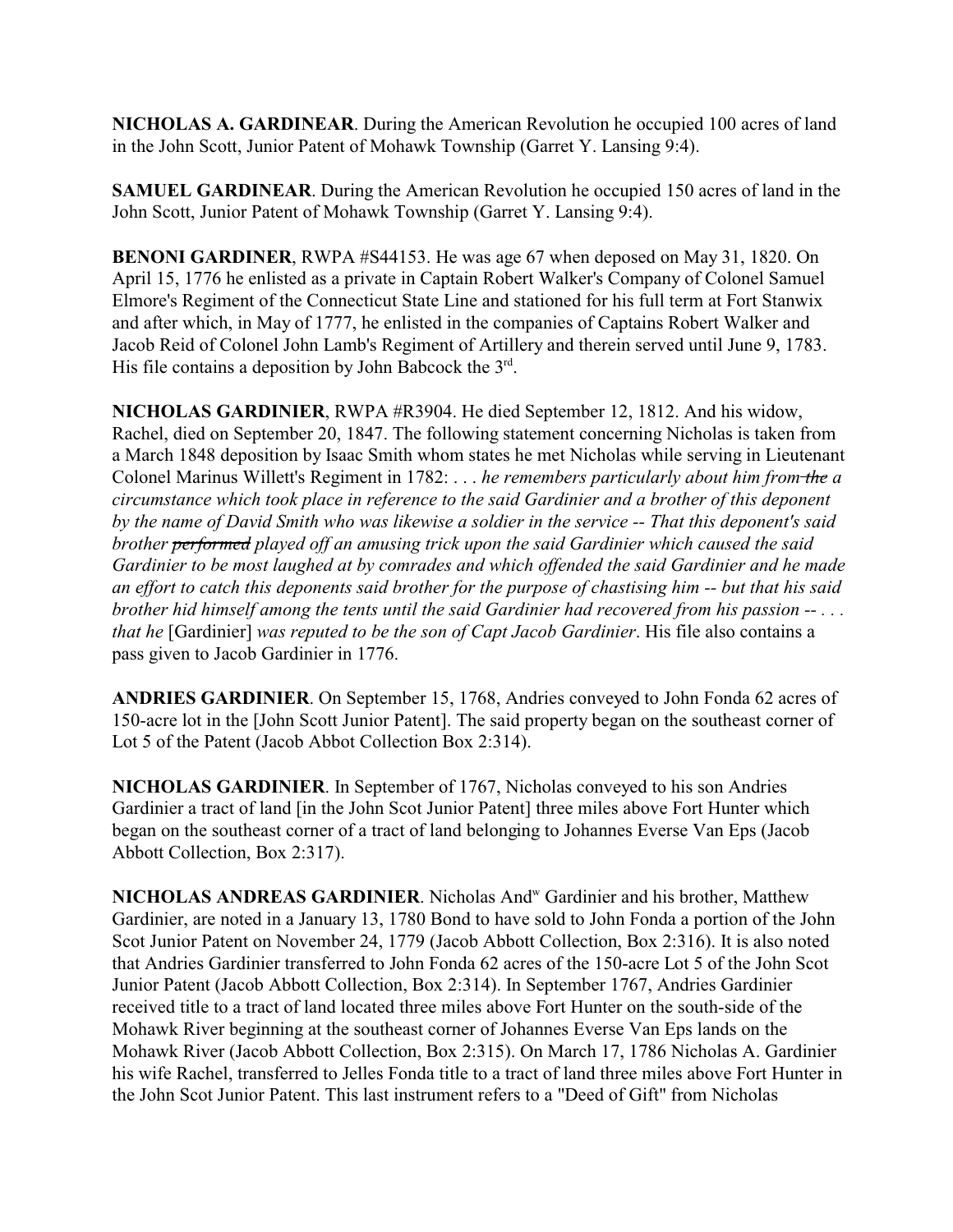Gardinier to his son Andrew Gardinier and a "Deed of Release" to Nicholas A. Gardinier from Mathew A. Gardinier. This last said tract of land was noted to begin on the line of the lands of Johannes Everse Van Eps and then travel through the *Creeple bush or swamp upon the top of the Hill*. Nicholas also transfers to Fonda his title a tract of land received by him from his father Andreas Gardinier (Jacob Abbott Collection, Box 2:317).

**CHRISTIAN GARLOCK**. During the American Revolution he occupied 100 acres of land in Lot 14 of the Frederick Young Patent (Garret Y. Lansing 9:2).

**JACOB GARLOCK**, (RWPA #S13119). He may have been a son of the Charles Garlock who resided upon Lot Six of the First Allotment of the Abraham Van Horne Patent. Jacob states that his father was killed in the Battle of Oriskany and [a Sergeant Charles Garloch of the Canajoharie District Regiment of Tryon County Militia is the only known Garlock to have been killed in the Battle of Oriskany (NYS Comptroller's Office Audited Accounts "A" in the New York State Archives, Albany). Jacob married Caty Young, a daughter of Theobald & Margaret (House) Young (Cases Argued and Determined in the Supreme Court of Judicature and in the Court for the Trial of Impeachments and the Correction of Errors, in the State of New York. January, 1816 Term. Volume XIII, page 118). This law suit involved 100 acres of land in Lot One of the Frederick Young Patent which was stated to have been sold to Frederick Young by Theobald Young [sic: the parties are reversed] on June 13, 1771, and which was given by John D. Young, a son of Theobald & Margaret (House) Young to his sister, Caty Young, the wife of Jacob Garlock about 1791.

**BENJAMIN GARDNER**, RWPA #R3911. He was born in Exeter Township, Kings County, Rhode Island in September of 1760. He married in the home of Benjamin Hanks in Stephenstown Township, Renssealer County, New York in either October of 1784 or October of 1785, Lucy Hanks, a sister of the said Benjamin Hanks. He died in Brown County, Ohio on March 1, 1840. He was a member of a scouting party sent to neighborhood of Johnstown about the  $10<sup>th</sup>$  of May 1778 under Captain Ichabod Turner of the First Rensselaerwyck Regiment of Albany County Militia [Colonel Philip P. Schuyler's Regiment]. About the 15<sup>th</sup> of September 1779 he served for two months as a first sergeant under Captain John Schermerhorn of the Duanesburgh and Schoharie District Regiment [Colonel Peter Vrooman's Regiment] of Albany County Militia. His file contains a deposition by Abigail Rose who resided upon a farm adjoining Gardner's.

**ANDREW GARNER**, RWPA #S15127. He was born in the Marbletown Township, Ulster County, New York on March 8, 1759. He served as a substitute for Jeremiah Clarawater and as a private in Captain John Dubois' Company of Colonel Frederick Weisenfeldt's Regiment in 1779. In the summer of 1780 he enlisted in Captain Moses Cantine's Company of Colonel William Malcom's Regiment and states that in August of 1780 he and several others were driving a drove of cattle from Fort Plain [sic: Fort Plank] to Fort Schuyler and when about 15 miles from the fort they noted a smoke arising from the area, upon which they immediately left their cattle at Fort Herkimer and returned to the area of the fort only to find the settlements at [Fort Plank] had been destroyed. Andrew states that after finding the Fort Plank Settlements destroyed, they returned to Fort Herkimer and while driving the cattle on westward they encountered the Indians who had burnt the settlements and killed one of the Indians. Garner states they also recovered some of the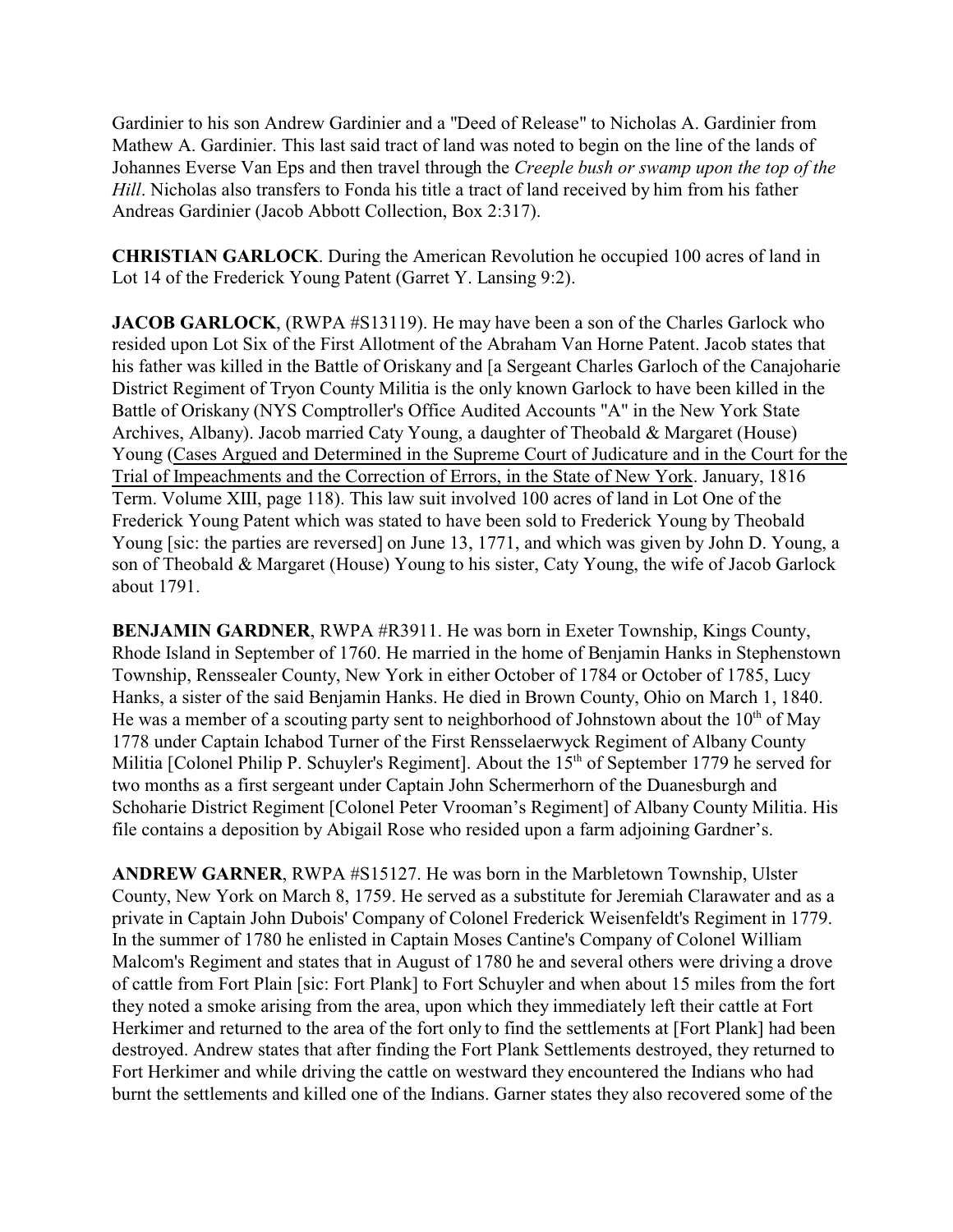plunder taken by the Indians. Garner states he was stationed at Fort Plain on the day the Schoharie Settlements were burnt. Garner was discharged while stationed in the Schoharie Valley along with Sergeant William Conner, and Garret Constable. Andrew also states he served a substitute for Jacobus Rosencrantz in Captain Henry Dubois Company of Colonel Frederick Weisenfelt's Regiment of Levies in 1781 and was marched towards Fort Schuyler, but after stopping at Fort Plain for a few days the regiment returned to Saratoga. His file contains depositions by Henry Plugh of Captain John Dubois' Company of Colonel Frederick Weisenfeldt's Regiment, Abraham Cater of Captain Henry Paulding's of Colonel Frederick Weisenfeldt's Regiment, and Charles Keysor.

**ABRAHAM GARRISON**, RWPA #S44151. Captain Leonard Bleecker states that Garrison served with the Third New York Regiment from 1777 through the end of the war and while thus serving received two *Badges of Merit*. Captain Bleecker's testimony is confirmed and verified by the autograph signature of Lieutenant Colonel Marinus Willet.

**PETER GASPER**, RWPA #S43585. He was age 68 when deposed on April 4, 1818. He served as a first sergeant in Captain John H. Wendell's Company of the First New York Regiment for six years beginning on January 1, 1777. James Thompson of Cherry Valley states he served with Gasper in the First New York Regiment.

**JACOB GAUDINIER, RWPA #S15583.** In his deposition of November 7, 1832, he states that he was born at Charlestown in Montgomery County, New York on April 4, 1758. He enlisted as a private in Captain Garret Putman's Company of Lieutenant Colonel Marinus Willett Corps in the year after General Johnny Burgoyne surrender [sic: 1781], and states . . . *during his service in said company under said Enlistment by said Company was stationed at a picket fort, in which is now Johnstown in the county of Montgomery state of New York. At Fort Plain which is now in Canajoharie in said state, at Fort Hunter in his native town of Charlestown, at Fort Stanwix which is now "Rome" in said state these places were at that time frontier garrisons* . . . He fought in the Battle of Johnstown. He again enlisted as a private in Captain Solomon Woodruff's Company of Lieutenant Colonel Marinus Willett in 1782, and states . . . *While his company was stationed at Fort Herkimer about harvest time a part of his company including himself went out on a scouting party to the number of 36, up West Canada Creek, which empties into the Mohawk River near Fort Herkimer when about 18 miles up this Creek, at a place called the "Royal Grant" his party fell in with and was surrounded by a large body of Indians, and the of the party including Capt Woodruff was taken by the Indians and massacred excepting himself and two others who returned to the Fort*. . . . He states that on the morning of August 6, 1777, he was serving within Fort Stanwix and that . . . *300 of the forces in the garrison of Fort Stanwix, including himself, on hearing the report of Gen<sup>l</sup> Herkimers engagement, marched out of Fort Stanwix to reinforce Gen<sup>l</sup> Herkimer and about a mile from the Fort fell in with a large body of Indians, attacked them and put them to flight and from whom were retaken a number of American prisoners.* . . .

**BENJAMIN GAUSS**, RWPA #S13125. He was born at Great Nine Partners in Dutchess County, New York on May 14, 1765. He served as a private in Captain Robert McKeen's Company of Lieutenant Colonel Marinus Willett's Regiment in 1781 and fought in the Battle of Turlough. In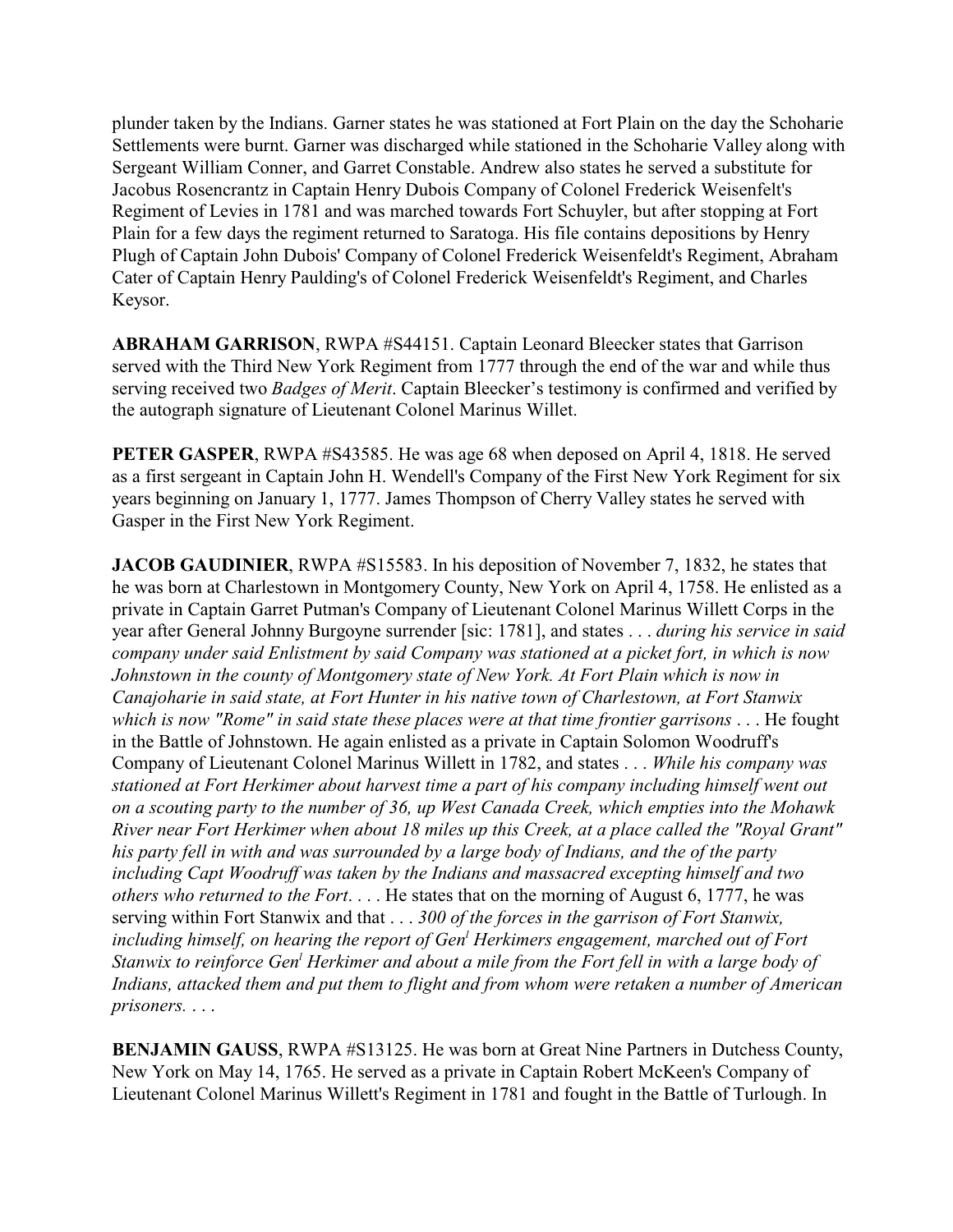1782 he served in Captain James Cannon's Company of Willett's Corps at Fort Herkimer and then later at Fort Plain while suffering from the smallpox. He states he froze his toes while engaged in Willett's Oswego Expedition His file contains a deposition by Nathan Delano of Willett's Corps.

**JOHN GAY**, RWPA #S10723. He was born in Poughkeepsie Township, Dutchess County, New York in 1757. He served as a private in Captain Henry Dodge of the Fourth New York at Johnstown in 1776. His file contains depositions by John Vanderburgh, Samuel Van DeBogert.

**DAVID GEE**, RWPA #W2341. He was age 79 when deposed on September 20, 1820. He married in Great Nine Partners, Dutchess County, New York in 1787 Mary Ryler. He served at Fort Plank as a private in Captain Jonathan Titus' Company of the Fourth New York Regiment (Revolutionary War Rolls: Jacket 59; Titus' Orderly Book).

**JOHN GEE, RWPA #S43589.** He was age 57 when deposed on September 13, 1820. He enlisted in Captain Nathaniel Norton's Company of the Fourth New York Regiment in 1779. He also served in Captain Theodisius Fowler's Company of the Second New York Regiment.

**JOHANN HENRY GENTER**, RWPA #S43591. Concerning his services in October of 1780 and his wounding in the 'Battle of Stone Arabia,' Genter testified:

. . . *Claiment willing to be ordered and directed by his field officers To take the exclusive charge of the Cannon at Fort Paris and says Accordingly did take charge Attending it According to their Orders, Also sometime viz<sup>t</sup> frequently rendering Garrison duty as a private Soldier, at Fort Paris, marching Out sometimes with others of the militia in consequence of an Alarm, Guarding against the incursions of the common Enemy \_\_\_\_\_\_ he the said Claiment declares that during said season in Attending to the Cannon at least rendered the length of three months, as an Artilerist and at least 2 Months Services rendered as a private Soldier . . .* 

*Claiment beg leave further to State that the manner Cap<sup>t</sup> Gray With Several others of his Company of Boat men happened being Engaged in Battle on the 18th day previous, Cap<sup>t</sup> Gray with his Company & boats On their way to Fort Stanwix from Schenectady, when arrived at Fort Hunter discovering that S<sup>r</sup> John Johnson, with about 1500 of his Incendiary Associates Composed of Indians and tories, from Canada happened to be some miles in front of them, the Enemy came the way through Old Schoharie, causing a General Conflagration as they Went along When leaving their boats at Fort Hunter Schoharie Creek, by taking the North side of the Mohawk river, when Arriving in Stonearabia late at Night, and that the same Cap<sup>t</sup> Gray, and his brother Andrew & others of his boat men, again by the dawn of the day on The 19th Went about 6 Miles and by the dawn of day, had made discovery where the Enemy had encamped that Night, and again returned to Fort Paris in Stonearabia. Then Joined, under Co<sup>l</sup> John Brown, and went to battle, Against S<sup>r</sup> John, only with about 200 men, and Johnson as stated in history nothing Short of 1500 Indians and Tories, When Cap<sup>t</sup> Samuel gray with others of his boat*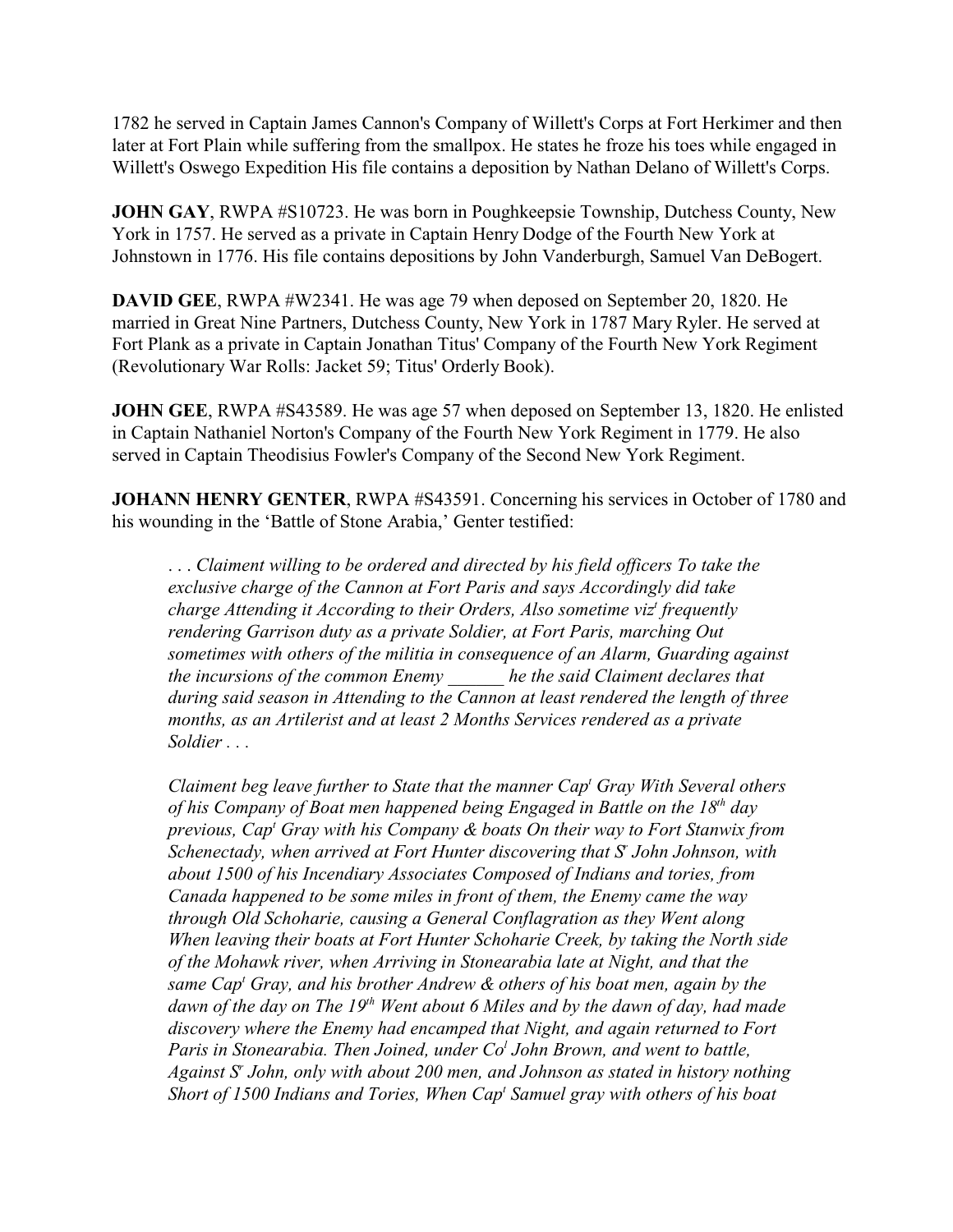*men first engaged in battle under Col. Brown who was slain in battle and went again a distance of 8 miles up along the Mohawk, again engaged in battle on Klocks & Failings field, when the Enemy left the field*  $\blacklozenge \blacklozenge$ 

*The claimant further declare, that after being engaged in Browns Engagement and after making his retreat to fort Paris, although Wounded, he was charged to take Command command of the Artillery, before the Enemy came in Sight, when soon after S<sup>r</sup> John making a halt on a Clear field, within Cannon Shott, but soon causing a Consternation in their ranks, When the Enemy passing on out of the reach of the artillery*

*. . . Claiment further declare, nothing to lengthen his service rendered to the* United States, but to sattisfy his hon<sup>r</sup> the Commissioner of Pensions, that Samuel Gray has not only been a Cap<sup>t</sup> of a Company of boat men the year previous, viz<sup>*t*</sup> *1779 when himself & Company went down the Susqehana river under the Command of Gen<sup>l</sup> James Clinton, in Joining that Section of the Army Under the Command of Gen<sup>l</sup> Sullivan, at that time of Gen<sup>l</sup> Sullevans Expedition so Called, to the West, and futher declare that each and every boatman, Generly and most at all times had their Arms and Acquitment with them when passing up and down the Mohawk River with their boats, And more particular at this time Which your were hon<sup>r</sup> Often and so frequentky must have read in the declarations of hundreds, that in consequence of Cap<sup>t</sup> Samuel Gray with his boatmen and boats were Stopped at* Fort Schuyler now Utica, by Cap<sup>t</sup> Brandt with about 400 Incendiaries, from *Canada, who lay in Wait, between Fort Stanwix and Utica for Cap<sup>t</sup> Gray to come on with his boats, When the Militia Viz<sup>t</sup> the two Regts Co<sup>l</sup> Clydes from the South Side of the River and Co<sup>l</sup> Klocks from the North Side of the Mohawk Were Ordered Out to the relief of Cap<sup>t</sup> Gray with his boats &, and did Guard them to Fort* Stanwix, When Cap<sup>t</sup> Brandt took a circuitous rout down the Mohawk to the Upper *part of Canajoharie, causing a Gen<sup>l</sup> desolation, of all that place, or part of Canajoharie . . .* 

*Claiment willing to be ordered and directed by his field officers To take the exclusive charge of the Cannon at Fort Paris and says Accordingly did take charge Attending it According to their Orders, Also sometime viz<sup>t</sup> frequently rendering Garrison duty as a private Soldier, at Fort Paris, marching Out sometimes with others of the militia in consequence of an Alarm, Guarding against the incursions of the common Enemy \_\_\_\_\_\_ he the said Claiment declares that during said season in Attending to the Cannon at least rendered the length of three months, as an Artilerist and at least 2 Months Services rendered as a private Soldier . . . Of the events of October 19, 1780 Genter testified . . . Claiment further declare, nothing to lengthen his service rendered to the United States, but to* sattisfy his hon<sup>r</sup> the Commissioner of Pensions, that Samuel Gray has not only *been a Cap<sup>t</sup> of a Company of boat men the year previous, viz<sup>t</sup> 1779 whwn himself & Company went down the Susqehana river under the Command of Gen<sup>l</sup> James Clinton, in Joining that Section of the Army Under the Command of Gen<sup>l</sup> Sullivan,*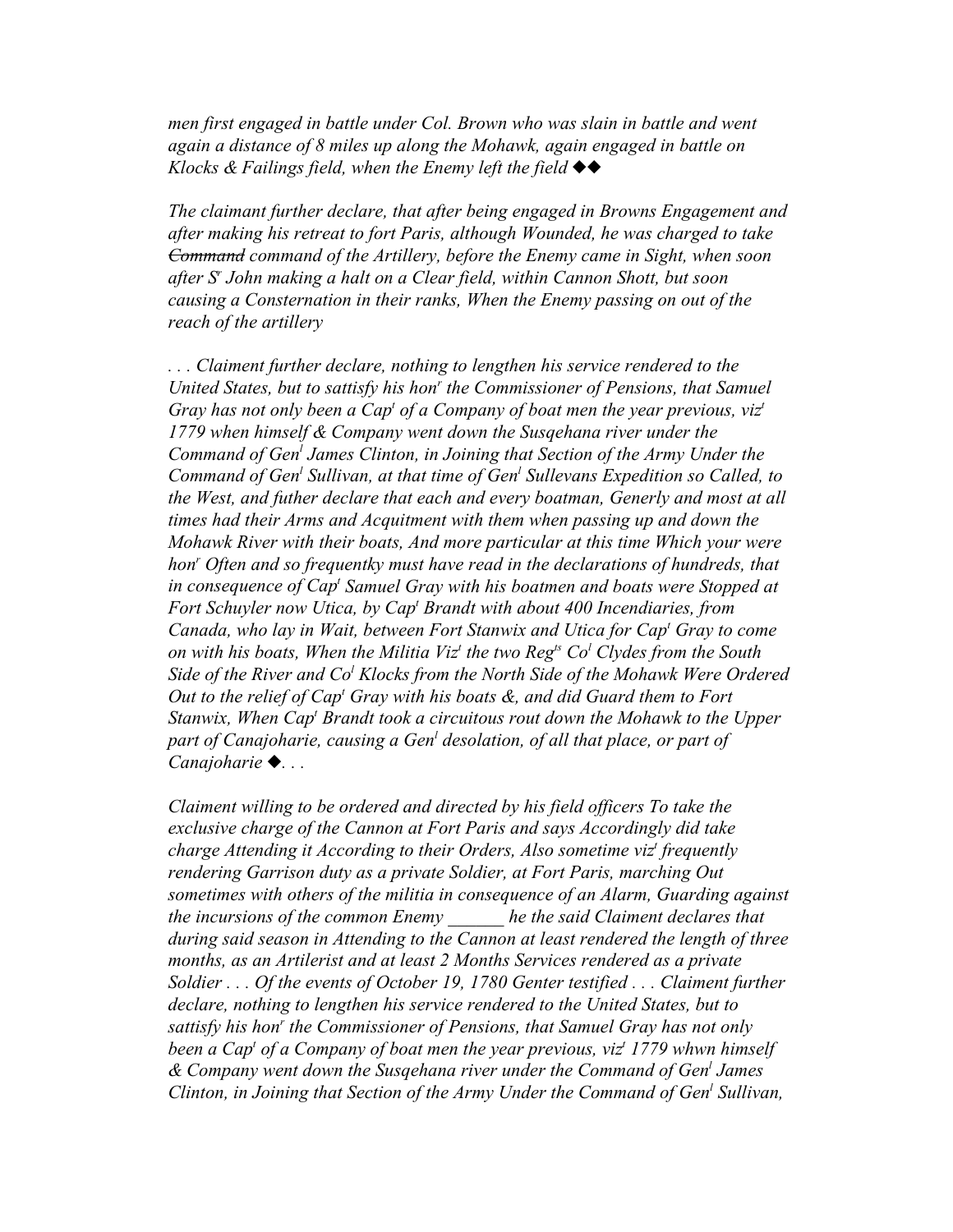*at that time of Gen<sup>l</sup> Sullevans Expedition so Called, to the West, and futher declare that each and every boatman, Generly and most at all times had their Arms and Acquitment with them when passing up and down the Mohawk River with their boats, And more particular at this time Which your were hon<sup>r</sup> Often and so frequentky must have read in the declarations of hundreds, that in consequence of Cap<sup>t</sup> Samuel Gray with his boatmen and boats were Stopped at Fort Schuyler now* Utica, by Cap<sup>t</sup> Brandt with about 400 Incendiaries, from Canada, who lay in Wait, *between Fort Stanwix and Utica for Cap<sup>t</sup> Gray to come on with his boats, When the Militia Viz<sup>t</sup> the two Regts Co<sup>l</sup> Clydes from the South Side of the River and Co<sup>l</sup> Klocks from the North Side of the Mohawk Were Ordered Out to the relief of Cap<sup>t</sup>* Gray with his boats &, and did Guard them to Fort Stanwix, When Cap<sup>t</sup> Brandt *took a circuitous rout down the Mohawk to the Upper part of Canajoharie, causing a Gen<sup>l</sup> desolation, of all that place, or part of Canajoharie* 

Genter signs his name as Johannes Genter. His file also contains a memorandum written and signed by Captain Samuel Gray stating that Gneter had served in his Company of Batteaumen under the direction of Deputy Quartermaster General Henry Glen and Quartermaster General Morgan Lewis.

**CHRISTIAN GERLAGH**. During the American Revolution he occupied 100 acres of land in the south-western one-fourth part of Lot 14 of the Philip Livingston Patent (Garret Y. Lansing 9:4).

**ADAM GERLACH**. During the American Revolution he possessed a farm of 100 acres in Lot 19 of the Arent Bratt & Co[mpany] or Freysbush Patent (A copy of Certificate of Quit Rent Remission in the Historical File #138 of the Montgomery County Department of History & Archives the origins of the original is unknown). See also Adam Garlock in "The Bloodied Mohawk".

**GEORGE GERLACH**. During the American Revolution he possessed a farm of 100 acres in Lot 1 of the Arent Bratt & Co[mpany] or Freysbush Patent (A copy of Certificate of Quit Rent Remission in the Historical File #138 of the Montgomery County Department of History & Archives the origins of the original is unknown). See also George Garlock in "The Bloodied Mohawk".

**JAMES GERMAN, RWPA #W25620. He was born in Dutchess County, New York on October** 4, 1763, a sister of Sarah German. His file contains a Family Bible Record. He served as a private in Captain Seth Sherwood's Company of Colonel Seth Warner's Regiment (the Green Mountain Boys). James states that Colonel Warner was severely wounded in the left shoulder in a skirmish with the British between Forts George and Edward in August of 1780 and that Lieutenant [] Coon and Adjutant [ ] Hopkins were killed in the skirmish. Shortly after the wounding of his colonel, he was sent to Fort Stanwix under the command of Captain Walter J. Vrooman of Lieutenant Colonel John Harper's Regiment of Levies. German states that while he was stationed at Fort Stanwix, Major Miles Hughes of Colonel Lewis Dubois Regiment of Militia sent out sixty-six men to destroy the boats which awaited Sir John Johnson's marauders, and that only two of the sixty-six men ordered out returned to the fortress.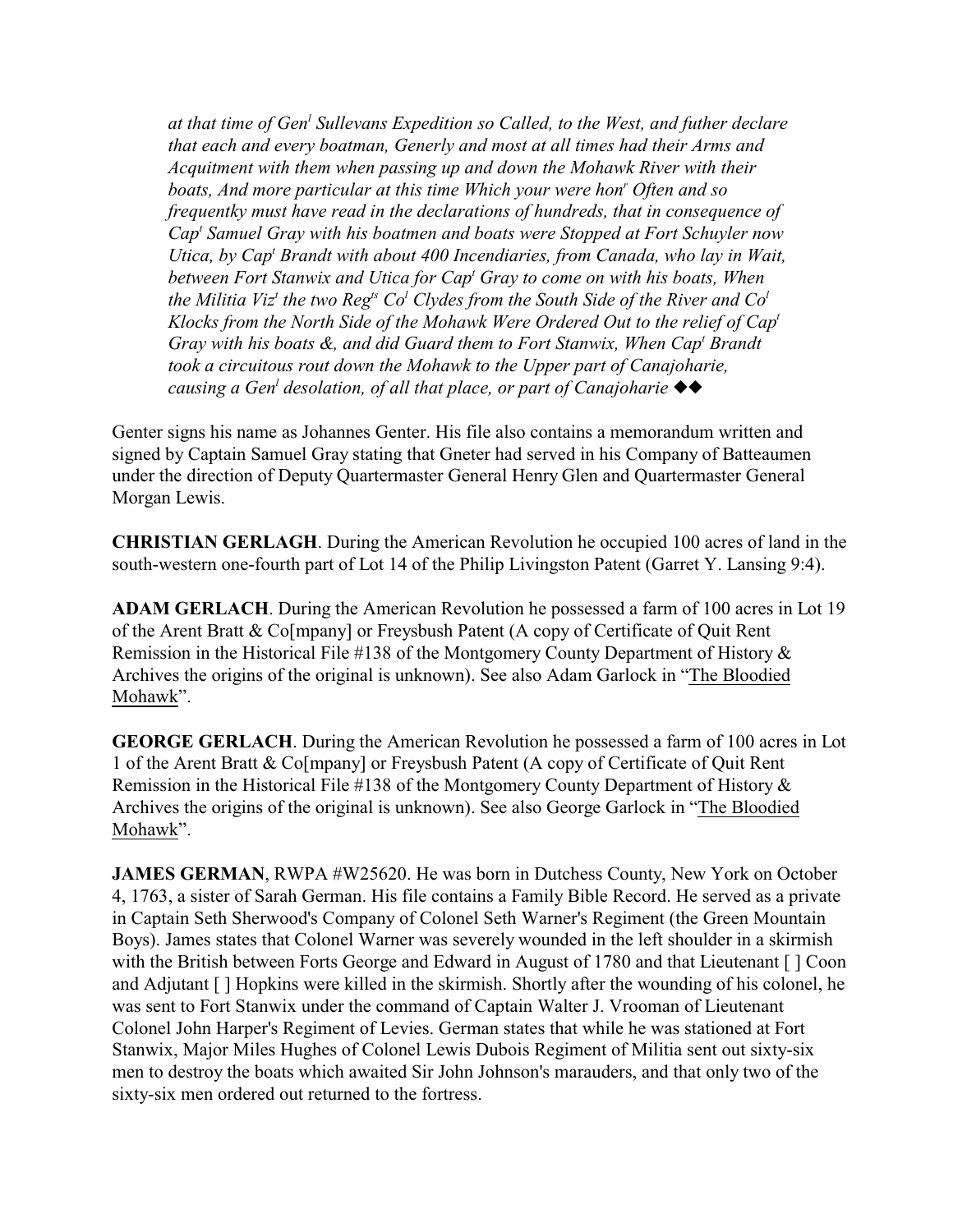**HENRY GEROLMAN**, RWPA #S43590. He was age 57 when deposed on June 5th, 1821. He died March 3rd, 1835. He enlisted in 1775 in Captain Ichabod Doolittle's Company of Colonel

Waterberry's Regiment of Connecticut Volunteers and was at the capture of Fort Saint Johns in Canada and fought in the Battle of Quebec. In 1777, he enlisted as a sergeant in Captain James Rosencrants' Company of the Fifth New York Regiment. He took part in the destruction of the Sacondago [sic] and Onondaga Castles in 1779. He fought in the Battle of White Plains. He states that he accidentally fractured both an arm and a leg while on duty in the Fifth New York. He was present in Fort Montgomery when it was surrendered to the British. His file contains a deposition signed by Colonel Lewis DuBoys. [M805].

**CHRISTIAN GETMAN**. During the American Revolution he possessed a farm of 100 acres in the Andrew Fink or Stone Arabia Patent (Certificates of Quit Rent Remission in NYSA #A1211). See also Christian Kitman. On October 25, 1765 a Christian Getman purchased 100 acres of land in Lot 7 of Great Lot 3 & 100 acres of land in Lot 8 of Greater Lot 3 of the Sarah Magin Patent from Goldsbrow Banyar (Goldsbrow Banyar Papers Box, Volume 5:40).

**FREDERICK GETMAN Junior**. During the Revolutionary War he co-possessed along with George Getman 150 acres of land in Lot 98 & the easterly half of Lot 96 of the Second Division of the Christian Garlock or Stone Arabia Patent, as well as 100 acres of land in Lot 95 of the Second Division of the Christian Garlock or Stone Arabia Patent, as well as 27 acres in Lot 11 of the First Division of the Christian Garlock or Stone Arabia Patent (Certificates of Quit Rent Remissions, Mss. #A1211).

**GEORGE GETMAN**. During the Revolutionary War he co-possessed along with Frederick Getman Junior 150 acres of land in Lot 98 & the easterly half of Lot 96 of the Second Division of the Christian Garlock or Stone Arabia Patent, as well as 100 acres of land in Lot 95 of the Second Division of the Christian Garlock or Stone Arabia Patent, as well as 27 acres in Lot 11 of the First Division of the Christian Garlock or Stone Arabia Patent (Certificates of Quit Rent Remissions, Mss. #A1211).

**JOHN GIBSON**, RWPA #W23101. He was born in Scotland in 1755. He married in Florida Township, Montgomery County, New York on September 4, 1783 Margaret [ ]. He died on September 25, 1836. He served as a private in Captain Nathaniel Strong's Company of the Fourth New York Regiment and fought in the Battle of Monmouth. He also served as a private in Captain Christopher P. Yates' Company of Colonel Undy Hay's Quartermasters Corps. In 1782 he enlisted as a private in Captain Abraham Livingston's Company of Lieutenant Colonel Marinus Willett's Regiment and performed duties at Fort Herkimer.

**WILLIAM GIBSON**. On March 1, 1779 he and Abraham Hodge were ordered to appear before Tryon County Court of Common Pleas Justices Isaac Marselis and David McMaster on a charge of stealing a horse from John Pickle. His bond was set at 500 (Abbott Collection Mss. #338).

**WILLIAM GIFFORD**, RWPA #S41580. He was age 60 when deposed on May 11, 1818. He served in Captain Benjamin Hick's Company of the First New York Regiment for ten months in 1776, after which [1777] he enlisted while at Johnstown in Captain Cornelius T. Johnston's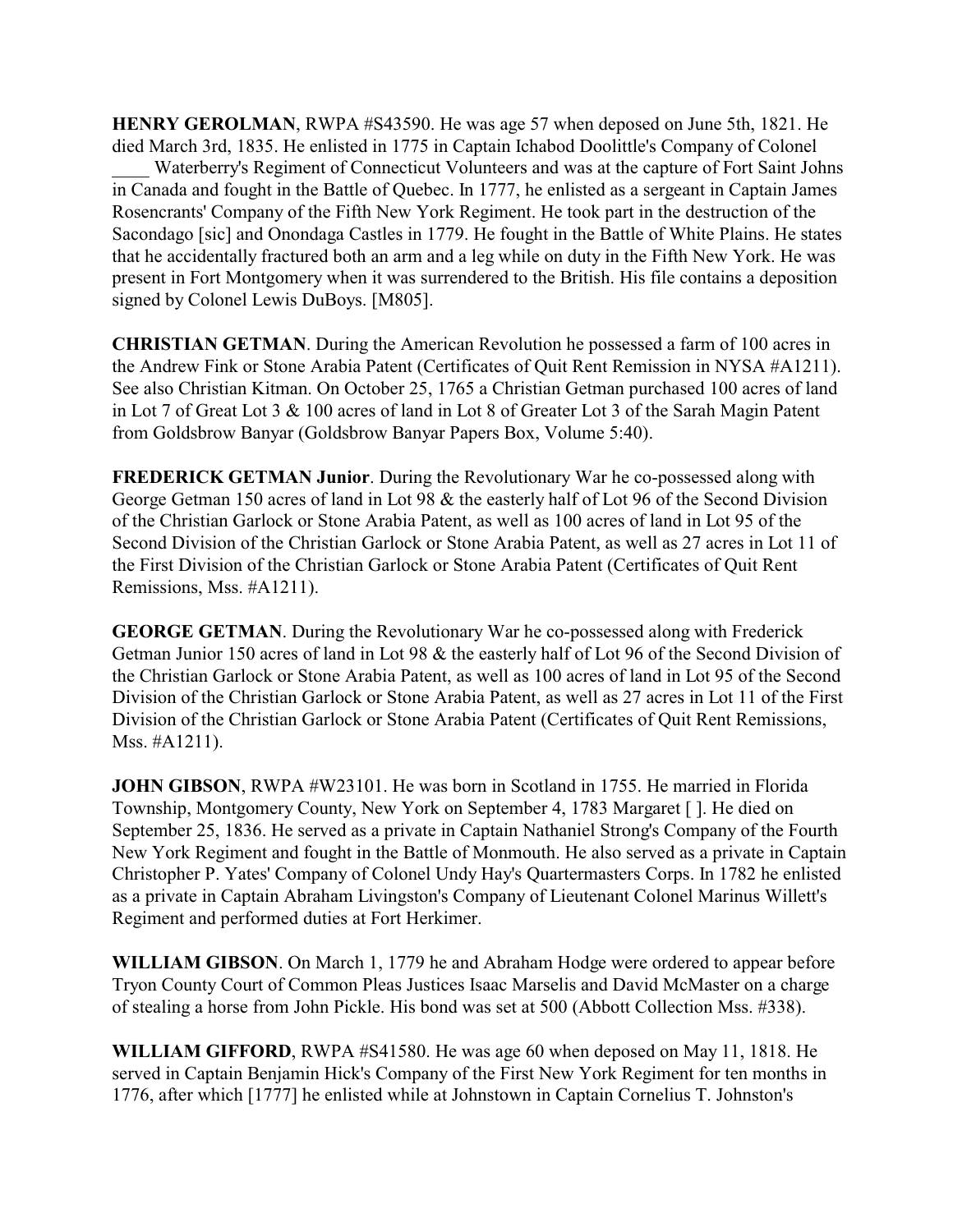Company of the Third New York Regiment for three years. William states he was stationed within Fort Schuyler during Saint Barry Leger's Siege of the fortress in 1777. He also states he marched in Sullivan's Expedition. John Price states he served with Gifford in Captain Hick's Company in 1776. Othaniel Preston states he served with William in the Third New York Regiment.

**BENJAMIN GILBERT**. During the Revolutionary War he possessed 100 acres of land in Lot 10 of the Godfrey Miller Patent; as well as 50 acres of land in Lot 32 of the Godfrey Miller Patent (Garret Y. Lansing Papers 9:2).

**JESSE GILBERT**, RWPA #S22790. He was born in Goshen Township, Orange County, New York in 1764. He served as a private in Captain Swartz's Company of Colonel S[aulding's Regiment. In 1781, he served as a private in Captain Moses Cantine's Company of Colonel William Malcom's Regiment and was marched to Fort Plain with members of Colonel Lewis Dubois' Regiment in 1781 [sic: 1780].

J**OSEPH GILBERT**, RWPA #R4009. He was born in Dutchess County, New York on May 12, 1764. He served as a private in Captain Elisha Gilbert's Company of the King's District Regiment of Albany County Militia as a substitute for the wounded William Foster in the summer of 1777. Joseph states he marched to the German Flatts under the command of Lieutenant Asahel Gray of Captain Elisha Gilbert's Company of Albany County Militia; and states he was to Cherry Valley immediately after the massacre of November 1778 as a substitute for Stephen Gray. Interestingly he states he was in an engagement in 1778 in which Colonel Brant was killed [sic: Butler in 1781?]. In 1780 he marched under the command of Captain Elijah Bostwick of the King's District Regiment to Old Schoharie. Gilbert states he also served in 1781 in a detachment under the command of Captain Elijah Gilbert of the King's District Regiment as a substitute for Stephen Gray and was marched to Fort Schuyler where he engaged in a skirmish with the British near a place called Oriskany. His file contains a deposition by Elisha Gilbert, a son of Captain Elijah Gilbert.

**JOHN S. GLEN**. On April 12, 1782 he obtained from Abraham Van Horne, High Sheriff of Tryon County for five shillings a Lease of Possession to a 160-acre tract of land described as: . . . *All that certain pice or Lott of lan Situate lying and being in the District of Canajohary nere Fort Plank and being Butted and and* [sic] *bounded as follows Vise to the West by the Lands of Andrice Young to the South by the Lands of George G Klock and by the Est by the Lands of John Feterly John Bliker and Conrad Mathias and by the North East by the Lands of John Young and John Bliker Containing in all a bout one Hundred and Sixty Acres of Land be it more or less* . . . *from the day of the date here of for during and untill the full end of and term of one whole year from next ensuing and fully to be compleated and ended Yielding and paying therefore at the expiration of the Said Term one pepper Corn if Lawfully demanded* . . . The deed is witnessed by Henry Glen and Jacobus Feller. The endorsement on the back of the deed notes that the lands concerned were attained property possibly suggesting that this was a Loyalist's property (NYSL Mss. #9691:736).

**ISAC GODFERET**. During the American Revolution he possessed a farm of 100 acres in Lot 19 of the Johannes Lawyer Junior Patent of 1761(Garrit Y. Lansing, Box 12:11).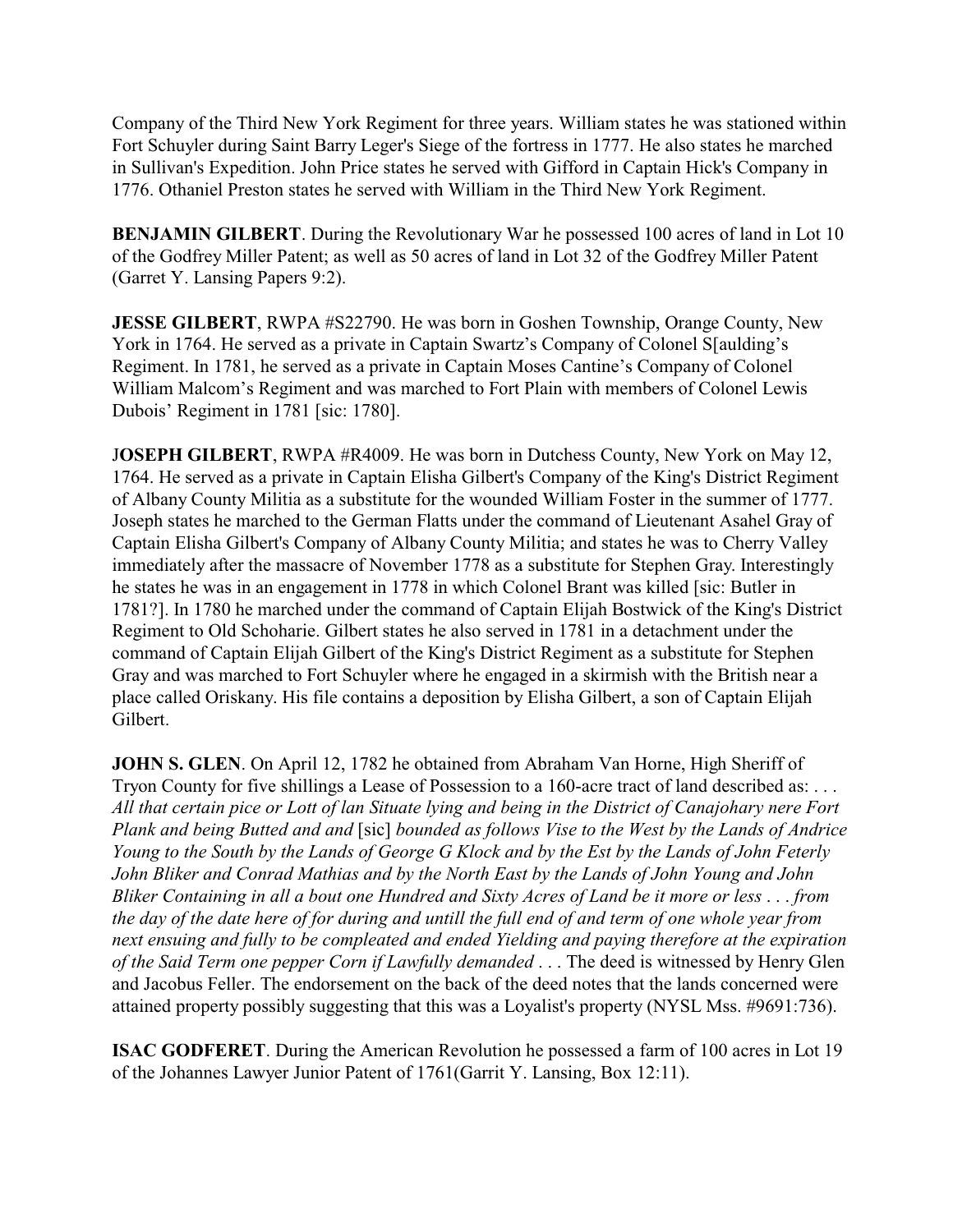**JOHN GODFERET**. During the American Revolution he possessed a farm of 100 acres in Lot 19 of the Johannes Lawyer Junior Patent of 1761(Garrit Y. Lansing, Box 12:11).

**OLIVER GOSS**, RWPA #W19526. He was born in Shrewsbury Township, Worcester County, Massachusetts in 1760. He married in Vernon Township, Windham County, Vermont on July 8, 1791, Rachel Streeter. He died in Canaan Township, Essex County, Vermont on April 4, 1844. About . . . *the first of June AD 1780 when he enlisted at s'd Hinsdale in a company commanded by Capt. Nathaniel Blakely & Lieut Jonas Price* [as a private] *and marched to Fishkill on the North River and joined Col. Malcomb's Regt and marched to West Point where he remained about two weeks then recrossed the River and marched down to Kings ferry and crossed over to Stony Point and into the State of New Jersey to a fort (but cannot now recollect the name of it, and staid there a few days and then marched back to Stoney Point and there took shipping and went up to Albany and after staying there some days marched to Schenectady up the Mohawk River and from thence to Fort Hunter and to Fort Herkimer and then staid for some time defending the inhabitants against the Indians and tories then he was detached with a guard of three hundred men under Col. Livingston and marched to Fort Plank and took a draw of one hundred head of cattle and drove them to Fort Stanwix and then staid and was engaged in defending that place from the Indians until the first of December when he was dismissed (never had any discharge) and returned home having been in the service at this time six months* . . ..

**WILLIAM GOUYD**, RWPA #R4390. He was age 69 when deposed on August 17th, 1832. He states that he enlisted in Captain Aaron Hale's Company of Lieutenant Colonel Marinus Willett's Corps on February 28th, 1781 and served in the Middle Schoharie Fort along with Captain AaronHale, Lieutenant Joseph Ingens, Privates David Vanderider, Joseph Kessler, Alexander Shanklin, and Abraham Grout. He states that the troops stationed at Schoharie were ordered by Willett to Turlough were they defeated the "enemy". He states that in October of 1781 the troops at Schoharie were ordered to march, with all possible speed, to Fort Hunter where they joined the rest of Willett's Corps and then marched to the Battle of Johnstown. From Johnstown, Willett marched his men up the West Canada Creek, but he remained behind at the German Flatts for four days before marching back to Schoharie by way of Fort Plain.

**JOHN GRAHAM**. He states he was the captain in command of Fort Schuyler on February 21, 1779 (Gansevoort's Military Papers, p. 372).

**JOHN P. GRAMPS, RWPA #W17959. He married in ceremony performed by the Reverend** Johan Daniel Gross of the Reformed German Church of Canajoharie, New York on January 17, 1783, Nancy Bellinger, a daughter of John Bellinger. He died on August 5, 1819. His widow states that he served in Lieutenant Andrew Dillenbach's Company of the Palatine District Regiment of Tryon County Militia until August 6, 1777, when his company commander was killed in the Oriskany Battle. After the aforesaid battle he served in the company of Lieutenant Severinus Cook of the same regiment. In 1777 he served a tour in Captain William Peterson's Company of Batteaumen on the Hudson River and in 1779 and 1780 he served as a private in Captain Samuel Gray's Company of Batteaumen along the Mohawk River. She also states that he was engaged in Clinton's Campaign in 1779. That in 1776 he marched to Caughnawaga to disarm Sir John Johnson and in the fall of that year marched to Tripes Hill when a conflagration occurred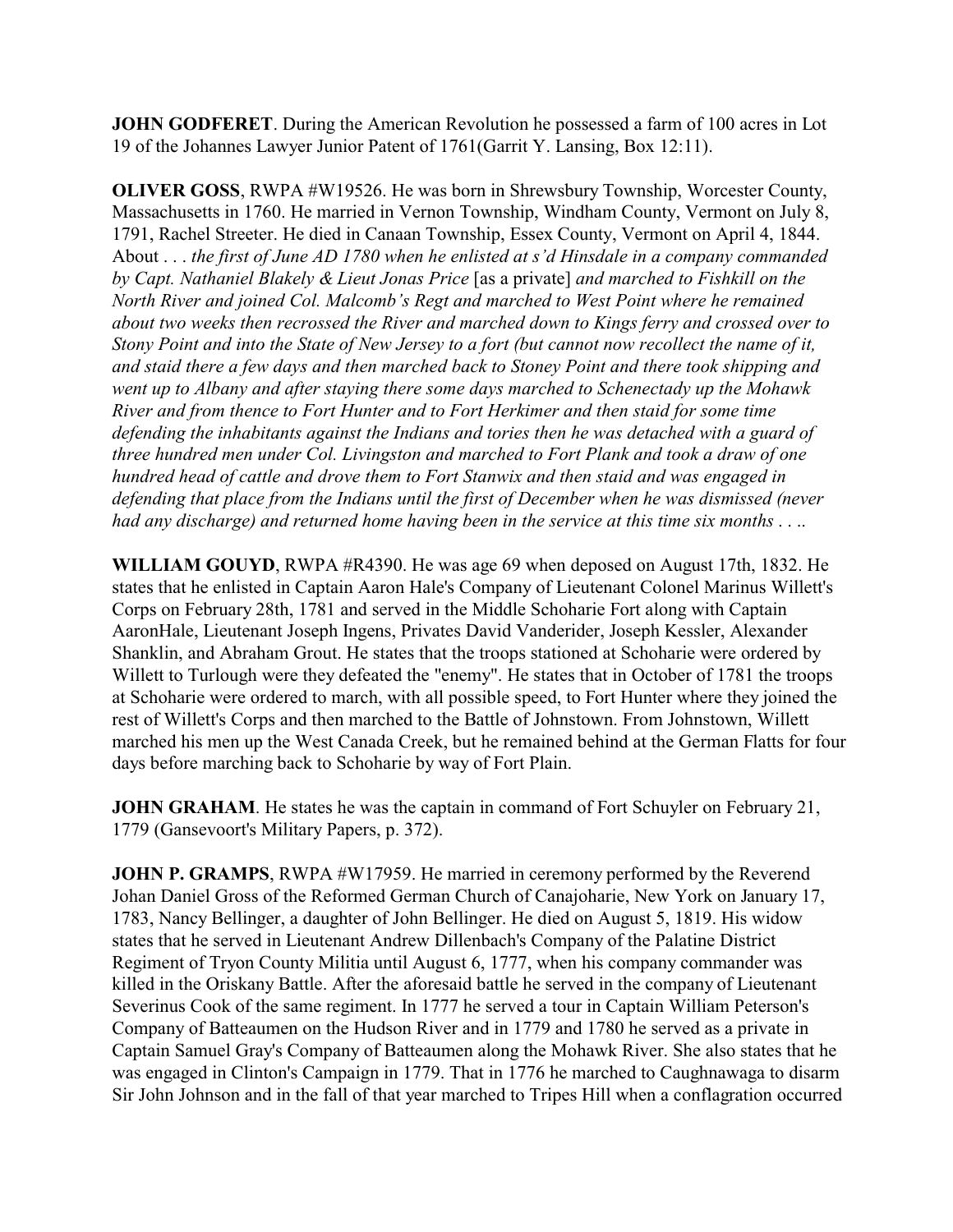at Ballston. That in 1778 he marched to the relief of both Springfield and the German Flatts. That he was out under the immediate command of Colonel Jacob Klock at the time of the Cherry Valley Massacre. That in July of 1780 he was with the batteaumen when they were waylaid by Joseph Brant. That he, and some others from Captain Gray's Company of Batteaumen fought in the two battles of October 19, 1780. That her husband fought in Landmans Battle against the Tory force commanded by Lieutenant Jacob Klock. That in 1781 her husband was out to Fort Timmerman when the surrounding neighborhood as burned. That he fought in the Battle of Johnstown and took part in the pursuit of Major John Ross up the West Canada Creek. That in February of 1783, her husband with his horses and sleigh were impressed to go with Lieutenant Colonel Marinus Willett to lay siege on Fort Oswego. Concerning the services of John P. Gramps, Peter Sits states the following: That Gramps enlisted in Captain Samuel Gray's Company of Batteaumen in March of 1779 along with the said Sits, George Kelly, Peter Keysor, Andrew Gray, and William Feeter. That the company of Captain Samuel Gray were intimately engaged in Sullivan's Campaign of 1779. That in 1780, he Sits, Gramps, and Henry Genter, John J. Suts, John P. Suts, Peter N. Kilts, and Johan Henry Wafle were all engaged along the Mohawk River in the company of Captain Samuel Gray. That Gramps and his team were impressed for the Oswego Campaign of 1783 [end of Peter Sits testimony]. Of John P. Gramps, Jacob Snell states the following: That he first met Gramps while in school. That Gramps was pressed into service with his team for the Oswego Campaign. That Captain John Keysor Junior of Stone Arabia in the Palatine District Regiment of Tryon County Militia accepted a lieutenancy under Captain Christopher P. Yates in the First New York Regiment in 1775 and died in the Canadian Campaign. That Gramps marched to Johnstown in 1776 to disarm Sir John Johnson. That in June of 1778, Colonel Jacob Klock's Regiment was ordered to Fort Countryman and were stationed there when Lieutenant \_\_\_\_ Wormuth and Peter Sitts were sent express to Cherry Valley and the lieutenant was killed and the ensign taken prisoner, the regiment was marched to Bowmans Creek and then on to Cherry Valley [end of comments by Jacob Snell]. Concerning Mister Gramps, William Feeter states the following: That he first became acquainted with Gramps in 1777 when serving together in the Militia. That they together served in Captain Samuel Gray's Company of Batteaumen in 1779 and 1780. That Gramps married Nancy Bellinger. That the all of the Militia from Tripes Hill to Herkimer were ordered to march in Lieutenant Colonel Willett's Oswego Expedition, but due to his, Feeter's, absence to Albany he did not accompany the Militia. That his, Feeter's, brother-in-law, Martin Leffler of Albany Bush (in the neighborhood of Johnstown and Tripes Hill) accompanied Gramps and the militia in the Oswego Expedition with his team and sleigh. That he, Feeter, was told that . . . *when they came in the vicinity of Fort Oswego left their sleighs and were piloted towards the Fort on foot and Snow Shoes and were misled by their pilot and conducted in a different direction fromthe Fort and the men having became unable to proceed .from Cold and suffering were compelled to return to their sleighs and return home and the expedition entirely failed -- That many of the men were badly frozen -- That another reason for believing that the men who accompanied this Expedition with their Sleighs carried with them also their arms and performed the usual duties of the soldier is that during said War, that Deponent on one occasion which was in the winter season also accompanied a detachment of Militia who were ordered out from Stonearabia to proceed up the Mohawk River to take a Tory and some of his friends by the name of Klock, when the detachment proceeded also with sleighs and wherein the men who had sleighs and teams carried with them also their arms and performed the same duties that were discharged by the rest of the men --* . . . That the men of Captain Samuel Gray's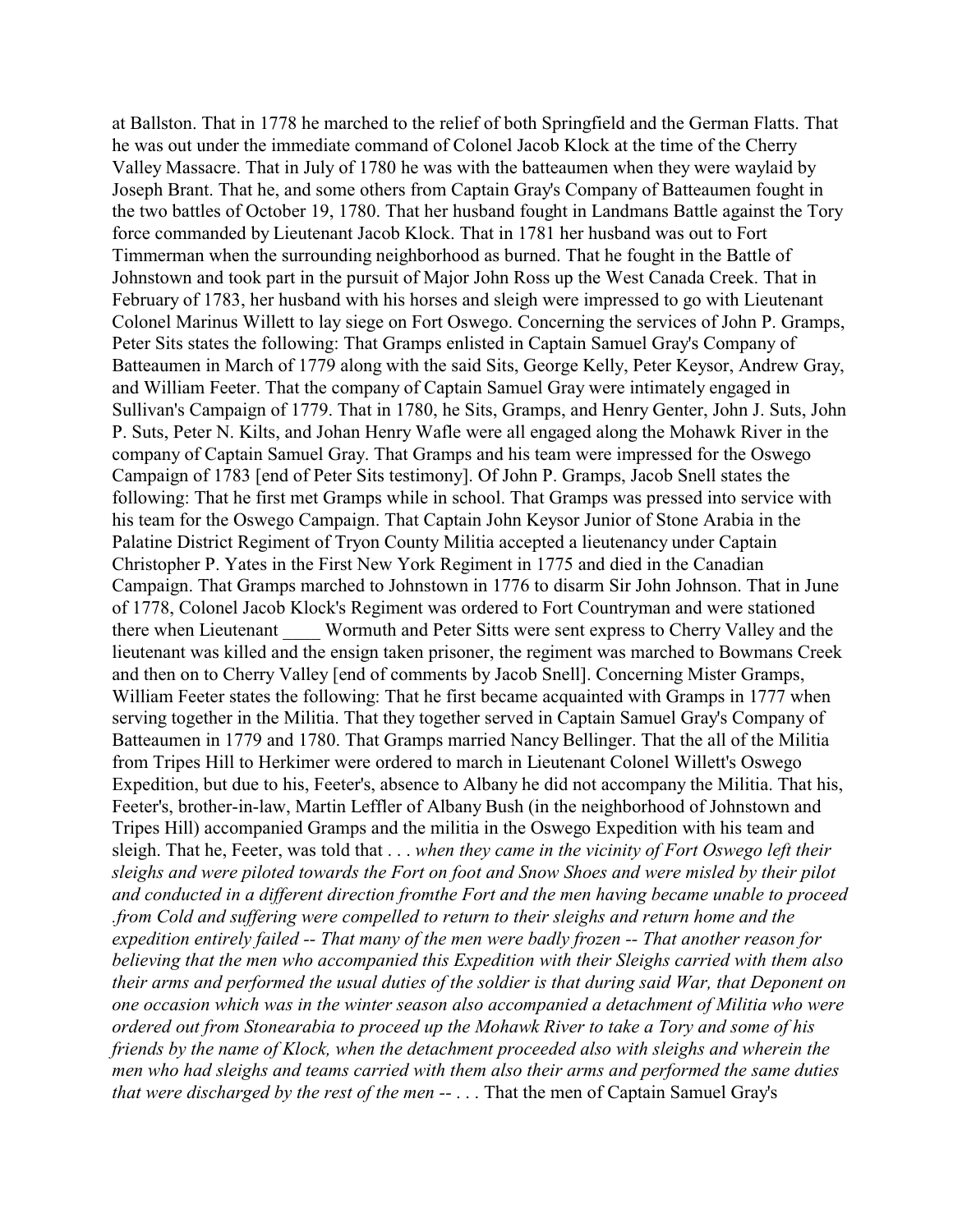Company left their boats upon Oneida Lake and marched as regular soldiers to destroy the Onondaga Castle.

**MICHAEL GRASS**. On April 26, 1790 Michael Grass of Kingston, Frontenac County, Upper Canada sold to Adolph Walradt of Bowman's Kill in Canajoharie Township a tract of land lying on both sides of Bowman's Kill and being a part of Lot 6 of the William Dick Patent containing 125 acres of land. This tract of land was transferred to the custody of Grass by Hendrich Diefendorf by deeds dated December 29, 1772 and December 30, 1772. Hendrick Diefendorf acquired his right to the said tract from Thoris and Marie Schaat on October 11, 1769 (Montgomery County, New York Deed 4:67). In the original arrangement of the Tryon County Militia a Michael Grass was appointed captain of the Second Company of the Canajoharie District Regiment, but is not listed as a member of the regiment on June 25, 1778 and it is suggested he had deserted to the enemy when his captain's billet was filled by John Baumann on March 4, 1780 (Volume 15:294).

**CRARY GRATTON**. RWPA #W17966/BLWt #27601-160-55. He Brookfield Township, Worcester County, Massachusetts. He married the day of January 24 or 25, 1787, Anna [2014]. He died January 12, 1849. His file contains a Family Bible record. Of his services in the Mohawk Valley as a private under Captain Samuel Warner and Lieutenant Ebenezer Chadwick of Colonel John Brown's Regiment of Massachusetts Levies, Crary states . . . *he resided at the time of entering said service under this engagement at Tyringham aforesaid. Marched from that place to Fort Plank in Canajoharie in the State of New York, where he was stationed a principle part of the time. While stationed at this place he went twice to Fort Stanwix in the State of New York to guard the provisions which were forwarding on to the troops at that place. While in said service under this engagement the claimant was in one very severe action, the battle of Stone Arabia as it was called, in which his commandant Col. Brown was killed* . . ..

**ADAM GRAY**. During the Revolutionary War he possessed 125 acres of land in the Andrew Fink or Stone Arabia Patent (Certificates of Quit Rent Remissions, Mss. #A1211).

**ANDREW GRAY**, RWPA #W21221. He was born in Palatine Township, Montgomery County, New York and was one of six Gray brothers [William Gray, RWPA #], one of whom was Captain of Batteaumen Samuel Gray. He married in the home of his bride on July 9, 1786 in Palatine Township, Montgomery County, New York, Catharina Snell. Catharina was born on December 17, 1766, a daughter of the George Snell who was killed in the Battle of Oriskany. He died in Palatine Township, Montgomery County, New York on December 17, 1823. His widow states that she first met Andrew Gray while in Fort Loucks at Stone Arabia where both the Snells and Grays resided during the war. He first enlisted as a private in Captain William Peterson's Company of Batteaumen and performed duties on the North River [now known as the Hudson River] in 1777. His widow states that at the time of the American Army's retreat from the forces of General Johnny Burgoyne, Andrew was ill with the measles [most likely a reference to the Smallpox, which at that time in history was commonly referred to as the "measles"]. Catharina states that John Grimps was also born at Stone Arabia in Palatine Township, Montgomery County, New York who lived all of his within a half mile of Andrew Gray's and served with him in Peterson's Company in 1777. His widow states that Andrew also served within Captain Samuel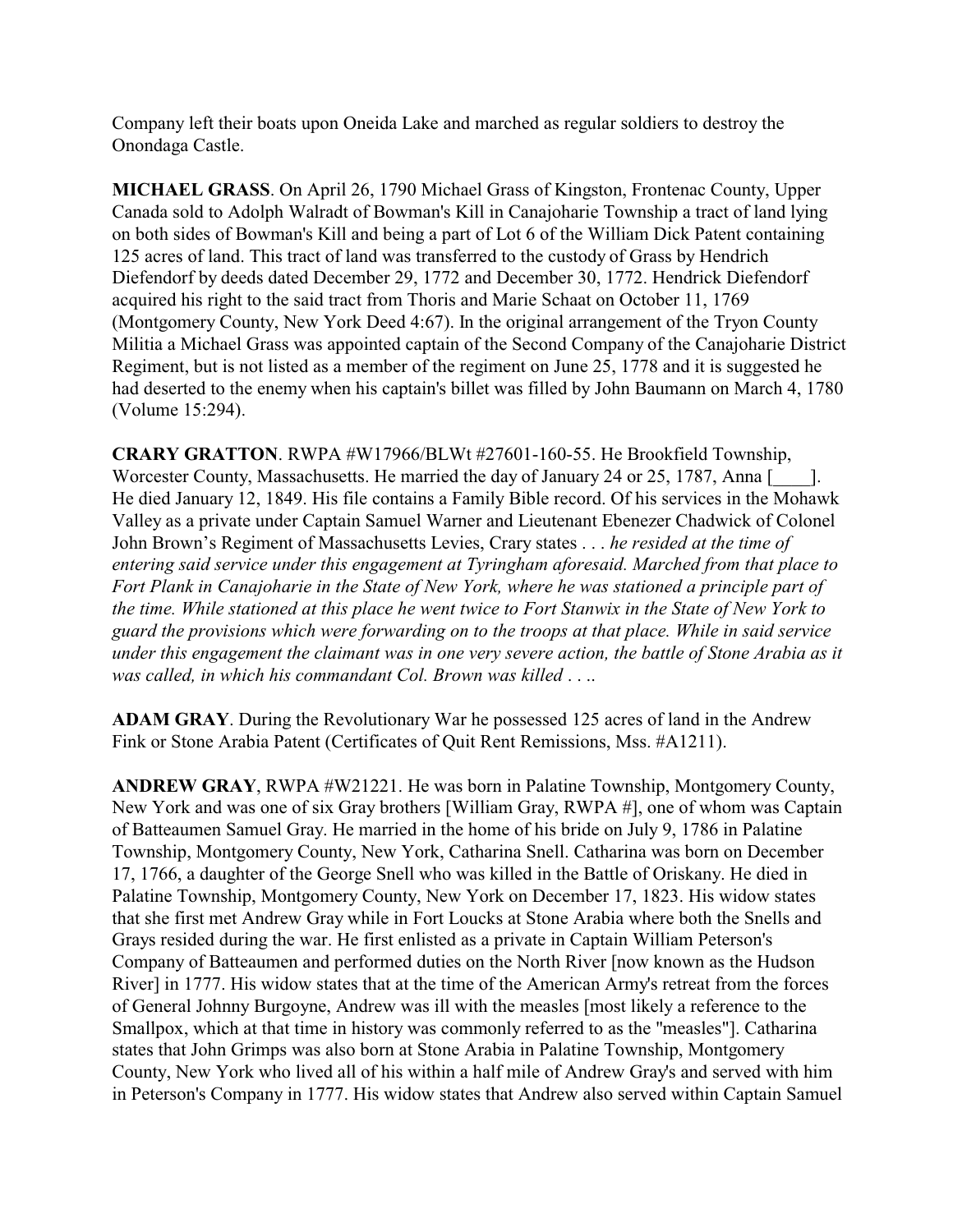Gray's Company of Batteaumen on the Mohawk River and took part in Sullivan's Campaign. He is stated to have fought in the Battle of Stone Arabia. His widow states that Andrew took part in the pursuit of Sir John Johnson on October 19, 1780 and that General Robert Van Rensselaer's forces overtook the British in the neighborhood where the Village of Saint Johnsville is now standing. She also notes that Andrew took part in the Battle of Johnstown, the pursuit of Major John Ross up the West Canada Creek, and in the Landman's Battle which was fought about three miles above the Palatine Stone Church in which he killed an Indian Chief. Peter Sits states the following concerning Mister Gray: That Andrew served in the company of Captain John Keysor of the Palatine District Regiment of Tryon County Militia and that Captain Keysor's Company joined the company of Captain Christopher P. Yates' Company of the First New York Regiment in 1775 and marched in the Canadian Campaign. That Captain Keysor took ill during the campaign and died, the command of his company passing to Lieutenant Andrew Dillenbaugh. That Captain William Peters of the Batteau Service was also known as William Peterson. That Andrew served in Captain Samuel Gray's Company of Batteaumen in 1778 and 1779 under the direction of Assistant Quartermaster General Henry Glen of Schenectady. That the farmers along the Mohawk River were pressed into service to carry batteaus to the Lake Otsego in 1779. That Gray's Batteaumen accompanied General James Clinton down the Susquehanna River to Tioga Point and from there to Easton. Sitts states that he, Andrew Gray, William Feeter, George Kelly, John Gramps, and Peter Keysor all served in Gray's Batteaumen in 1779 and 1780, except that the company was joined in by Henry Genter, Henry Waufle, John J. Suts, Peter N. Kilts in the latter year. That in 1780, . . . *on the 19<sup>th</sup> of October said year at the time when*  $Co<sup>l</sup>$  *Brown was Slain in Battle, satisfied that the deceased soldier was engaged in battle at the same time, and that Again on the same day in pursuit of the Enemy, deponent says that he is personally known that the said dec<sup>d</sup> soldier, with himself said deponent, was Engaged in battle Under the Command of Co<sup>l</sup>Dubois on Klocks and Failings field, now S<sup>t</sup> Johns Ville, with said deponent When the Enemy withdraw themselves, . . . That Gray was involved in Landman's Battle and that he, Gray,* . . . *Shott, the Sachaman Indian, who was killed, cannot be disputed* . . . That Gray fought in the Battle of Johnstown and took part in the pursuit of Major John Ross' force up the West Canada Creek [end of Peter Sitts' testimony]. Of Mister Gray, William Feeter states the following: That he, Feeter, was born in Montgomery County, New York, and at the time the war commenced he, Feeter, was living at Johnstown in Fulton County and that sometime after the war commencement he moved to Amsterdam in Montgomery County and remained there with his father's family until August of 1777, when he moved to Stone Arabia in Palatine Township, Montgomery County, New York his father and his brother being Loyalists he . . . *was compelled to leave his father and family & sought refuge among the Whigs at Stonarabia this Deponent was immediately introduced to a Whig family by the name of Gray -- that there were six Brothers all of whom were Whigs and spirited soldiers, and that immediately after the arrival at Stonearabia of this Deponent, one of the said Brothers named Adam Gray furnished this Deponent with a Musket Powder horn and and bullet Pouch to enable this Deponent to perform the usual military duties which the times then demanded at that place -- That this Deponent was immediately enrolled in a Company of Militia commanded by Capt. Sufrenus Cook in the Militia Regiment commanded by Col. Jacob Klock, Lieutenant Colonel Peter Waggoner and Major Eisenlord the latter having been killed in the Oriskany battle in the beginning of August 1777 but a short time previous to the arrival of this Deponent at Stonearabia* . . . That he, Feeter, was intimate with Andrew Gray and his brothers until the death of Andrew in December of 1823. That Andrew Gary enlisted in a company of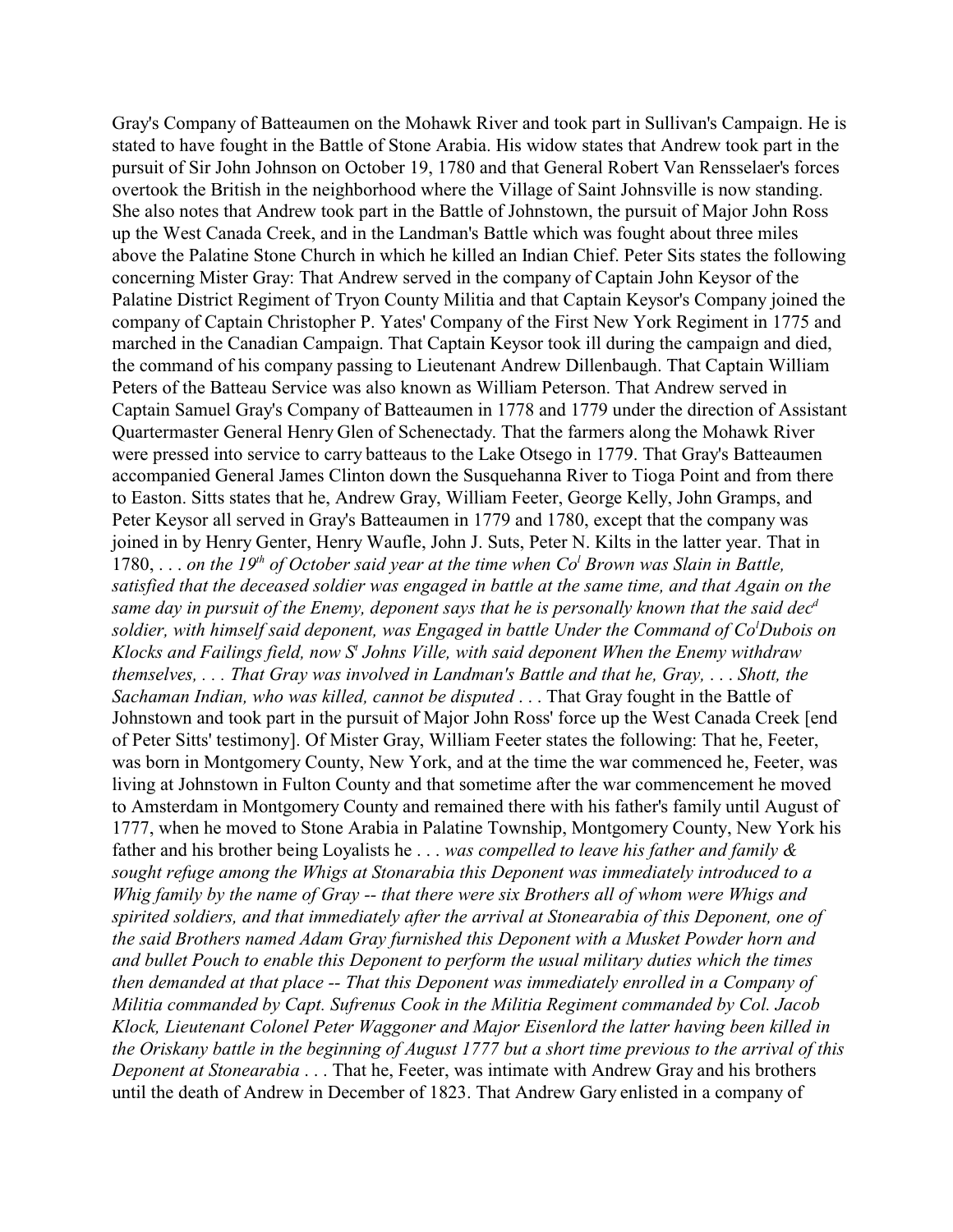batteaumen commanded by Captain Peterson in 1778 and served along the Hudson River for the term of nine months and . . . *that this Deponent and the said Andrew Gray and one John Gremps went from Stonearabia to Albany together for the purpose of enlisting in the Boat Service on the Mohawk River -- That no enlistments for the Boat service on the Mohawk were that year made and that there upon the said Gray & the said Gremps enlisted in the Boat service on the Hudson River under Captain Peterson which this Deponent declined and returned to Stonearabia that this Deponent was present when the said Andrew was mustered at Albany* . . . *That in January of 1779, he and Andrew Gray enlisted together for a term of nine months in the company of Andrew Gray's brother, Captain Samuel Gray, but were not mustered at Albany until February. That when navigation on the Mohawk River opened up in April of 1779, Captain Gray's Company of Batteaumen took part in the expedition to destroy the Onondaga Indian Castle. That in the aforesaid expedition they captured about thirty Indians who they transported to Schenectady on their boats. That in the summer of 1779, Captain Gray's men* . . . *went up the Mohawk from Schenectady to the neighborhood of Fort Plain whence in Company with Genl. Clintons army they crossed over to Otsego lake, damed the Lake and then passed down from Otsego Lake with the flood created by the daming to Tioga Point where they joined Gen<sup>l</sup> Sullivan then proceeded up the River Chemung to Newton whare they had a Battle with the Indians -- That their Company of Boatmen were then order back with the Wounded and carried them down the River to Woyming Wyoming, where the wounded were left at a Fort, from thence said Company were ordered up the River again with provisions to Tioga Point where was fort also and where the said Company remained stationed until the return of Gen<sup>l</sup> Sullivan & his Army when they joined Sullivan and proceeded with him down the River to Wyoming and from thence they accompanied the Army by land to Eastown in Pennsylvania where they remained until they were discharged the latter part of November oe first of December 1779 --* . . . That they again enlisted in Captain Gray's Company for the term of nine months. . . . *That on the one occasion during their Boat Service, the year 1780 as this deponent believes in the summer or early part of the fall of the year a party of Indians and Tories under the command of a Tory by the name of Jacob Klock, were detected by a party of the Tryon County Militia under the command of Capt. Jacob Sammons, whom the said Andrew Gray & this Deponent had Joined and when in a skirmish with the Indians and Tories about three miles from the now Village of Palatine Church, the said Andrew Gray in the presence of this Deponent and in the view of this Deponent shot an Indian and who fell into the hands of our party --* . . . *That together they fought in the Battle of Johnstown, though he did see the said Gray during the said battle. That in 1781 they together marched under Lieutenant Colonel Marinus Willett in pursuit of the enemy that had attacked Fort Timmerman.* . . . *That the said Andrew Gray performed Garrison duty at a Fort in Stonearabia called Fort Loucks* . . . That shortly after the war the said Andrew Gray married Catherine Snell [end of William Feeter's testimony]. Of Mister Gray, John L. Nellis states the following: That he and Gray attended school together before the commencement of the war. That from the time he first met Gray and until his death in 1823, they lived within two miles of one another. That in 1779, Gray enlisted in Captain Samuel Gray's Company of Batteaumen and accompanied the Sullivan-Clinton Expedition. . . . *That this deponent* [Nellis] *was employed some 16 or 20 days in carrying over the Boats of said Boatmen from the Mohawk River at Fort Plain to the Otsego lake and knows therefore of his own knowledge that the said Andrew was also at the time employed in the same servic*e . . . That in 1780 he, Nellis, during the season the said Boat men were considered in danger of an attack from the enemy who were in the neighborhood when the said Baotmen unloaded their Boats at Fort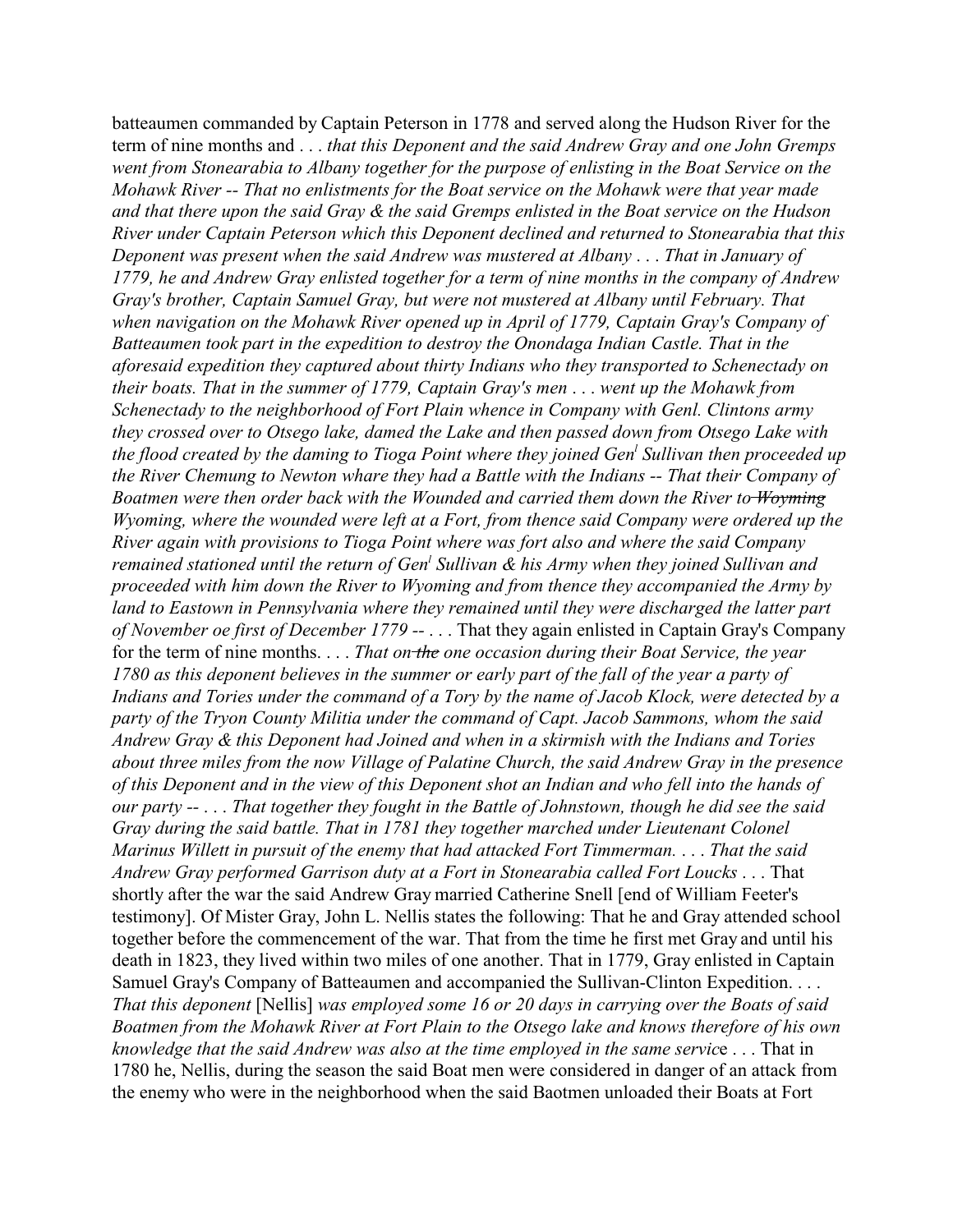Schuyler where the City of Utica is now built and were they had entrenched themselves and when the Militia from Stonearabia of whom this was one were ordered & actually marched to Fort Schuyler for the relief of the Boatmen and from whence the militia guarded them to Fort Stanwix with their Boats and loading that this Deponent recollects that the said Andrew Gary was with the said Boatmen . . . *That Captain Samuel Gray and his Batteaumen fought in the Battle of Stone Arabia, though he, Nellis, did not see Andrew during the battle, . . .but always understood that they encountered the Enemy near the Nose so called where they fired upon the enemy and received in return also the enemys fire --* . . . That they both were engaged in Landmans Battle in which Andrew shot and killed an Indian. That he has been acquainted with Catharine Snell since she was age 10 or 12 and ever since and that she was the wife of the said Andrew Gray [end of John L. Nellis' testimony]. During the Revolutionary War an Andrew Gray possessed 100 acres of land in the Andrew Fink or Stone Arabia Patent (Certificates of Quit Rent Remissions, Mss. #A1211).

**JOHN GRAY, RWPA #W16278. He married in the Palatine Lutheran Church in Palatine** Township, Montgomery County, New York on March 22, 1786, Mary Snell. He died on May 14, 1801. He served as a corporal in Captain Severinus Koch's Company of the Palatine District Regiment of Tryon County Militia. His sister-in-law, Catherine [Snell] Gray [the widow of Andrew Gray], states that she was married in July of 1786 and well remembers the wedding of the marriage of Mary Snell and John Gray. Joseph Waggoner and Peter Fox state that they once served with Gray at Fort Herkimer. His file also contains a deposition by George Walter.

**ROBERT GRAY**, RWPA #R4229. He was born on September 25, 1748. He first enlisted in May or June of 1775 as a private in Captain Lewis Dubois' Company of the Third New York Battalion. He states that while en route to the Siege of Quebec, where his battalion was engaged with the forces of General Benedict Arnold, his company was engaged with an enemy force which killed two American Rebels and wounded several others just to the south of the Canadian border near Lake Champlain. In the spring of 1776 he attacked as the captain of a company of Batteaumen operating on Lakes George and Champlain for four months. Later in 1776, he states that he enlisted in Captain Abraham Livingston's Company of Colonel James Livingston's Regiment of Canadians as a corporal. He later was appointed a first lieutenant in Colonel Livingston's Regiment, but was taken ill with the *dumb ague* in August of 1777 and never returned to the regiment. Sergeant Gerrit Goeway stated on April 17, 1833 that the remembered Gray as being a corporal who eventually promoted to Captain in the Canadian Regiment to which he, Goeway, belonged and states that he remembers the said Gray being with the regiment . . . *at a place called Fort Plain, near the Mohawk River, about seventy miles from Albany* . . .. His file also contains a deposition by Nicholas Jerolman and Abraham G, Lansing.

**SAMUEL GRAY**. During the Revolutionary War he possessed the southern half (50 acres) of Lot 90 of the Christian Gerlock or Stone Arabia Patent as well as 75 acres of land in Lot 45 of the Christian Gerlock Patent (Certificates of Quit Rent Remissions, Mss. #A1211, Box D7816). The first and second printings of "The Bloodied Mohawk" incorrectly state that he owned 75 acres in Lot 91 of the Christian Gerlock Patent. [edit this cert].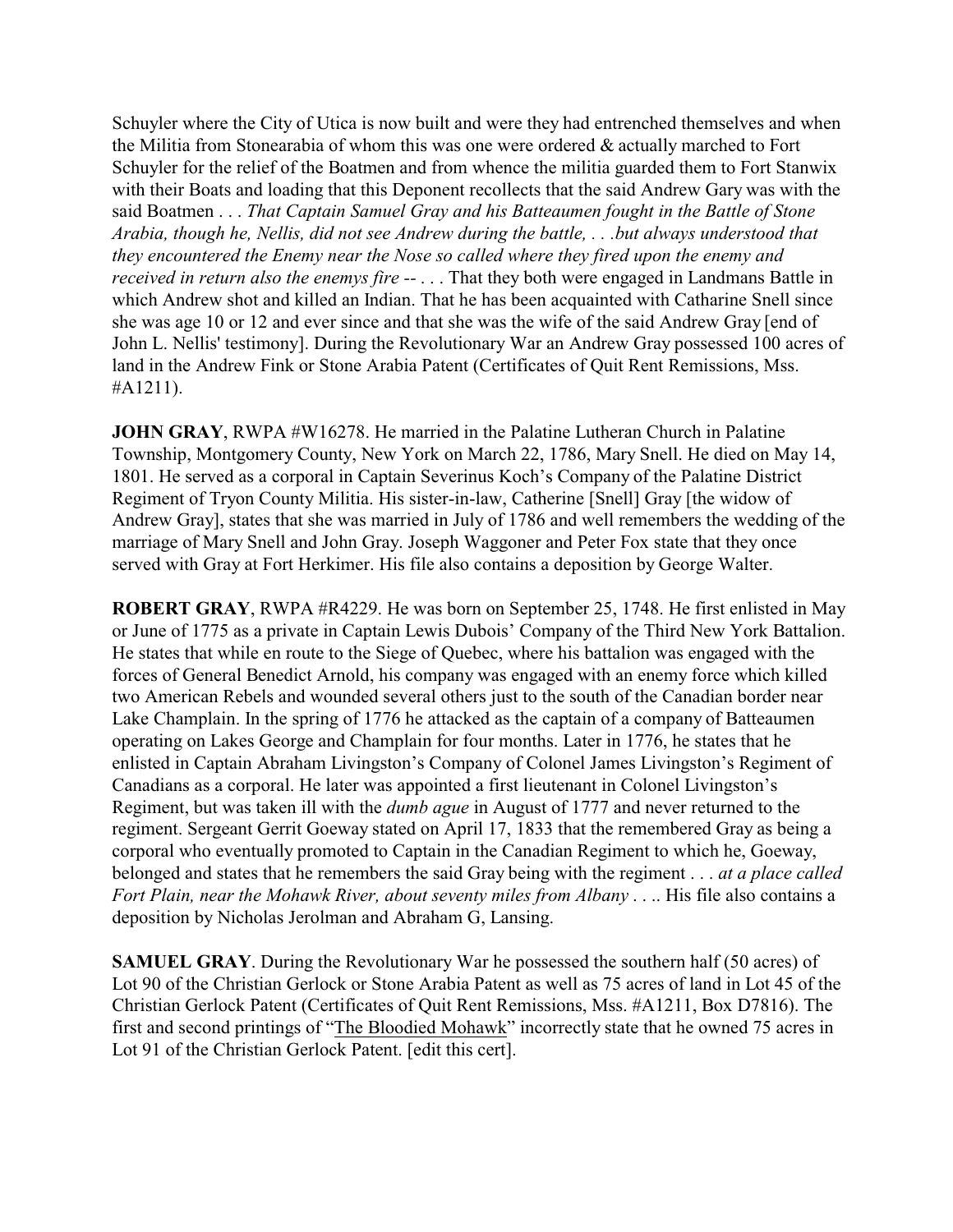**ISAAC GREEN**, RWPA #S13213. He was born at Frederickstown in Dutchess County, New York on March 28, 1764. He fought in the Battle of Klock's Field while serving in Captain Gilbert Livingston's Company of Colonel Lewis Dubois' Regiment of Levies. Isaac states he was discharged from Dubois' Regiment while at Fort Plain. Green also states he was stationed at West Point when the news of Cornwallis' Surrender was received. His file contains depositions by Alden Gage of Dubois' Regiment and Benjamin Cowl.

**JOHN GREEN**, RWPA #S36562. He was age 77 when deposed on April 10, 1818. He enlisted as a private in Captain Samuel Sackett's Company of the Fourth New York Regiment in June of 1777 and served therein through January 1, 1780, when he was transferred to Captain Theodosius Fowler's Company of the Second New York Regiment.

**SILAS GREEN**, RWPA #S36562. He was age 65 when deposed on April 17, 1818. He married at New Britain in Columbia County, New York on February 4, 1778 Lydia Griffith, a sister of William Griffith. He died on February 14, 1835. He served as a private in the companies of Captain John Graham and Hezekiah Baldwin of the First New York Regiment from March 18,1777 through March 18, 1780. His file contains depositions by First New York Regiment Pay Master Abraham Ten Eyck (1776-1780) and William Griffith.

**THOMAS GREEN**, RWPA #S13202. He was born at Milton in Fairfield County, Connecticut on May 11, 1753. He served as a private in Captain [sic] Nathaniel House's Company of the Second Claverack District Regiment of Albany County Militia (Peter Van Ness' Regiment) in 1776. By 1777 he was serving in Captain Joshua Whitney's Company of the Second Claverack District Regiment and was out to pursue some Indians which had destroyed some property near Halfway Brook. In 1779 he served for three months as a private in Captain Jonah [John] Grave's Company of the Second Claverack District Regiment. In October of 1780 he marched to Stone Arabia under the command of Captain Joshua Whitney and fought in the Battle of Klock's Field.

**TIMOTHY GREEN**, RWPA #S43633. He was age 59 when deposed on April 20, 1820. He enlisted as a private in Captain David Peirson's Company of the First New York Regiment while at Saratoga in 1778 for three years. He also served a tour at Fort Schuyler. His file contains depositions by Captain John H. Wendell and John Taylor.

**DANIEL GREENE**, RWPA #W13326/BLWT26638-160-55. He was born at North Kingston Township, Washington County, Rhode Island in 1756. He married on April 10, 1839, Lydia Longley at Rome in Oneida County, New York. He moved to Pittsfield, Massachusetts shortly after the Boston Tea Party in1773. In 1778, he served for two weeks under Lieutenant Thomas Hicks of the Halfmoon and Ballston District Regiment of Albany County Militia and marched to Cherry Valley in November of 1778. In 1779 or 1780 he marched to Fort Plain under the command of Captain Abraham Van Eps of the Second Regiment of Schenectady District, Albany County Militia [Colonel Abraham Wemple's Regiment], as well as a four week tour in the Mohawk Valley under Major Abraham Swits of the Second Regiment of Schenectady District, Albany County Militia in 1780.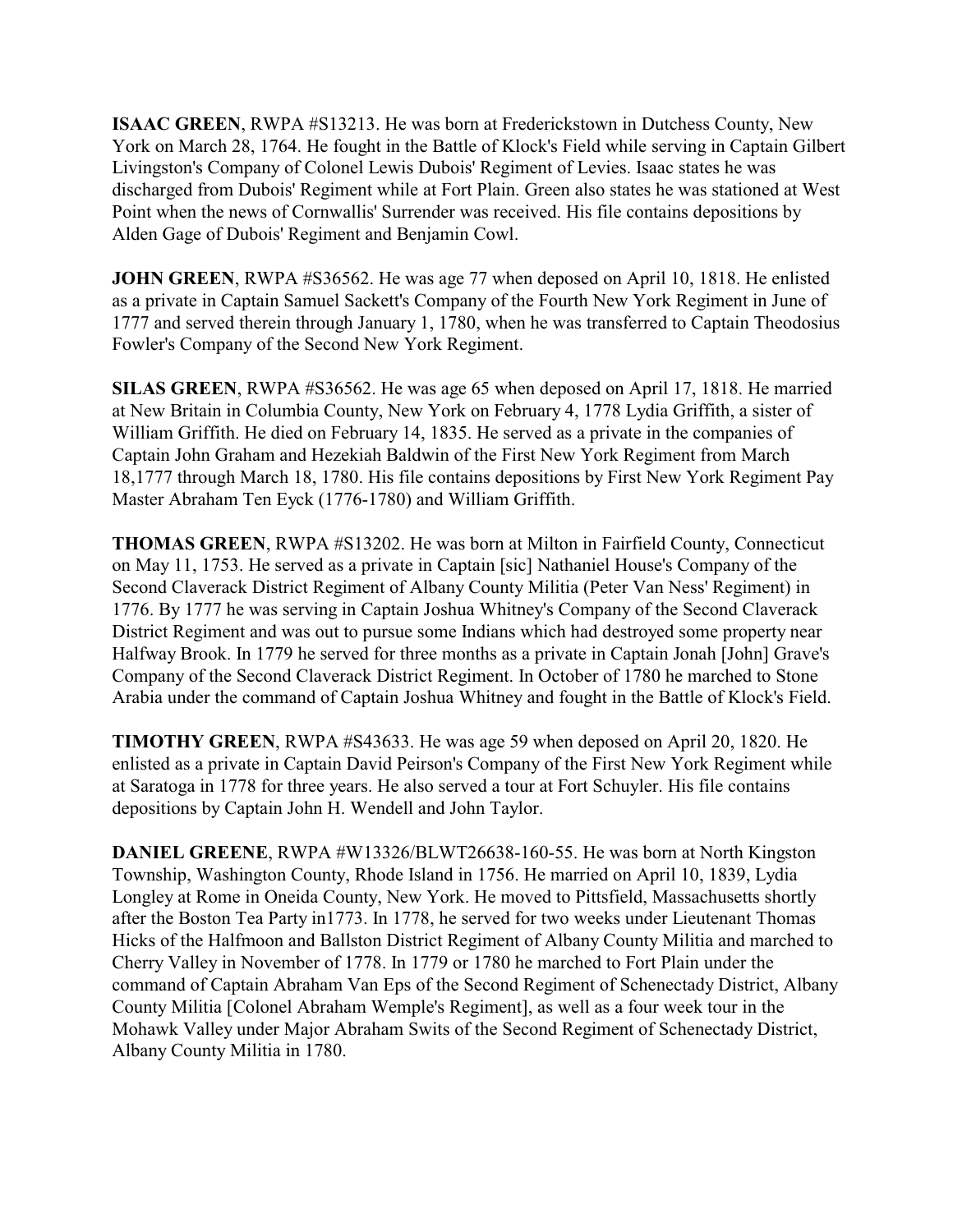**ESBON GREGORY**, RWPA #S29189. He was born in New Fairfield Township, County Connecticut on January 29, 1760. He was wounded in the Battle of Bennington, New York. On February 12, 1833 Esbon stated:

... That in the Spring of 1780, he enlisted under Jeremiah (11) Hicock, Capt<sup>*n*</sup> of *Sheffield Town, Berkshire County, Mass. Served under Hicock a short time, about Lake Champlain & on the frontiers. That he was sent by Dubois with a prisoner to Col<sup>n</sup> . William Willett at Fort Plain on the Mohawk River, State of New York. That he then served in Col<sup>n</sup> Brown's Regt under Capt<sup>n</sup> Spurr of Taconic County & State aforesaid – That he then served under Capt<sup>n</sup> Grosse Col<sup>n</sup> Browns Regt. That under the last named Capt<sup>n</sup> Hicock, Spurr & Grosse, he served a full year but cannot tell what lenth of time, he was under each — That at the Battle of Stone Arabia, he was under Capt. Spurr. That Col'n Brown was killed in that Battle—That after Col<sup>n</sup> Brown was killed, he joined Capt<sup>n</sup> Grose's Company, Col<sup>n</sup> Willett's Regt. When he completed the year — That in the winter, he was occupied in building a house for Col<sup>n</sup> Willett & building Fort M<sup>c</sup>Kean on Fort Plain — That he hued timber — That in the Spring of 1781, he enlisted or volunteered in Capt<sup>n</sup> Woodruff's company: - who was a Ranger & Scout — That he remained with Woodruff till he was killed by the Indians, about 4 miles from Fort Dayton, up the W. Canada Creek—Now Herkimer County — New York — That after his death, he was transferred to Capt<sup>n</sup> Sam'l Clark's Company, under Major or Col<sup>n</sup> Rowley; That he was in the battle of Jonstown, fought in October as he thinks* \_\_\_\_\_ 1781 \_\_\_\_\_ when Capt<sup>*n*</sup> Clark & *Major Rowley, were both wounded. That after the Battle of Johnstown, he took charge of the prisoners & conducted them to Albany. That sometime in the month of November, he left the Army* . . .

[from a undated handwritten memorandum signed by Esbon Gregory (pages 67& 68 of his Revolutionary War Pension Application File)]:

*1780 I being on the Jersiar near statoway bridge I took the Charge of thirty two horses to Convey to Massachusetts in Shieffield Berkshire County I Enlisted under Capt Jermiah Heecock I served a Short time with him at the North or Lake Champlain being sent with a deserter to fort plain on the Mohawk River I joined Capt John Spair Col Brown Regt after the deth of Col Brown I joind Capt Groos Col William Willett was imployed in building a bomproof and store house Called fort M<sup>c</sup> Keen and on fort plain and in gitting the Effects from fort Stanwiks to fort plain* . . .

*1781 I servd under Capt Woodruff untill his deth then under Capt Clark an Esq Lman Hall stated all the Money I Ever Recvd ws 36 shillings as wages the plunder at Benington was statd 5 or 6 Dollars plunder the money devided being 5 or 6 # Each & 6 : 16*

*alowd by Congress after the war Six Dollars one shilling and three pen Esbon Gregory*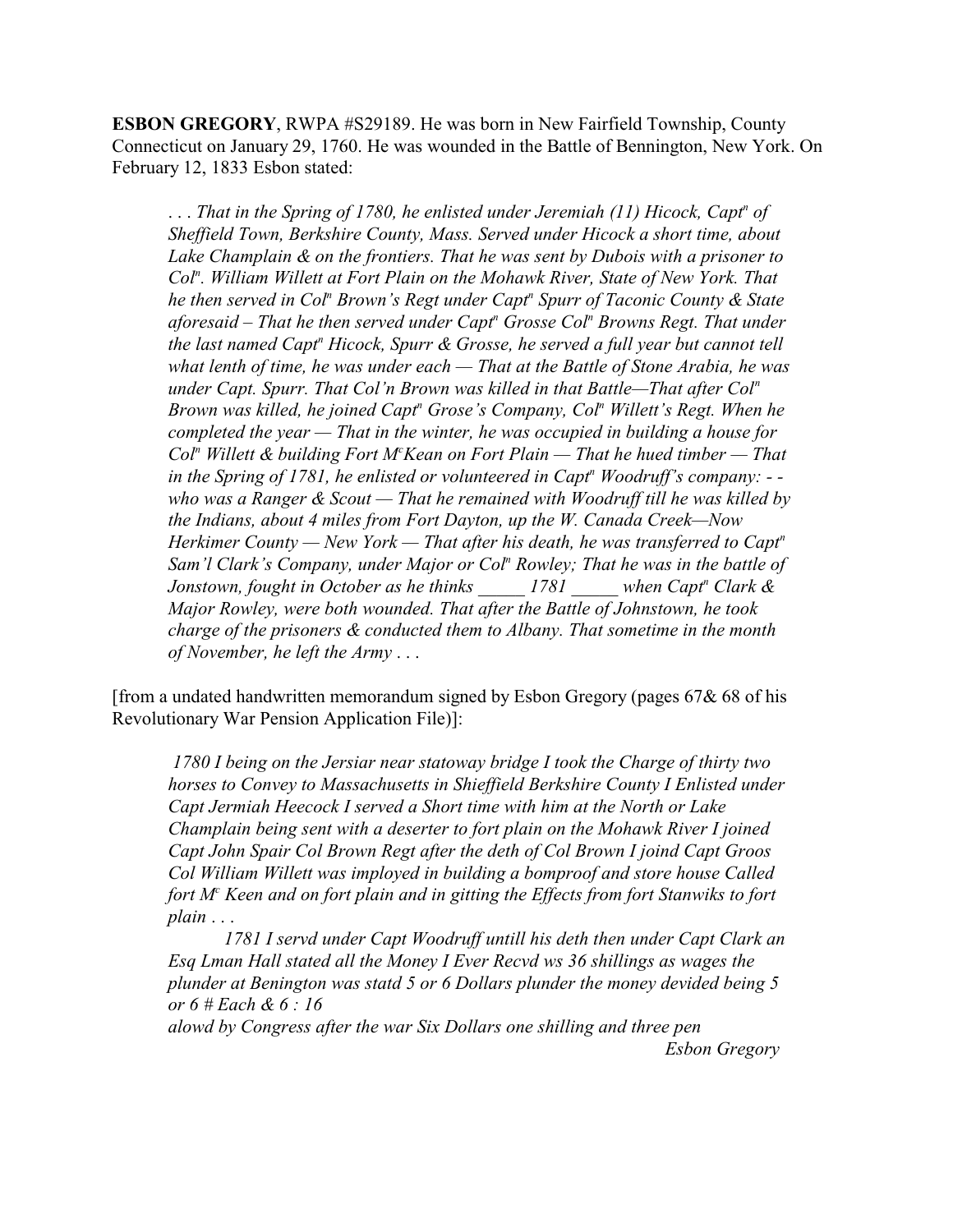His file also contains depositions by Moses T. Beach, James Giles, Calvin Hall, John Hall, and Lyman Hall.

**JAMES GREGG**. He served as a captain in the Third New York Regiment at Fort Schuyler in 1778 (Gansevoort's Military Papers, p. 329). His Orderly Book which covers parts of June through October of 1779 can be found in the Library of Congress.

**JACOB GREM.** During the American Revolution he possessed 100 acres of land in the James Henderson Patent (Garret Y. Lansing Papers 8:4).

**JOSEPH GRIFFIN**, Junior. During the American Revolution he possessed 90 acres of land in Lot 5 of the Fourth Allotment of the Godfrey Miller Patent (Garret Y. Lansing Papers 9:3).

**JOSHUA GRIFFIN**, RWPA #W7583. He was age 59 when deposed on August 10, 1820. He married (2) in Providence Township, Luzerne County, Pennsylvania on May 22, 1829 Margaret Searle, the widow of William Searle. He died on June 11, 1840. He served as a private in Captain F. John Hamstranck's Company of the Fifth New York Regiment. He took part in the Sullivan Expedition of 1779 and fought in the Battles of Yorktown and Fort Montgomery. His file contains depositions by Joseph Goodwin of the Fifth New York and Katherine Herman.

**STEPHEN GRIFFING**, RWPA #W19549. He was born in Southold Township in Suffolk County (Long Island), New York and was age 79 when deposed on August 6, 1832. He married at Rhinebeck Flatts in Dutchess County, New York on July 3, 1781 Elizabeth Ule. He died on March 1, 1841. He states he served as an ensign in Captain Jonathan Bailey's Company of the Manor of Cortlandt Regiment of Westchester County Militia in 1776. In 1777 he fought in the two battles of the Saratoga Campaign. He then enlisted as a sergeant in Captain Samuel Sackett's Company of the Fourth New York Regiment. While in the Fourth New York Regiment he took part in Sullivan's Expedition and fought in the Battle of Newton. He was commissioned as an ensign in the Fourth New York on July 1, 1780. He states he kept a diary during the war, but had since sent it to the War Department by the hand of Congressman [ ] Lansing of New York. He complains, in one of his depositions of the War Department's failure to return his diary. [A check of the Revolutionary War Manuscript File provides no clues to the whereabouts of his aforementioned diary (KDJ)].

**WILLIAM GRIFFIS**, RWPA #S29185. He was born in February of 1763. In Huntington Township, Suffolk County, New York [a part of Long Island]. His pension file is too light to read on microfilm]. See also American State Papers Class 9, page [\_\_\_]. In October of 1780 he served under the command of Captain Jacob Lansing of Colonel Morris Graham's Regiment at Schoharie. He states he took part in the pursuit of Sir John Johnson through Stone Arabia under the command of Major Melancton Woolsey of Colonel Lewis Dubois Regiment of Levies in October of 1780. His file contains depositions by Jellis A. Fonda and [ \_\_\_] Gates [Cates].

**SAMUEL J. GRIFFITH**, RWPA #S3427. He was born in Dartmouth Township, Bristol County, Massachusetts on June 13, 1755. He served as a private and sergeant in the companies of Captains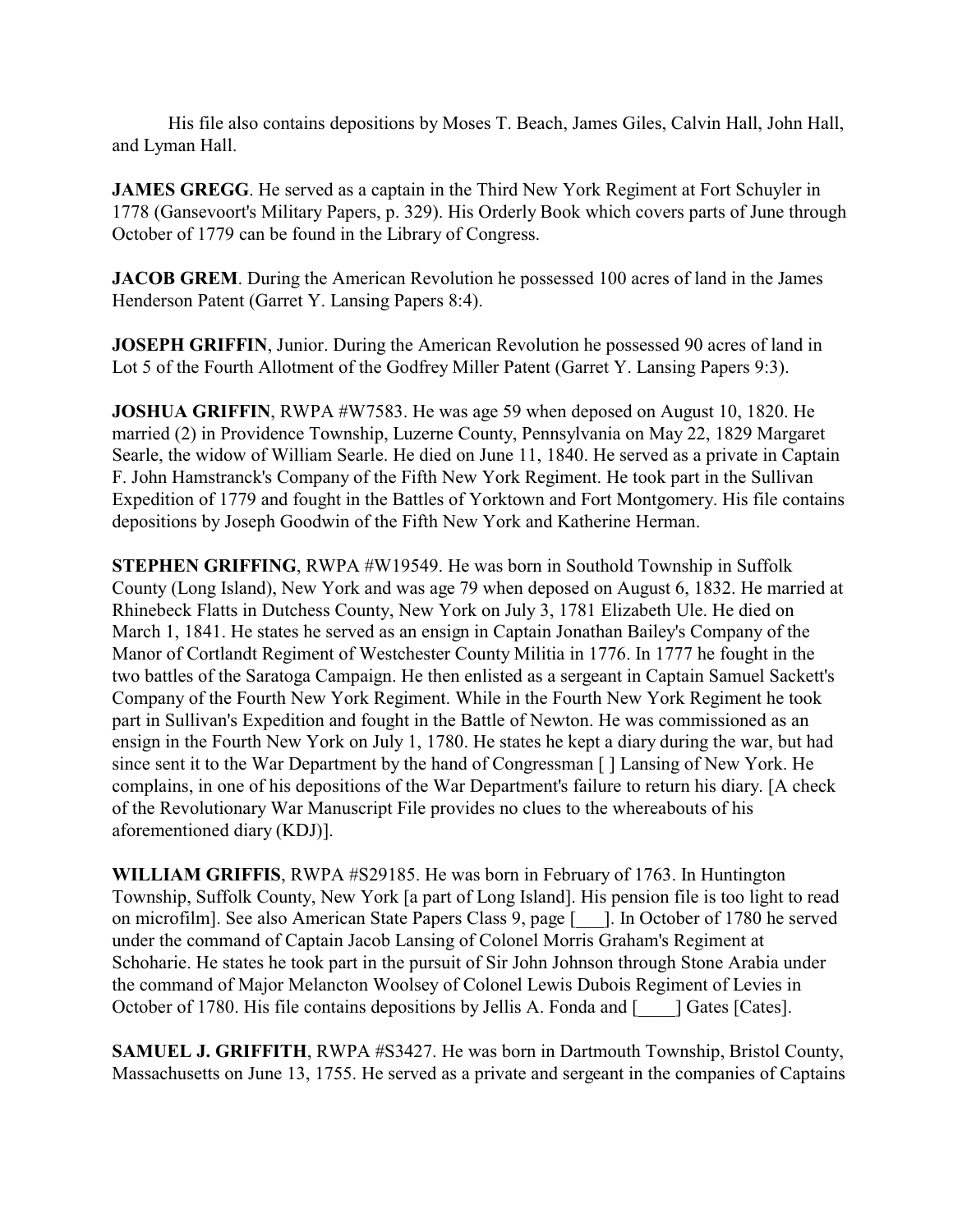John Smith and David Herrick of the Second Claverack District Regiment of Albany County Militia. Samuel states he served a tour at Johnstown as a private under Captain Herrick in 1779.

**DAVID GRISWOLD**, RWPA #W1754/BLWT1185-160-55. He was born in Tryingham Township, Berkshire County, Massachusetts. on March 12 1761, a brother of Sibil Griswold. He was married in the home of a Mister Stall in which she was living in Newton Township, Tioga County, New York in the summer of 1779 Jane Stall (or Stull). He died in Southport Township, Chemung County, New York on March 22, 1847. His file contains a Family Bible Record. He states he as a private in Captain Joshua Whitney's Company and states the company was divided into classes in 1778 to go the Mohawk Valley and perform sentry duties. He states he was released from duty at Cherry Valley just days before the massacre of 1778. He states he was out to the Middle Fort at Old Schoharie in 1779. In 1780 he served in the Middle Schoharie Fort, Fort Plain, Fort Herkimer, and Stone Arabia and acted as a pallbearer for the body of Colonel John Brown in October of 1780. His file contains a deposition by Abigail (Brewer) Stall [wife of John Stull], John Stull, Sibil Griswold Kinyon, Mary FitzSimins, and John Fitzsimins.

**CHRISTIAN GROFT**. He purchased by mortgage from Goldsbrow Banyar 90 acres of land in Lot 3 of Great Lot 8 of the Sarah Magin Patent on July 12, 1774 (Goldsbrow Banyar Papers Box 8 Volume 5).

**ISAAC GROOT** , RWPA #S8604. He was born in Niskayuna Township, Schenectady County, New York on November 13, 1757. He was promoted to the rank of sergeant in Captain Henry Ostram's Company of the First Rennselaerwyck Regiment [Colonel Philip P. Schuyler's Regiment] of Albany County Militia in 1779. He served in the Schoharie Valley in 1779, in the Schoharie Valley and in the Battle of Klock's Field in 1780, in the Schoharie Valley and at Fort Hunter in 1781, and in the Schoharie Valley and at Fort Herkimer in 1782.

**HENRY GUILE**, RWPA #W19560. He was born in Preston Township, Norwich County, Connecticut in 1756, a brother of Ray Gile. He married in Florida Township, Montgomery County, New York on January 3, 1784, Zuldah Herrick. He died in Laurens Township, Otsego County, New York on February 27, 1835. His file contains a Bowen Family Bible. He first enlisted as a private in Captain James McMaster's Company of the Mohawk District Regiment of Tryon County Militia in the summer of 1779 along with Henry Eastman and sallied out to capture the Loyalist Nicholas Crease. He served for nine months each in the years 1780 and 1781. In June or July of 1782 he enlisted as a private under Captain Abner French of Lieutenant Colonel Marinus Willett's Corps and while thus engaged they arrested the Loyalist Mat Price in McMaster's Bush and took him to Captain McMaster's House in the Town of Florida to be examined before conveying him to Albany. In August of 1782 he was out under Captain French to arrest the Loyalist [\_\_\_\_] Lansing at Scotts Bush. His file contains a deposition by Ray Gile.

**JOSEPH GUILE**, RWPA #R4379. He was born in Preston Township, Norwich County, Connecticut on January 19, 1767. He married (2) in Otego Township, Otsego County, New York on August 8, 1813, He died on February 5, 1836. He served as a private under Lieutenant Ephraim Eaton of Captain Joseph Harrison of Lieutenant Colonel Marinus Willett's Corps from early